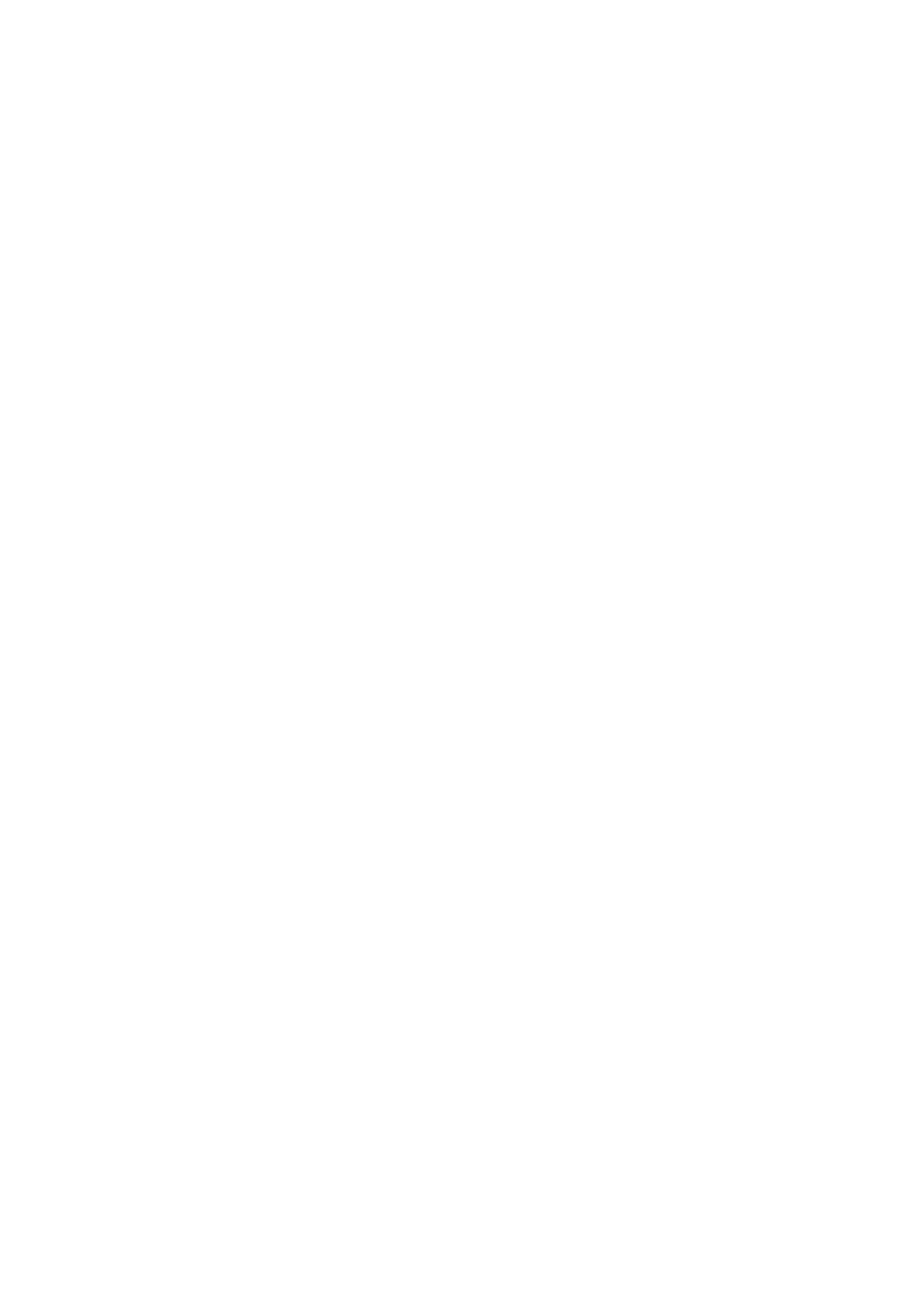Western Australia

# **Bail Act 1982**

**An Act to make better provision for bail in criminal proceedings.** 

Compare 01 Oct 2020 [09-m0-00] / 01 Jan 2021 [09-n0-00] page 1 Extract from www.slp.wa.gov.au, see that website for further information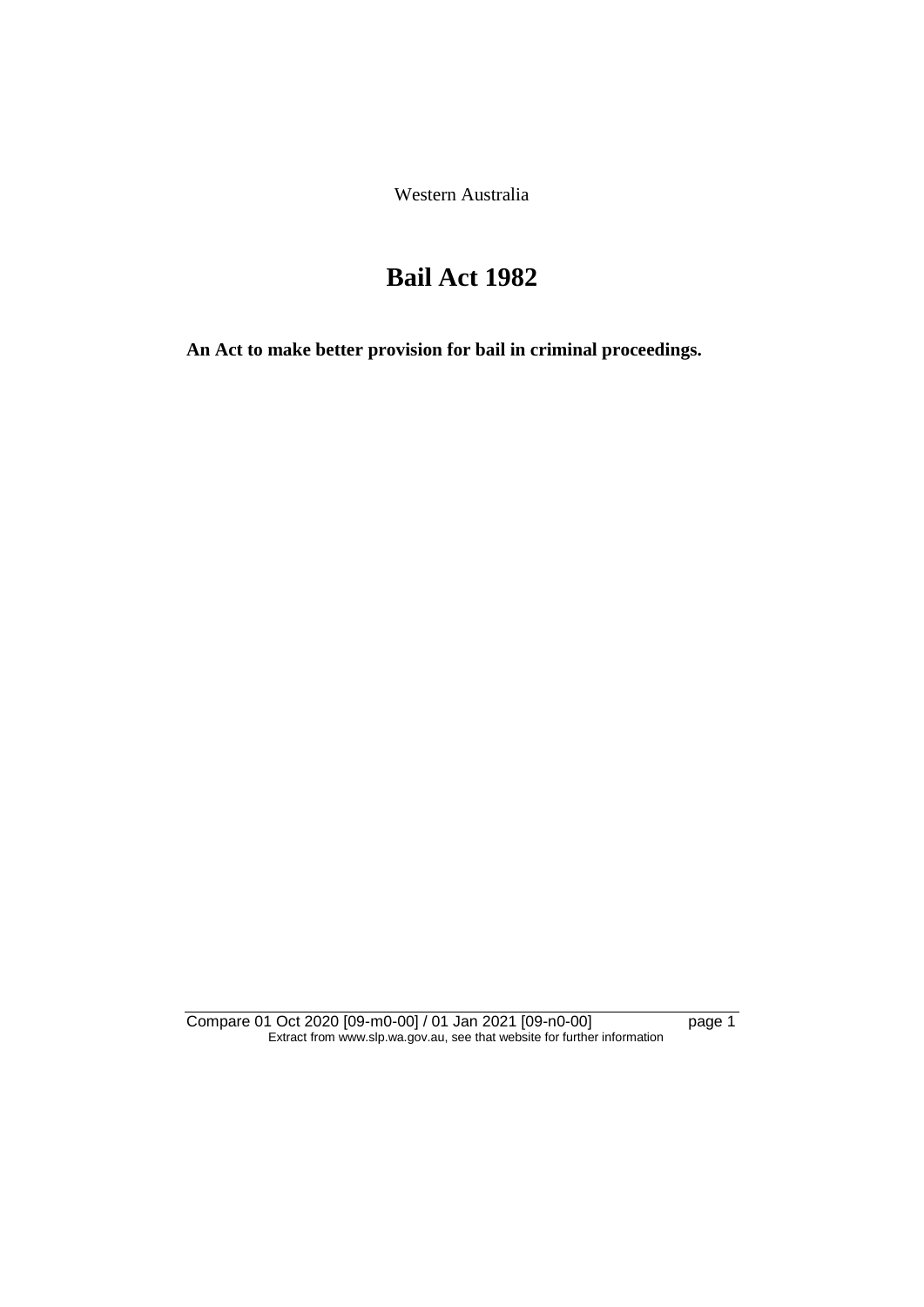# **Part I — Preliminary**

## **1. Short title**

This Act may be cited as the *Bail Act 1982*.

# **2. Commencement**

This Act shall come into operation on a day to be fixed by proclamation.

# **3. Terms used**

(1) In this Act, unless a contrary intention appears —

*accused* includes —

- (a) a person charged with, convicted of, or found guilty of an offence;
- (b) a person whose conviction for an offence is stayed;
- (c) a person in respect of whom an appeal relating to an offence is pending;
- (d) a person in respect of whom a new trial for an offence has been ordered;

#### *adjournment* —

- (a) means any order of a court by which proceedings for an offence are postponed or interrupted or are to be held at a different time or place before the same court; and
- (b) is deemed to include any order of a court, other than a committal to the Supreme Court or District Court, by which the venue of any proceedings for an offence is changed to another court or a court at another place whether by way of a remand, referral, or recommittal of the accused or otherwise;

*appeal* includes an application for leave to appeal;

# *appropriate judicial officer* means —

(a) subject to paragraphs (b), (c) and (d), a judicial officer who is empowered to exercise jurisdiction in the court

page 2 Compare 01 Oct 2020 [09-m0-00] / 01 Jan 2021 [09-n0-00] Extract from www.slp.wa.gov.au, see that website for further information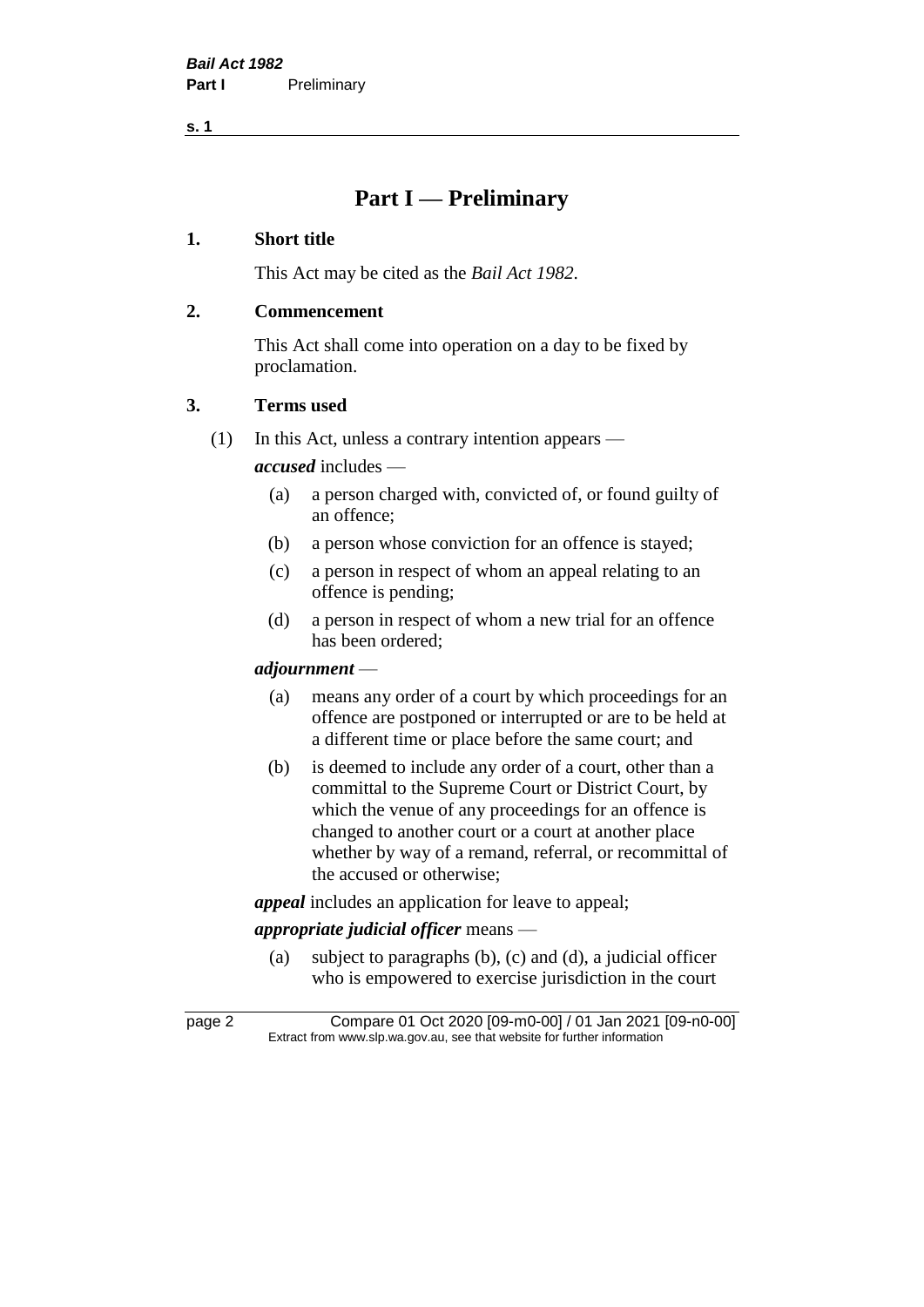before which the accused is required to appear pursuant to his bail undertaking; or

- (b) if the court is the Court of Appeal, a judge of appeal; or
- (c) except in section 49, a judge of the Supreme Court or of the Children's Court, as the case may require, in any case where —
	- (i) under section 15 only a judge of the Supreme Court or of the Children's Court has power to grant bail; or
	- (ii) a judicial officer has exercised the power contained in section 31(2)(d),

for the appearance in question; or

(d) except in section 49, a judge of the Supreme Court, of the District Court, or of the Children's Court, as the case may require, in any case where such a judge has granted bail under section 14 for the appearance in question;

*approved*, in relation to a form, means approved by the chief executive officer of the department of the Public Service principally assisting in the administration of this Act;

*approved electronic monitoring device* means —

- (a) an electronic monitoring device that has been approved by the CEO (corrections); and
- (b) any equipment, wires or other items associated with a device under paragraph (a);

*as soon as is practicable* means as soon as is reasonably practicable;

*authorised community services officer* means any of the following persons —

- (a) the CEO (corrections) or a delegate of the CEO (corrections) under subsection (5);
- (b) a registrar of the Children's Court;
- (c) a superintendent of a detention centre under the *Young Offenders Act 1994*;

Compare 01 Oct 2020 [09-m0-00] / 01 Jan 2021 [09-n0-00] page 3 Extract from www.slp.wa.gov.au, see that website for further information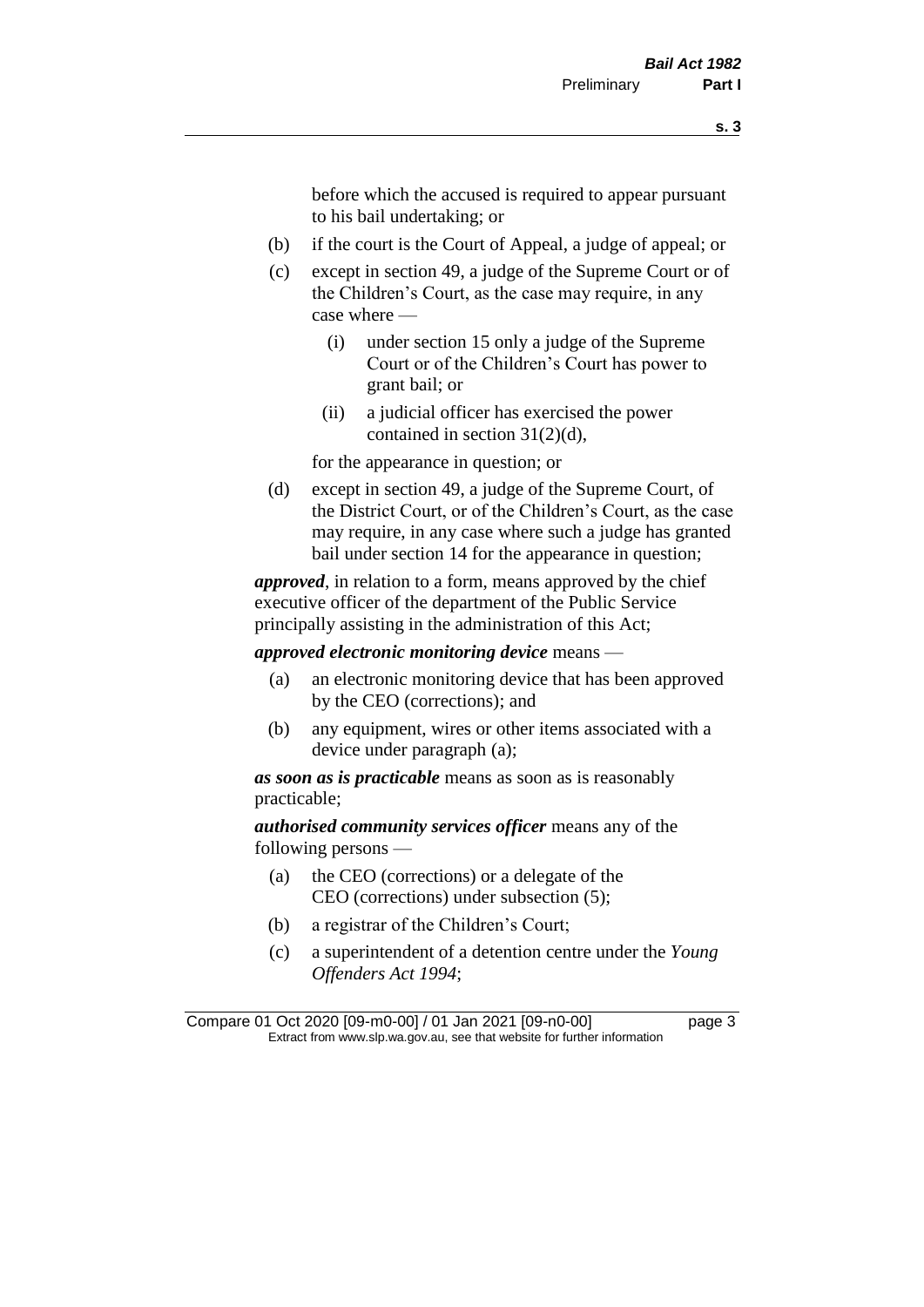(d) the officer for the time being in charge of any detention centre under the *Young Offenders Act 1994*;

*authorised officer* means an authorised police officer or an authorised community services officer;

#### *authorised police officer* means —

- (a) a police officer who holds the rank of sergeant, or a higher rank;
- (b) the police officer who is for the time being in charge of a police station;
- (c) whichever of these officers is for the time being in charge of a lock-up —
	- (i) a police officer;
	- (ii) a special constable appointed under the *Police Act 1892* Part III whose powers, duties and obligations are or include those of an authorised police officer under this Act;
	- (iii) a police auxiliary officer appointed under the *Police Act 1892* Part IIIB whose powers, duties and obligations are or include those of an authorised police officer under this Act;

*bail undertaking* means an undertaking described in section 28(2);

*CEO (corrections)* means the chief executive officer of the Public Sector agency principally assisting the Minister administering Part 8 of the *Sentence Administration Act 2003* in its administration;

*Chief Judge* means the Chief Judge of the District Court;

*Chief Justice* means the Chief Justice of Western Australia;

*child* has the same meaning as *young person* has in the *Young Offenders Act 1994*;

*Commonwealth Criminal Code* means the Criminal Code set out in the Schedule to the *Criminal Code Act 1995* (Commonwealth);

page 4 Compare 01 Oct 2020 [09-m0-00] / 01 Jan 2021 [09-n0-00] Extract from www.slp.wa.gov.au, see that website for further information

**s. 3**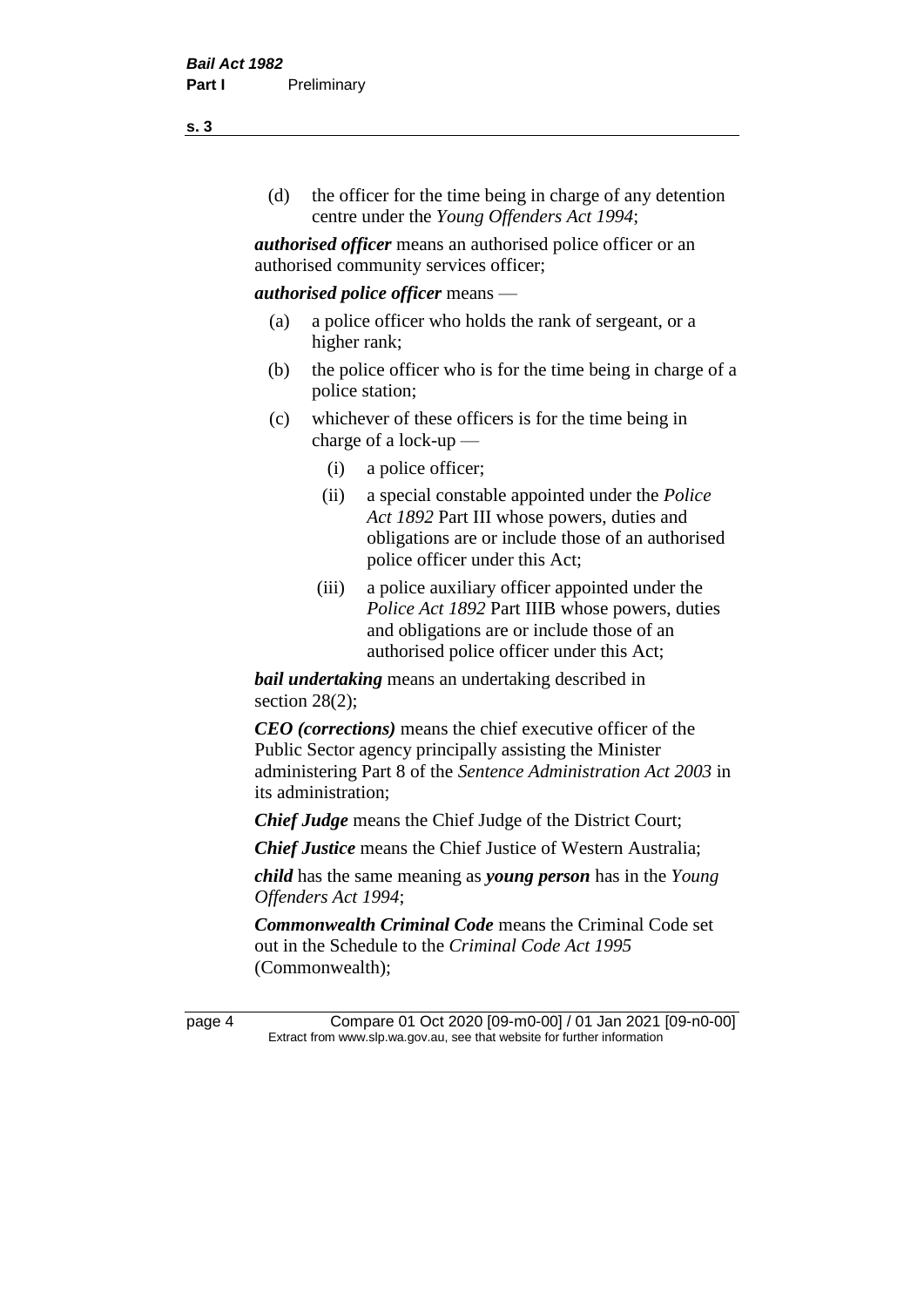*community corrections officer* has the same meaning as in the *Sentence Administration Act 2003*;

*confirmed control order* has the meaning given in the Commonwealth Criminal Code section 100.1(1);

*court* means each of the following —

- (a) the Magistrates Court;
- (b) the Children's Court;
- (c) the Coroner's Court of Western Australia;
- (d) the District Court;
- (e) the Supreme Court;
- (f) the Court of Appeal;

*court custody centre* has the meaning given in the *Court Security and Custodial Services Act 1999* section 3;

| <i>designated family relationship</i> means a relationship between 2 |                                                          |
|----------------------------------------------------------------------|----------------------------------------------------------|
| $persons$ —                                                          |                                                          |
| (a)                                                                  | who are, or were, married to each other; or              |
| (b)                                                                  | who are, or were, in a de facto relationship with each   |
|                                                                      | other; or                                                |
| (c)                                                                  | who have, or had, an intimate personal relationship with |
|                                                                      | each other;                                              |
|                                                                      |                                                          |

*Director of Public Prosecutions* means —

- (a) the Director of Public Prosecutions for the State; or
- (b) the officer in charge in the State of the Commonwealth Office of the Director of Public Prosecutions,

as the case requires;

*early release order* means an early release order made under the Sentence Administration Act 1995<sup>1</sup> or Sentence Administration *Act 2003*;

*family relationship* has the meaning given in the *Restraining Orders Act 1997* section 4(1);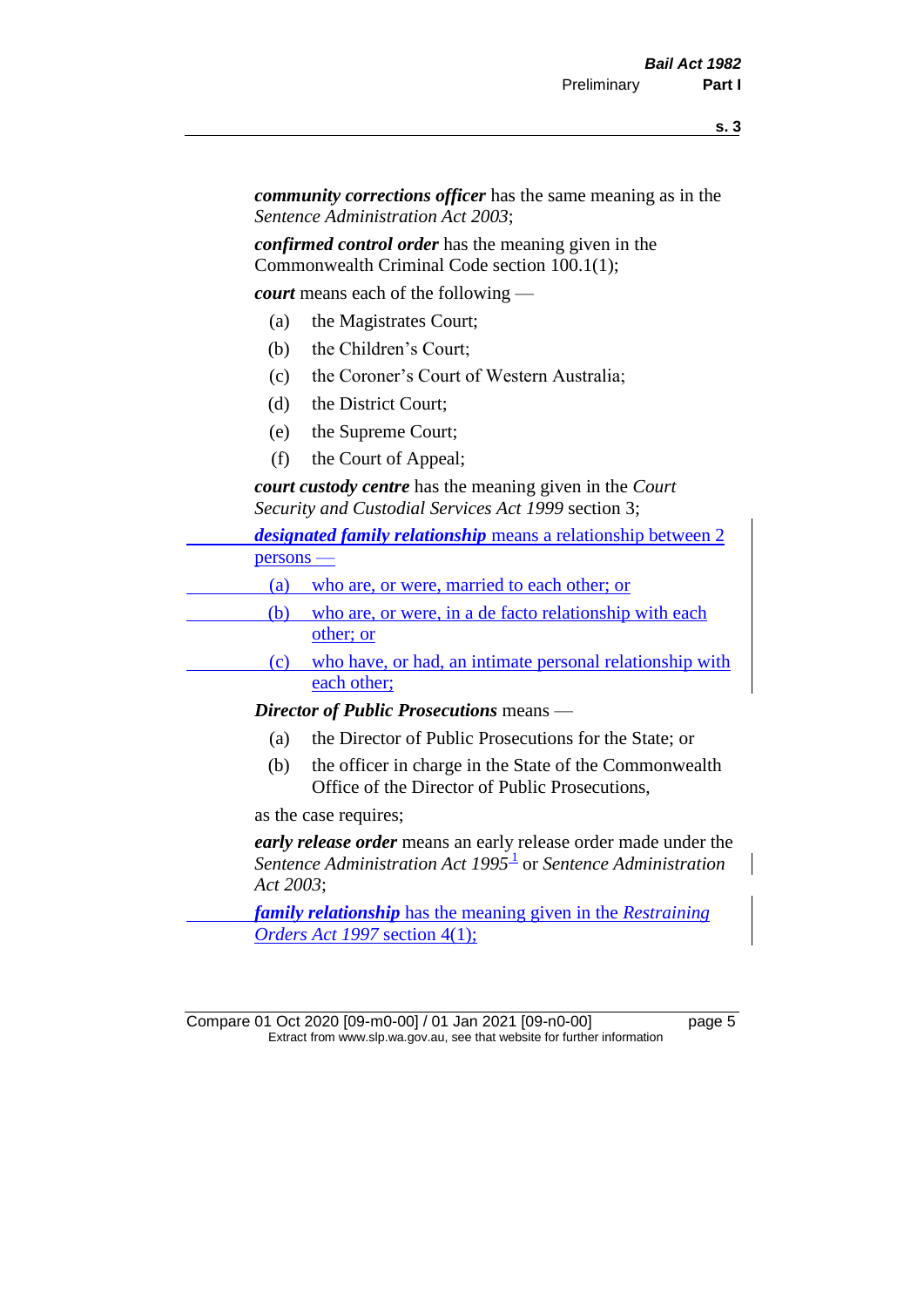| <i>family violence offence</i> means an offence where the offender                                                                                                                                          |
|-------------------------------------------------------------------------------------------------------------------------------------------------------------------------------------------------------------|
| and the victim are in a designated family relationship with each                                                                                                                                            |
| other at the time of the commission of the offence and the                                                                                                                                                  |
| <u>offence is —</u>                                                                                                                                                                                         |
| an offence against the Restraining Orders Act 1997<br>(a)                                                                                                                                                   |
| section 61(1) or $(1A)$ ; or                                                                                                                                                                                |
| an offence against <i>The Criminal Code</i> section 221BD,<br>(b)                                                                                                                                           |
| 279, 280, 281, 283, 292, 293, 294, 297, 298, 300, 301,                                                                                                                                                      |
| <u>304, 313, 317, 317A, 323, 324, 325, 326, 328, 332, 333, </u>                                                                                                                                             |
| 338A, 338B, 338C, 338E or 444;                                                                                                                                                                              |
| <i>home detention condition</i> means a home detention condition<br>imposed under clause 3 of Part D of Schedule 1;                                                                                         |
| <i>interim control order</i> has the meaning given in the                                                                                                                                                   |
| Commonwealth Criminal Code section 100.1(1);                                                                                                                                                                |
| <i>judge of appeal</i> has the meaning given in the Supreme Court<br>Act 1935 section 4(1);                                                                                                                 |
| <i>judicial officer</i> means any person empowered to exercise<br>jurisdiction in a court whether or not he is sitting as a court, and<br>includes a single justice and, where the context so requires, the |

Court of Appeal exercising jurisdiction under this Act; *lock-up* includes a place prescribed as a lock-up for the purposes of the *Court Security and Custodial Services Act 1999*;

*offence* means any act, omission or conduct which renders the person doing the act, making the omission or engaging in the conduct liable to any punishment, and includes an alleged offence; but nothing in this definition shall limit the operation of subsection (4);

*person linked to terrorism* means a person who —

- (a) is charged with, or has been convicted of, a terrorism offence; or
- (b) is the subject of an interim control order or confirmed control order, or has been the subject of a confirmed control order within the last 10 years;

*prosecutor* includes —

page 6 Compare 01 Oct 2020 [09-m0-00] / 01 Jan 2021 [09-n0-00] Extract from www.slp.wa.gov.au, see that website for further information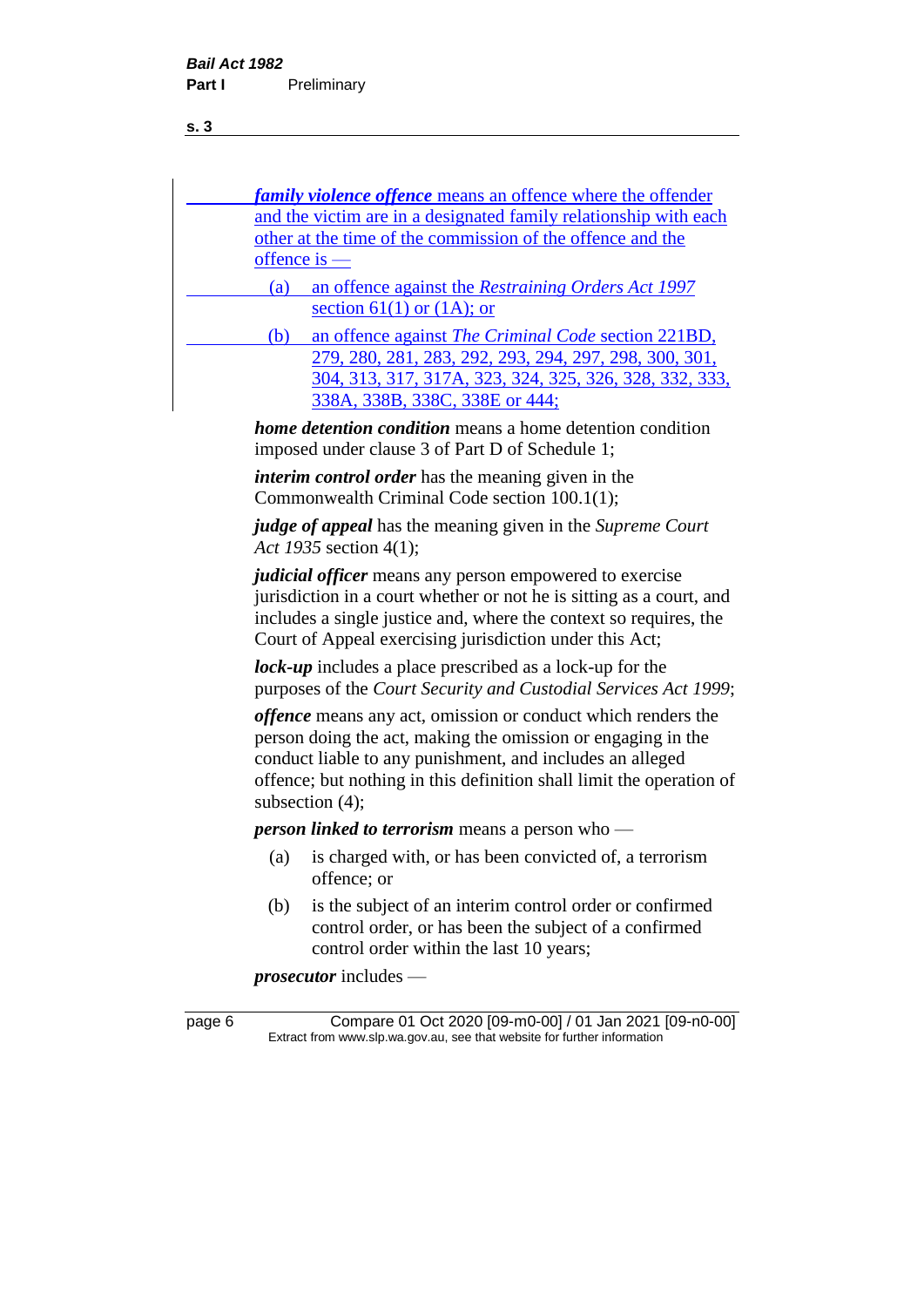- (a) in the case of an offence charged in a prosecution notice, the prosecutor;
- (b) in the case of an offence charged in an indictment, the State or the Commonwealth, as the case may be;

*registrar* of a court means —

- (a) for a court other than the Coroner's Court of Western Australia, the principal registrar, a registrar or a deputy registrar of the court; or
- (b) for the Coroner's Court of Western Australia, a coroner's registrar as defined in the *Coroners Act 1996* section 3;

*serial family violence offender* means a person declared to be a serial family violence offender under the *Sentencing Act 1995* section 124E;

*serious offence* means —

- (a) an offence against section 51(2a); and
- (b) an offence described in Schedule 2;

*surety* and *surety undertaking* have the meanings assigned to them by section 35;

*surety approval officer* means a person who is authorised by section 36 to decide whether an applicant should be approved as a surety;

*terrorism offence* means —

- (a) an offence against the Commonwealth Criminal Code Division 72 Subdivision A; or
- (b) an offence against the Commonwealth Criminal Code Division 80 Subdivision B; or
- (c) an offence against the Commonwealth Criminal Code Part 5.3, except an offence against section 104.22, 104.27, 104.27A, 105.41 or 105.45; or
- (d) an offence against the Commonwealth Criminal Code Part 5.5; or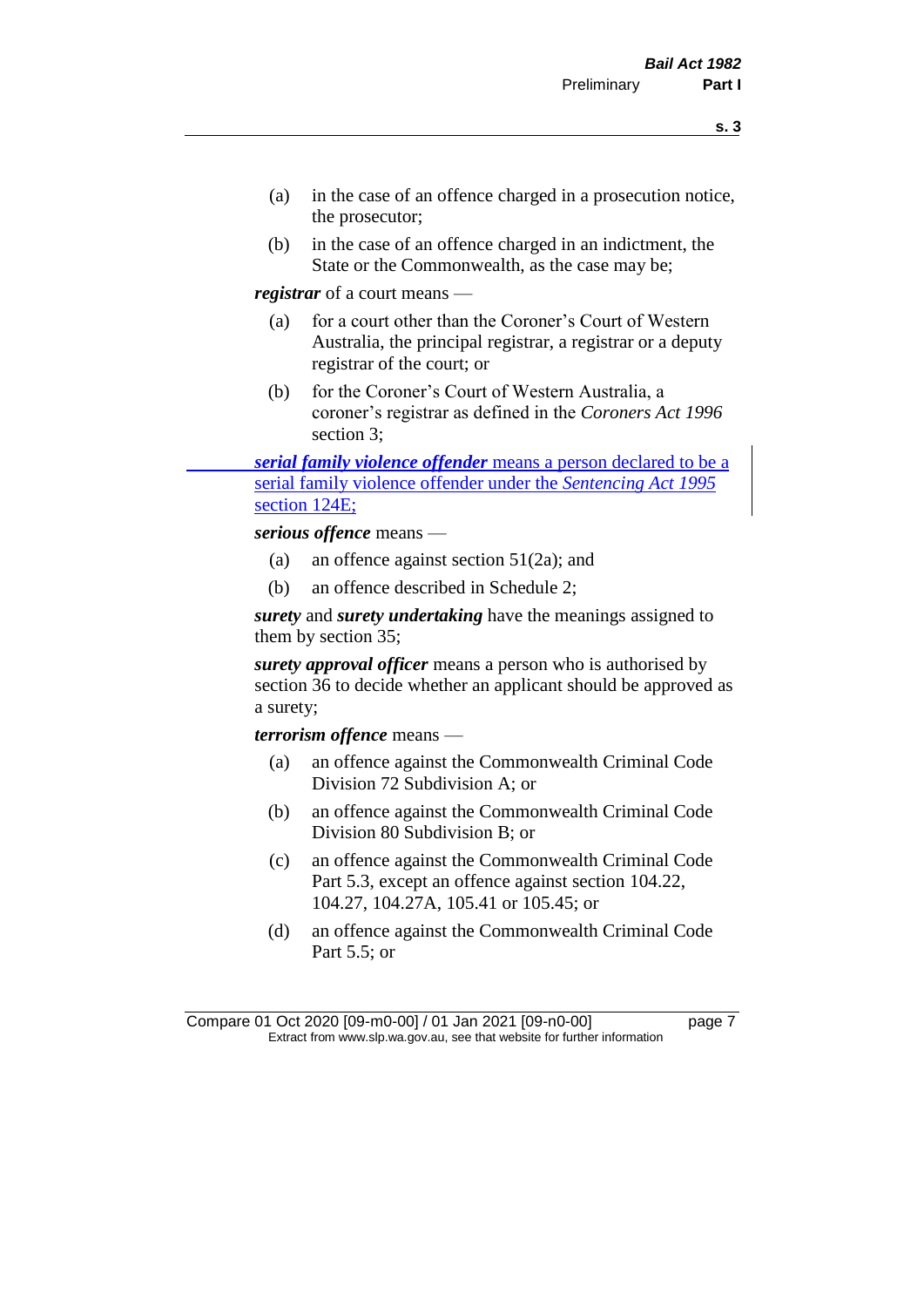- (e) an offence against either of the following provisions of the *Charter of the United Nations Act 1945*  (Commonwealth) —
	- (i) Part 4; or
	- (ii) Part 5, to the extent that it relates to the *Charter of the United Nations (Sanctions — Al-Qaida) Regulations 2008* (Commonwealth);
	- or
- (f) an offence against the *Crimes (Foreign Incursions and Recruitment) Act 1978* (Commonwealth) (repealed); or
- (g) an offence against the *Crimes (Internationally Protected Persons) Act 1976* (Commonwealth) section 8; or
- (h) an offence under a written law or a law of the Commonwealth, another State, a Territory or another country, that substantially corresponds to an offence in paragraphs (a) to (e) and (g); or
- (i) an offence of attempting, inciting or conspiring to commit an offence referred to in paragraphs (a) to (h);

*terrorist act* has the meaning given in the *Terrorism (Commonwealth Powers) Act 2002* section 3;

*terrorist intelligence information* means information relating to an actual or suspected terrorist act (whether in this State or elsewhere) the disclosure of which could reasonably be expected —

- (a) to prejudice national security; or
- (b) to endanger a person's life or physical safety; or
- (c) to threaten significant damage to infrastructure or property; or
- (d) to prejudice a criminal investigation; or
- (e) to reveal intelligence-gathering methodologies, investigative techniques or technologies or covert practices; or

page 8 Compare 01 Oct 2020 [09-m0-00] / 01 Jan 2021 [09-n0-00] Extract from www.slp.wa.gov.au, see that website for further information

**s. 3**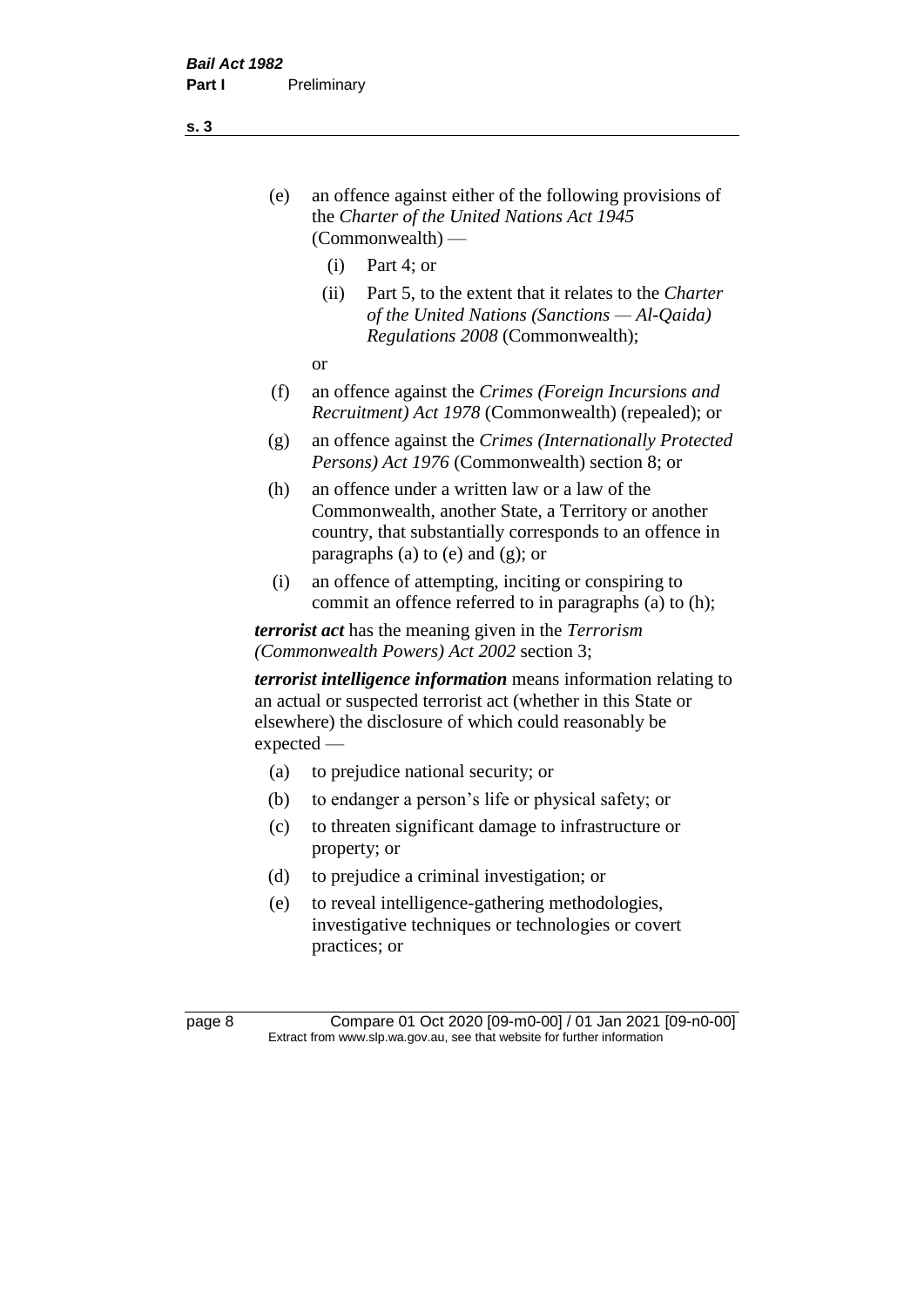(f) to enable the discovery of the existence or identity of a confidential source of information relevant to law enforcement;

*trial* means all proceedings for an offence between —

- (a) the time when the accused is called upon to plead to the prosecution notice or the indictment; and
- (b) the time when the accused is found not guilty or is sentenced.
- (1A) For the purposes of the definition of *designated family relationship* in subsection (1), an *intimate personal relationship* exists between 2 persons (including persons of the same sex) if —
	- (a) the persons are engaged to be married to each other, including a betrothal under cultural or religious tradition; or
		- (b) the persons date each other, or have a romantic involvement with each other, whether or not a sexual relationship is involved.
- (1B) In deciding whether an intimate personal relationship exists under subsection  $(1A)(b)$ , the following may be taken into account —
	- (a) the circumstances of the relationship, including, for example, the level of trust and commitment;
		- (b) the length of time the relationship has existed;
		- (c) the frequency of contact between the persons;
		- (d) the level of intimacy between the persons.
	- (2) A reference in this Act
		- (a) to a power to grant bail includes a reference to a power to refuse bail;

Compare 01 Oct 2020 [09-m0-00] / 01 Jan 2021 [09-n0-00] page 9 Extract from www.slp.wa.gov.au, see that website for further information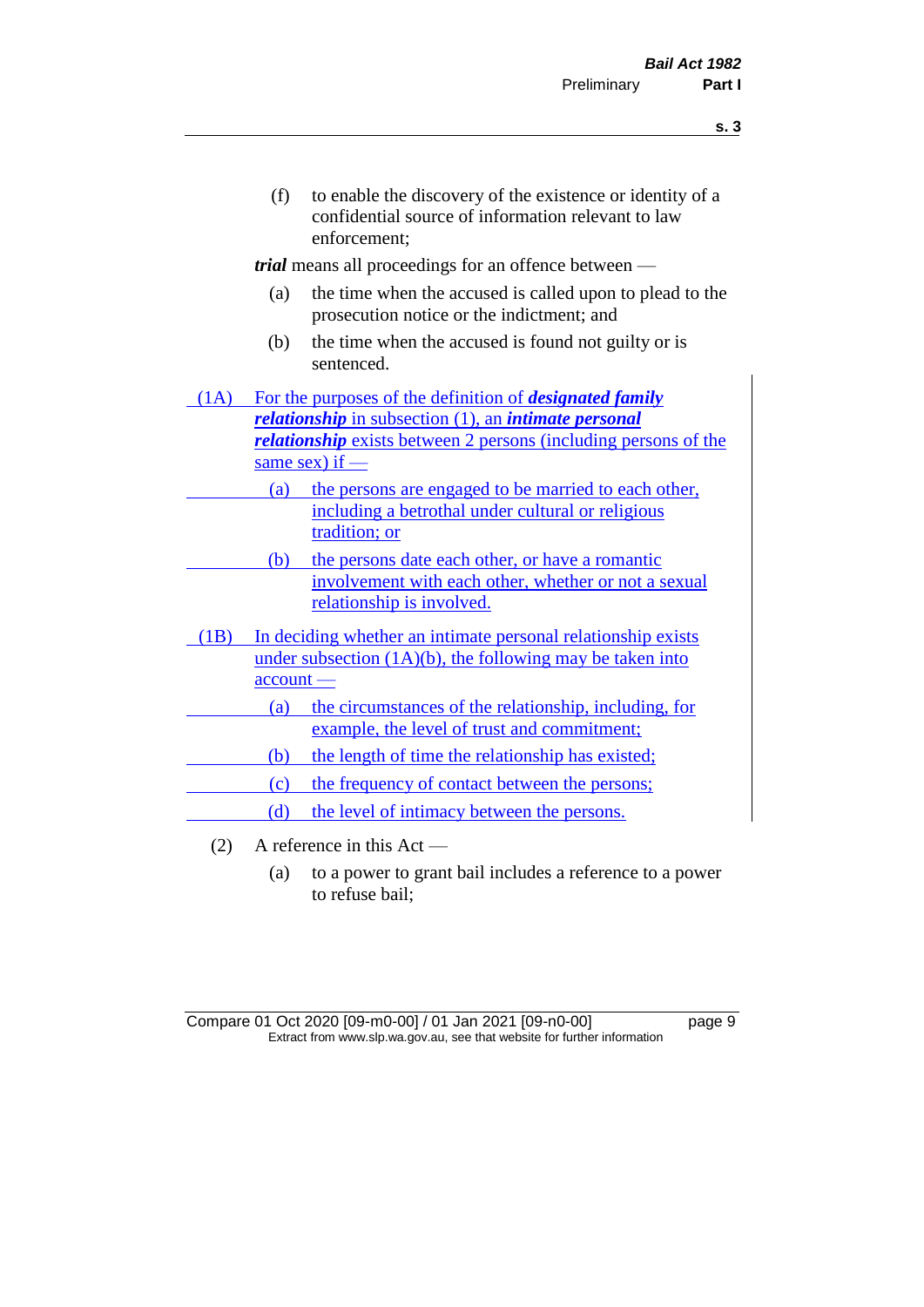- (b) to a grant of bail includes a reference to a grant of bail by the exercise of a power in section 31(2).
- (3) Where in this Act there is a reference to a requirement that an accused appear in court, the reference is to a requirement, unless a contrary intention appears, that the accused —
	- (a) surrender himself into the custody of the court or, in the case of a bail undertaking, of the court specified therein, or of such person as the court may direct, to be dealt with according to law; and
	- (b) submit himself to a search of his person and any property then in his possession (which is hereby authorised) and allow to be taken from him, to be dealt with according to the relevant law and procedures, anything so found; and
	- (c) remain in custody until authorised to be released therefrom.
- (4) If a person is arrested under a warrant issued
	- (a) under section 50, 79, 84E or 129 of the *Sentencing Act 1995* in connection with a possible breach of a conditional release order, a sentence of suspended imprisonment or conditional suspended imprisonment, or a community order imposed under that Act; or
	- (b) under section 43 of the *Young Offenders Act 1994* in respect of an alleged breach of a youth community based order, an intensive youth supervision order or a conditional release order made under that Act,
	- $then$ 
		- (c) the person is to be taken as having been arrested and to be in custody awaiting an appearance in court for the offence for which the sentence was imposed; and
		- (d) the first appearance in court after the arrest is to be taken, for the purposes of sections  $5(1)$  and  $8(1)$  and

page 10 Compare 01 Oct 2020 [09-m0-00] / 01 Jan 2021 [09-n0-00] Extract from www.slp.wa.gov.au, see that website for further information

**s. 3**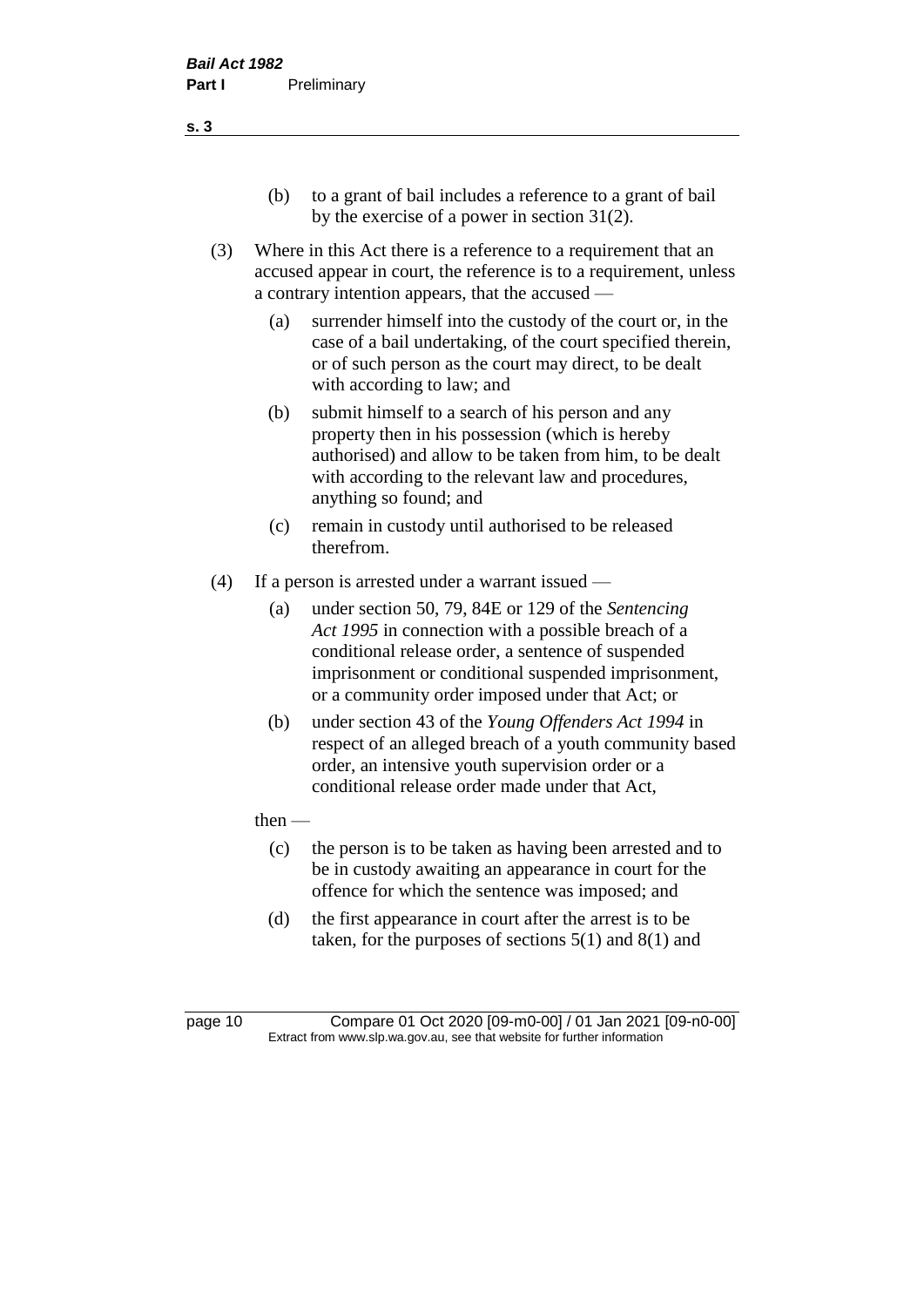clause 1 of Part A and clause 7 of Part C of Schedule 1, to be the initial appearance for that offence; and

- (e) the proceedings following the arrest are to be taken to be proceedings for that offence and to be a trial for the purpose of the definition in subsection (1) of *trial*.
- (5) The CEO (corrections) may by writing signed by him delegate to any officer of the department of which he is the chief executive officer any function he has under this Act as an authorised community services officer.

*[Section 3 amended: No. 74 of 1984 s. 3; No. 15 of 1988 s. 4; No. 49 of 1988 s. 78; No. 61 of 1990 s. 4; No. 31 of 1993 s. 6; No. 45 of 1993 s. 4 and 12; No. 78 of 1995 s. 7; No. 57 of 1997 s. 21(1); No. 54 of 1998 s. 4 and 14; No. 47 of 1999 s. 7; No. 50 of 2003 s. 29(3); No. 65 of 2003 s. 121(2); No. 27 of 2004 s. 13(2); No. 34 of 2004 Sch. 2 cl. 3(2); No. 45 of 2004 s. 28(4); No. 59 of 2004 s. 141; No. 84 of 2004 s. 11, 82 and 83(2); No. 65 of 2006 s. 51 and 53; No. 6 of 2008 s. 4 and 24(2); No. 46 of 2011 s. 25; No. 20 of 2013 s. 22; No. 15 of 2019 s. 4; No. 13 of 2020 s. 22.] 22; No. 30 of 2020 s. 39.]*

*[Section 3. Modifications to be applied in order to give effect to Cross-border Justice Act 2008: section altered 1 Nov 2009. See endnote 1M; amended: No. 42 of 2009 s. 12.]*

*[3A. Deleted: No. 20 of 2013 s. 23.]*

## **4. Application of this Act**

The operation of this Act extends to any appearance in a court for an offence —

- (a) except to the extent that in this Act, or in the law creating the offence or applicable thereto, express provision is made excluding or limiting the operation of this Act in respect of that appearance; and
- (b) whether or not that law contains a reference to the granting of bail; and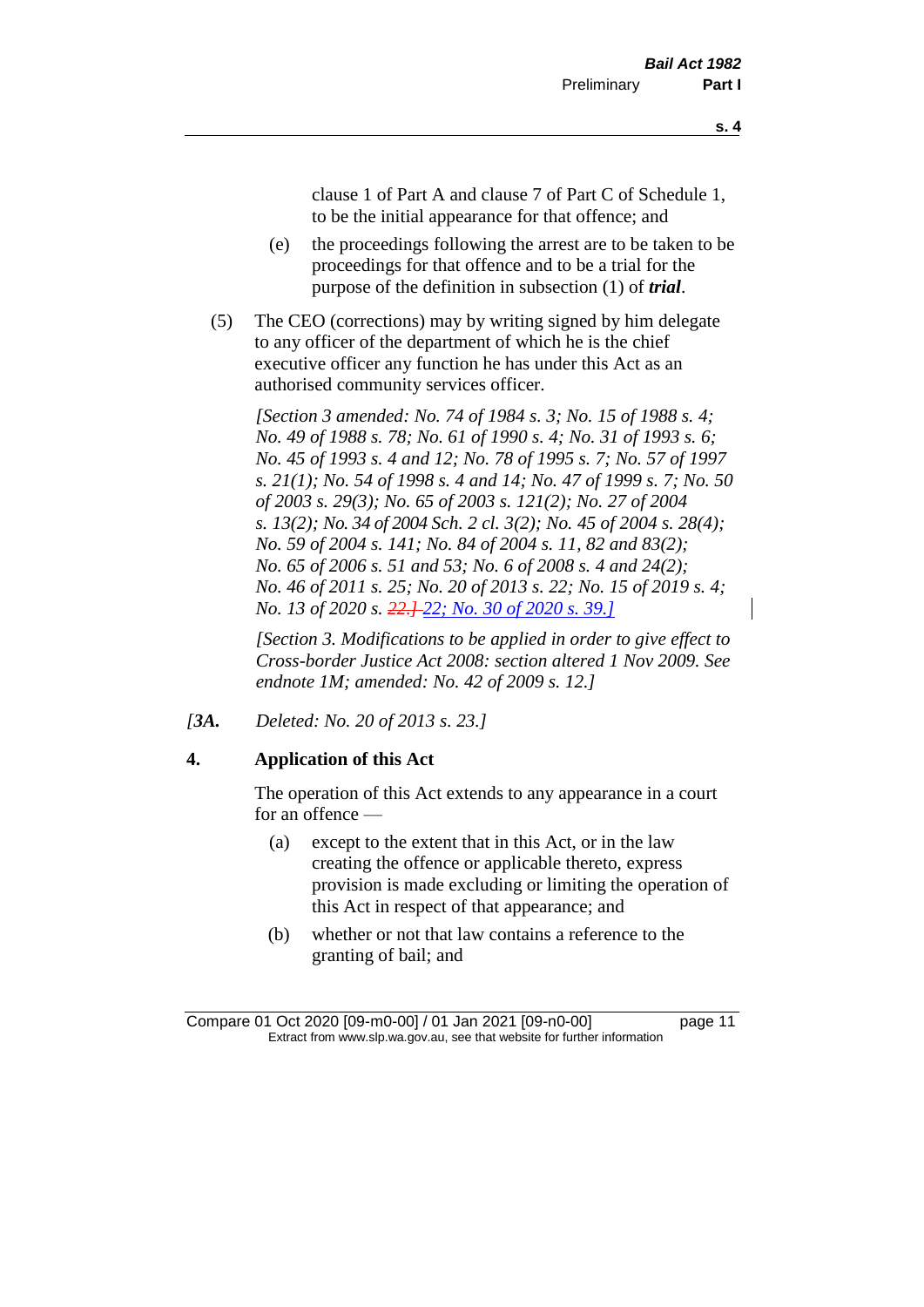**s. 4AB**

- (c) however any reference in that law to the granting of bail may be expressed; and
- (d) as if any reference therein to the taking of a recognizance were to a requirement that, except where bail is dispensed with under this Act, the accused enter into a bail undertaking.

*[Section 4 amended: No. 84 of 2004 s. 82.]*

*[4AA.* 1M *Modifications to be applied in order to give effect to Cross-border Justice Act 2008: section inserted 1 Nov 2009. See endnote 1M.]*

# **4AB.** *Courts and Tribunals (Electronic Processes Facilitation) Act 2013* **Part 2 applies**

The *Courts and Tribunals (Electronic Processes Facilitation) Act 2013* Part 2 applies to this Act.

*[Section 4AB inserted: No. 20 of 2013 s. 24.]*

# **4A. Accused appearing on summons or court hearing notice, detention and bail of**

- $(1)$  Where
	- (a) an accused has appeared in court for an offence pursuant to a summons or court hearing notice issued under the *Criminal Procedure Act 2004*; and
	- (b) a judicial officer adjourns the proceedings,

the accused is not to be detained in custody to further appear before the court for that offence unless the judicial officer so orders.

(2) If an order is made under subsection (1), the duty described in section 7(1) applies.

page 12 Compare 01 Oct 2020 [09-m0-00] / 01 Jan 2021 [09-n0-00] Extract from www.slp.wa.gov.au, see that website for further information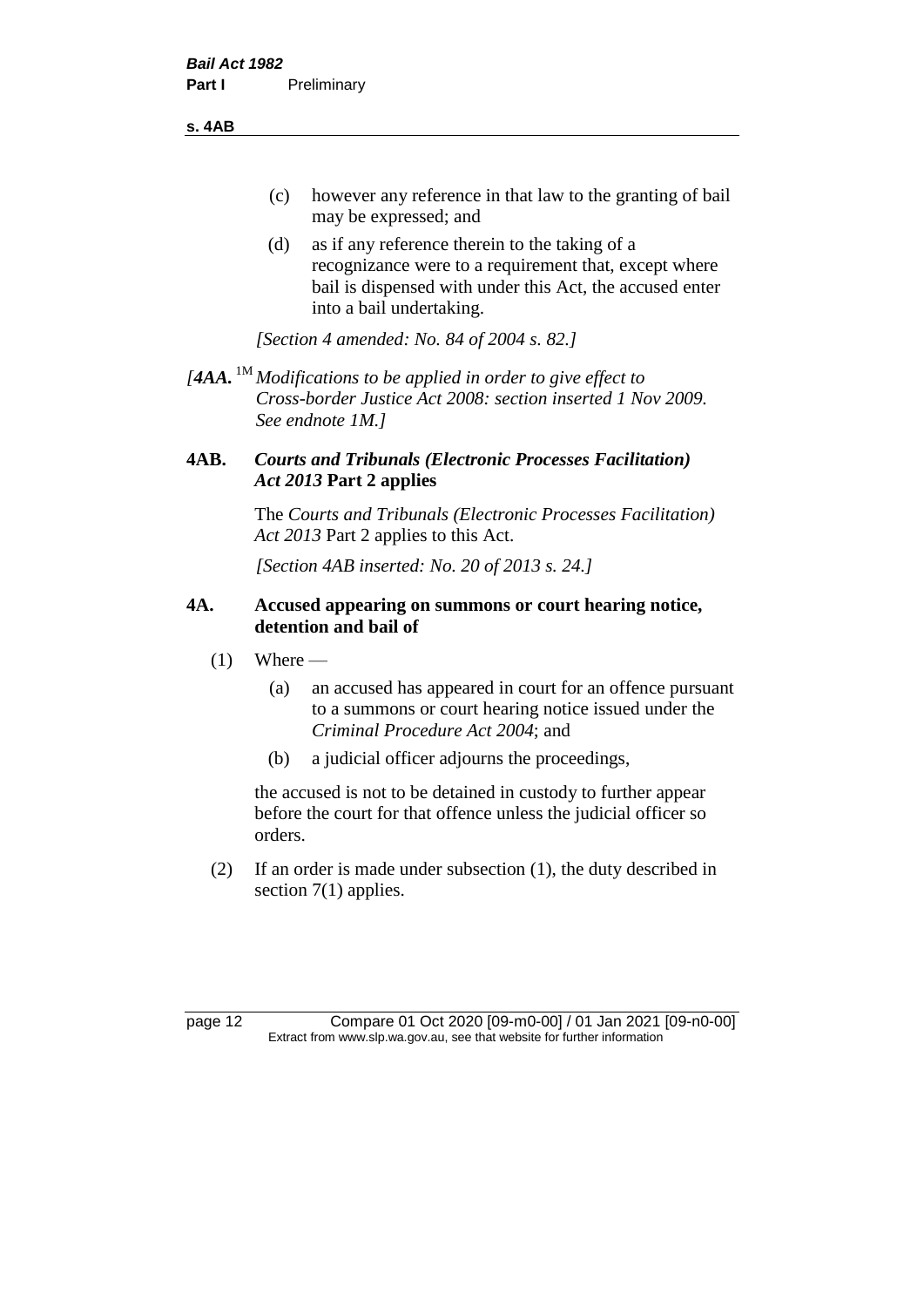(3) On any appearance in court by the accused a judicial officer to whom section 7(1) applies may revoke an order made under subsection (1).

*[Section 4A inserted: No. 6 of 2008 s. 6(1).]*

Compare 01 Oct 2020 [09-m0-00] / 01 Jan 2021 [09-n0-00] page 13 Extract from www.slp.wa.gov.au, see that website for further information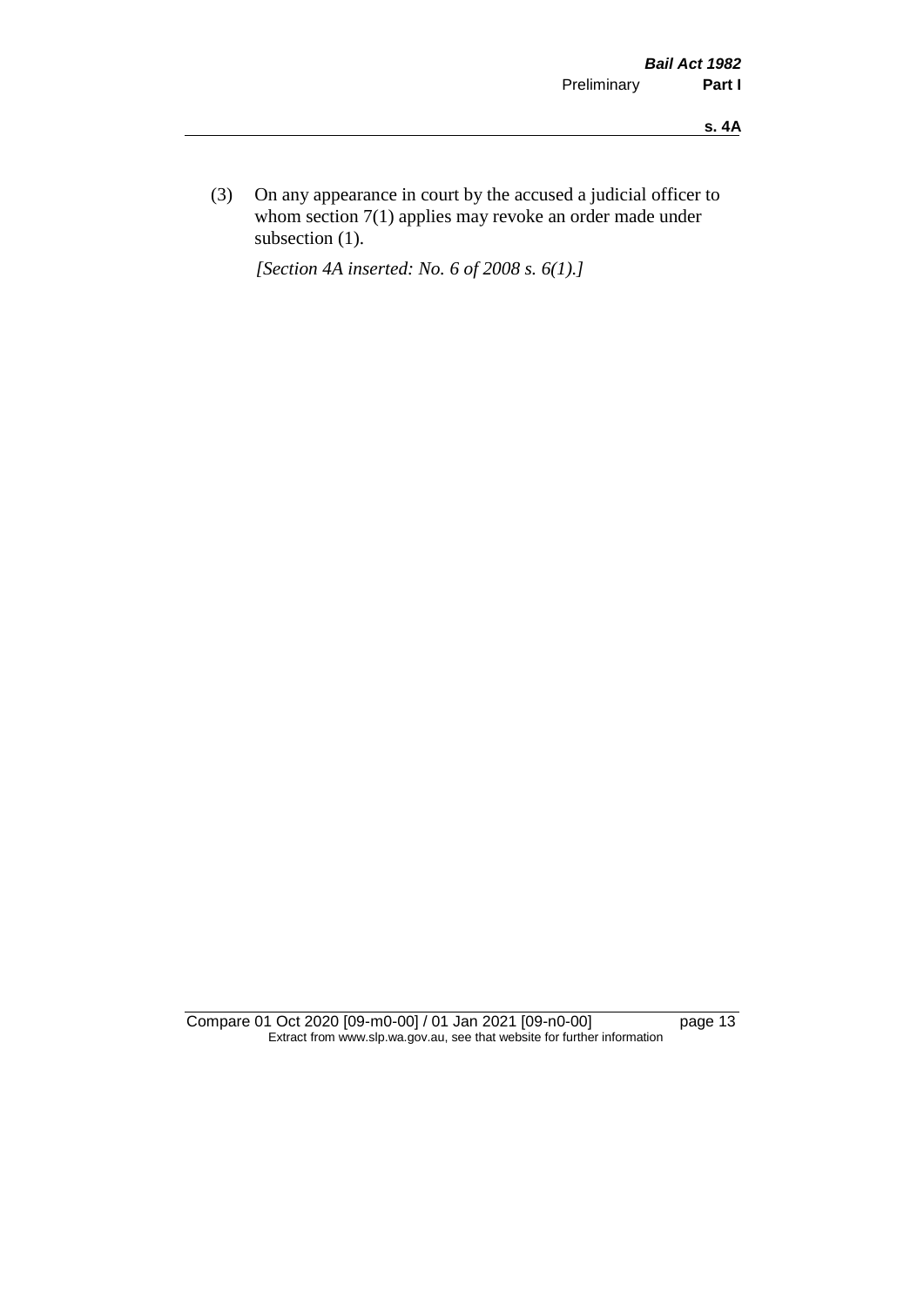# **Part II — Rights of accused in relation to bail**

*[Heading amended: No. 84 of 2004 s. 82.]* 

# **5. Accused's rights to have bail considered**

- (1) An accused who is in custody for an offence awaiting his initial appearance in court therefor is entitled —
	- (a) subject to sections 9, 10, 12 and 16(2), to have his case for bail for that appearance considered under and in accordance with this Act as soon as is practicable;
	- (b) if his case is not so considered, or if he is refused bail or is not released on bail, to be brought before a court as soon as is practicable.
- (2) An accused who is in custody awaiting any appearance in court for an offence, other than an initial appearance, is entitled, subject to sections 7B, 7C, 7E, 9 and 10, to have his case for bail for that appearance considered under and in accordance with this Act.

*[Section 5 amended: No. 74 of 1984 s. 4; No. 84 of 2004 s. 82; No. 6 of 2008 s. 7.]* 

#### **6. Arresting officer's duty to consider bail**

- (1) This section applies to a police officer or other person (the *arrester*) who —
	- (a) charges a person who is under arrest (the *accused*) with an offence; and
	- (b) does not release the accused unconditionally under section 142 of the *Criminal Investigation Act 2006*,

or who arrests a person under a warrant.

- (2) This section is subject to  $-$ 
	- (a) the exercise of the power conferred by section 9; and
	- (b) sections 10, 12 and 16 and Schedule 1 Part C clauses 3A, 3D and 3D3F.

page 14 Compare 01 Oct 2020 [09-m0-00] / 01 Jan 2021 [09-n0-00] Extract from www.slp.wa.gov.au, see that website for further information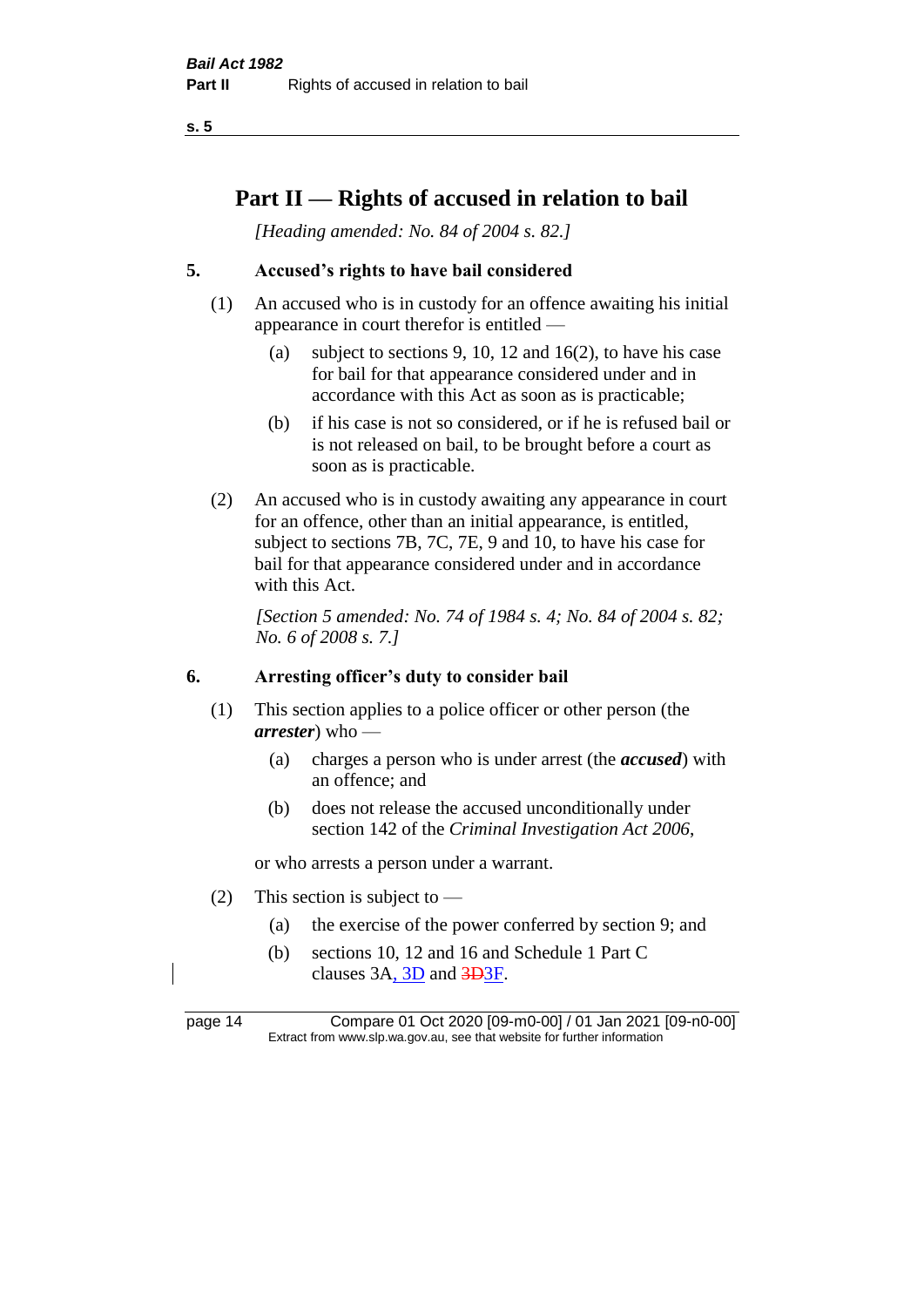- (3) The duties in this section shall be performed whether or not an application for bail is made by or on behalf of the accused.
- (4) As soon as is practicable after the accused is charged, or arrested under a warrant, as the case may be, the arrester shall either —
	- (a) bring the accused or cause the accused to be brought before a court; or
	- (b) perform the other duties of the arrester under this section.
- (5) If the arrester has power to grant the accused bail, the arrester shall consider the accused's case for bail.
- (6) If the arrester does not have power to grant the accused bail, the arrester shall, unless subsection (8), (9), (10) or (11) applies, bring or cause the accused to be brought before an authorised police officer or a justice or, in the case of a child, any authorised officer or a justice, who shall consider the accused's case for bail as soon as is practicable.
- (7) Even if the arrester has power to grant the accused bail, the arrester may, instead of complying with subsection (5), comply with subsection  $(6)$  as if the arrester did not.
- (8) If under section 15 only a judge of the Supreme Court or a judge of the Children's Court has power to grant the accused bail, the arrester shall bring the accused or cause the accused to be brought before a judge of the Supreme Court or a judge of the Children's Court, as the case requires, who shall consider the accused's case for bail as soon as is practicable.
- (9) If under section 16 only a justice has power to grant the accused bail, the arrester shall bring the accused or cause the accused to be brought before a justice, who shall consider the accused's case for bail as soon as is practicable.
- (10) If section 16A applies, the arrester shall bring the accused or cause the accused to be brought before a court or judge referred

Compare 01 Oct 2020 [09-m0-00] / 01 Jan 2021 [09-n0-00] page 15 Extract from www.slp.wa.gov.au, see that website for further information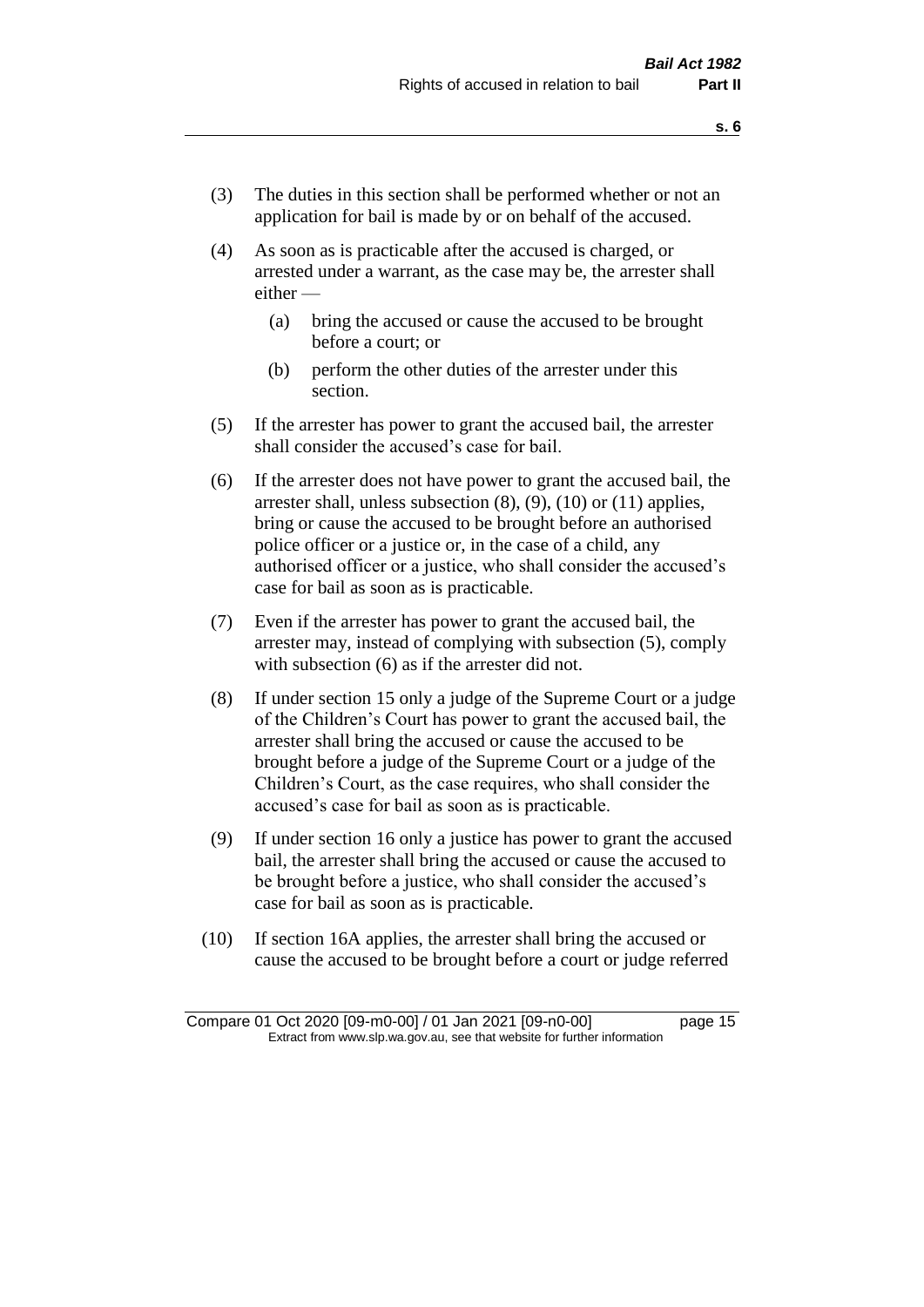**s. 6A**

to in section 16A(1), who shall consider the accused's case for bail as soon as is practicable.

(11) If section 16B applies, the arrester must bring the accused or cause the accused to be brought before a court constituted by a judicial officer other than a justice, who must consider the accused's case for bail as soon as is practicable.

> *[Section 6 inserted: No. 59 of 2006 s. 4(1); amended: No. 21 of 2017 s. 4; No. 15 of 2019 s. 55; No. 30 of 2020 s. 40.]*

#### **6A. Officials considering bail may order release without bail**

 $(1)$  In this section —

*accused* means an accused who is under arrest, other than pursuant to a warrant;

*released* means released from custody without being required to enter into, or without having entered into, a bail undertaking;

*serious offence* means an indictable offence the penalty specified by a written law for which is or includes imprisonment for 5 years or more or life;

*summary court* means the Magistrates Court or the Children's Court.

- (2) An authorised officer or justice who is considering an accused's case for bail for an initial appearance in a summary court on a charge of an indictable offence that is not a serious offence may order that the accused be served with a summons under the *Criminal Procedure Act 2004*, and released, in respect of the charge unless satisfied —
	- (a) that there are reasonable grounds to suspect the accused would not obey the summons if served with it; or
	- (b) that not releasing the accused is justified under subsection (4) or for any other reason.
- (3) An authorised officer or justice who is considering an accused's case for bail for an initial appearance in a summary court on a charge of a simple offence must order that the accused be served with a court hearing notice under the *Criminal Procedure*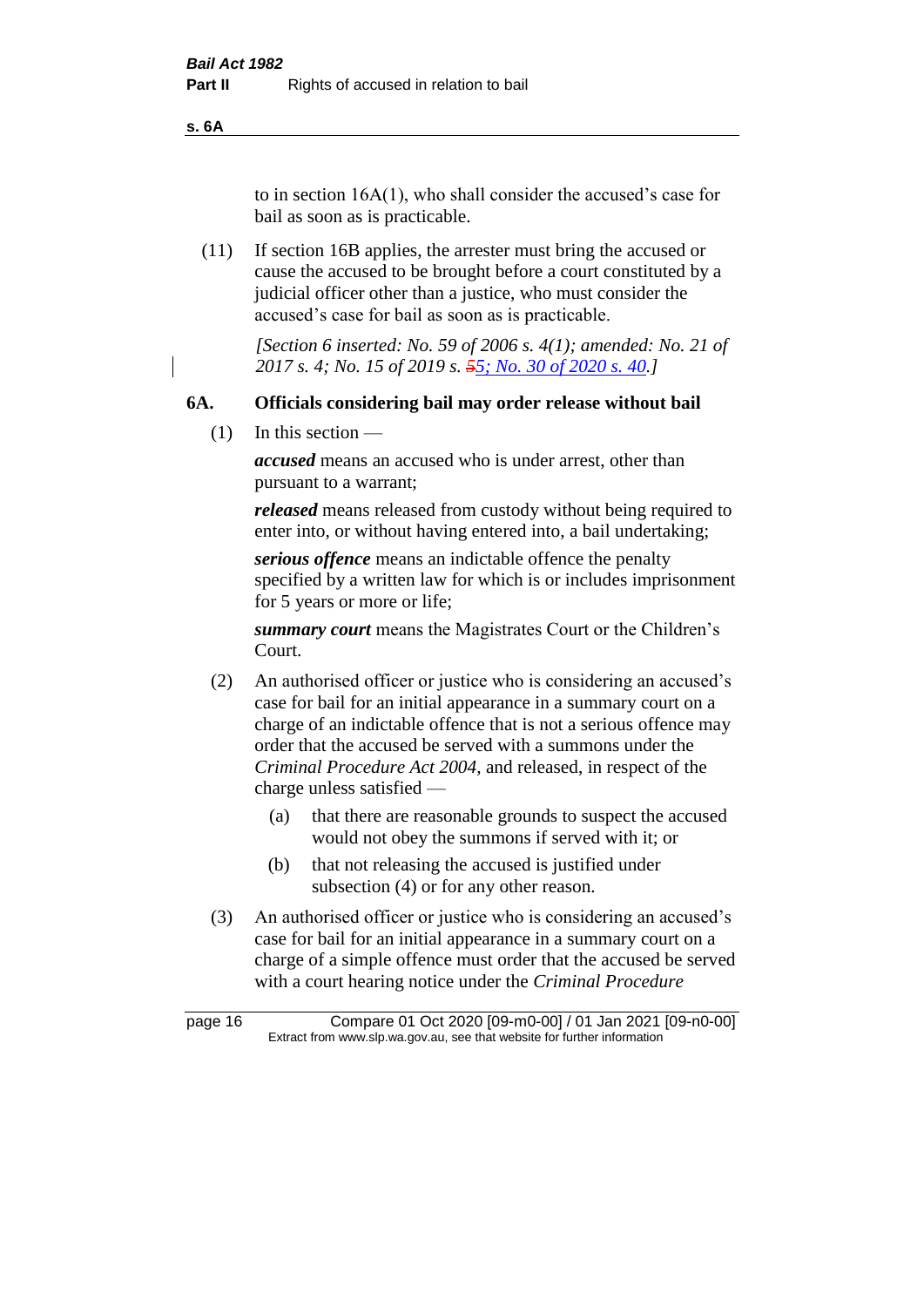*Act 2004*, and released, in respect of the charge unless satisfied —

- (a) that the presence of the accused when the charge is dealt with is likely to be necessary for any reason or for sentencing purposes; or
- (b) that not releasing the accused is justified under subsection (4) or for any other reason.
- (4) Not releasing an accused is justified if there are reasonable grounds to suspect that if the accused were released —
	- (a) the accused
		- (i) would commit an offence; or
		- (ii) would continue or repeat an offence with which he or she is charged; or
		- (iii) would endanger another person's safety or property; or
		- (iv) would interfere with witnesses or otherwise obstruct the course of justice, whether in relation to the accused or any other person;
		- or
	- (b) the accused's safety would be endangered.
- (5) This section does not affect the operation of section 28 or 30 of the *Criminal Procedure Act 2004*.

*[Section 6A inserted: No. 59 of 2006 s. 5.]* 

#### **7. Unconvicted accused, court to consider bail for**

(1) Upon and following an accused's initial appearance in court for an offence every judicial officer who may thereafter order his detention or continued detention in custody before conviction for the offence is under a duty, unless section 7B, 7C or 7E applies, to consider the accused's case for bail, whether or not an application for bail is made by the accused or on his behalf.

*[(2)-(4) deleted]*

Compare 01 Oct 2020 [09-m0-00] / 01 Jan 2021 [09-n0-00] page 17 Extract from www.slp.wa.gov.au, see that website for further information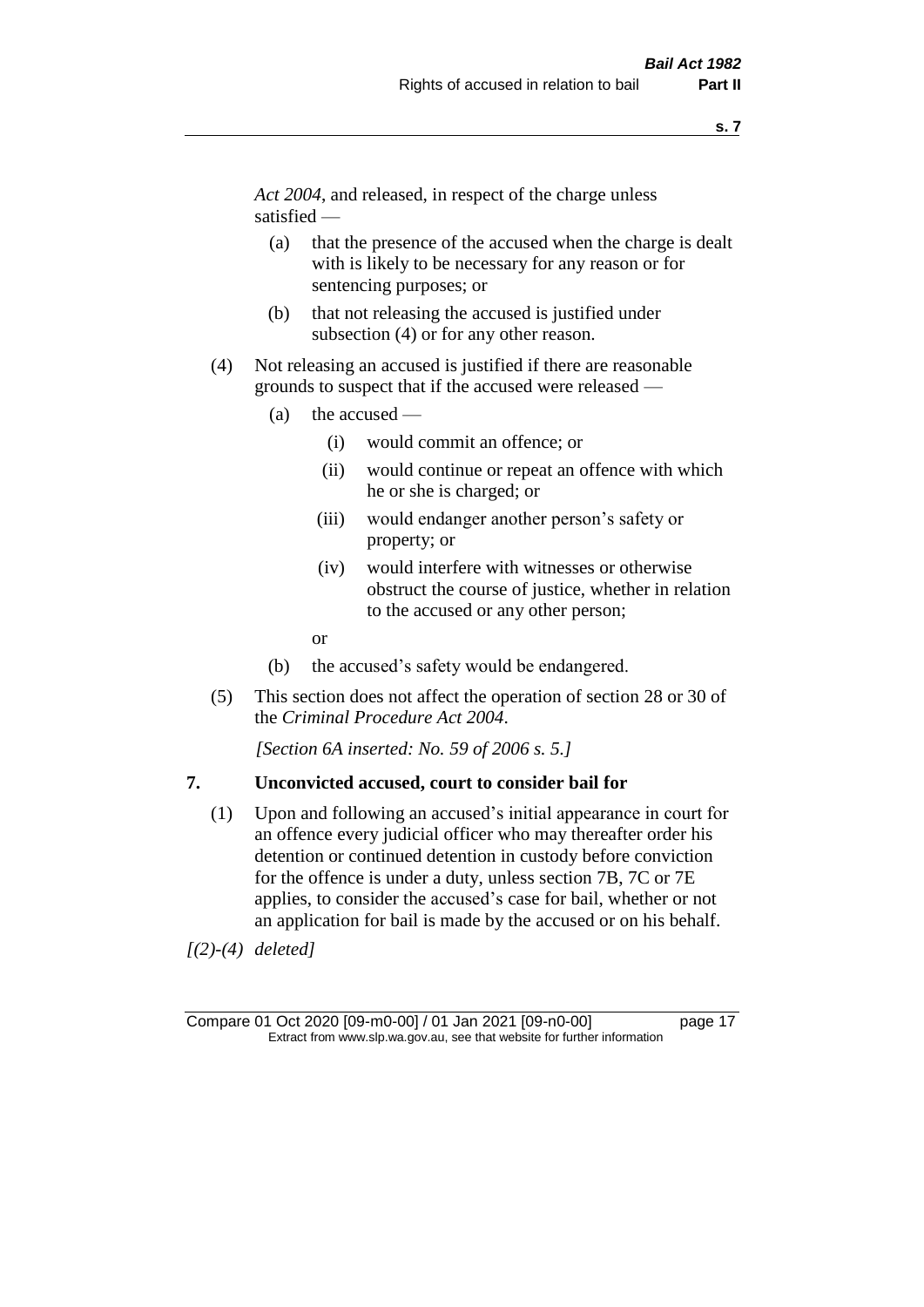**s. 7A**

(5) The operation of this section is subject to the exercise of the powers conferred by sections 7A and 9 and to the provisions of sections 10, 12 and 16(2) and Schedule 1 Part C clauses 3A, 3D, 3E and 3E3F.

*[Section 7 amended: No. 74 of 1984 s. 5; No. 49 of 1988 s. 80; No. 45 of 1993 s. 6; No. 84 of 2004 s. 82; No. 59 of 2006 s. 4(2); No. 6 of 2008 s. 8; No. 21 of 2017 s. 5; No. 15 of 2019 s. 66; No. 30 of 2020 s. 41.]* 

#### **7A. Bail may be dispensed with by court**

- (1) A judicial officer referred to in section 7(1) may, instead of discharging the duty imposed by that subsection, dispense with the requirement for bail for an appearance in court for an offence by an accused if the judicial officer —
	- (a) has jurisdiction to do so under section 13A(1); and
	- (b) may properly do so under section 13A(2).
- (2) Where the requirement for bail is dispensed with under this section, the accused has a right to be at liberty until the accused is required to appear before a court for the offence, but subject  $to -$ 
	- (a) section 59A; and
	- (b) any requirement that the accused be in custody for some other offence or reason.

*[Section 7A inserted: No. 6 of 2008 s. 9(1).]*

# **7B. Adult accused of murder**

 $(1)$  In this section —

*judge* means a judge of the Supreme Court.

- (2) This section applies where
	- (a) an accused is in custody for an offence of murder so that under section 15 only a judge has power to grant bail; and

page 18 Compare 01 Oct 2020 [09-m0-00] / 01 Jan 2021 [09-n0-00] Extract from www.slp.wa.gov.au, see that website for further information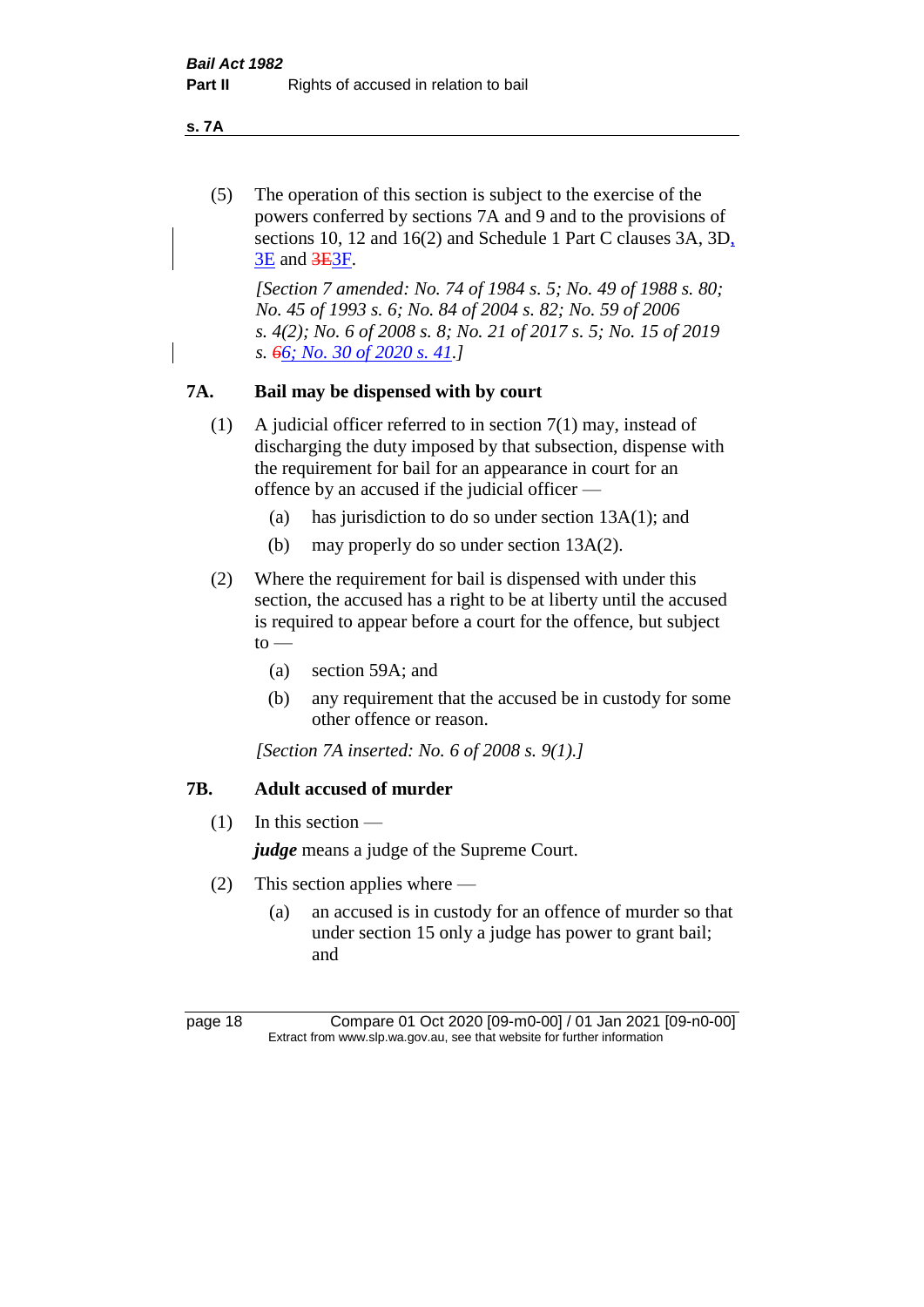- (b) the accused is not a child.
- (3) Where this section applies the accused, or a person on the accused's behalf, may make an application to a judge for bail at any time before conviction for the offence.
- (4) Upon an accused's initial appearance in court for an offence of murder, the judicial officer who may order the accused's detention in custody is under a duty to inform the accused of the right conferred by subsection (3).
- $(5)$  Where
	- (a) an accused's case for bail has been considered by a judge on an application under subsection (3); and
	- (b) bail has been refused,

the accused's case for bail shall not be considered on any subsequent occasion in the same case when the accused's continued detention may be ordered unless subsection (6) applies.

- (6) The accused's case for bail shall again be considered by a judge if the accused, or a person on the accused's behalf, applies to a judge and satisfies the judge that —
	- (a) new facts have been discovered, new circumstances have arisen or the circumstances have changed since bail was refused; or
	- (b) the accused failed to adequately present the accused's case for bail on the previous occasion.
- $(7)$  Where
	- (a) an accused's case for bail has been considered by a judge on an application under subsection (3); and
	- (b) bail has been granted,

on any subsequent appearance in the same case a judicial officer may order, notwithstanding section 15, that bail is to continue on the same terms and conditions.

Compare 01 Oct 2020 [09-m0-00] / 01 Jan 2021 [09-n0-00] page 19 Extract from www.slp.wa.gov.au, see that website for further information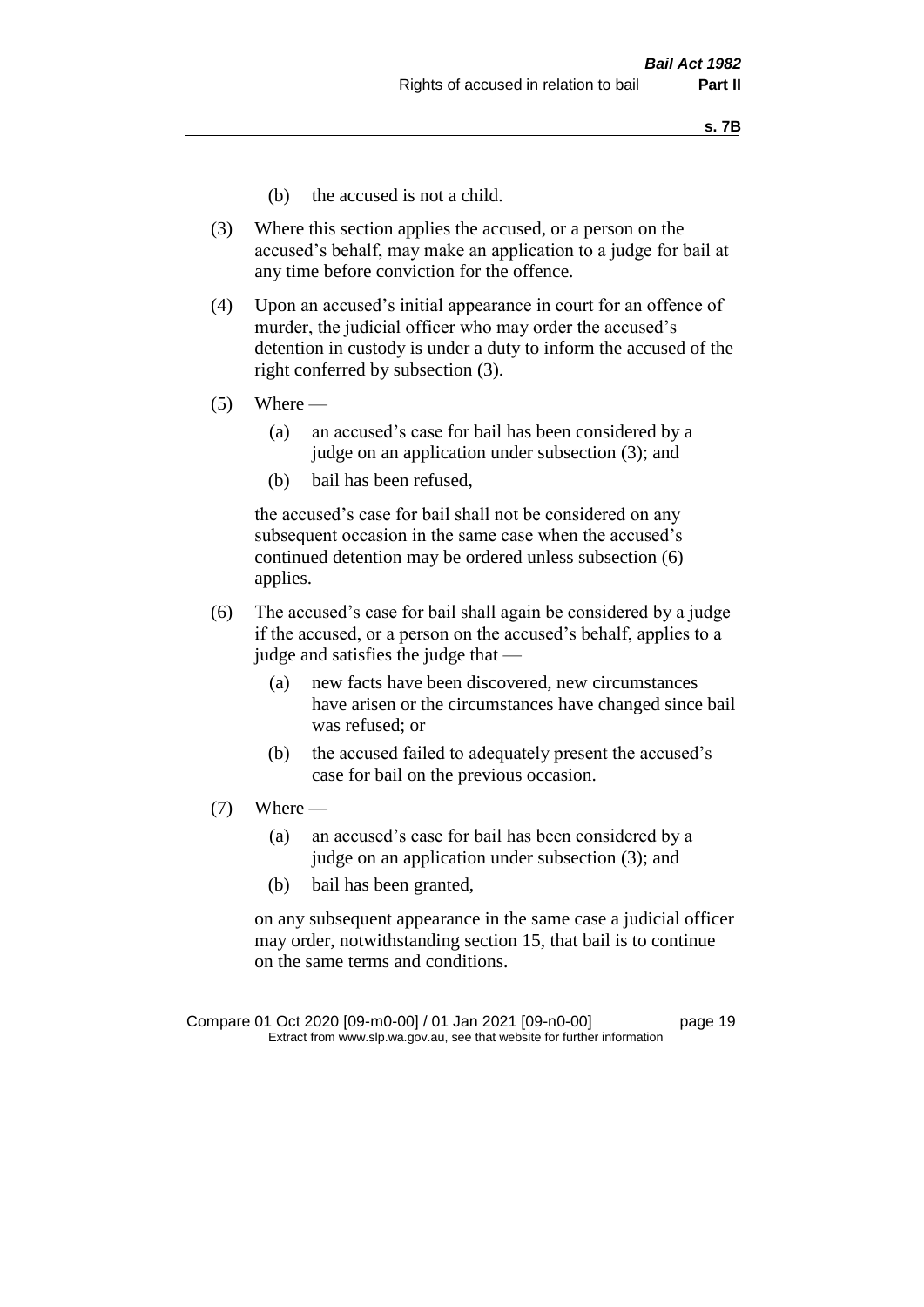#### **s. 7C**

(8) The accused is to be taken before a judge for the purposes of an application under this section only if the judge so orders.

*[Section 7B inserted: No. 6 of 2008 s. 9(1); amended: No. 29 of 2008 s. 24(2) and (3).]*

# **7C. Child accused of murder**

- (1) This section applies where a child accused is in custody for an offence of murder so that under section 15 only a judge of the Children's Court has power to grant bail.
- (2) Where this section applies, the judicial officer referred to in section 7(1) other than a judge of the Children's Court, shall, whether or not an application for bail is made by the accused or on the accused's behalf, cause the accused to be taken as soon as is practicable before a judge of the Children's Court for the purpose of having the accused's case for bail considered by the judge.
- (3) Notwithstanding subsection (2), where
	- (a) the duty described in that subsection has been discharged once in relation to a child accused's case for bail; and
	- (b) bail has on that occasion been refused by a judge of the Children's Court,

the accused's case for bail need not be considered on any subsequent occasion in the same case when the accused's continued detention may be ordered unless subsection (4) applies.

- (4) On a subsequent occasion the accused may apply to the judicial officer who may order the accused's continued detention for a reconsideration of the accused's case for bail on the ground  $that -$ 
	- (a) new facts have been discovered, new circumstances have arisen or the circumstances have changed since bail was refused on the occasion mentioned in subsection (3); or

page 20 Compare 01 Oct 2020 [09-m0-00] / 01 Jan 2021 [09-n0-00] Extract from www.slp.wa.gov.au, see that website for further information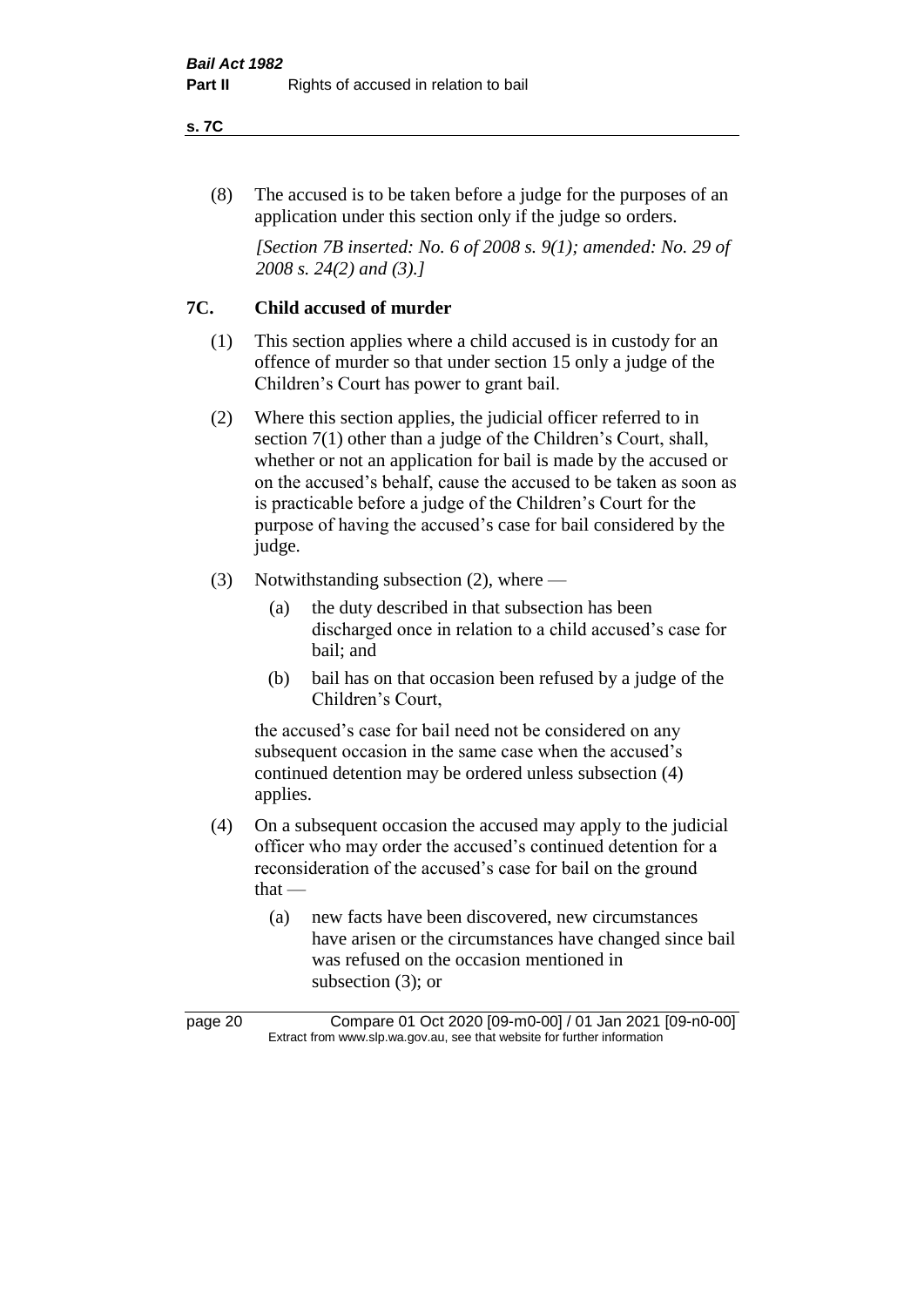- (b) the accused failed to adequately present the accused's case for bail on that occasion.
- (5) If the judicial officer is satisfied as to one or more of those grounds the judicial officer shall cause the accused to be taken as soon as is practicable before a judge of the Children's Court for the purpose of having the accused's case for bail considered by the judge.

*[Section 7C inserted: No. 6 of 2008 s. 9(1); amended: No. 29 of 2008 s. 24(4).]*

#### **7D. Bail after initial decision by court, court's duty as to**

- (1) Notwithstanding section 7(1), after
	- (a) the duty described in that subsection has been discharged once in relation to an accused's case for bail; or
	- (b) a judge of the Children's Court has considered the case under section 15,

it is sufficient on any subsequent consideration of bail in the same case for a judicial officer, including a judge of the Children's Court acting under section 15, to make inquiry of the accused in terms of subsection (2).

- (2) The inquiry to be so made is  $-$ 
	- (a) whether any new fact has been discovered or new circumstance has arisen, or whether the circumstances have changed, since bail was previously granted or refused; and
	- (b) whether the accused considers that the accused failed to adequately present the accused's case for bail on a previous occasion.

Compare 01 Oct 2020 [09-m0-00] / 01 Jan 2021 [09-n0-00] page 21 Extract from www.slp.wa.gov.au, see that website for further information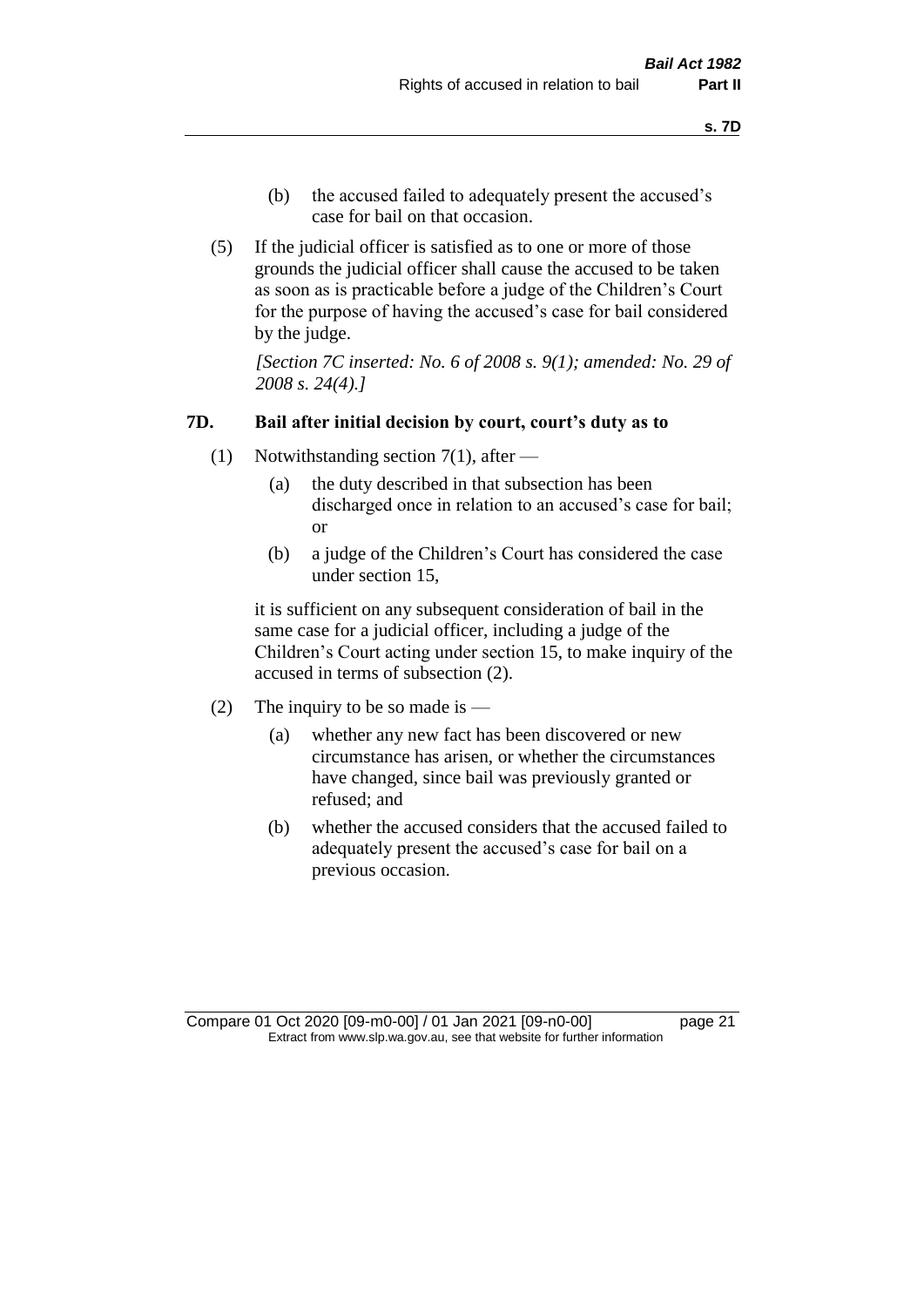**s. 7E**

(3) Unless the judicial officer is satisfied that there is any reason of the kind mentioned in subsection (2) for not doing so, the judicial officer may adopt the decision previously made in the case, but with power to make such variations of the terms and conditions of bail as the judicial officer thinks fit.

*[Section 7D inserted: No. 6 of 2008 s. 9(1).]*

# **7E. Bail refused for trial, court's duty during trial**

- $(1)$  Where
	- (a) an accused has been refused bail for the accused's appearance for trial for an offence; and
	- (b) the trial extends beyond one day,

a judicial officer referred to in section 7(1) need not comply with that subsection unless the accused, or a person on the accused's behalf, applies for bail.

(2) In subsection  $(1)$  —

*trial* means that part of proceedings for an offence when evidence is being received by the court in respect of the offence and also extends to any time when —

- (a) legal argument is being heard; or
- (b) a judicial officer or a jury is deliberating.

*[Section 7E inserted: No. 6 of 2008 s. 9(1).]*

# **7F. Appeal from court of summary jurisdiction, bail in case of**

- (1) If a person is in custody and an appeal has been commenced under the *Criminal Appeals Act 2004* Part 2 in connection with the decision by virtue of which the person is in custody, the person may apply for bail —
	- (a) if the appeal is to be heard and determined by the Court of Appeal or if an application has been made to the Court of Appeal for leave to appeal to the Court of Appeal — to a judge of appeal; or

page 22 Compare 01 Oct 2020 [09-m0-00] / 01 Jan 2021 [09-n0-00] Extract from www.slp.wa.gov.au, see that website for further information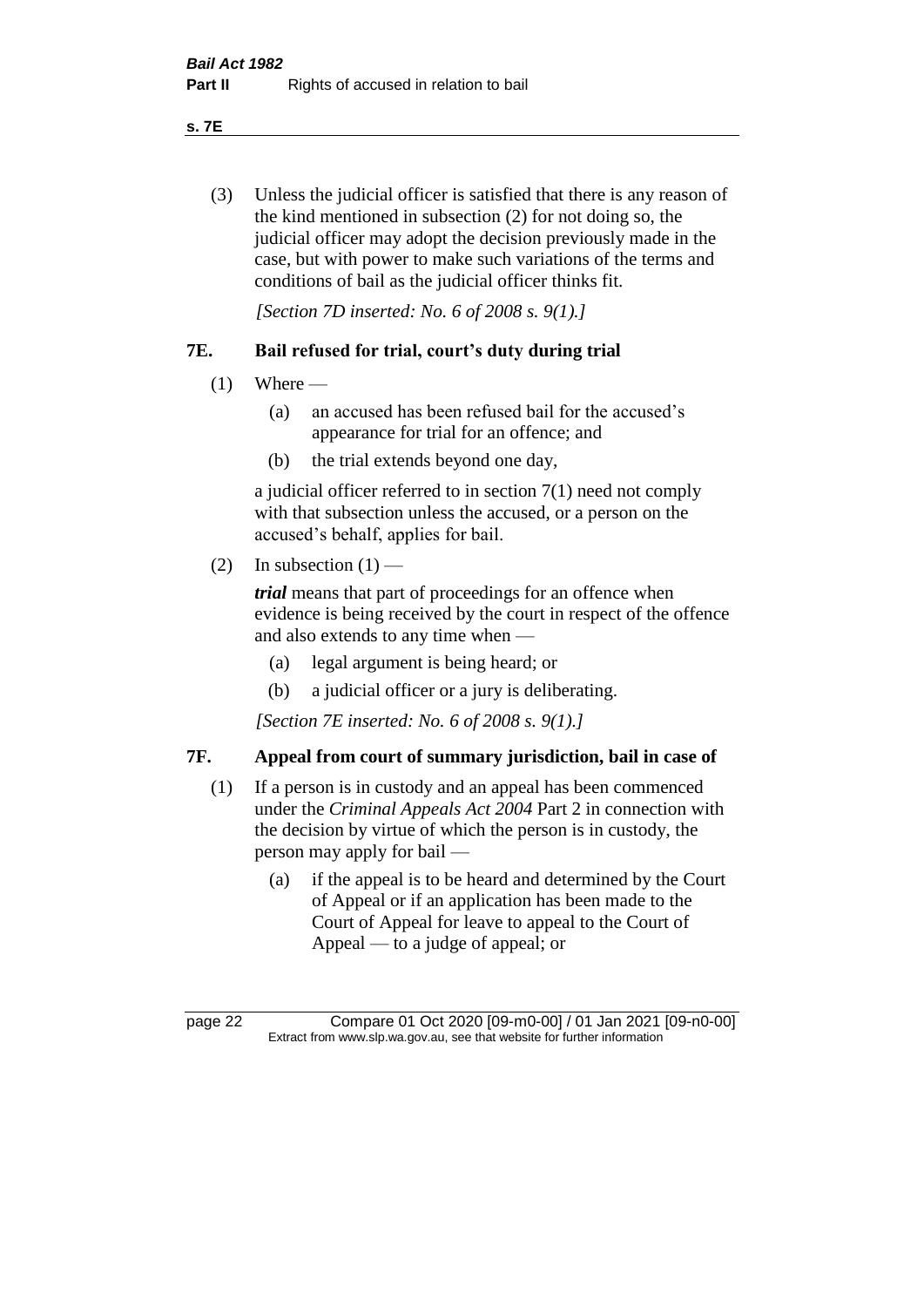- (b) in any other case to a judge of the Supreme Court.
- (2) Bail shall not be granted to an applicant for bail under subsection (1) unless —
	- (a) the applicant has given notice of the application for bail  $to -$ 
		- (i) the Director of Public Prosecutions; or
		- (ii) the State Solicitor,

as the case may require; and

(b) that official has been given an opportunity to be heard on the application.

*[Section 7F inserted: No. 6 of 2008 s. 9(1).]*

## **8. Accused to be given information, approved forms etc.**

- (1) Subject to subsection (4), a judicial officer or authorised officer who is called upon to consider an accused's case for bail, on the first occasion when it arises in relation to an offence or group of offences for which an accused is required to appear, shall ensure that the accused is, or has been, given —
	- (a) such information in writing as to the effect of this Act as is prescribed for the purposes of this paragraph; and
	- (b) an approved form for completion, designed to disclose to the judicial officer or authorised officer all information relevant to the decision; and
	- (c) where the accused is unable or insufficiently able, to read, speak or write English, such assistance as he may reasonably require in order to have communicated to him the information mentioned in paragraph (a) and complete the form referred to in paragraph (b).

Compare 01 Oct 2020 [09-m0-00] / 01 Jan 2021 [09-n0-00] page 23 Extract from www.slp.wa.gov.au, see that website for further information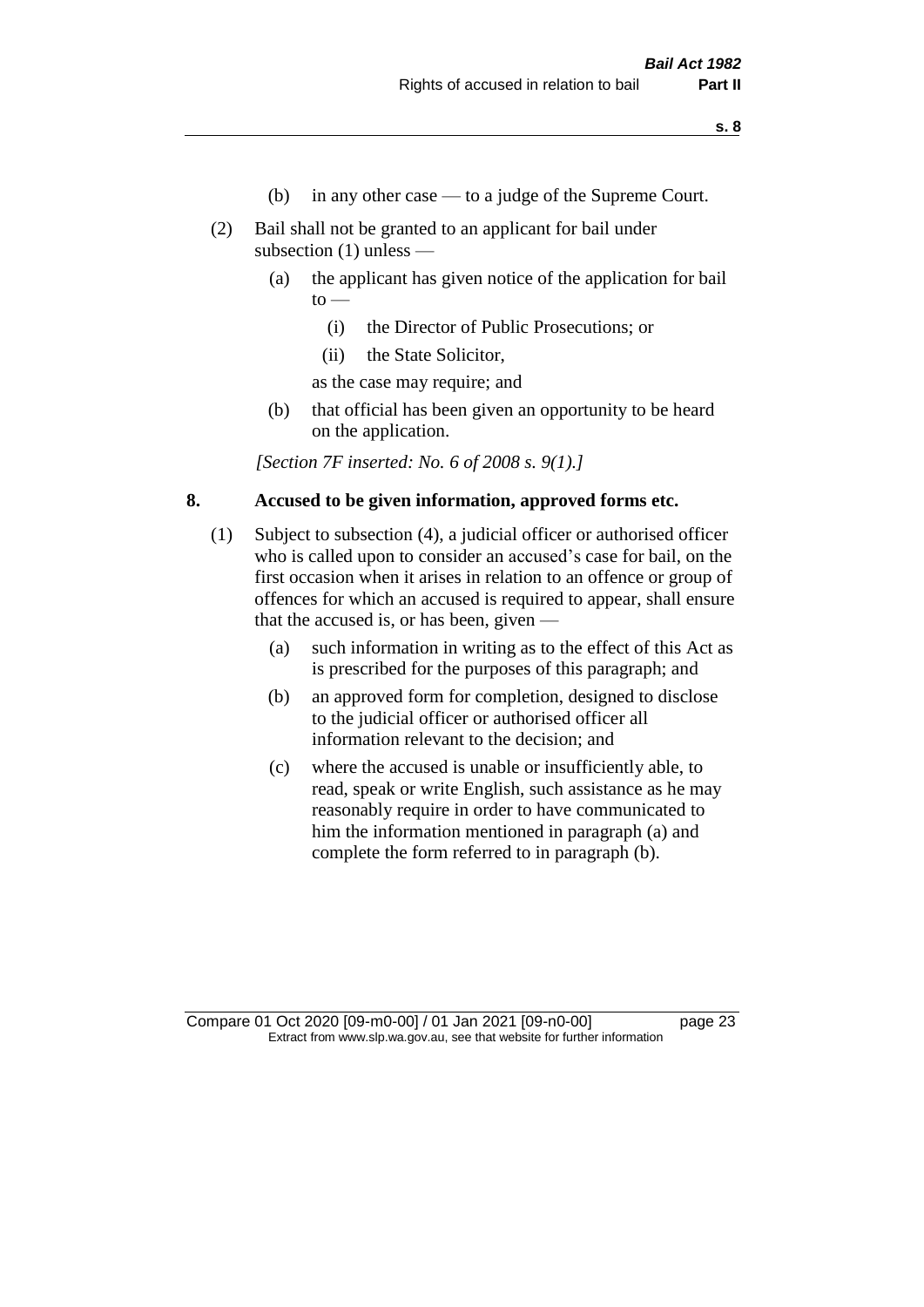- (2) After an accused case for bail has been considered once, a judicial officer or authorised officer on any subsequent consideration of bail in the same case shall —
	- (a) comply with subsection  $(1)(a)$ ; and
	- (b) either comply with subsection  $(1)(b)$  or obtain the form previously completed for the purposes of that paragraph, if any, and ensure that —
		- (i) the form is revised in order to show any changes which he is informed have occurred since it was completed; and
		- (ii) any assistance, of the kind referred to in subsection  $(1)(c)$  is given to the accused for the purpose of completing or revising the form, as the case may be.
- (3) Nothing in this section shall be read as limiting section 23.
- (3a) Notwithstanding subsection  $(1)(a)$  or  $(2)(a)$  a judicial officer or authorised officer need not comply with that paragraph if it appears to him that the accused's case for bail is such that bail is likely to be granted to him in accordance with this Act; but if it subsequently appears to him that bail will not be granted or that the accused is dissatisfied with any condition imposed on the grant of bail he shall then comply with that paragraph.
- (4) Notwithstanding subsection (1)(b) or (2)(b), a judicial officer or an authorised officer may dispense with completion or revision of the form referred to in those paragraphs if it appears to him  $that -$ 
	- (a) the accused's case for bail is such that bail is likely to be granted to him in accordance with this Act; and
	- (b) the information in the possession of the judicial officer or authorised officer is sufficient for his consideration of the case.
- (5) Where a person has applied for bail for an appeal as mentioned in section 7F(1), this section applies as if the consideration of

page 24 Compare 01 Oct 2020 [09-m0-00] / 01 Jan 2021 [09-n0-00] Extract from www.slp.wa.gov.au, see that website for further information

**s. 8**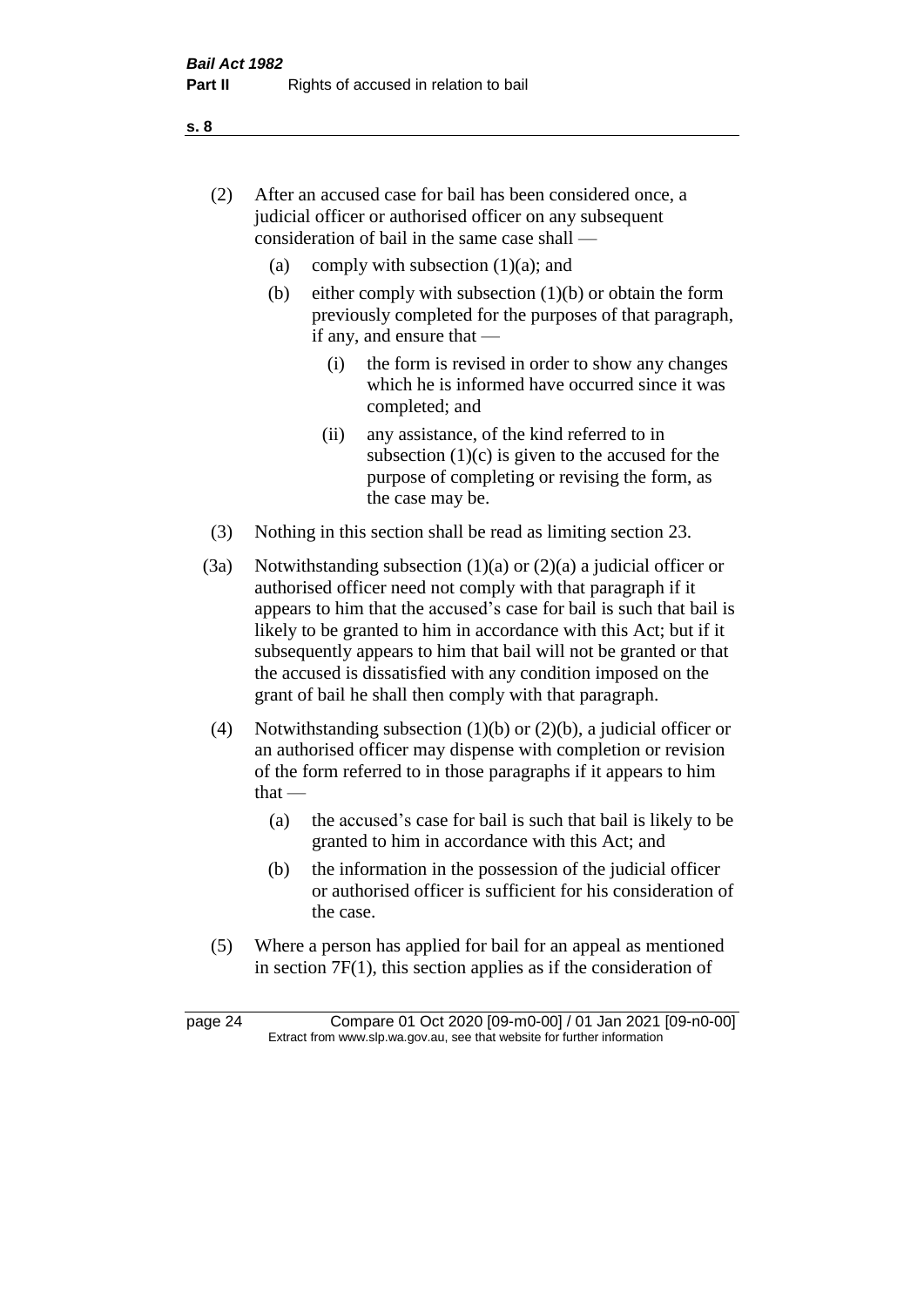bail for the appeal were a first consideration of bail for an offence.

*[Section 8 amended: No. 74 of 1984 s. 6; No. 15 of 1988 s. 6; No. 33 of 1989 s. 18; No. 84 of 2004 s. 82; No. 6 of 2008 s. 9(2) and 43(1).]* 

# **9. Bail decision may be deferred until more information obtained**

- (1) Subject to section 26(2) of the *Young Offenders Act 1994*, a judicial officer or authorised officer who is called upon to consider a case for bail may defer consideration of the case for a period not exceeding 30 days if he thinks it is necessary —
	- (a) to obtain more information for the purpose of making a decision in accordance with this Act; or
	- (b) to take any step authorised by section  $24(1)$  or  $24A(1)$ or (2); or
	- (c) without limiting paragraph (a) or (b), in the case of an accused charged with an offence where the accused and an alleged victim of the offence are, or are reasonably believed by the judicial officer or authorised officer to be, in a family relationship — to consider what, if any, conditions should be imposed to enhance the protection of the alleged victim.
- (2) Nothing in this section shall be taken to limit the right of an accused to be brought before a court as soon as is practicable if he is not released on bail.

*[Section 9 amended: No. 57 of 1997 s. 21(2); No. 84 of 2004 s. 82; No. 6 of 2008 s. 10(1); No. 30 of 2020 s. 42.]*

# **10. Sections 5, 6 and 7 do not apply if accused imprisoned for other cause**

Notwithstanding sections 5, 6 and 7, the rights conferred on an accused and the duties imposed on police officers, authorised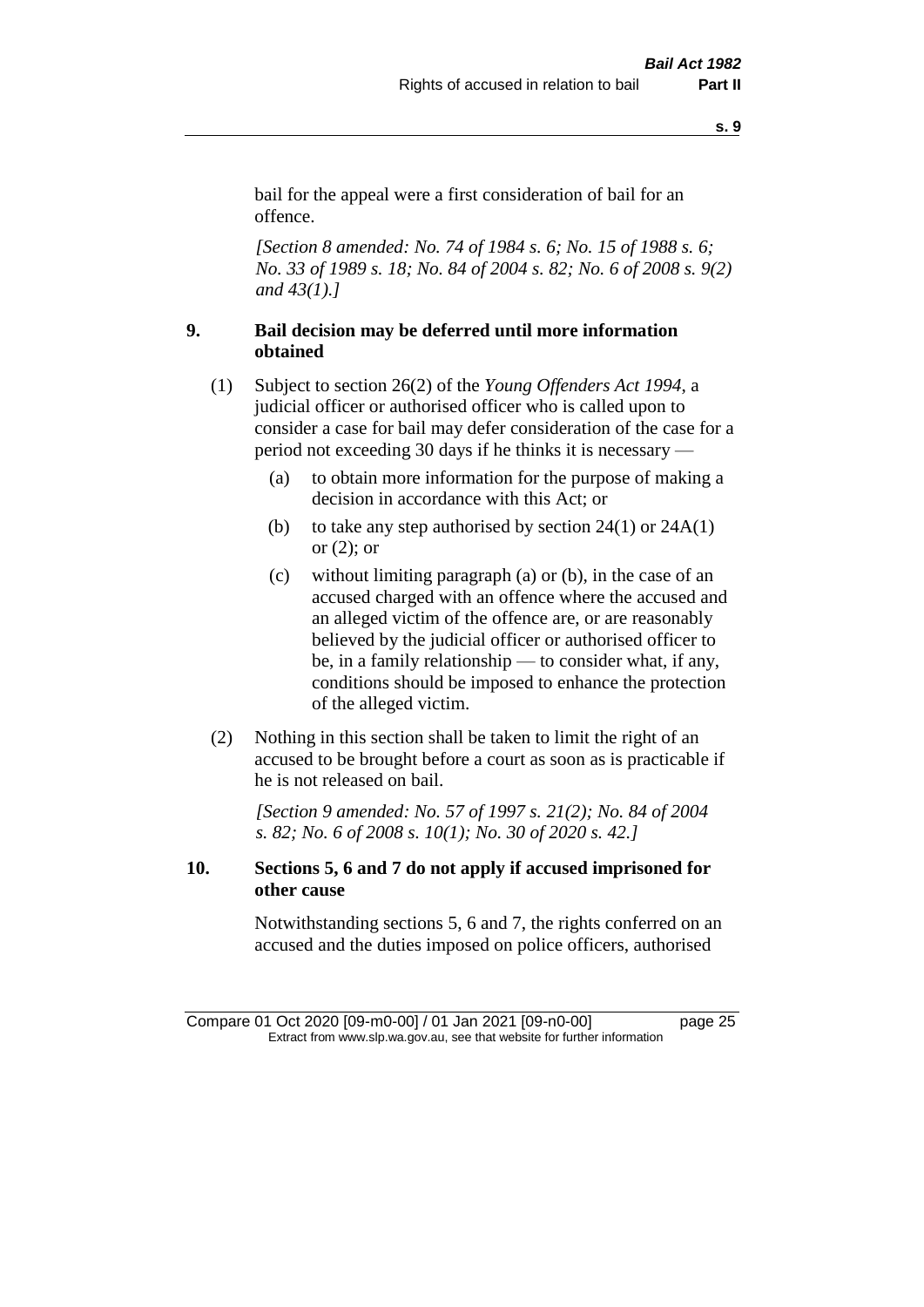officers and judicial officers by those sections in respect of an appearance in court for an offence do not arise where —

- (a) the accused is in custody for some other offence or reason (including the non-payment of a sum of money); and
- (b) the police officer, authorised officer or judicial officer is satisfied that the accused is likely to remain in custody for that other offence or reason until or beyond the time for the appearance for the first-mentioned offence.

*[Section 10 amended: No. 84 of 2004 s. 82.]*

#### **11. Accused's rights following grant of bail**

- $(1)$  When
	- (a) bail has been granted to an accused for an appearance in court; and
	- (b) all conditions which are to be complied with before the release of the accused have been complied with; and
	- (c) he has entered into a bail undertaking for that appearance or his bail undertaking is deemed to be amended under section 31(3),

the accused has a right to be at liberty until he is required to appear, or to next appear, before a court, but subject to —

- (d) any requirement that he be in custody for some other reason; and
- (e) the exercise of the powers in sections 14(3), 17A, 46, 50F, 54 and 55; and
- (f) the limitation mentioned in section 12.
- (2) Where the accused is in custody in a lock-up, court custody centre or prison, the right conferred by subsection (1) is also subject to the person in charge of the lock-up, court custody centre or prison either —
	- (a) signing a certificate under subsection (3); or

page 26 Compare 01 Oct 2020 [09-m0-00] / 01 Jan 2021 [09-n0-00] Extract from www.slp.wa.gov.au, see that website for further information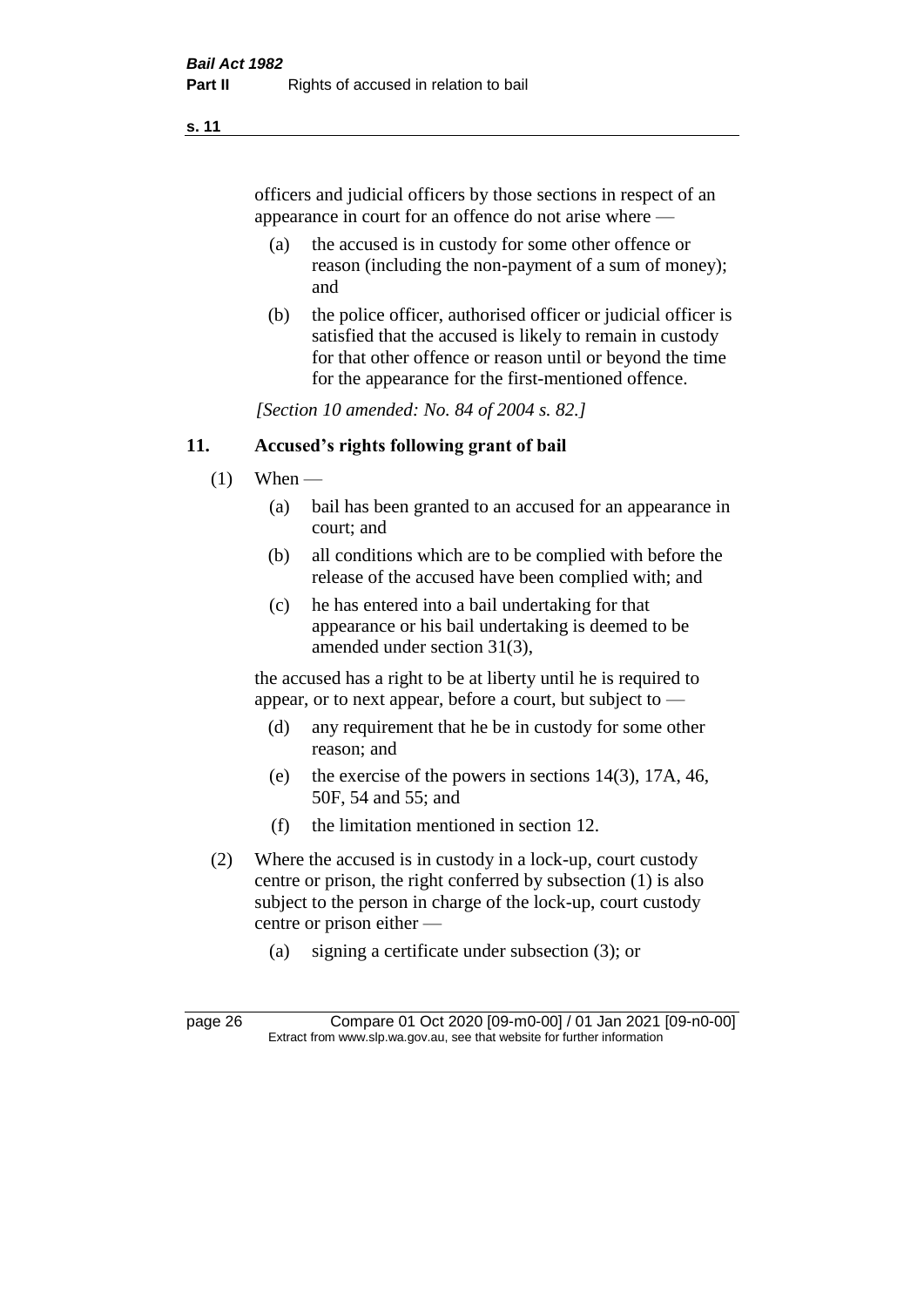- (b) receiving notice that a certificate has been signed by another person under that subsection.
- (3) After an accused becomes entitled to be at liberty as provided in subsection (1), a person referred to in section 29 may sign a certificate to that effect in the prescribed form.
- (4) The person in charge of a lock-up, court custody centre or prison in which the accused is in custody shall release the accused from custody as soon as is practicable after —
	- (a) the person in charge signs the certificate; or
	- (b) if the certificate is signed by a person other than the person in charge, the person in charge receives notice as described in subsection (2)(b).

*[Section 11 amended: No. 74 of 1984 s. 7; No. 15 of 1988 s. 7; No. 49 of 1988 s. 81; No. 45 of 1993 s. 7; No. 47 of 1999 s. 8; No. 59 of 2004 s. 141; No. 84 of 2004 s. 82; No. 6 of 2008 s. 11(1) and (2).]* 

#### **12. Rights in s. 7A(2) and 11, limitations on**

The right of an accused to have his case for bail considered as soon as is practicable, his right to be at liberty as mentioned in sections 7A(2) and 11(1), and the corresponding duties created by this Part, are limited so far as is reasonably necessary for the exercise or performance by a person of any statutory power or function vested in him which requires or permits the continued custody of the accused, including the exercise of the powers set out in Part 12 of the *Criminal Investigation Act 2006* and Parts 6 and 7 of the *Criminal Investigation (Identifying People) Act 2002*.

*[Section 12 amended: No. 6 of 2002 Sch. 2 cl. 1; No. 84 of 2004 s. 82; No. 59 of 2006 s. 6; No. 6 of 2008 s. 12.]*

Compare 01 Oct 2020 [09-m0-00] / 01 Jan 2021 [09-n0-00] page 27 Extract from www.slp.wa.gov.au, see that website for further information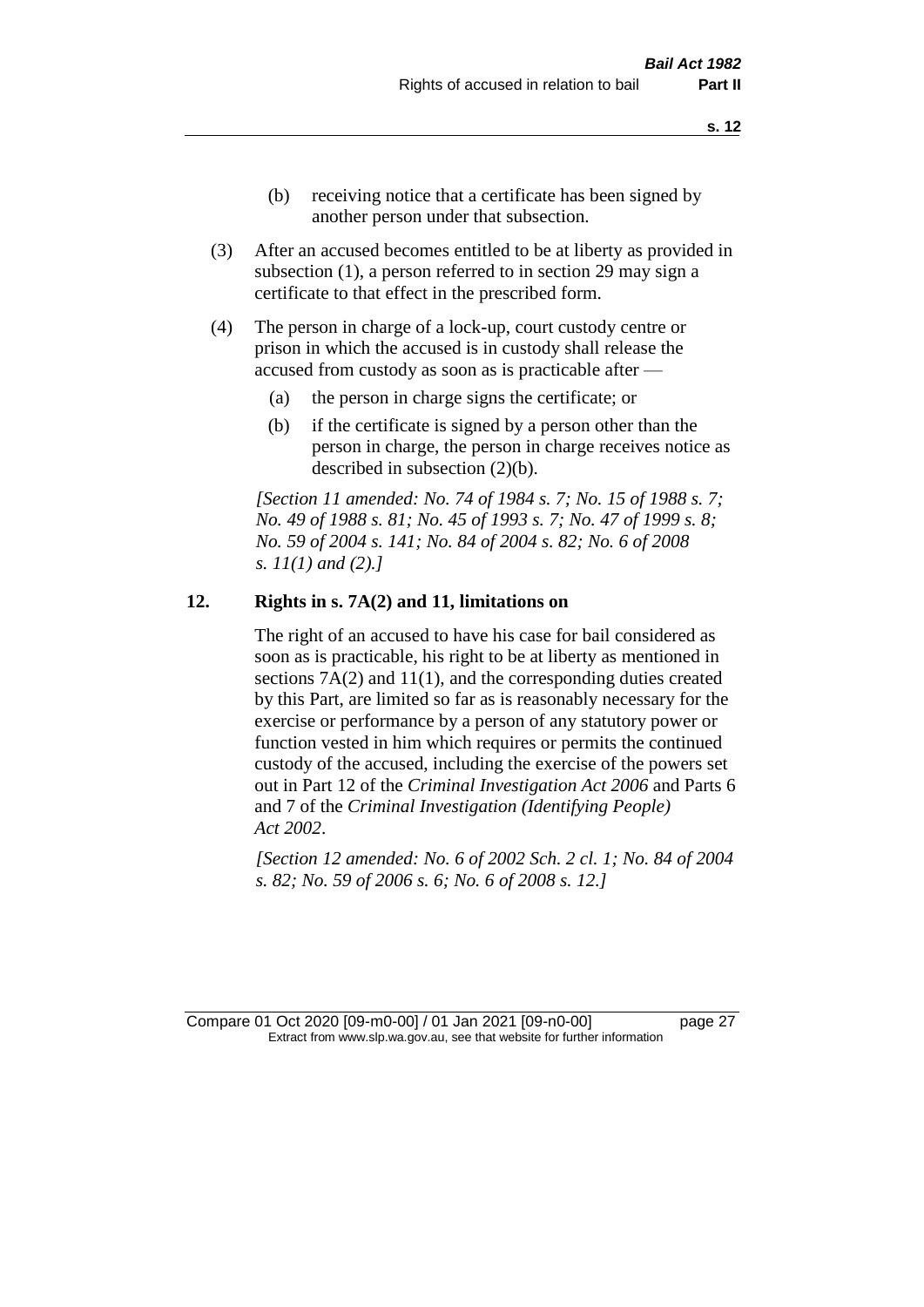# **Part III — Jurisdiction relating to bail**

*[Heading inserted: No. 6 of 2008 s. 13.]*

# **13. Jurisdiction to grant bail, who has and exercise of (Sch. 1)**

- (1) Jurisdiction to grant bail for any appearance described in the first column of Part A of Schedule 1 is vested in the judicial officer or authorised officer specified in the second column of that Part opposite thereto and shall be exercised subject to and in accordance with this Part and the further provisions in Parts B, C and D of Schedule 1.
- (2) A home detention condition shall not be imposed as a condition of bail except by a judicial officer.

*[Section 13 amended: No. 61 of 1990 s. 5; No. 45 of 1993 s. 12.]* 

## **13A. Jurisdiction in s. 7A to dispense with bail, who has and exercise of**

- (1) Jurisdiction to dispense with the requirement for bail under section 7A for any appearance described in the first column of Schedule 1 Part A clause 2 or 3 is vested, subject to Schedule 1 Part B, in the judicial officer specified in the second column of that clause opposite that description, but Schedule 1 Part A clause 7 does not apply for the purposes of this subsection.
- (2) The jurisdiction referred to in subsection (1) is exercisable  $only$ —
	- (a) in respect of an appearance in court before conviction for an offence; and
	- (b) if it appears to the judicial officer that bail would be granted in accordance with Schedule 1 Part C clause 1 or 2 but that in the circumstances the completion of bail papers is an unnecessary imposition.
- (3) Where a judicial officer dispenses with the requirement for bail for an appearance by an accused the registrar of the court shall,

page 28 Compare 01 Oct 2020 [09-m0-00] / 01 Jan 2021 [09-n0-00] Extract from www.slp.wa.gov.au, see that website for further information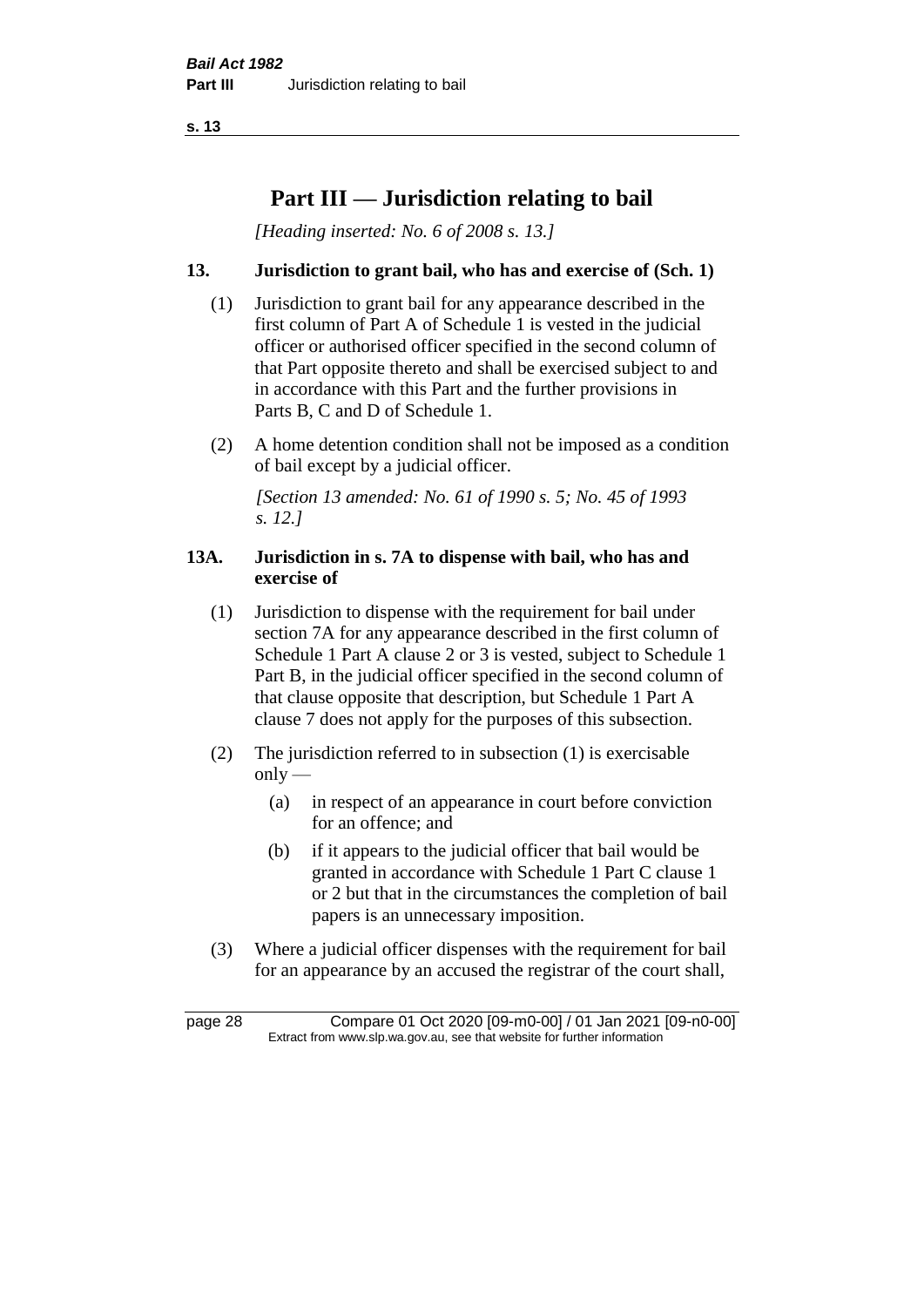in accordance with section 13B, give written notice to the accused of the time and place for the appearance.

*[Section 13A inserted: No. 6 of 2008 s. 14.]*

## **13B. Notices under s. 13A(3), service and proof of**

- (1) A written notice to an accused under section  $13A(3)$  shall be
	- (a) given to the accused personally; or
	- (b) sent to the accused by post to the accused's address appearing in the records of the court; or
	- (c) provided to the accused by electronic means in accordance with the regulations.
- (2) A person who gives, sends or provides a notice in accordance with subsection (1) shall endorse on a file copy of the notice a certificate showing —
	- (a) that the person has done so; and
	- (b) the time of doing so.
- (3) If a notice is sent by post under subsection  $(1)(b)$ , the notice is to be presumed, unless the contrary is shown, to have been received at the time when, in the ordinary course of events, it would have been delivered.
- (4) In any proceedings
	- (a) a document purporting to be a copy of a notice referred to in subsection (1) is evidence of the terms of the notice; and
	- (b) an endorsement on a copy of a notice referred to in subsection (2) purporting to be a certificate referred to in that subsection is evidence of the matters appearing in the certificate without proof of the signature of the person who made the endorsement.

*[Section 13B inserted: No. 6 of 2008 s. 14; amended: No. 20 of 2013 s. 25; No. 34 of 2020 s. 82.]*

Compare 01 Oct 2020 [09-m0-00] / 01 Jan 2021 [09-n0-00] page 29 Extract from www.slp.wa.gov.au, see that website for further information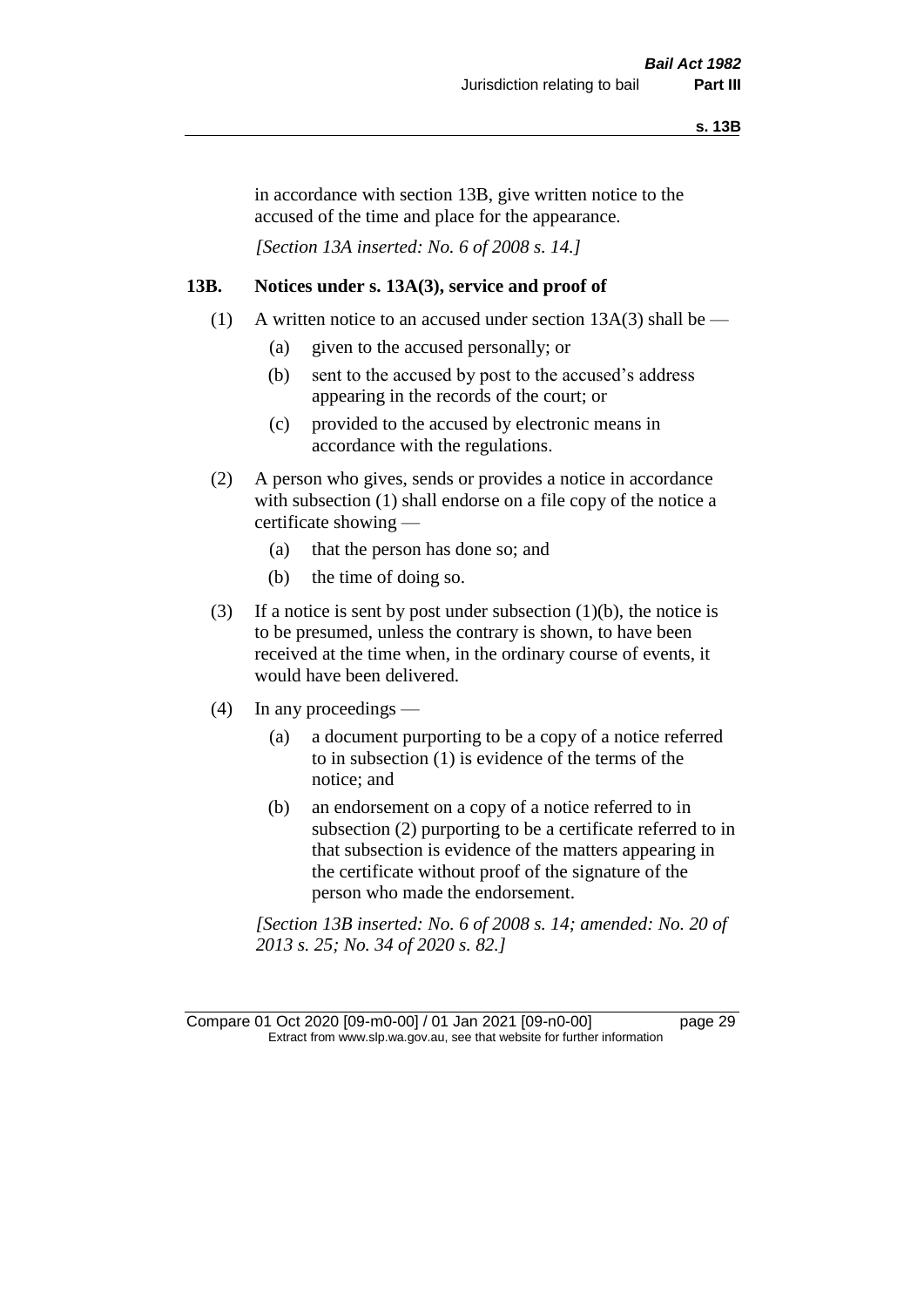#### **14. Judges, jurisdiction of**

- (1) A judge may, in accordance with this  $Act -$ 
	- (a) exercise a power to grant bail which is conferred upon any other judicial officer or any authorised officer by this Act; and
	- (b) revoke or vary any bail previously granted by any other such officer; and
	- (c) under section 7A dispense with the requirement for bail or revoke an existing dispensation.
- (2) Subject to subsection (2a), the jurisdiction of a judge under subsection (1) in respect of an appearance by an accused may be invoked by application made by either the prosecutor or the accused, and whether or not any other judicial officer has —
	- (a) previously granted, refused or dispensed with bail; or
	- (b) exercised any power conferred on him by section 55,

in respect of that appearance.

- (2a) After the jurisdiction under subsection (1) has been invoked once by an accused in relation to an offence or group of offences for which he is required to appear, it may not be further invoked by that accused in relation to that offence or group of offences unless the accused satisfies a judge that —
	- (a) new facts have been discovered, new circumstances have arisen or the circumstances have changed since the occasion when the jurisdiction was invoked; or
	- (b) he failed to adequately present his case for bail on that occasion.
- (3) Where under subsection (1) a judge
	- (a) revokes the bail of an accused who is at liberty, he may order that the accused be returned to custody to await the appearance for which the bail was granted;

page 30 Compare 01 Oct 2020 [09-m0-00] / 01 Jan 2021 [09-n0-00] Extract from www.slp.wa.gov.au, see that website for further information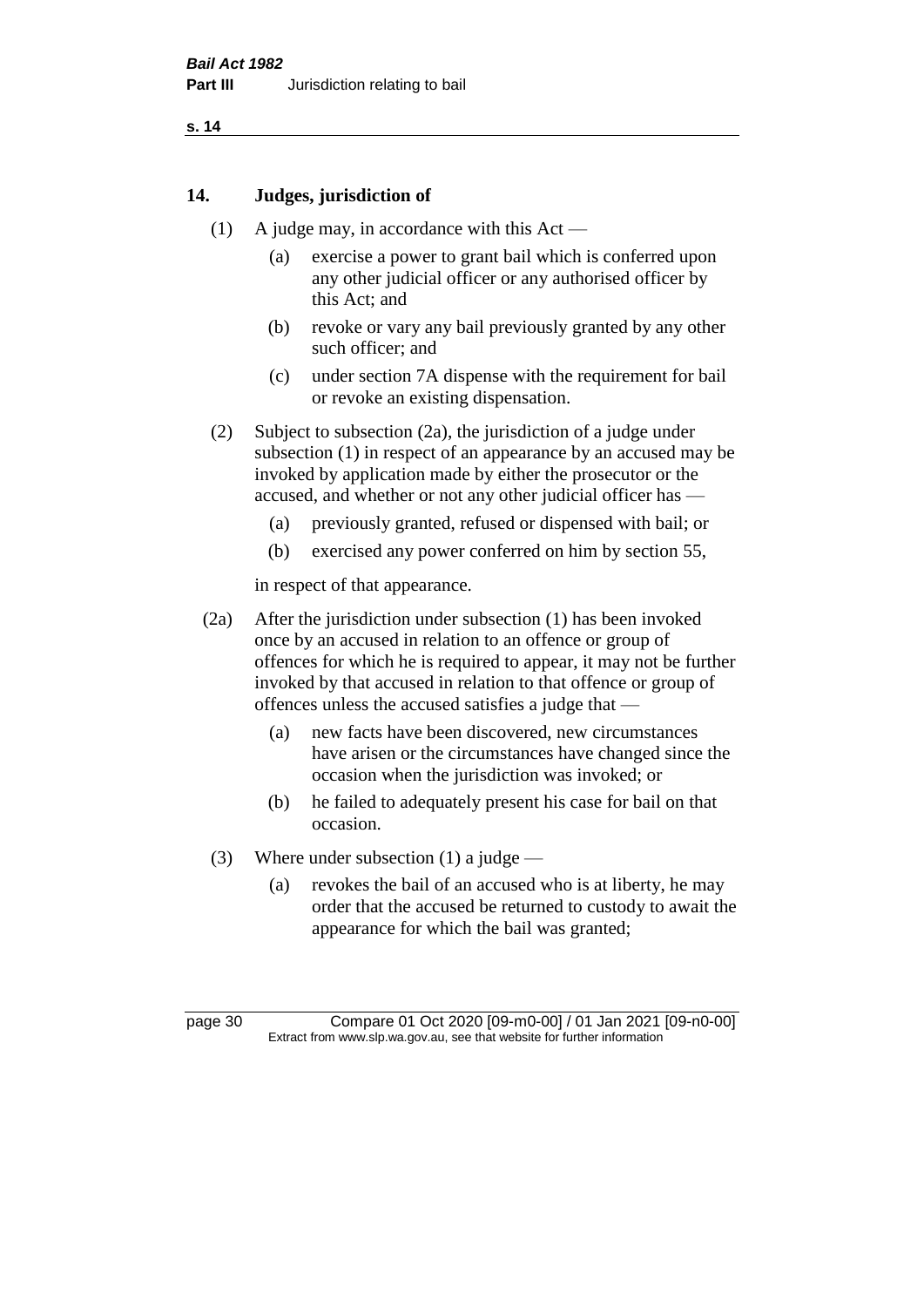and the judge may issue any warrant which may be necessary to carry such an order into effect.

- $(4)$  In this section
	- (a) references to a judge are references
		- (i) in the case of a child charged with an offence before the Children's Court, to a judge of that Court; and
		- (ii) in the case of an accused committed for trial or sentence to the District Court, to a judge of that Court; and
		- (iii) in any other case, to a judge of the Supreme Court;
		- and
	- (b) references to any other judicial officer
		- (i) in relation to the exercise of powers under this section by a judge, are references to any judicial officer whose jurisdiction is inferior to that of the judge; but
		- (ii) in relation to the exercise of powers under this section by a judge of the Supreme Court, do not include a judge of the Children's Court or a judge of the District Court.

*[Section 14 amended: No. 74 of 1984 s. 8; No. 49 of 1988 s. 82; No. 84 of 2004 s. 82; No. 6 of 2008 s. 15(1)-(4).]* 

# **15. Accused charged with murder, jurisdiction as to bail for**

- (1) Where an accused is in custody for murder, the power to grant bail shall be exercised only by a judge of the Supreme Court, or in the case of an accused who is a child by a judge of the Children's Court, except —
	- (a) where section  $31(2)(d)$  applies; or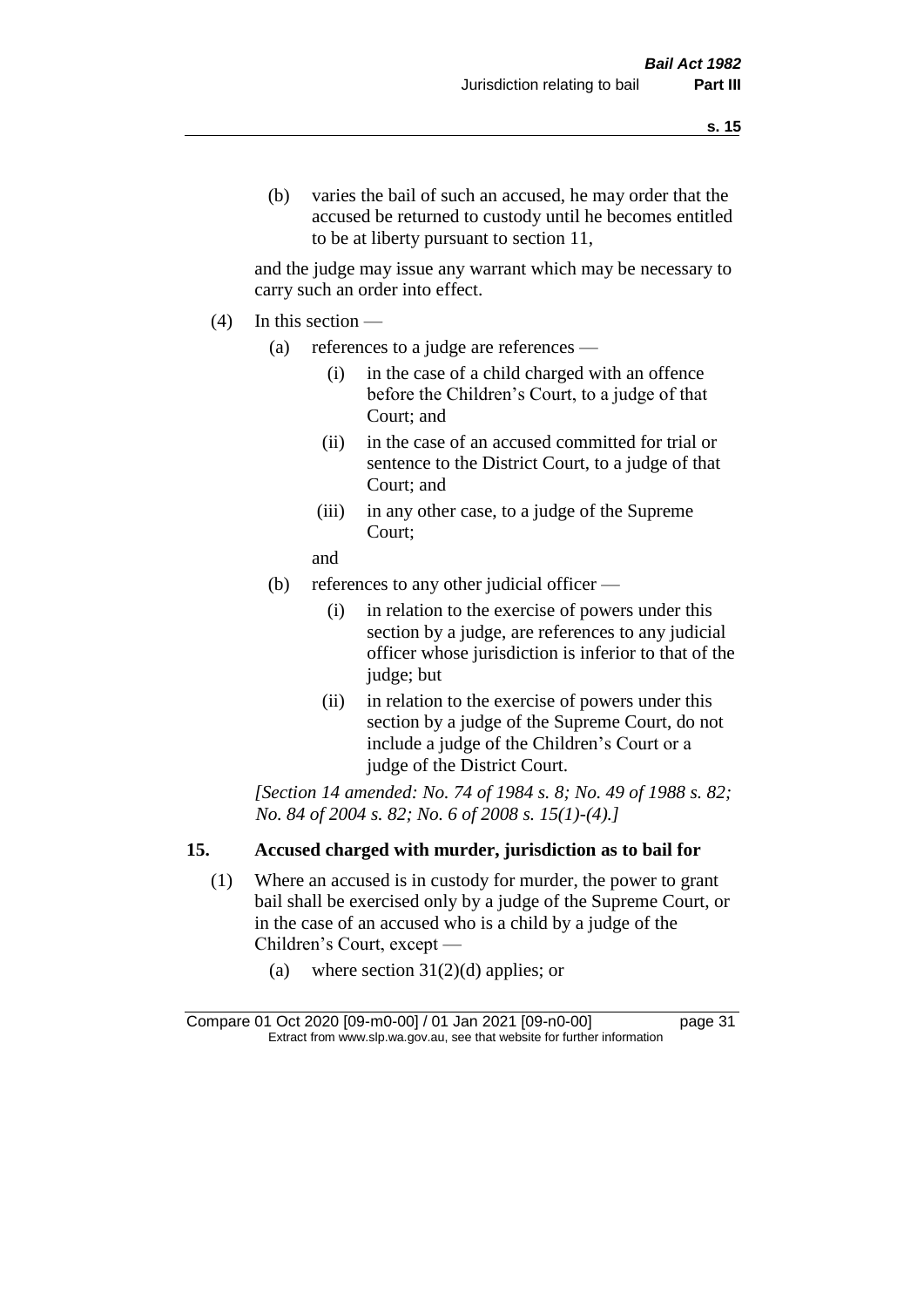**s. 15A**

- (b) to the extent that the Court of Appeal exercises its powers under Part A of Schedule 1.
- *[(2) deleted]*

*[Section 15 amended: No. 52 of 1984 s. 35; No. 74 of 1984 s. 9; No. 49 of 1988 s. 83; No. 70 of 1988 s. 45; No. 45 of 1993 s. 12; No. 45 of 2004 s. 28(4); No. 84 of 2004 s. 82; No. 29 of 2008 s. 24(5).]* 

# **15A. Appeal against judge's decision on bail, commencement and conduct**

 $(1)$  In this section —

*bail decision* means a decision —

- (a) to grant or refuse bail; or
- (b) to vary or revoke bail; or
- (c) to dispense with the requirement for bail; or
- (d) to impose any condition on a grant of bail,

and includes a decision under section 55 or 59A(4).

- (2) The prosecutor or the accused may appeal to the Court of Appeal against a bail decision of —
	- (a) a judge of the Children's Court; or
	- (b) a judge of the District Court; or
	- (c) a judge of the Supreme Court.
- (3) The leave of the Court of Appeal is required for each ground of appeal in an appeal under this section.
- (4) The *Criminal Appeals Act 2004* section 27(2), (3) and (4) apply, with necessary modifications, as if an appeal under this section were an appeal under Part 3 of that Act.
- (5) An appeal under this section shall be commenced and conducted in accordance with this section, section 15B and rules of court made by the Supreme Court.

page 32 Compare 01 Oct 2020 [09-m0-00] / 01 Jan 2021 [09-n0-00] Extract from www.slp.wa.gov.au, see that website for further information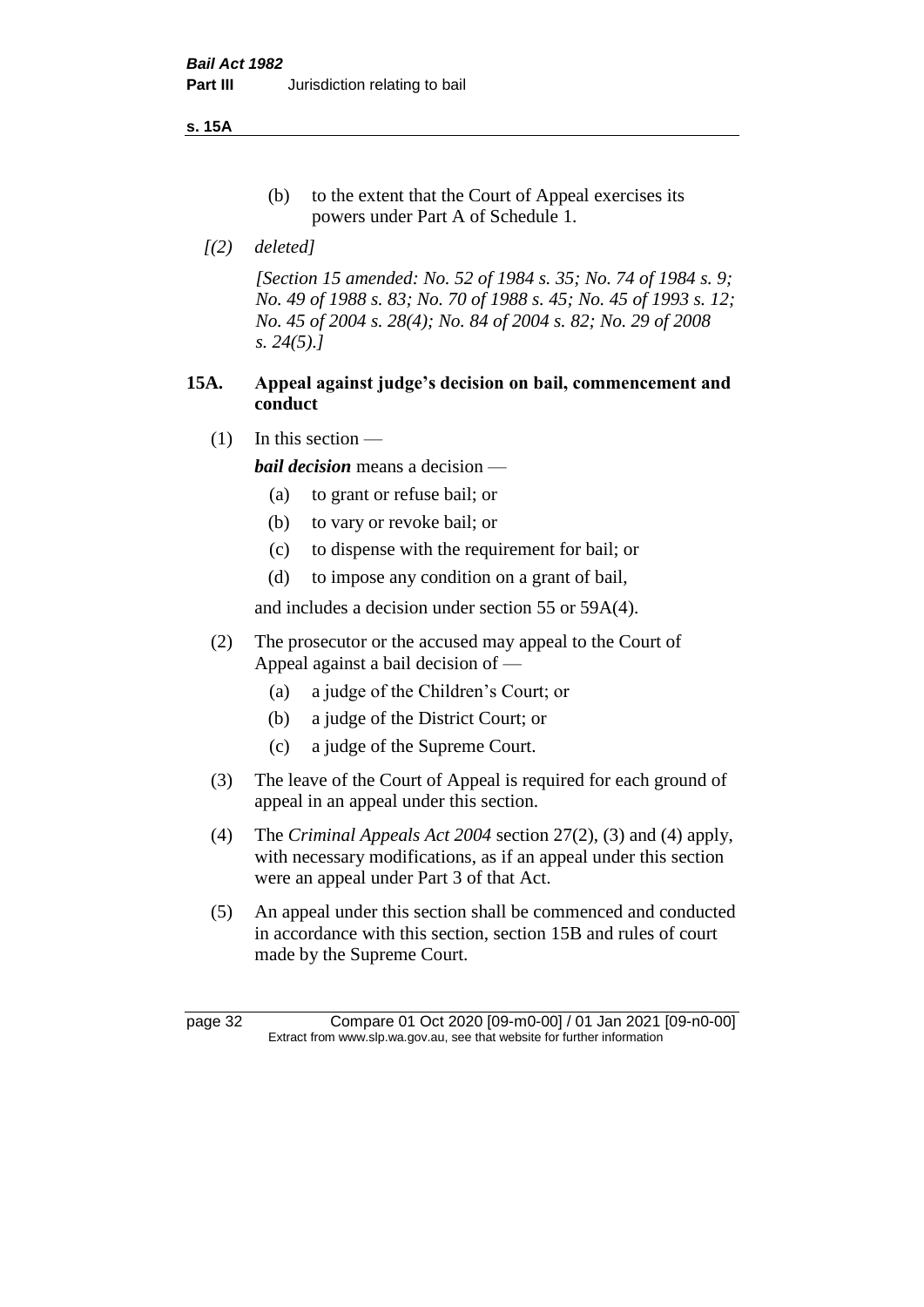- (6) An appeal under this section shall be commenced by lodging with the Court of Appeal an application for leave to appeal that sets out the grounds of the appeal.
- (7) An appeal under this section cannot be commenced later than 21 days after the date of the bail decision unless the Court of Appeal orders otherwise.
- (8) An accused who is a party to an appeal under this section and who is in custody is entitled to be present at the hearing of the appeal if the accused so requests, and any official responsible for that custody who is informed of such a request shall do what is necessary to give effect to it.
- (9) For the purposes of giving effect to a request referred to in subsection (8), arrangements may be made for the accused to appear before the Court of Appeal by means of a video link or an audio link in accordance with section 66B, unless the Court of Appeal has ordered that the accused appear before it in person.

*[Section 15A inserted: No. 6 of 2008 s. 16(1).]*

#### **15B. Appeal under s. 15A, determination**

- (1) The Court of Appeal has jurisdiction to hear and determine an appeal under section 15A.
- (2) The Court of Appeal shall determine an appeal on the material and evidence that was before the judge whose decision is the subject of the appeal.
- (3) Any decision of the Court of Appeal in relation to bail shall be made in accordance with the relevant provisions of sections 13A and 17 and Schedule 1.
- (4) Where in determining an appeal the Court of Appeal revokes the bail of an accused who is at liberty, it may order that the accused be returned to custody to await the appearance for which the bail was granted.

Compare 01 Oct 2020 [09-m0-00] / 01 Jan 2021 [09-n0-00] page 33 Extract from www.slp.wa.gov.au, see that website for further information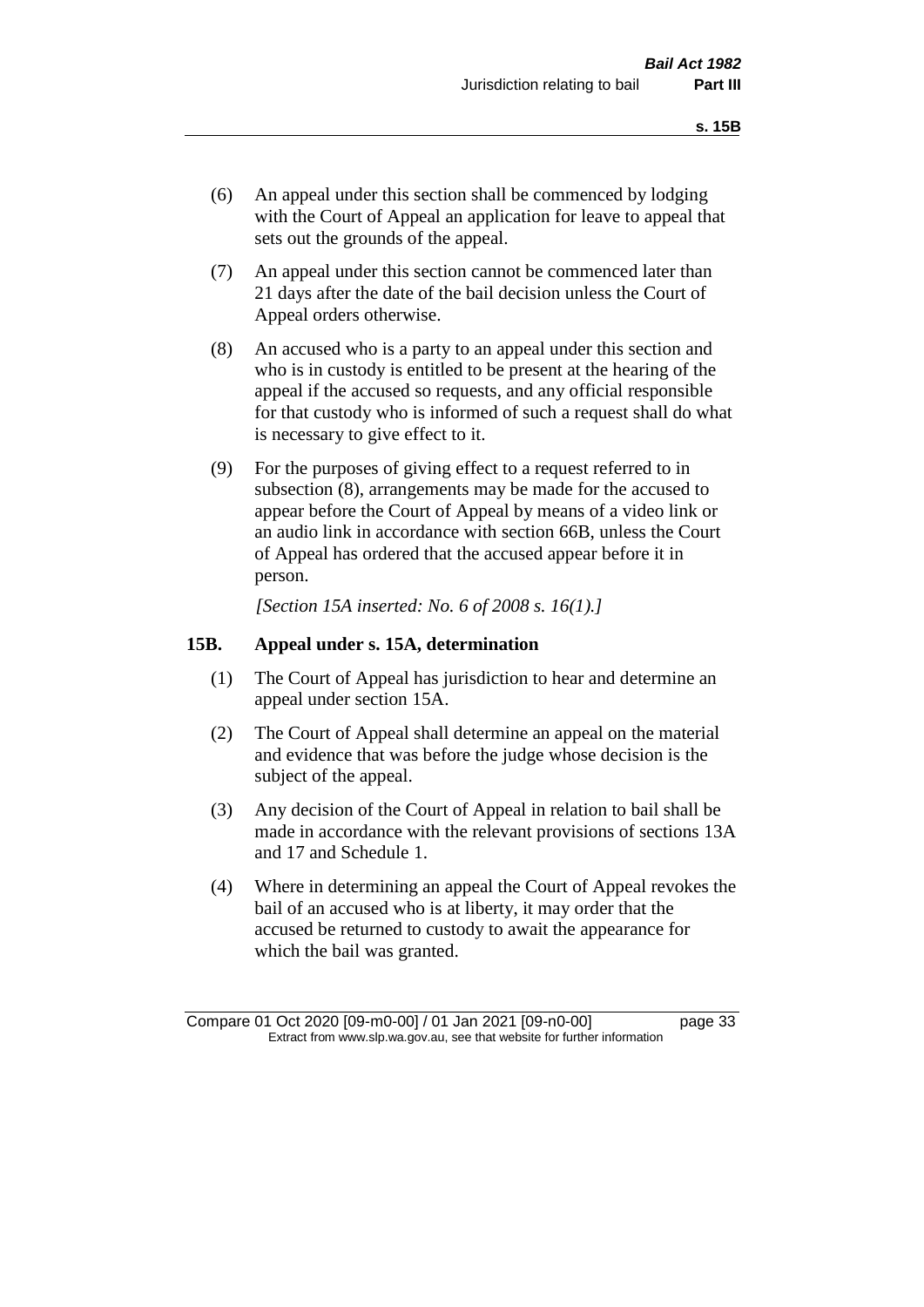- (5) Where in determining an appeal the Court of Appeal varies the bail of an accused who is at liberty, it may order that the accused be returned to custody until the accused becomes entitled to be again at liberty pursuant to section 11.
- (6) A judge of appeal may issue any warrant that may be necessary to carry into effect an order under subsection (4) or (5).

*[Section 15B inserted: No. 6 of 2008 s. 16(1).]*

# **16. Person arrested on warrant, bail of**

- (1) Subject to sections 14, 15 and 16B where the arrest of an accused for an offence is made pursuant to a warrant he shall not be granted bail before he is brought before a court or judicial officer as commanded by the warrant, except by a justice acting in terms of section 6(9).
- (2) Notwithstanding subsection (1) or any other provision of this Act, an accused who has been arrested pursuant to a warrant —
	- (a) issued under section 59B; or
	- (b) issued under the *Criminal Procedure Act 2004* for an offence against section 51(1) or (2),

shall not have a right to have his case for bail considered, and shall not be granted bail, before he is brought before the court as commanded by the warrant.

*[Section 16 amended: No. 59 of 2004 s. 141; No. 84 of 2004 s. 11 and 82; No. 59 of 2006 s. 4(3); No. 6 of 2008 s. 36(2); No. 15 of 2019 s. 7.]*

# **16A. Person arrested in urban area, restrictions on who can grant bail for in some cases**

- (1) Where this section applies to a person who has been arrested for an offence jurisdiction does not arise under section 13 until the person is brought before —
	- (a) a court constituted by or so as to include a magistrate; or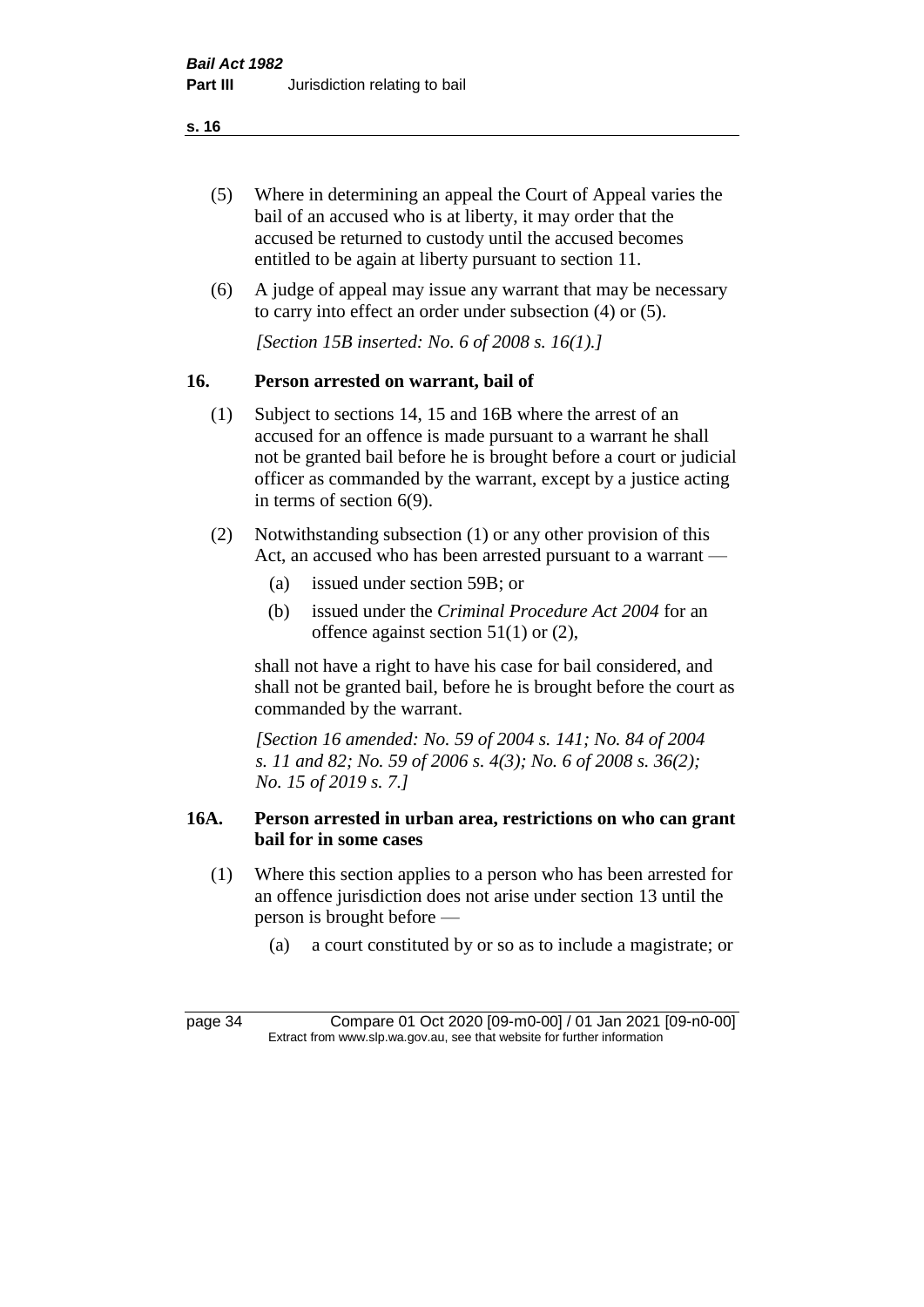- (b) where section 15 applies, a judge of the Supreme Court or a judge of the Children's Court as the case may require.
- (2) This section applies where
	- (a) a person has been arrested in an urban area for a serious offence; and
	- (b) the serious offence is alleged to have been committed while the accused was —
		- (i) on bail for; or
		- (ii) at liberty under an early release order made in respect of,

another serious offence.

- *[(3) deleted.]*
- (4) In this section —

*urban area* means —

- (a) the metropolitan region as defined in the *Planning and Development Act 2005* and any prescribed area that adjoins that region; and
- (b) any other prescribed area of the State, being the whole or part of, or an area adjoining, a local government district under the *Local Government Act 1995* that is designated under that Act as a city or a town.

*[Section 16A inserted: No. 54 of 1998 s. 6(1); amended: No. 38 of 2004 s. 59; No. 84 of 2004 s. 82; No. 38 of 2005 s. 15; No. 49 of 2016 s. 88; No. 13 of 2020 s. 23.]*

#### **16B. Person linked to terrorism**

- (1) This section applies if a person linked to terrorism is in custody —
	- (a) awaiting an appearance in court before conviction for an offence; or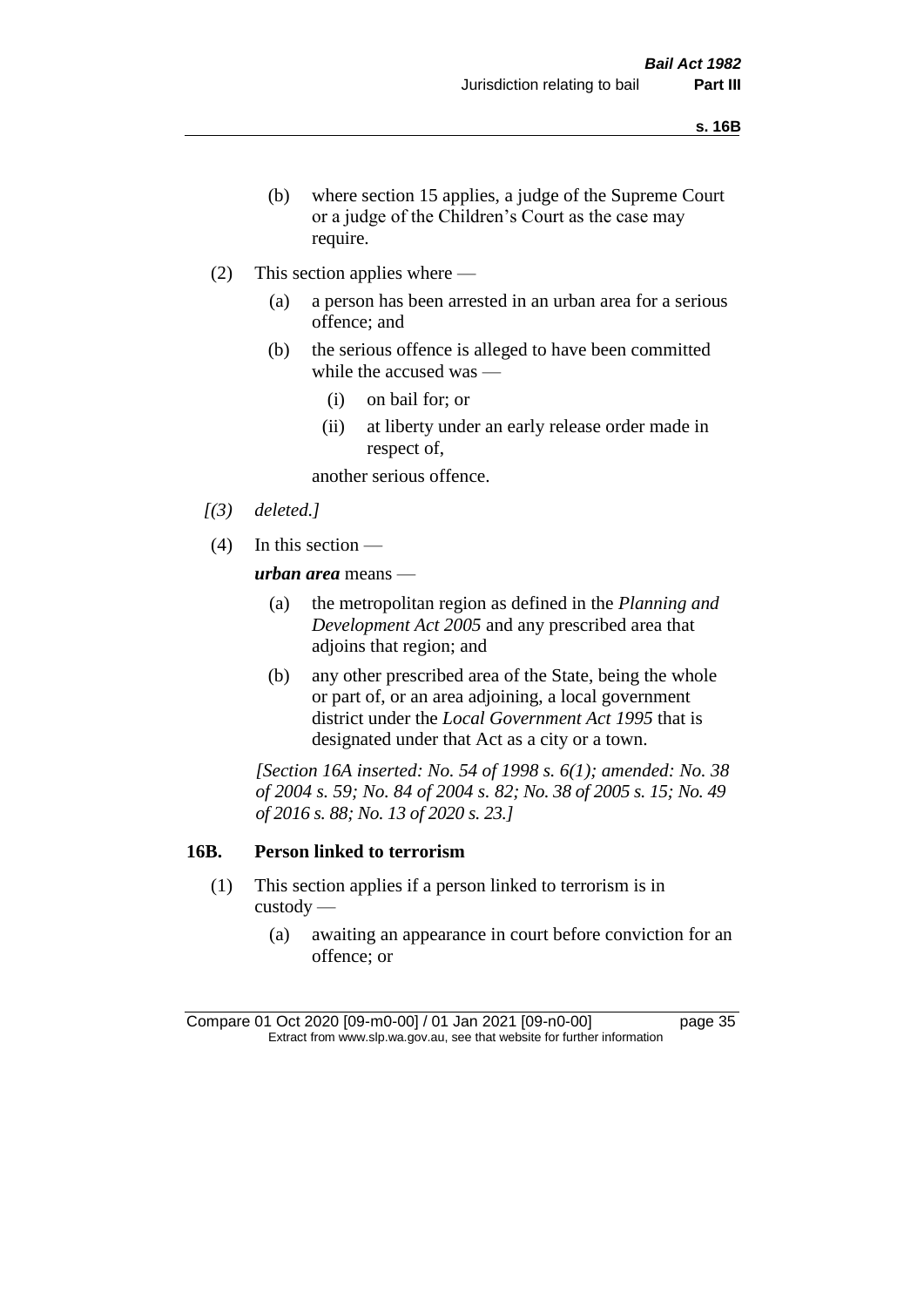- (b) waiting to be sentenced or otherwise dealt with for an offence of which the person has been convicted.
- (2) The power to grant bail to the person can be exercised only by a court constituted by a judicial officer other than a justice.

*[Section 16B inserted: No. 15 of 2019 s. 8.]*

# **17. Conditions on bail which may be imposed**

- (1) A judicial officer or authorised officer may impose conditions on a grant of bail only to the extent that he is authorised to do so by clause 2(3)(c) of Part C and Part D of Schedule 1.
- (2) Conditions imposed on a grant of bail shall not be any more onerous on the accused than the judicial officer or authorised officer considers is required in the public interest having regard to the nature of the offence for which the accused is in custody and the circumstances of the accused.

*[Section 17 amended: No. 45 of 1993 s. 8 and 12; No. 84 of 2004 s. 82.]* 

# **17A. Child on bail, changing responsible person for (Sch. 1 Pt. C cl. 2)**

- (1) Where this section applies, an authorised police officer may
	- (a) cancel an undertaking of the kind described in clause 2(3)(c) of Part C of Schedule 1; and
	- (b) approve of another person as a responsible person within the meaning in that clause; and
	- (c) detain the accused or order his detention until the person so approved enters into an undertaking of the kind mentioned in paragraph (a).
- (2) Subsection (1) applies where
	- (a) a person has entered into an undertaking referred to in paragraph (a) of that subsection; and

page 36 Compare 01 Oct 2020 [09-m0-00] / 01 Jan 2021 [09-n0-00] Extract from www.slp.wa.gov.au, see that website for further information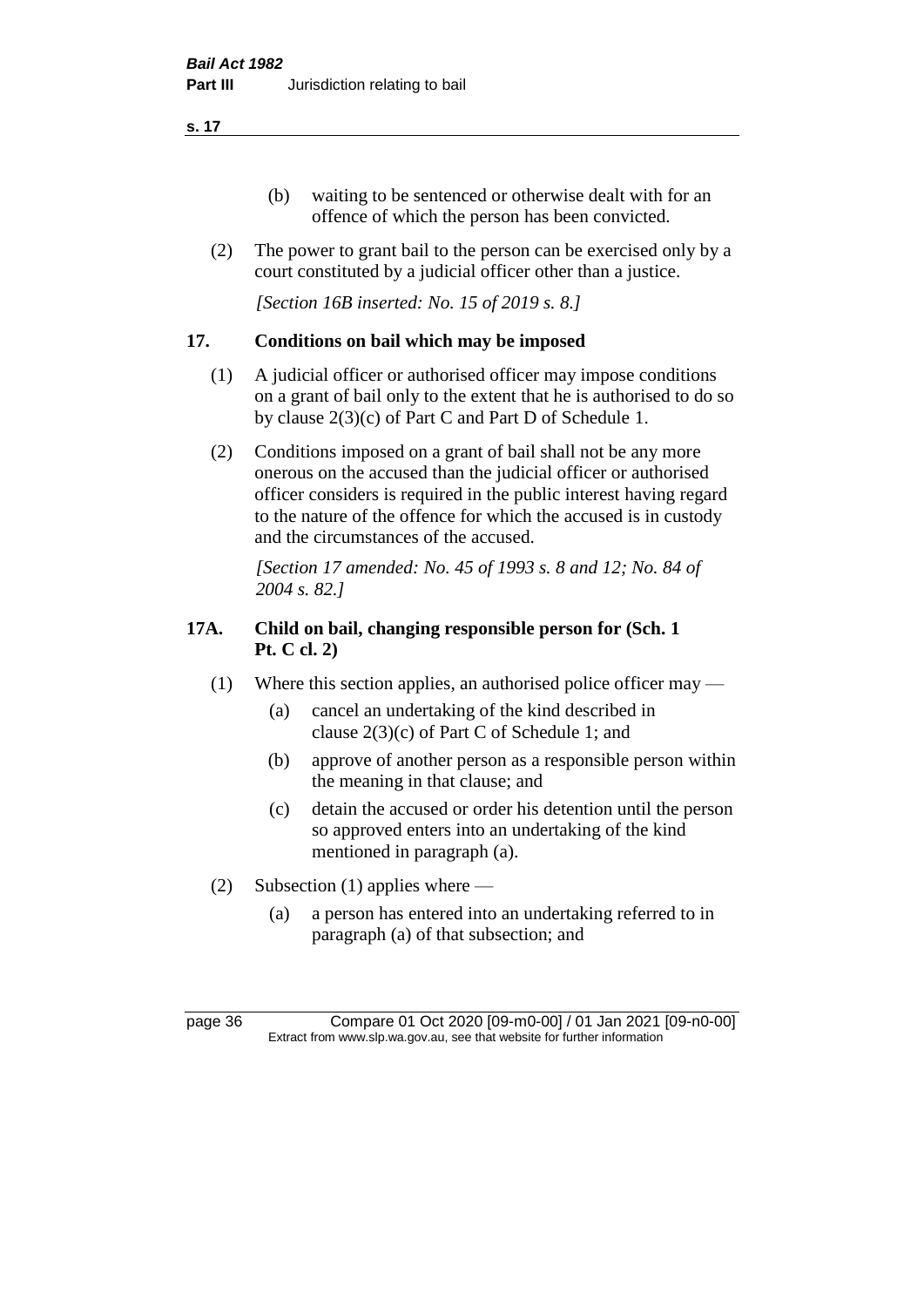- (b) a judicial officer when granting bail ordered that the person may under this section be released from the undertaking by an authorised police officer; and
- (c) the person wishes to be so released.
- (3) A police officer may, for the purpose of the exercise of the powers in subsection (1), take into custody a child accused who has been released on bail.
- (4) If the police officer is not an authorised police officer he shall, as soon as is practicable, bring the accused before an authorised police officer for the purpose referred to in subsection (3).
- (5) After an undertaking has been entered into as mentioned in subsection  $(1)(c)$ , the accused, subject to this Act, has a right to be at liberty until he is required to appear before a court.

*[Section 17A inserted: No. 45 of 1993 s. 9; amended: No. 84 of 2004 s. 82.]* 

*[18-19. Deleted: No. 59 of 2006 s. 7(1).]*

Compare 01 Oct 2020 [09-m0-00] / 01 Jan 2021 [09-n0-00] page 37 Extract from www.slp.wa.gov.au, see that website for further information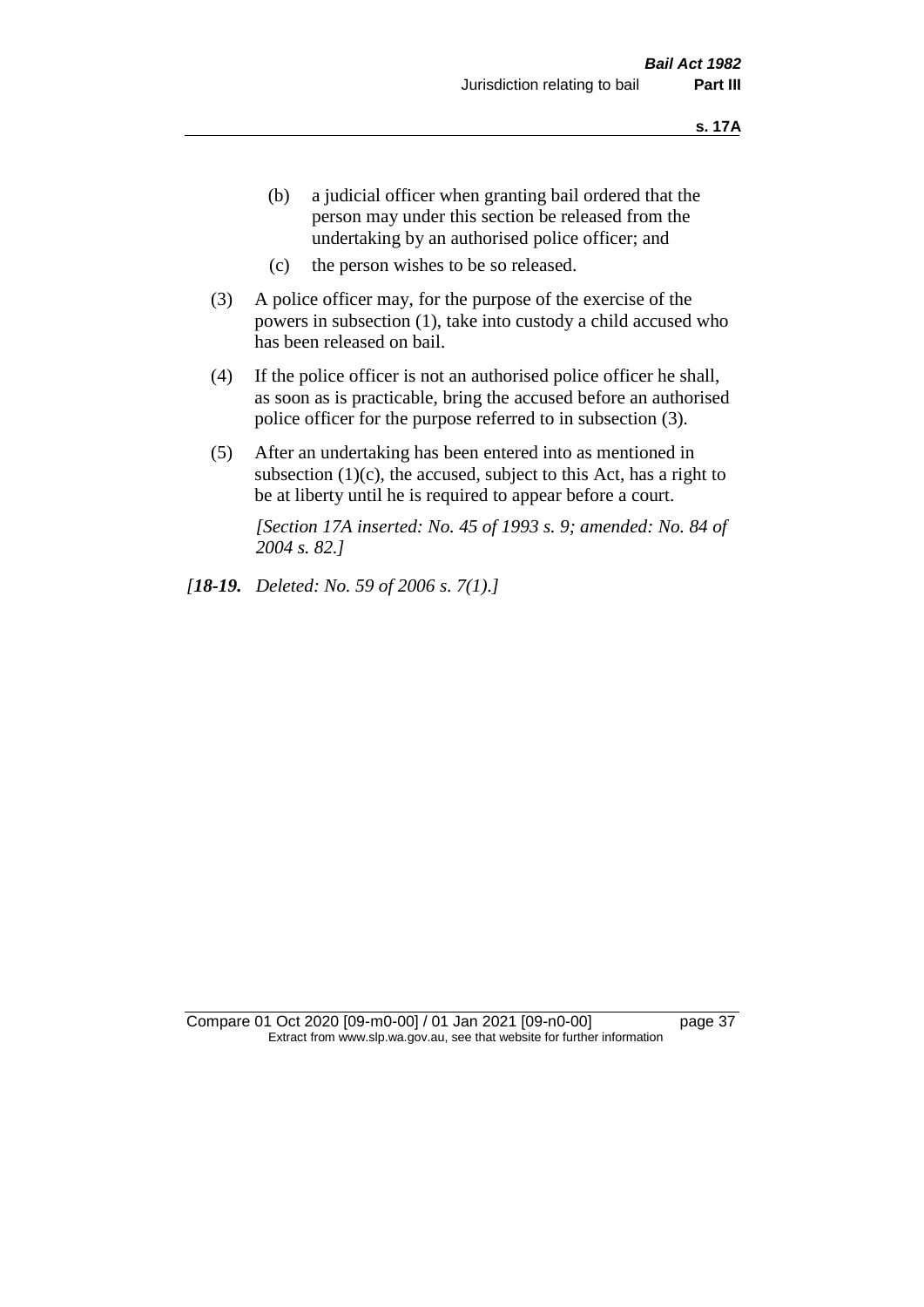# **Part IV — Hearing of case for bail, parties, and evidence**

# **20. Bail hearing for indictable offence, court may restrict publication or hold in private**

- (1) On the consideration by a judicial officer of a case for bail of an accused who is charged with an offence triable by jury, the judicial officer may, to avoid prejudice to either party, exercise the powers described in subsection (2), but shall only exercise the power in paragraph (b) thereof if he considers that the exercise of the power in paragraph (a) is not, on its own, likely to be sufficient to avoid prejudice.
- (2) The powers referred to in subsection (1) are to order
	- (a) that no report, or summary, of any statement, or of any specified statement, made or furnished at the hearing shall be published by any means;
	- (b) that the bail application be heard *in camera*.
- (3) Where an order is made under subsection (2)(a), no report, or summary, of any statement referred to in that paragraph shall be published by any means —
	- (a) if the offence is one that may be tried on indictment, before a court decides that it is to be tried on indictment; or
	- (b) if the accused is discharged from further proceedings upon the prosecution notice or indictment brought against him for the offence, before he is so discharged; or
	- (c) if the accused is tried on indictment for the offence, before the trial is ended.
- (4) A person who, except with lawful excuse, fails to comply with an order made under this section commits an offence.

Penalty: \$1 000.

*[Section 20 amended: No. 50 of 2003 s. 37(2); No. 4 of 2004 s. 58; No. 84 of 2004 s. 11 and 82.]*

page 38 Compare 01 Oct 2020 [09-m0-00] / 01 Jan 2021 [09-n0-00] Extract from www.slp.wa.gov.au, see that website for further information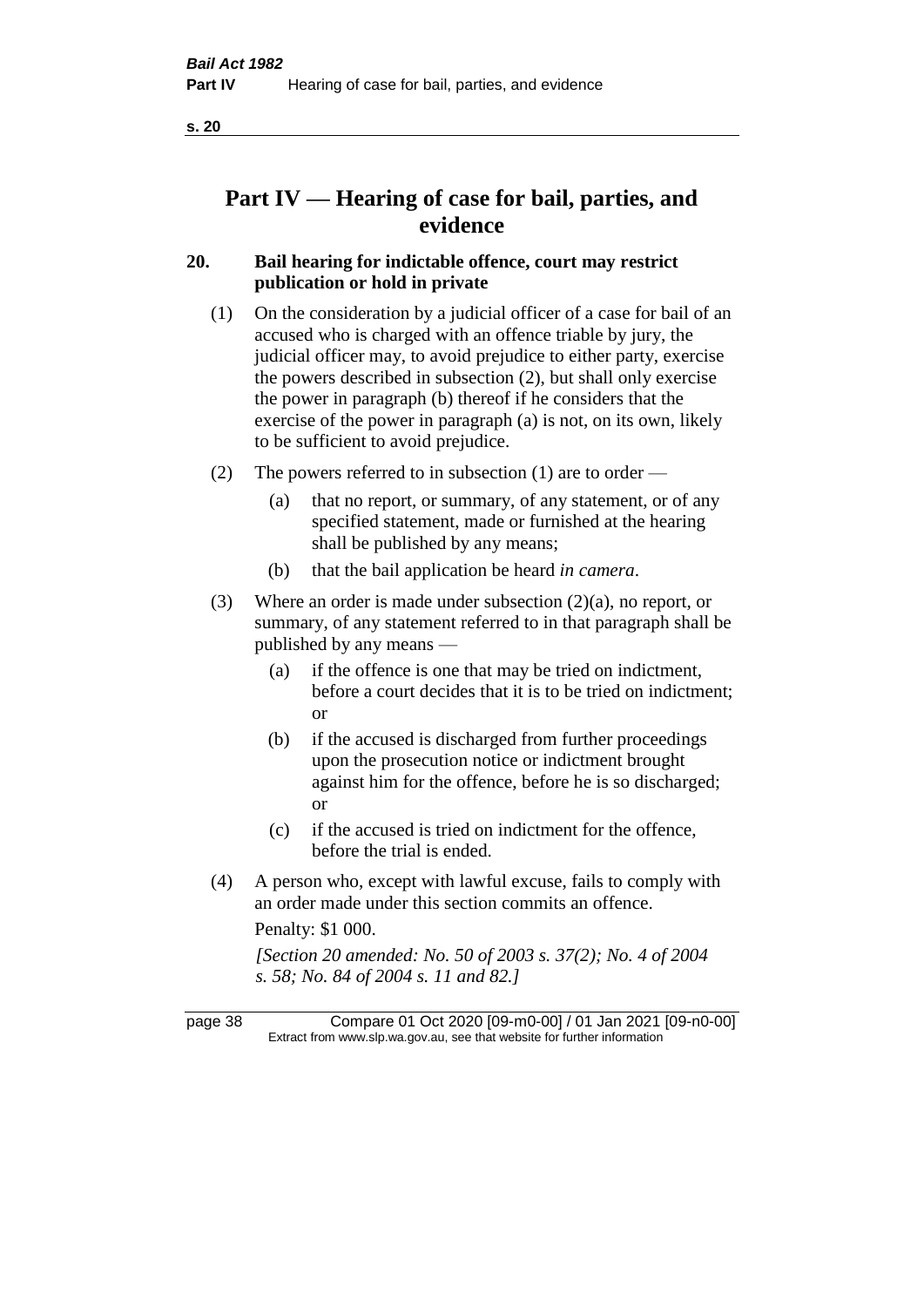## **21. Parties to bail proceedings**

- (1) The parties to proceedings on a case for bail are the prosecutor and the accused and, subject to subsection (2), no other person shall be a party to, or be represented at, the proceedings.
- (2) Nothing in subsection (1) affects the right of
	- (a) the Attorney General to apply for leave, or be an appellant, under Part 2 of the *Criminal Appeals Act 2004*; or
	- (b) the Director of Public Prosecutions or the State Solicitor to receive notice and be heard under section 7F(2); or
	- (c) an officer referred to in section 33 of the *Children's Court of Western Australia Act 1988* to be present at and participate in proceedings concerning a child under that section.

*[Section 21 amended: No. 15 of 1988 s. 9; No. 49 of 1988 s. 84; No. 33 of 1989 s. 18; No. 31 of 1993 s. 7; No. 65 of 2003 s. 88(3); No. 59 of 2004 s. 141; No. 84 of 2004 s. 11 and 82; No. 6 of 2008 s. 9(3).]* 

#### **22. Evidence at bail hearings**

A judicial officer or authorised person may in considering any case for bail receive and take into account such information as he thinks fit whether or not the same would normally be admissible in a court of law.

#### **23. Accused not bound to supply information**

An accused is not obliged to complete, or furnish information for, the form referred to in section  $8(1)(b)$ , or for any revision thereof, or to furnish any information, whether on oath or otherwise, for the purpose of having his case for bail considered.

*[Section 23 amended: No. 84 of 2004 s. 82; No. 6 of 2008 s. 43(2).]*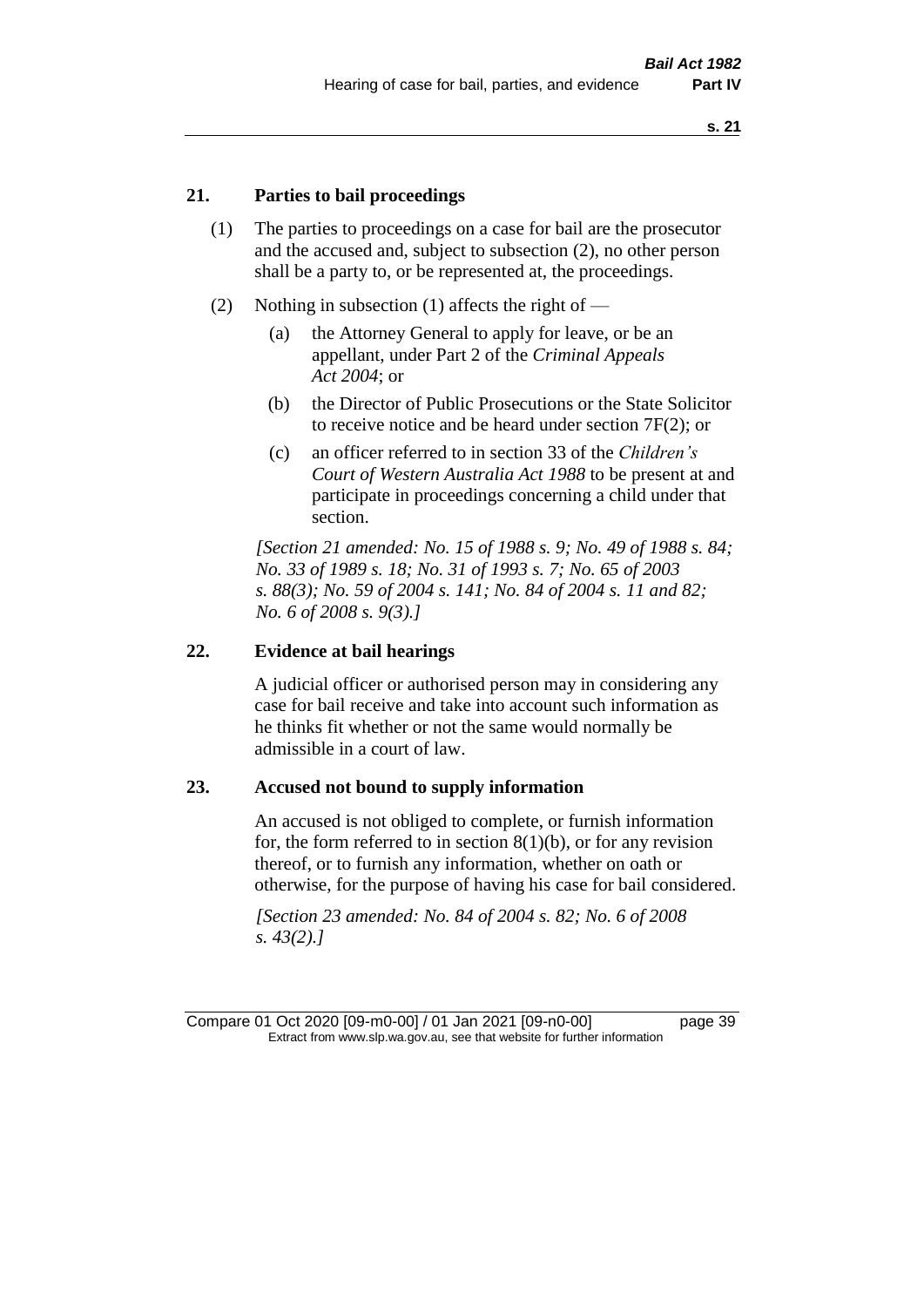## **24. Court or authorised officer may ask police to verify accused's information or make report**

- (1) A judicial officer or authorised officer who is called upon to consider a case for bail may —
	- (a) request that any information placed before the judicial officer or authorised officer by the accused for the purposes of the case be verified by a police officer, and to that end may refer to a police officer the form mentioned in section 8(1)(b), after it has been completed or revised;
	- (b) request that a report on any matter mentioned in Part C of Schedule 1, so far as it applies to an accused whose case is being or to be considered, be made by a police officer.
- (2) Where a reference or request is made under subsection (1) a police officer shall, as soon as is practicable —
	- (a) make a report to the judicial officer or the authorised officer accordingly; and
	- (b) furnish a copy of the report to the accused or his solicitor or counsel.

*[Section 24 inserted: No. 61 of 1990 s. 6; amended: No. 45 of 1993 s. 12; No. 84 of 2004 s. 82; No. 6 of 2008 s. 43(2).]* 

# **24A. Court may ask community corrections officer to verify accused's information or make report**

- (1) A judicial officer who is called upon to consider a case for bail may refer to a community corrections officer any matter referred to in section 24(1) and may request a community corrections officer to do any matter referred to in that section.
- (2) A judicial officer who is called upon to consider a case for bail and who desires to impose a home detention condition as a condition on a grant of bail, shall request that a report be made by a community corrections officer about the suitability of the accused to be subject to a home detention condition.

| page 40 | Compare 01 Oct 2020 [09-m0-00] / 01 Jan 2021 [09-n0-00]                  |
|---------|--------------------------------------------------------------------------|
|         | Extract from www.slp.wa.gov.au, see that website for further information |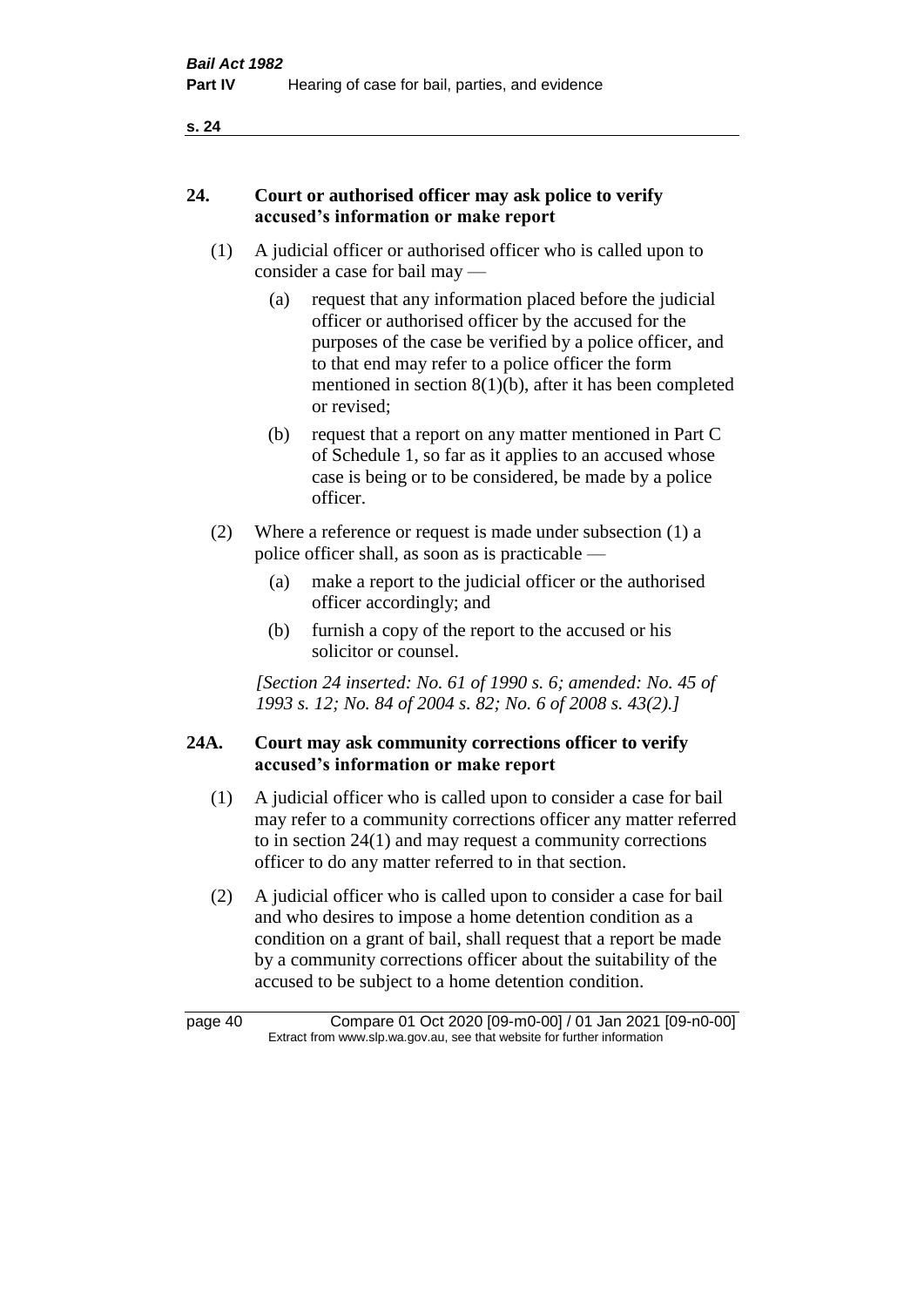- (3) Where a reference or a request is made under subsection (1) or a report is requested under subsection (2) a community corrections officer shall, as soon as is practicable, make a report to the judicial officer and, at the discretion of the judicial officer, copies may be made available to the prosecution or to the accused or his solicitor or counsel.
- (4) Where a community corrections officer makes a report that an accused is suitable to be subject to a home detention condition, the officer must —
	- (a) include in the report a recommendation as to whether or not the accused is suitable for electronic monitoring while the accused is subject to the home detention condition; and
	- (b) annex to the report, and provide to the accused or the accused's solicitor or counsel, a list of those conditions in rules made under section 50L that may be applied to the accused by the CEO (corrections) while the accused is subject to the home detention condition.

*[Section 24A inserted: No. 61 of 1990 s. 7; amended: No. 31 of 1993 s. 9; No. 84 of 2004 s. 82; No. 65 of 2006 s. 53; No. 13 of 2020 s. 24.]* 

# **25. Information given by accused for bail purposes not admissible at trial**

A statement made by an accused to a judicial officer or authorised officer for the purpose of a decision whether bail should be granted to him for any appearance in court for an offence shall not be admissible in evidence against him at his trial for that offence.

*[Section 25 amended: No. 84 of 2004 s. 82.]* 

Compare 01 Oct 2020 [09-m0-00] / 01 Jan 2021 [09-n0-00] page 41 Extract from www.slp.wa.gov.au, see that website for further information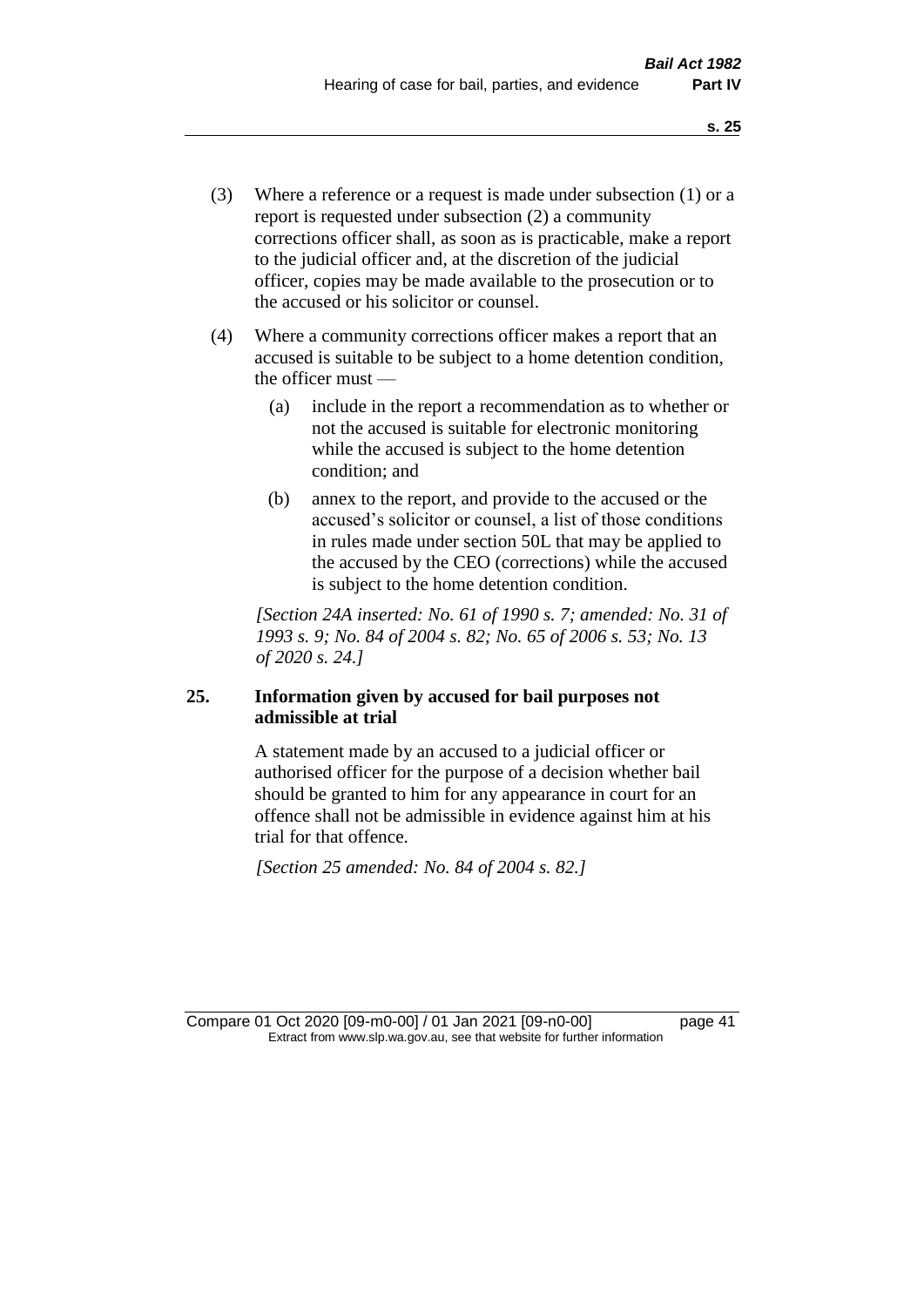#### **26. Record of bail decision and reasons**

- (1) A bail record form shall be completed by an authorised officer or a justice if he —
	- (a) refuses to grant bail to an accused; or
	- (b) grants bail to an accused in the circumstances referred to in clause 3 of Part B of Schedule 1; or
	- (ba) grants bail to an accused for an offence to which Schedule 1 Part C clause 3A or 3D applies; or
	- (c) imposes any condition on a grant of bail and it appears to him that the accused is dissatisfied with the condition.
- (2) Where a judicial officer, other than a justice
	- (a) refuses to grant bail to an accused; or
	- (aa) grants bail to an accused for an offence to which Schedule 1 Part C clause 3A, 3D, 3E or 3E3F applies; or
	- (b) imposes any condition on a grant of bail and it appears to him that the accused is dissatisfied with the condition,

a record of the decision and of the reasons therefor shall be made.

- (3) The accused, the prosecutor or an intending prosecutor shall be entitled, upon request, to be furnished with a copy of the bail record form or, where subsection (2) applies, of the record made.
- (4) For the purposes of this section
	- (a) references to a justice do not include a magistrate or a judge of the District Court or the Supreme Court or the Children's Court who is a justice; and
	- (b) a bail record form is an approved form designed to contain a summary of the matters relevant to the decision as to the bail of an accused, including those matters set out in Part C of Schedule 1, the decision made, and the reasons for the decision.

page 42 Compare 01 Oct 2020 [09-m0-00] / 01 Jan 2021 [09-n0-00] Extract from www.slp.wa.gov.au, see that website for further information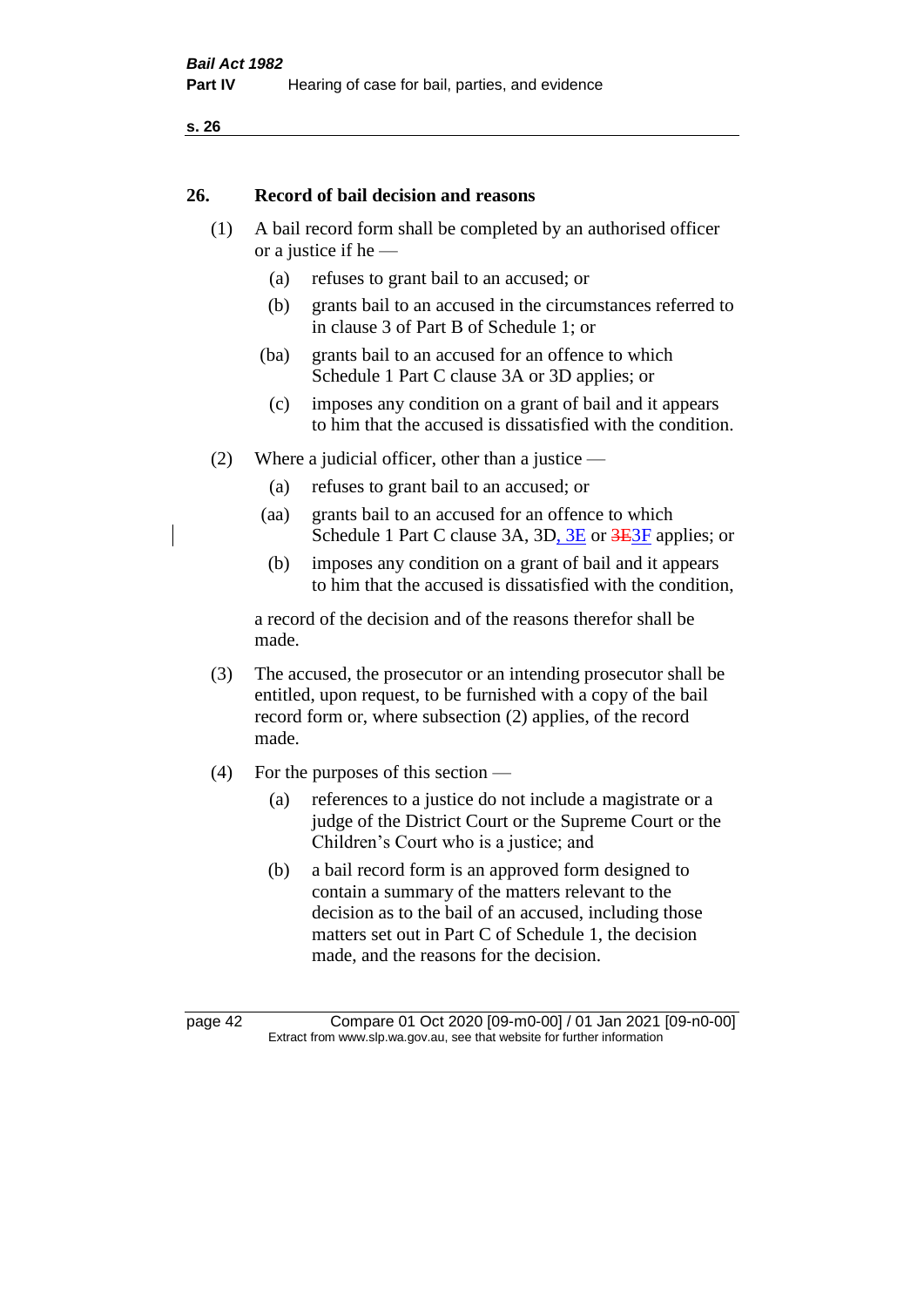(5) A bail record form, or the record of a decision and reasons for it, must not include information that is terrorist intelligence information.

*[Section 26 inserted: No. 15 of 1988 s. 10; amended: No. 49 of 1988 s. 85; No. 45 of 1993 s. 12; No. 59 of 2004 s. 141; No. 84 of 2004 s. 82; No. 6 of 2008 s. 17 and 43(1); No. 21 of 2017 s. 6; No. 15 of 2019 s. 99; No. 30 of 2020 s. 43.]* 

## **27. Relevant papers to be made available to court where accused to appear**

- (1) An authorised officer and a judicial officer who consider an accused's case for bail for an appearance for an offence and a person before whom a bail undertaking or a surety undertaking is entered into shall ensure that the relevant papers are made available as soon as is practicable, to the court before which the accused is required to appear.
- (2) In subsection (1) the *relevant papers* in relation to any particular officer or person means such papers as are prescribed to be made available by that officer or person.

*[Section 27 amended: No. 84 of 2004 s. 82; No. 59 of 2006 s. 7(2); No. 20 of 2013 s. 26.]* 

# **27A. Bail with home detention, papers to be sent to CEO (corrections)**

A judicial officer who grants bail subject to a home detention condition shall ensure that a copy of the bail record form and of the bail undertaking are sent as soon as is practicable to the CEO (corrections).

*[Section 27A inserted: No. 61 of 1990 s. 8; amended: No. 31 of 1993 s. 9; No. 65 of 2006 s. 53.]* 

Compare 01 Oct 2020 [09-m0-00] / 01 Jan 2021 [09-n0-00] page 43 Extract from www.slp.wa.gov.au, see that website for further information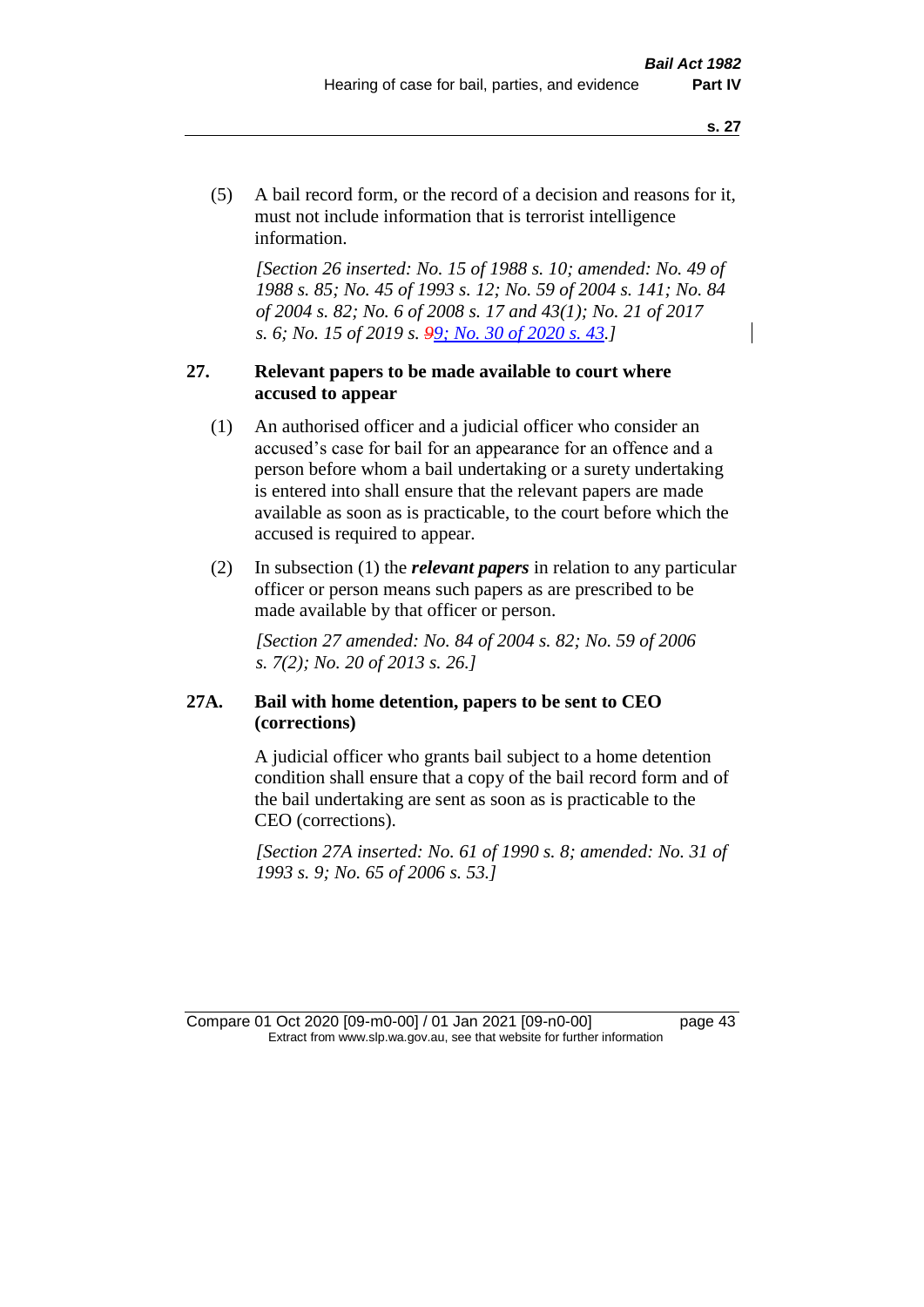# **Part V — Bail undertakings**

#### **28. Bail undertaking, when required and nature of**

- (1) A person shall not be released on bail for an appearance in court unless he has entered into a bail undertaking for that appearance or is deemed to have done so under section 31(3).
- (2) A bail undertaking is an undertaking in writing by an accused in the prescribed form —
	- (a) that he will appear at a time and place specified, or deemed by section 31(3) to be specified, in the undertaking; and
	- (b) that if the accused fails to appear at that time and place the accused will, as soon as is practicable, appear at the court at which the accused was required to appear, when that court is sitting; and
	- (c) that he will comply with such conditions as may be imposed on him under clause 2 of Part D of Schedule 1; and
	- (d) that he will comply with any home detention condition which may be imposed as a condition on a grant of bail to him pursuant to clause 3 of Part D of Schedule 1,

and containing any agreement as to forfeiture of money by the accused which may be required pursuant to clause 1 of that Part.

- (3) A bail undertaking for any appearance may be entered into in respect of more than one offence.
- (4) The undertakings mentioned in subsection (2)(a) and (b) are, subject to section 34, enforceable under sections 51, 57 and 58.

*[Section 28 amended: No. 61 of 1990 s. 9; No. 45 of 1993 s. 12; No. 59 of 2004 s. 141; No. 84 of 2004 s. 82; No. 6 of 2008 s. 18(1).]* 

page 44 Compare 01 Oct 2020 [09-m0-00] / 01 Jan 2021 [09-n0-00] Extract from www.slp.wa.gov.au, see that website for further information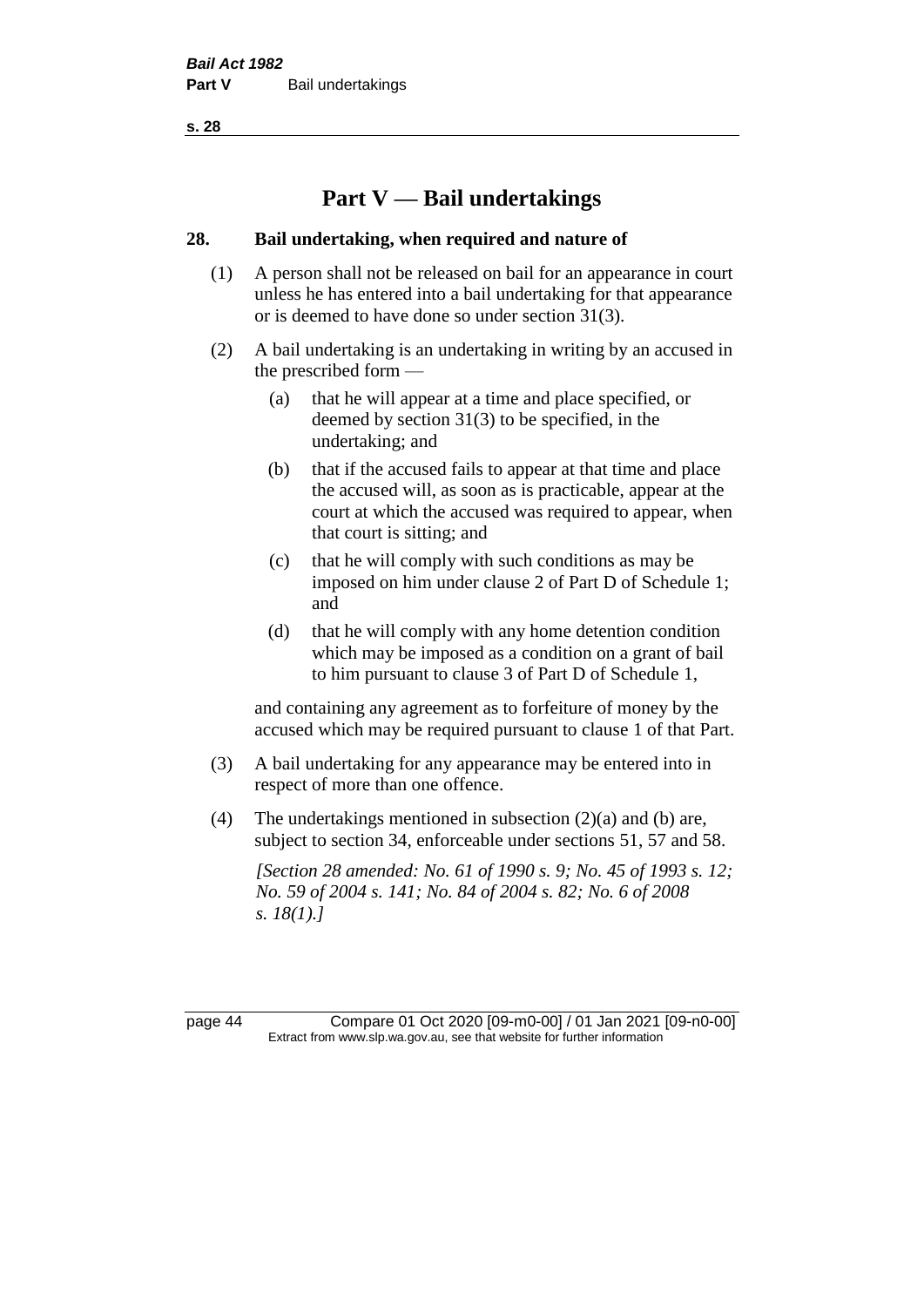#### **29. Before whom bail undertaking may be entered into**

A bail undertaking need not be entered into before the judicial officer or authorised officer who granted bail but may be entered into before any of the following persons —

- (a) a judicial officer;
- (b) a registrar of a court, other than a deputy registrar of the Magistrates Court or the Children's Court;
- (c) an authorised police officer;
- (d) an associate of a judge of the Supreme Court, the District Court or the Children's Court;
- (e) where the accused is in a lock-up or prison, any person for the time being in charge of the lock-up or prison;
- (f) where the accused is in a court custody centre, any person for the time being in charge of the centre who is approved for the purposes of this paragraph by the chief executive officer of the department of the Public Service principally assisting in the administration of the *Court Security and Custodial Services Act 1999*;
- (g) where the accused is a child, any authorised community services officer.

*[Section 29 amended: No. 15 of 1988 s. 11; No. 49 of 1988 s. 86; No. 2 of 1996 s. 61; No. 59 of 2004 s. 141; No. 84 of 2004 s. 82; No. 6 of 2008 s. 19.]* 

#### **30. Duties of person before whom bail undertaking is entered into**

- (1) The person before whom a bail undertaking is to be entered into by an accused shall before it is entered into —
	- $(a)$  either
		- (i) read it to the accused; or
		- (ii) be informed by the accused that the accused has read it; or
		- (iii) if necessary, have it translated to the accused;
		- and

Compare 01 Oct 2020 [09-m0-00] / 01 Jan 2021 [09-n0-00] page 45 Extract from www.slp.wa.gov.au, see that website for further information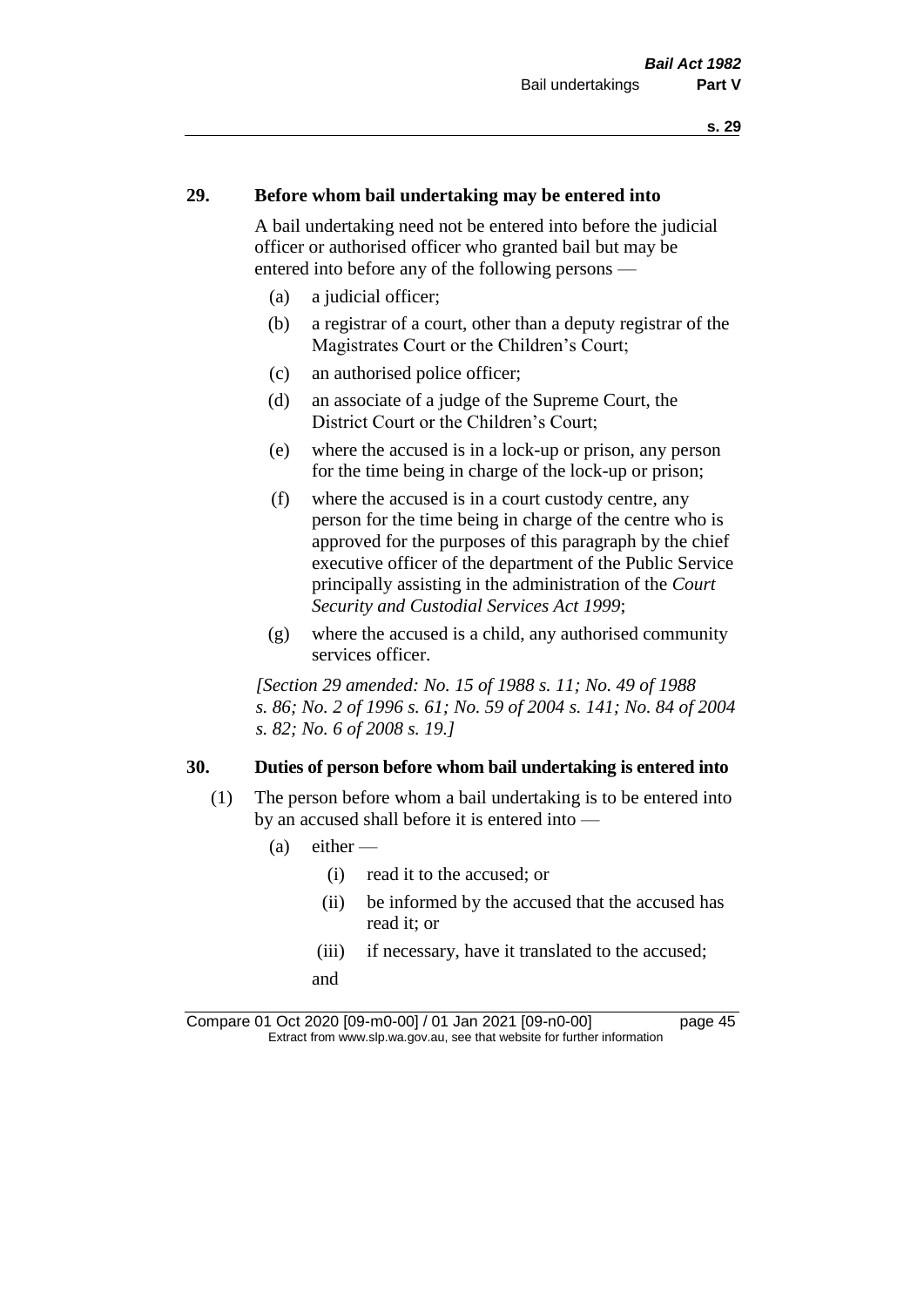(b) ensure that all conditions which are to be complied with before the release of the accused have been complied with.

- (2) The person before whom a bail undertaking is entered into by an accused shall give to him, or cause to be given to him —
	- (a) a copy of the bail undertaking as duly completed; and
	- (b) a notice in writing in the approved form showing
		- (i) his obligations pursuant to the undertaking; and
		- (ii) the consequences of his failure to comply with them.
- (3) The person before whom a bail undertaking is entered into by an accused shall enquire of the accused whether he requires the notice referred to in subsection (2)(b) to be read or translated to him and shall take such steps as are necessary to comply with any such requirement of the accused.

*[Section 30 inserted: No. 15 of 1988 s. 12; amended: No. 84 of 2004 s. 82; No. 6 of 2008 s. 20 and 43(3).]* 

# **31. Different time and place for appearance, substituting**

- (1) A different time or a different time and place may be substituted in accordance with this section for the time and place for appearance specified, or deemed by this section to be specified, in a bail undertaking.
- (2) A different time, or a different time and place, for the appearance by the accused may be substituted as mentioned in subsection  $(1)$  —
	- (a) upon an adjournment of proceedings at which the accused is present, by the judicial officer, if he has power to grant bail for that appearance, fixing a time and place for the resumed proceedings and notifying the accused orally thereof;
	- (b) upon an adjournment of proceedings from which the accused is absent for reasonable cause, by the judicial

page 46 Compare 01 Oct 2020 [09-m0-00] / 01 Jan 2021 [09-n0-00] Extract from www.slp.wa.gov.au, see that website for further information

**s. 31**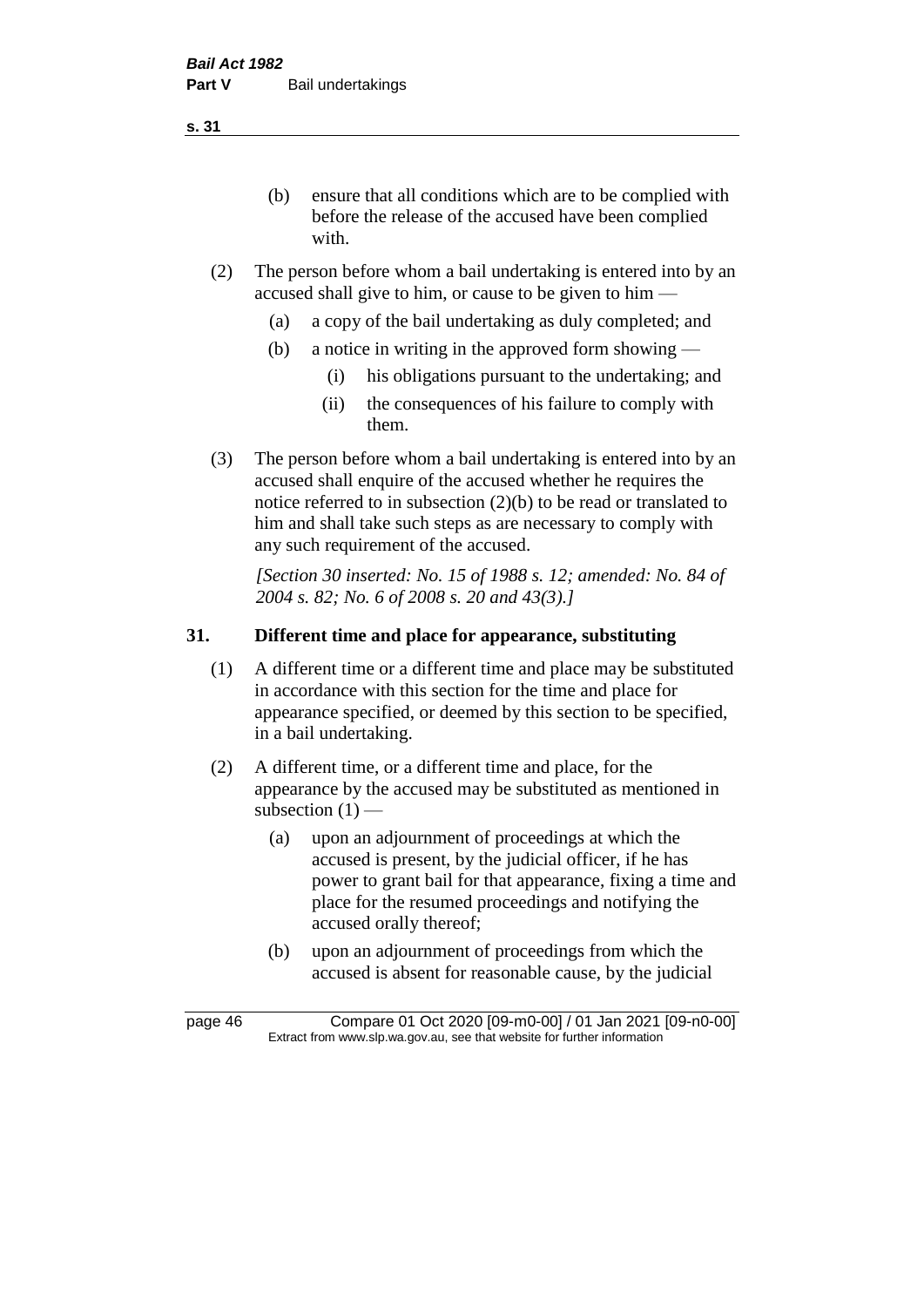officer, if he has power to grant bail for that appearance, fixing a time and place for the resumed proceedings and directing the registrar of the court to cause written notice of the time and place to be given to the accused;

- $(c)$  where
	- (i) a judge of the Supreme Court or a judge of the Children's Court has granted bail to an accused under section 15; and
	- (ii) a judicial officer, other than such a judge, has committed the accused to the Supreme Court,

by a judge of the Supreme Court or a judge of the Children's Court, as the case may require, notifying the accused orally, or directing the registrar of the court to cause written notice to be given to the accused of the time or time and place for the proceedings;

- (d) where  $-$ 
	- (i) a judge of the Supreme Court or a judge of the Children's Court has granted bail to an accused under section 15;
	- *[(ii) deleted]*
	- (iii) the judicial officer is satisfied that there has been no material change in the facts or circumstances which applied on the grant of bail,

by the judicial officer notifying the accused orally, or directing the registrar of the court to cause written notice to be given to the accused, of the time or time and place for the resumed proceedings;

(e) upon a committal to the Supreme Court or District Court, by a judicial officer, if he has power to grant bail for that appearance, fixing a specified day in a specified sitting or session of that court and directing the registrar of the court to cause written notice of the day to be given to the accused;

Compare 01 Oct 2020 [09-m0-00] / 01 Jan 2021 [09-n0-00] page 47 Extract from www.slp.wa.gov.au, see that website for further information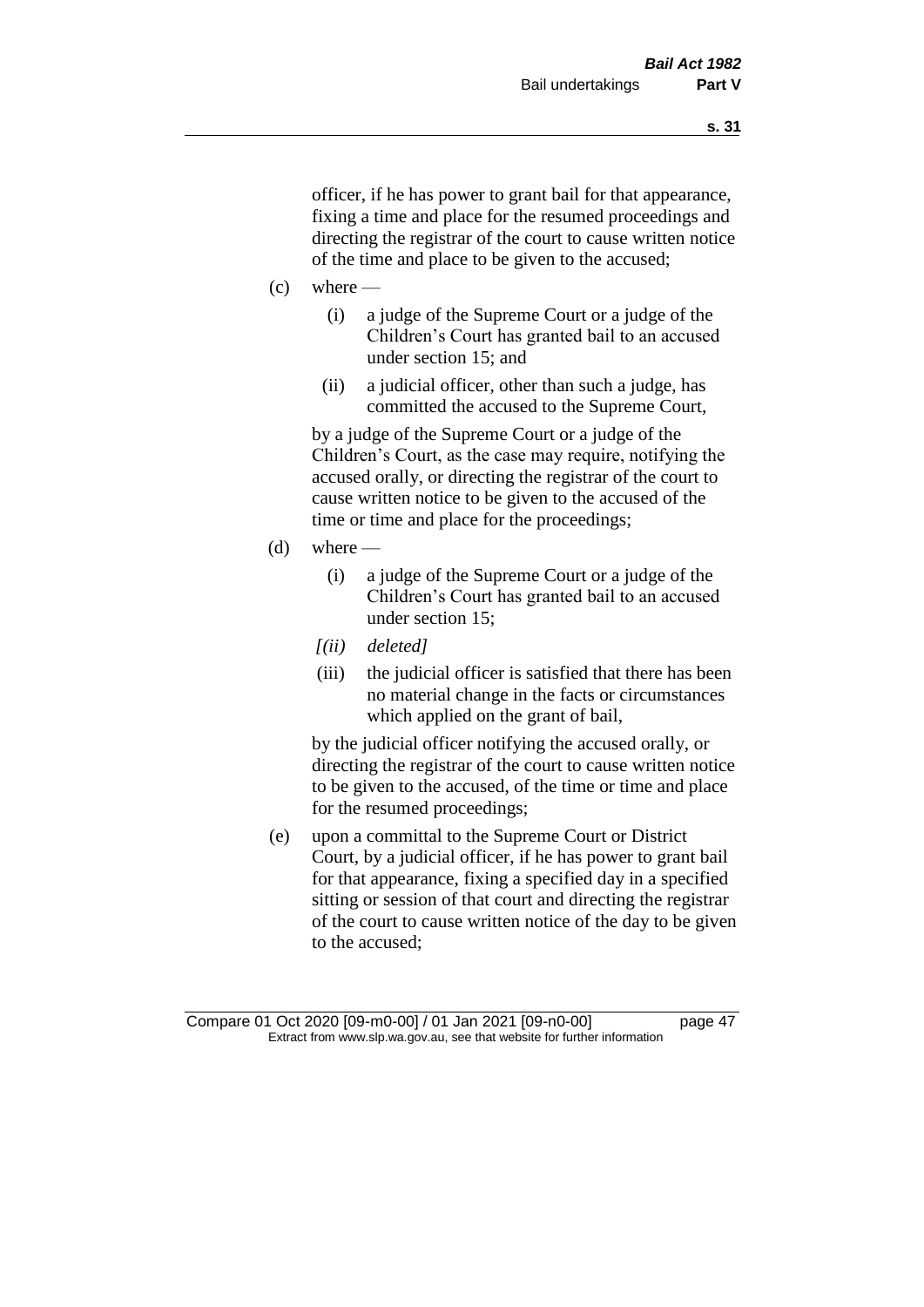(f) where an accused has been committed for trial in the Supreme Court or the District Court in a specified sitting or session thereof or on a specified day in a specified sitting or session thereof, by an officer of the court, or a person authorised under subsection (5), fixing a time for the trial in that sitting or session and causing written notice of the time to be given to the accused;

- (g) if the parties agree to a different time or a different time and place for the proceedings, by an officer of the court giving written notice thereof to the accused.
- (3) Where a different time or a different time and place is notified to an accused pursuant to subsection (2) the bail undertaking shall be deemed to be amended to specify that time or that time and place for appearance, and the terms and conditions thereof shall continue to apply as so amended as if the accused had entered into the bail undertaking in that form.
- (4) Where the power in subsection (2)(b) is exercised upon an adjournment of proceedings the right of the accused to be at liberty under section 11(1) does not lapse by reason only that there is an interval between the adjournment of the proceedings and the time when he is notified of the time and place for the resumed proceedings.
- (5) The Chief Justice, in respect of committals to the Supreme Court, and the Chief Judge, in respect of committals to the District Court, may authorise a person or persons, by name or office, to perform the functions referred to in subsection (2)(f).

*[Section 31 amended: No. 15 of 1988 s. 13; No. 49 of 1988 s. 87; No. 27 of 2002 s. 21; No. 59 of 2004 s. 141; No. 84 of 2004 s. 82; No. 6 of 2008 s. 21(1) and (2).]* 

#### **31A. Conditions on bail, amending during trial**

 $(1)$  In this section —

*amendment* means an addition, variation or cancellation under subsection (2);

page 48 Compare 01 Oct 2020 [09-m0-00] / 01 Jan 2021 [09-n0-00] Extract from www.slp.wa.gov.au, see that website for further information

**s. 31A**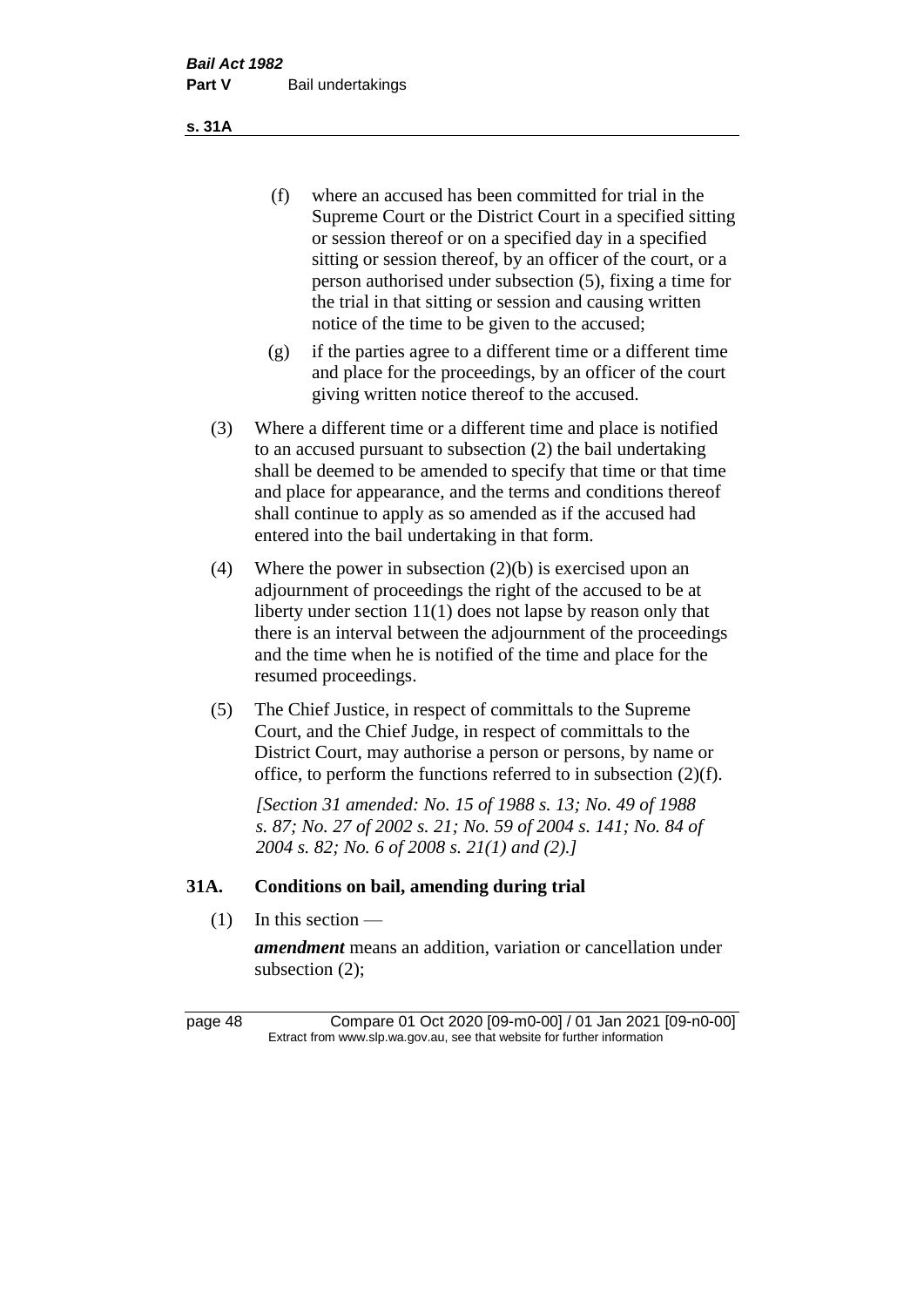*trial* means that part of proceedings for an offence when evidence is being received by the court in respect of the offence and also extends to any time when —

- (a) legal argument is being heard; or
- (b) a judicial officer or a jury is deliberating.

#### $(2)$  Where —

- (a) an accused has been granted bail for the accused's appearance for trial for an offence; and
- (b) the trial extends beyond one day,

a judicial officer who grants bail for the next appearance by exercising the power in section  $31(2)(a)$  may also do one or more of the following —

- (c) add any condition to the extent that is authorised by clause 2 or 3 of Part D of Schedule 1;
- (d) vary a condition to that extent;
- (e) cancel a condition.
- (3) A judicial officer who adds, varies or cancels a condition under subsection (2) shall cause an officer of the court —
	- (a) to endorse the amendment on the accused's copy of the bail undertaking or, if that copy is not available for endorsement, to give written notice of the amendment to the accused; and
	- (b) to endorse on a file copy of the undertaking a certificate as to the amendment and the action taken under paragraph (a).
- (4) If the judicial officer considers that the amendment is of a minor nature, the judicial officer may, for the purposes of section 44(4), cause the officer of the court to include a statement to that effect in the endorsement or notice under subsection (3)(a) and the certificate under subsection (3)(b).

Compare 01 Oct 2020 [09-m0-00] / 01 Jan 2021 [09-n0-00] page 49 Extract from www.slp.wa.gov.au, see that website for further information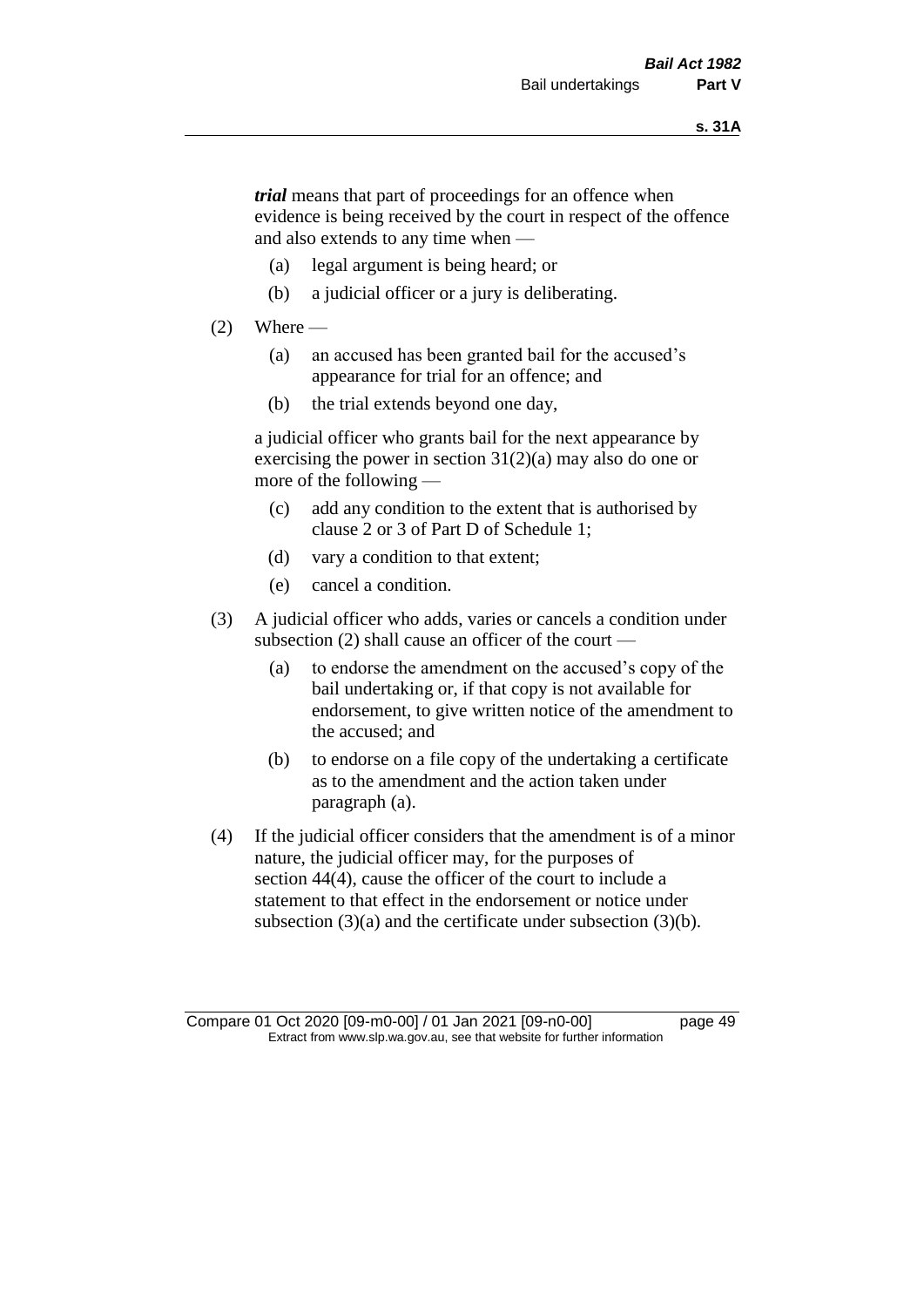- (a) the bail undertaking is to be regarded as having been amended as provided in the endorsement or notice, as the case requires; and
- (b) the terms and conditions of the bail undertaking continue to apply as so amended as if the accused had entered into the bail undertaking in that form.
- (6) In any proceedings an endorsement on a copy of a bail undertaking referred to in subsection (3)(b) purporting to be a certificate referred to in that paragraph is evidence of the matters appearing in it without proof of the signature of the person who made the endorsement.

*[Section 31A inserted: No. 6 of 2008 s. 22(1).]*

# **32. Notices under s. 31, service and proof of**

- (1) A written notice to an accused under section  $31(2)$ 
	- (a) shall be given to the accused personally; or
	- (b) shall be sent to the accused by post to the accused's address appearing in the records of the court; or
	- (c) shall be provided to the accused by electronic means in accordance with the regulations.
- (2) A person who gives, sends or provides a notice in accordance with subsection (1) shall endorse on a file copy of the notice a certificate showing —
	- (a) that the person has done so; and
	- (b) the time of doing so.
- (3) If a notice is sent by post under subsection  $(1)(b)$ , the notice is to be presumed, unless the contrary is shown, to have been received at the time when, in the ordinary course of events, it would have been delivered.
- (4) The judicial officer who under section  $31(2)(a)$  notifies an accused of the time and place for resumed proceedings shall

page 50 Compare 01 Oct 2020 [09-m0-00] / 01 Jan 2021 [09-n0-00] Extract from www.slp.wa.gov.au, see that website for further information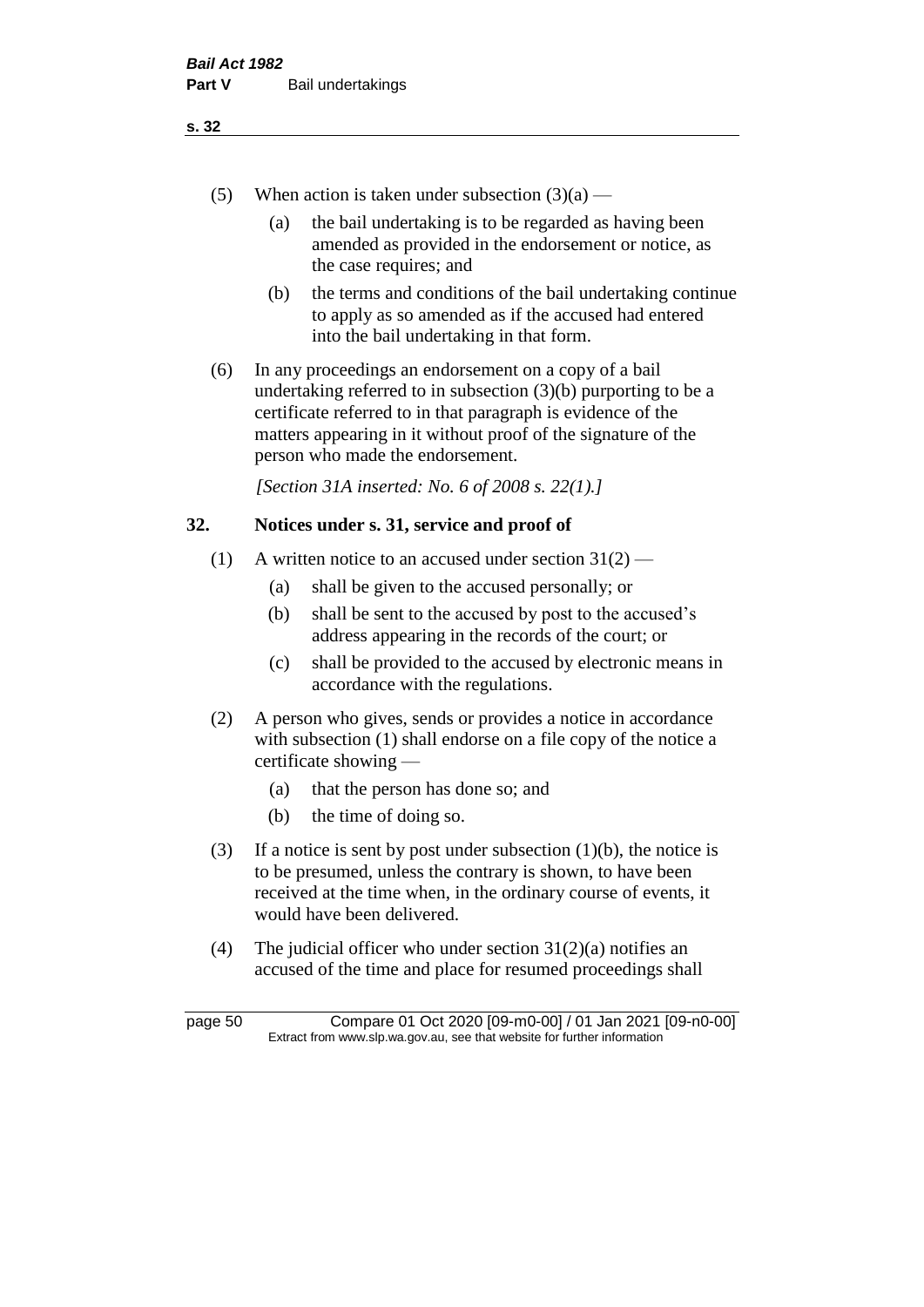cause to be endorsed on the accused's bail undertaking a certificate showing details of such time and place and that the accused has been notified of them.

- (5) In any proceedings
	- (a) a document purporting to be a copy of a notice referred to in subsection (1) shall be evidence of the terms of the notice; and
	- (b) an endorsement
		- (i) on a copy of a notice referred to in subsection (2); or
		- (ii) on a bail undertaking,

purporting to be a certificate referred to in subsection (2) or (4) is evidence of the matters appearing in it without proof of the signature of the person who made the endorsement.

*[Section 32 amended: No. 74 of 1984 s. 12; No. 84 of 2004 s. 82; No. 6 of 2008 s. 23(1)-(3); No. 20 of 2013 s. 27; No. 34 of 2020 s. 82.]* 

# **33. Judicial officer may order accused to enter into bail undertaking**

- (1) Where bail is granted to an accused by a judicial officer, whether with or without any condition being attached thereto, and the accused fails or refuses to enter into a bail undertaking in terms of the grant, the judicial officer who granted bail may, subject to subsection (3), order that the accused enter into the bail undertaking within such time as he may specify.
- (2) If an accused does not comply with an order under subsection (1), the judicial officer may, subject to subsection (3), further order that a bail undertaking, in such form as the judicial officer may approve, shall be deemed to have been entered into by the accused on the date of such further order, and thereupon that undertaking shall be treated as

Compare 01 Oct 2020 [09-m0-00] / 01 Jan 2021 [09-n0-00] page 51 Extract from www.slp.wa.gov.au, see that website for further information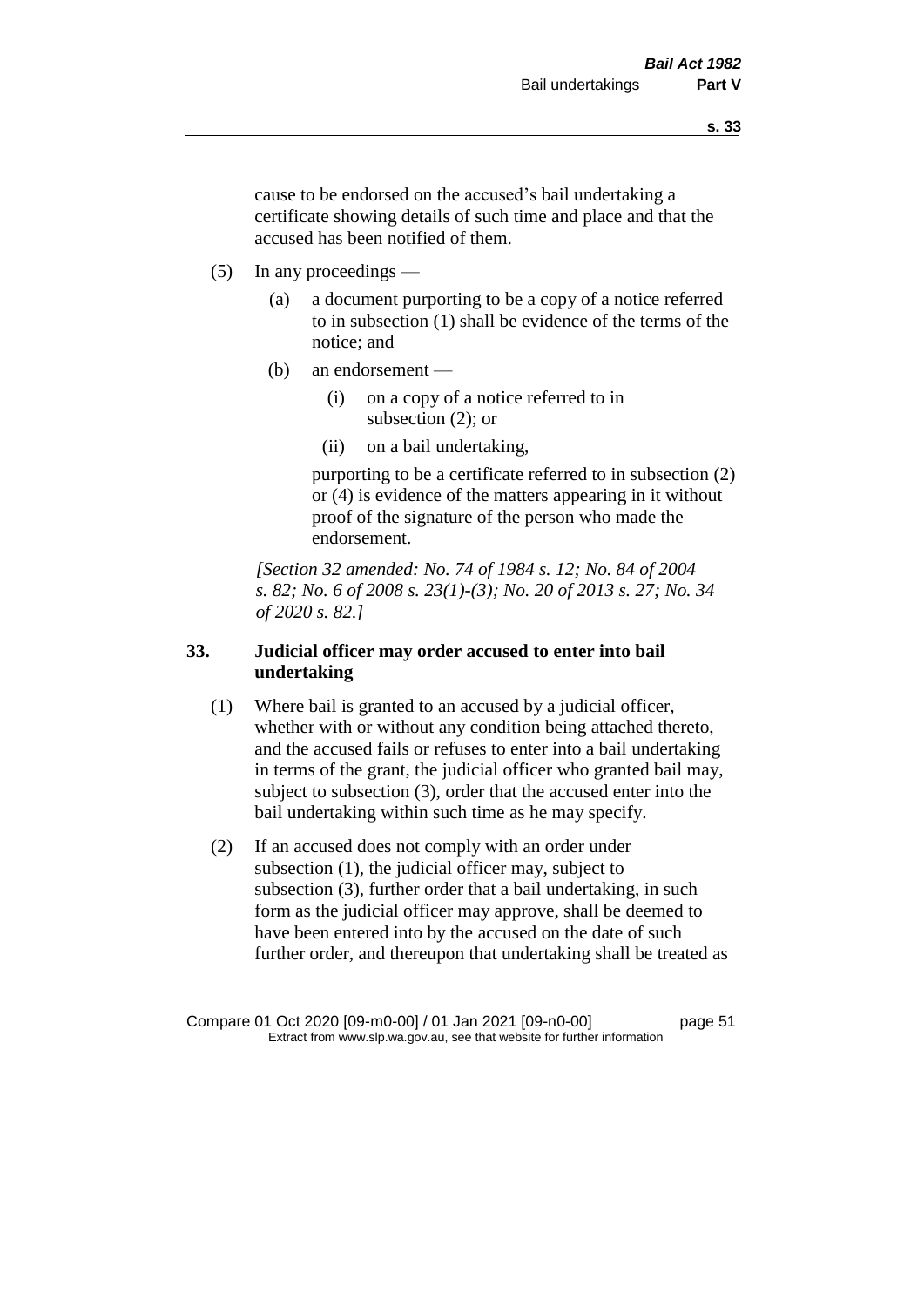if it had been duly entered into by the accused for the purposes of this Act.

- (3) A judicial officer shall not
	- (a) make an order under subsection (2) unless he has personally informed the accused of the terms and effect of the order made under subsection (1);
	- (b) exercise any of the powers conferred on him by this section unless he is satisfied that the accused has the capacity to enter into and comply with the undertaking.

*[Section 33 amended: No. 84 of 2004 s. 82.]* 

## **34. When bail undertaking ceases to have effect**

A bail undertaking ceases to have effect —

- (a) upon the revocation of bail under section 55;
- (b) upon the death of the accused, but only if no order has been made under section 57;
- (c) subject to section 31, upon the appearance in court by the accused as required by his bail undertaking;
- (d) upon the discharge of the accused according to law from any further proceedings for the offence, or all of the offences, to which the bail undertaking relates;
- (e) during any period before the time at which the accused is required to appear in court when he is in custody for any other offence or reason.

*[Section 34 amended: No. 84 of 2004 s. 82.]* 

page 52 Compare 01 Oct 2020 [09-m0-00] / 01 Jan 2021 [09-n0-00] Extract from www.slp.wa.gov.au, see that website for further information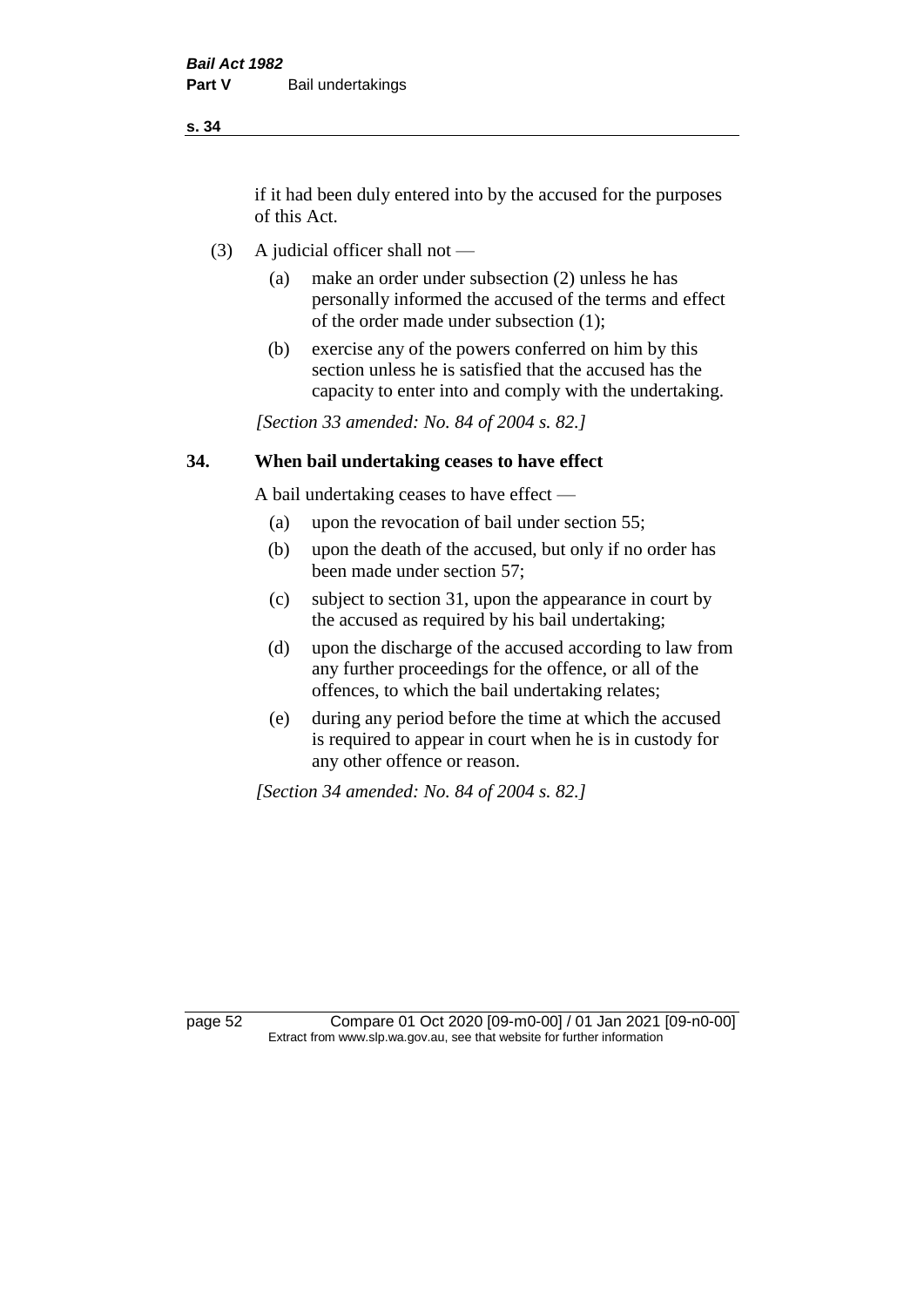# **Part VI — Sureties and surety undertakings**

#### **35. Surety and surety undertaking**

- (1) A surety is a person who, as a condition of the grant of bail to an accused, enters into a surety undertaking, that is to say, undertakes in writing that he will, subject to this Act, forfeit a specified amount of money if the accused fails to comply with any requirement of his bail undertaking mentioned in section  $28(2)(a)$  and (b).
- (2) A surety is required to be approved under section 40.
- (3) A forfeiture of money by a surety as mentioned in subsection (1) is enforceable as provided in section 49 but not otherwise.

*[Section 35 amended: No. 84 of 2004 s. 82; No. 6 of 2008 s. 18(3).]* 

## **36. Sureties, who may approve**

- (1) The decision whether an applicant should be approved as a surety in any case is to be made —
	- (a) by a person referred to in section 29(a) to (d); or
	- (b) where the accused to whom bail has been granted is in prison, by a person for the time being in charge of the prison; or
	- (c) where the accused to whom bail has been granted is a child, by an authorised community services officer.
- (2) A judicial officer when granting bail to an accused subject to a requirement for a surety or sureties may make an order as to —
	- (a) the giving of notice to the prosecutor of an application for approval of any surety; or
	- (b) the person or persons who are to, or may, approve any surety,

and subsection (1) has effect subject to any such order. *[Section 36 inserted: No. 6 of 2008 s. 24(1).]*

Compare 01 Oct 2020 [09-m0-00] / 01 Jan 2021 [09-n0-00] page 53 Extract from www.slp.wa.gov.au, see that website for further information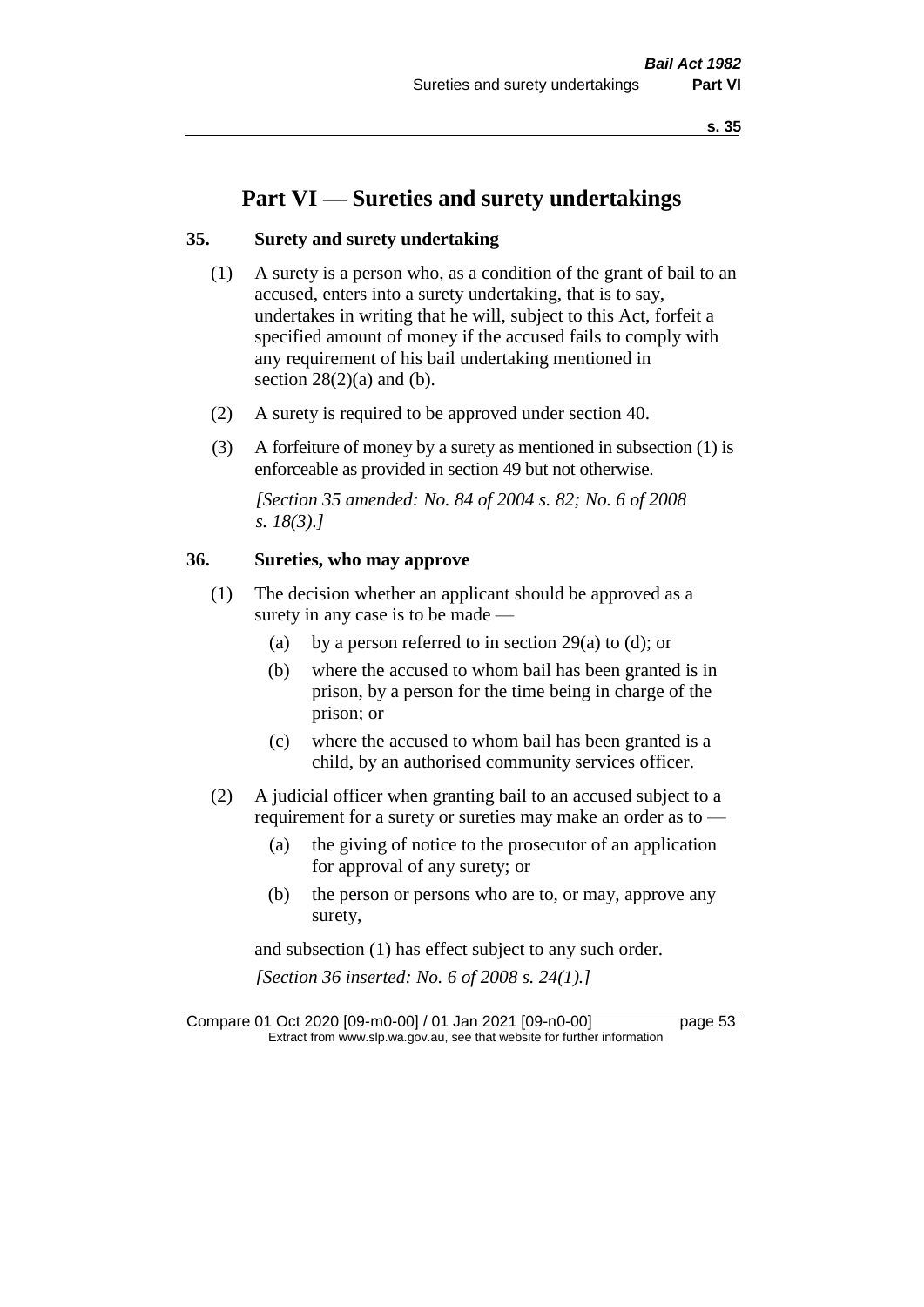#### **37. Proposed surety to receive certain information and form**

- (1) Whenever a surety approval officer is called upon to decide whether an applicant should be approved as a surety, he shall ensure that the applicant is, or has been, given —
	- (a) a duly completed notice in the prescribed form showing details of the terms and conditions on which bail has been granted to the accused in whose case the surety is required; and
	- (b) such information in writing as to the effect of this Act in relation to the rights, obligations and liabilities of sureties as is prescribed for the purposes of this paragraph; and
	- (c) a prescribed form of declaration for completion designed to disclose to the surety approval officer all information relevant to the decision.
- (2) Before he makes his decision, the surety approval officer shall ensure that the applicant furnishes to him the declaration referred to in subsection (1)(c) duly completed.

*[Section 37 amended: No. 84 of 2004 s. 82; No. 6 of 2008 s. 24(4), (5) and 25; No. 20 of 2013 s. 28.]* 

#### **38. Persons disqualified from being sureties**

- (1) A person is not qualified to be approved as a surety if  $-$ 
	- (a) the person is under 18 years of age; or
	- (b) subject to subsection (2), the value of the person's assets, after provision is made for the person's debts and liabilities, is less than the amount which the person might become liable to forfeit under the person's proposed surety undertaking; or
	- (c) there are reasonable grounds for believing that the person has been, or will be, indemnified by any person against any forfeiture referred to in paragraph (b); or

page 54 Compare 01 Oct 2020 [09-m0-00] / 01 Jan 2021 [09-n0-00] Extract from www.slp.wa.gov.au, see that website for further information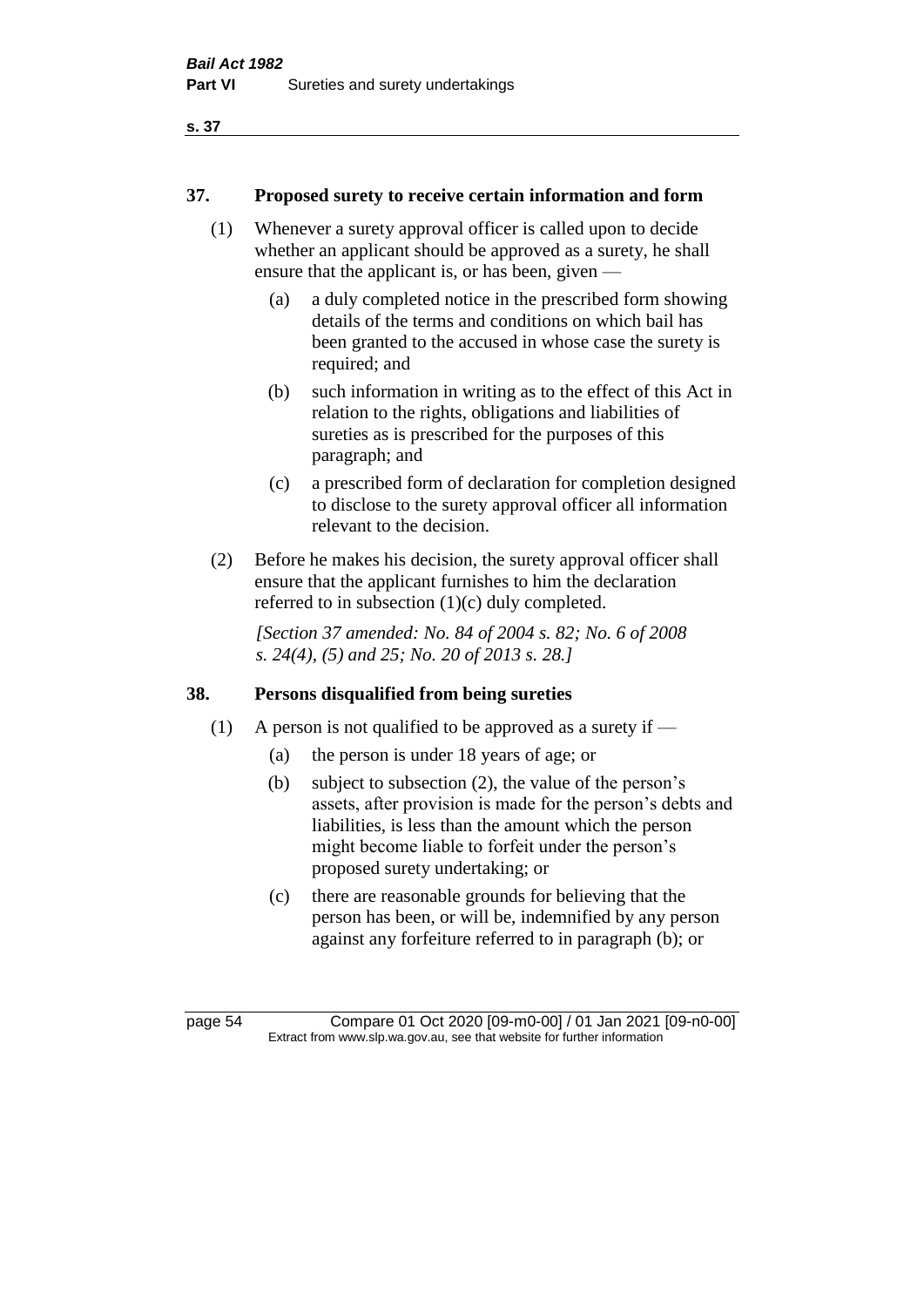- (d) the surety approval officer knows, or has reasonable grounds to believe, that —
	- (i) there is a current restraining order between the person and the accused under the *Restraining Orders Act 1997***;** or
	- (ii) the person is in a family relationship with the accused and was a victim of an offence for which the accused has been convicted within the last 10 years; or
	- (iii) the person is the alleged victim of the offence of which the accused has been charged and is in a family relationship with the accused.
- (2) Subsection (1)(b) does not apply where the applicant for approval is required to give security sufficient to cover the amount which he might become liable to forfeit.
- (3) A surety approval officer must not ask an applicant questions that relate to a matter under subsection  $(1)(d)$  but rather should rely on any information that is reasonably available from the details of the offence, records or similar sources of information.
- (4) Subsection (1)(d) does not apply where the accused is a child. *[Section 38 amended: No. 30 of 2020 s. 44.]*

#### **39. Matters to be regarded when approving sureties**

In determining whether an applicant is suitable to be a surety a surety approval officer shall have regard to all matters which appear to him to be relevant including, as well as any others, the following —

- (a) the character and antecedents of the applicant; and
- (b) his proximity to or connection with the accused, whether by kinship, place of residence or otherwise; and
- (c) his ability to pay, or give security for, the amount which he might become liable to forfeit under his proposed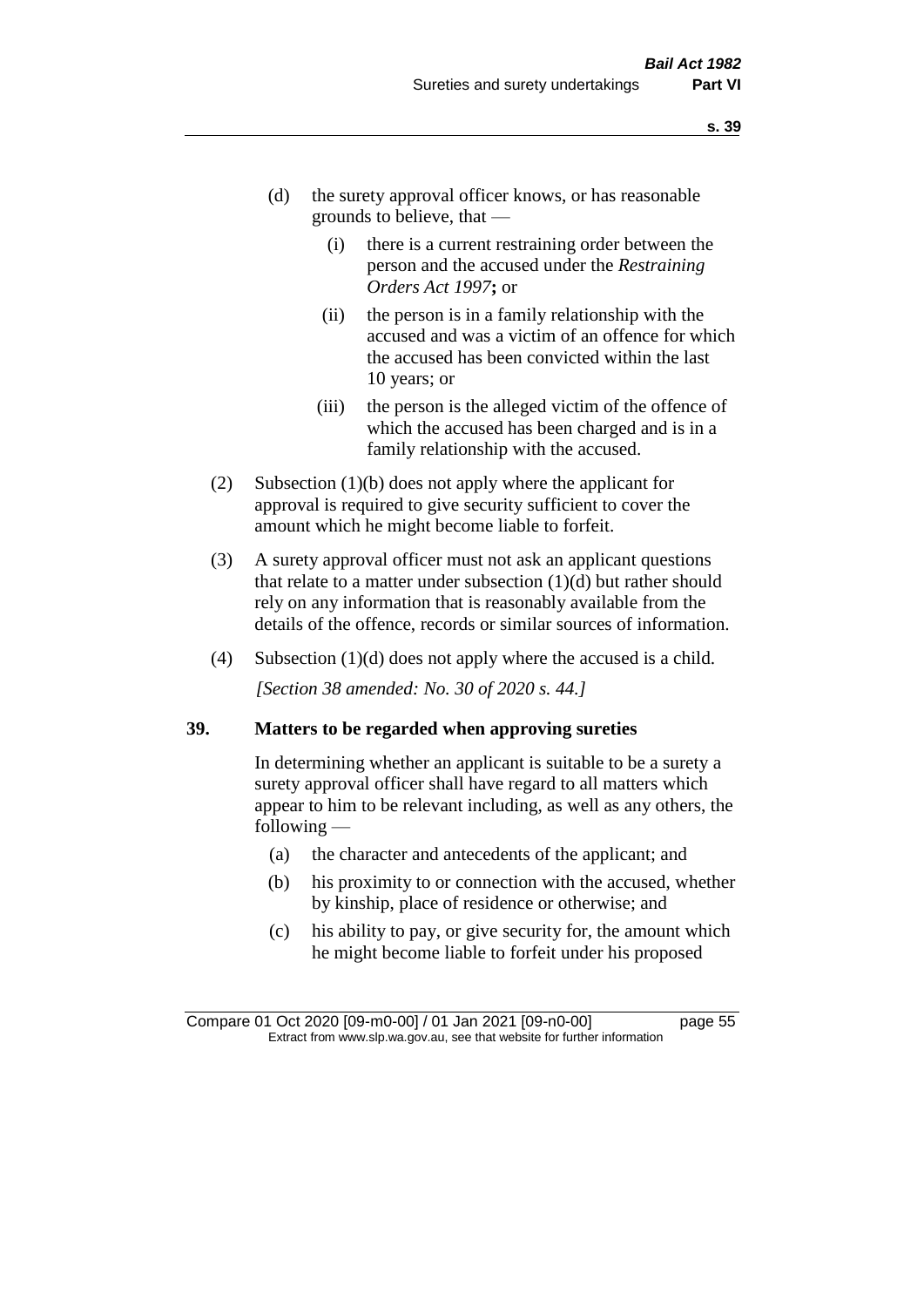surety undertaking, without excessive hardship to himself or his dependants.

*[Section 39 amended: No. 84 of 2004 s. 82; No. 6 of 2008 s. 24(4).]* 

#### **40. Decision on application by proposed surety**

- (1) Upon receipt of the duly completed declaration referred to in section  $37(1)(c)$ , the surety approval officer shall, after making any enquiries which he thinks desirable, make a decision, as soon as is practicable, either to approve or not to approve of the applicant as a surety in that case.
- (2) If the surety approval officer does not approve of the applicant as a surety he shall record the reasons for his doing so and inform the applicant and the accused thereof, or cause them to be so informed.
- (3) The surety approval officer must not include reasons under subsection (2) to the extent that to do so would disclose that the surety approval officer has acted under section 38(1)(d) (but must still make a record of these reasons).

*[Section 40 amended: No. 15 of 1988 s. 15; No. 84 of 2004 s. 82; No. 6 of 2008 s. 24(5); No. 30 of 2020 s. 45.]* 

#### **41. Finality of decision to refuse approval of surety**

- (1) A decision by a surety approval officer not to approve of the applicant as a surety is final unless the applicant becomes entitled to re-apply under subsection (2).
- (2) An applicant who is refused approval as a surety may re-apply for approval to the surety approval officer who made that decision, or if that officer is absent or unavailable to another surety approval officer, on the ground that —
	- (a) new facts have been discovered, new circumstances have arisen or the circumstances have changed since he was refused approval; or

page 56 Compare 01 Oct 2020 [09-m0-00] / 01 Jan 2021 [09-n0-00] Extract from www.slp.wa.gov.au, see that website for further information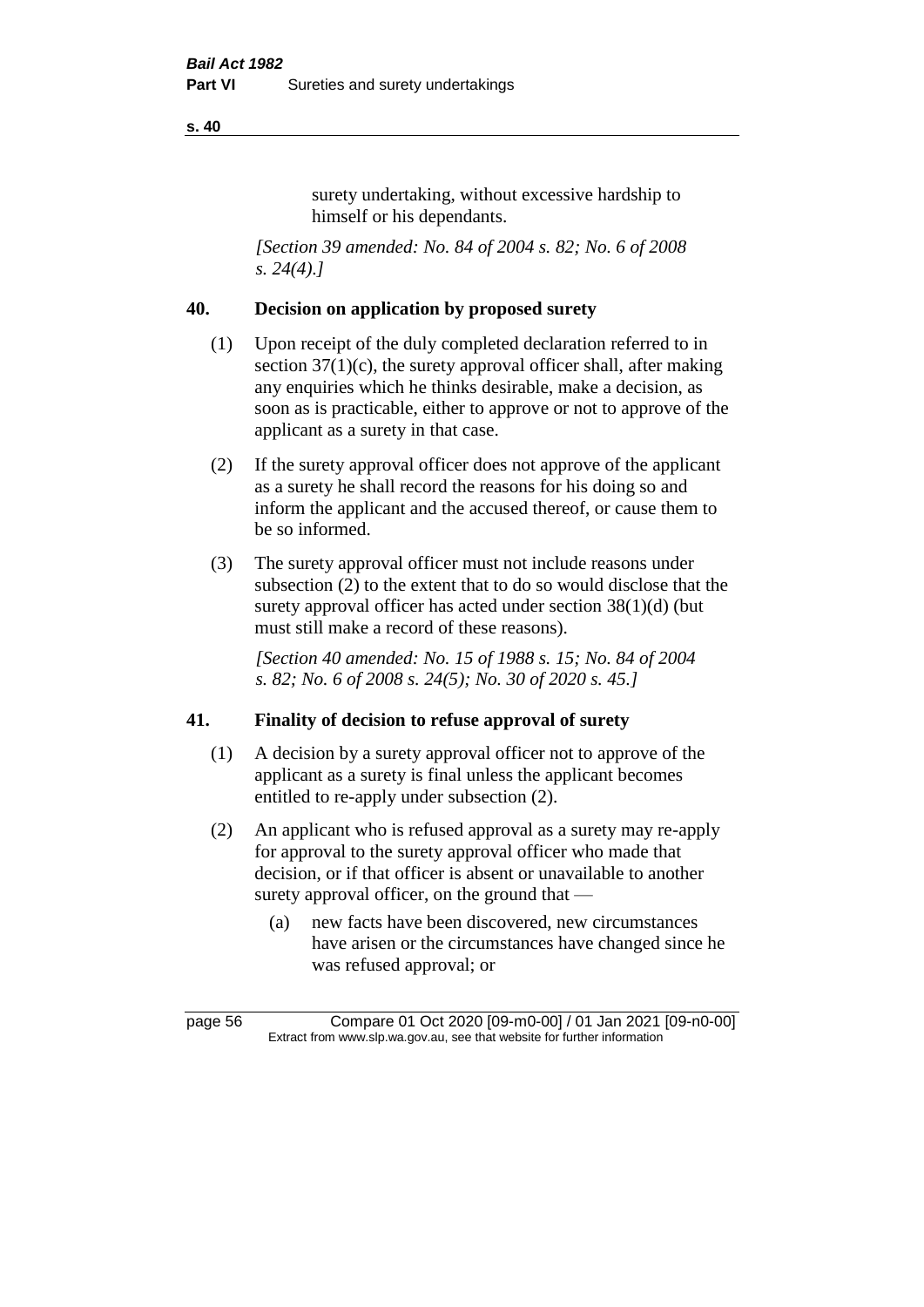(b) he failed to adequately present his case for approval on his previous application,

and the provisions of this Act, except section 37, shall, with necessary modifications, apply to any such further application and the decision thereon.

*[Section 41 amended: No. 6 of 2008 s. 24(3) and (4).]*

#### **42. Before whom surety undertaking may be entered into**

A surety undertaking need not be entered into before the surety approval officer who approved the surety but may be entered into before any person before whom the accused for whose appearance the surety is approved might enter into his bail undertaking under section 29.

*[Section 42 amended: No. 84 of 2004 s. 82; No. 6 of 2008 s. 24(5).]* 

# **43. Duties of person before whom surety undertaking is entered into**

A person before whom a surety undertaking is to be entered into —

- $(a)$  shall
	- (i) read to the surety; or
	- (ii) be informed by the surety that he has read; or
	- (iii) if necessary, have translated to the surety,

the documents described in section  $37(1)(a)$  and (b), and the surety undertaking, before the surety enters into the undertaking; and

- (b) shall ensure that all conditions which are to be complied with by the surety have been complied with before the surety enters into his undertaking; and
- (c) shall give to the surety a copy of his surety undertaking as duly completed.

*[Section 43 amended: No. 74 of 1984 s. 13.]* 

Compare 01 Oct 2020 [09-m0-00] / 01 Jan 2021 [09-n0-00] page 57 Extract from www.slp.wa.gov.au, see that website for further information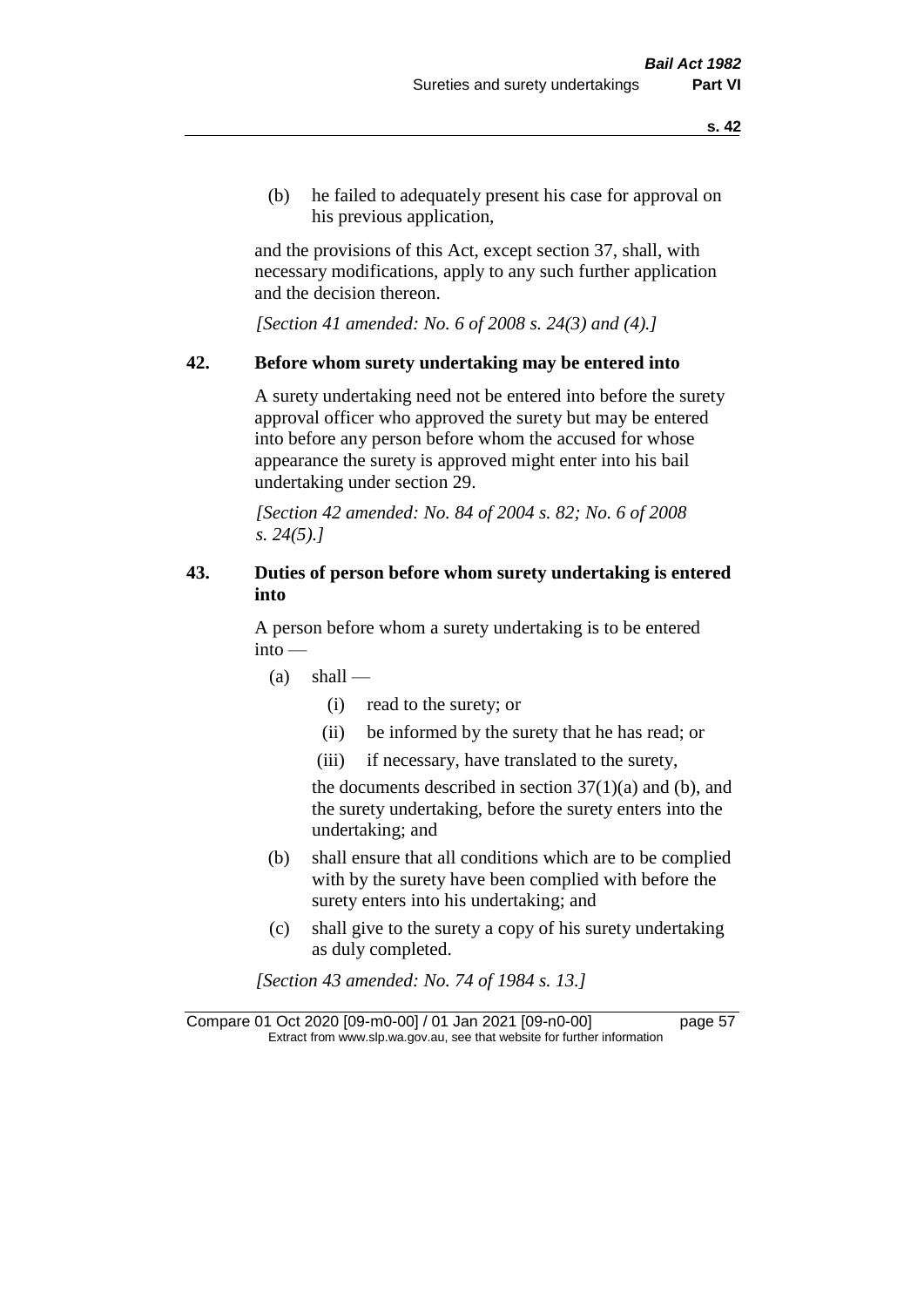**s. 43A**

# **43A. 2M Entering into surety undertaking where proposed surety interstate**

(1) In this section —

*proposed surety* means a person who is to enter into a surety undertaking;

*relevant official* means the person before whom the surety undertaking is to be entered into or was entered into, as the case requires;

*video link* means facilities (including closed circuit television) that enable, at the same time —

- (a) the relevant official to see and hear the proposed surety; and
- (b) the proposed surety to see and hear the relevant official.
- (2) This section applies if a proposed surety is in another State or a Territory.
- (3) The relevant official may comply with section 43(a) and (b) by means of a video link.
- (4) The relevant official may provide the surety undertaking to the proposed surety for completion by providing it by electronic means in accordance with the regulations.
- (5) The proposed surety may enter into the surety undertaking by providing the completed surety undertaking to the relevant official by electronic means in accordance with the regulations.
- (6) If the surety undertaking is provided by electronic means under subsection (4) or (5), any requirement for the proposed surety or the relevant official to sign it is to be taken to have been complied with if the full name of the proposed surety or the relevant official, as the case requires, appears in the appropriate place in the undertaking.
- (7) The relevant official may comply with section 43(c) by providing a copy of the surety undertaking (as duly completed)

page 58 Compare 01 Oct 2020 [09-m0-00] / 01 Jan 2021 [09-n0-00] Extract from www.slp.wa.gov.au, see that website for further information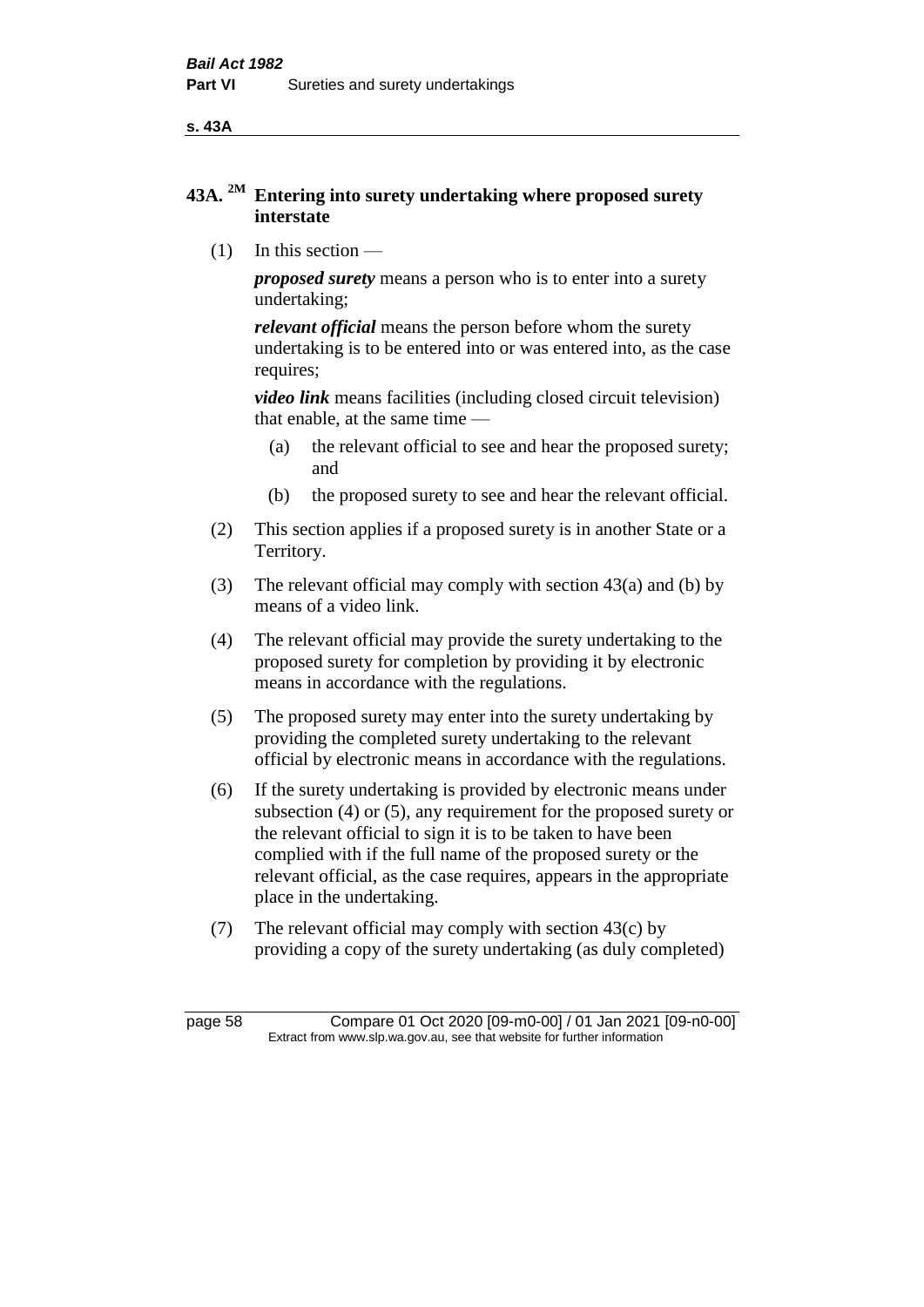to the surety by electronic means in accordance with the regulations.

- (8) A surety undertaking that is entered into in accordance with this section is to be taken to have been entered into before the relevant official.
- (9) In any proceedings a document purporting to be a copy of a surety undertaking and purporting to be certified by the relevant official to be a copy of a surety undertaking entered into in accordance with this section is evidence of the surety undertaking without proof of the signature of the relevant official.

*[Section 43A inserted: No. 6 of 2008 s. 26; amended: No. 20 of 2013 s. 29.]*

*[Section 43A: modified by the COVID-19 Response and Economic Recovery Omnibus Act 2020 (No. 34 of 2020) Part 4 Division 1. See endnote 2M.]*

#### **44. When surety undertaking extends to different time or different time and place substituted under s. 31**

- (1) A surety undertaking does not extend to the failure by the accused to appear at a different time or a different time and place substituted pursuant to section 31 unless —
	- (a) the surety undertaking contains a provision stating that it does so extend and, where applicable under subsection (5), the surety has received notice as mentioned in that subsection; or
	- (b) subsection (2) applies.
- (2) A surety undertaking extends to the failure by the accused to appear at a different time substituted pursuant to section 31 during a trial if, at the option of the surety, the undertaking contains a provision stating —
	- (a) that it does so extend; and
	- (b) the effect of subsection (4).

Compare 01 Oct 2020 [09-m0-00] / 01 Jan 2021 [09-n0-00] page 59 Extract from www.slp.wa.gov.au, see that website for further information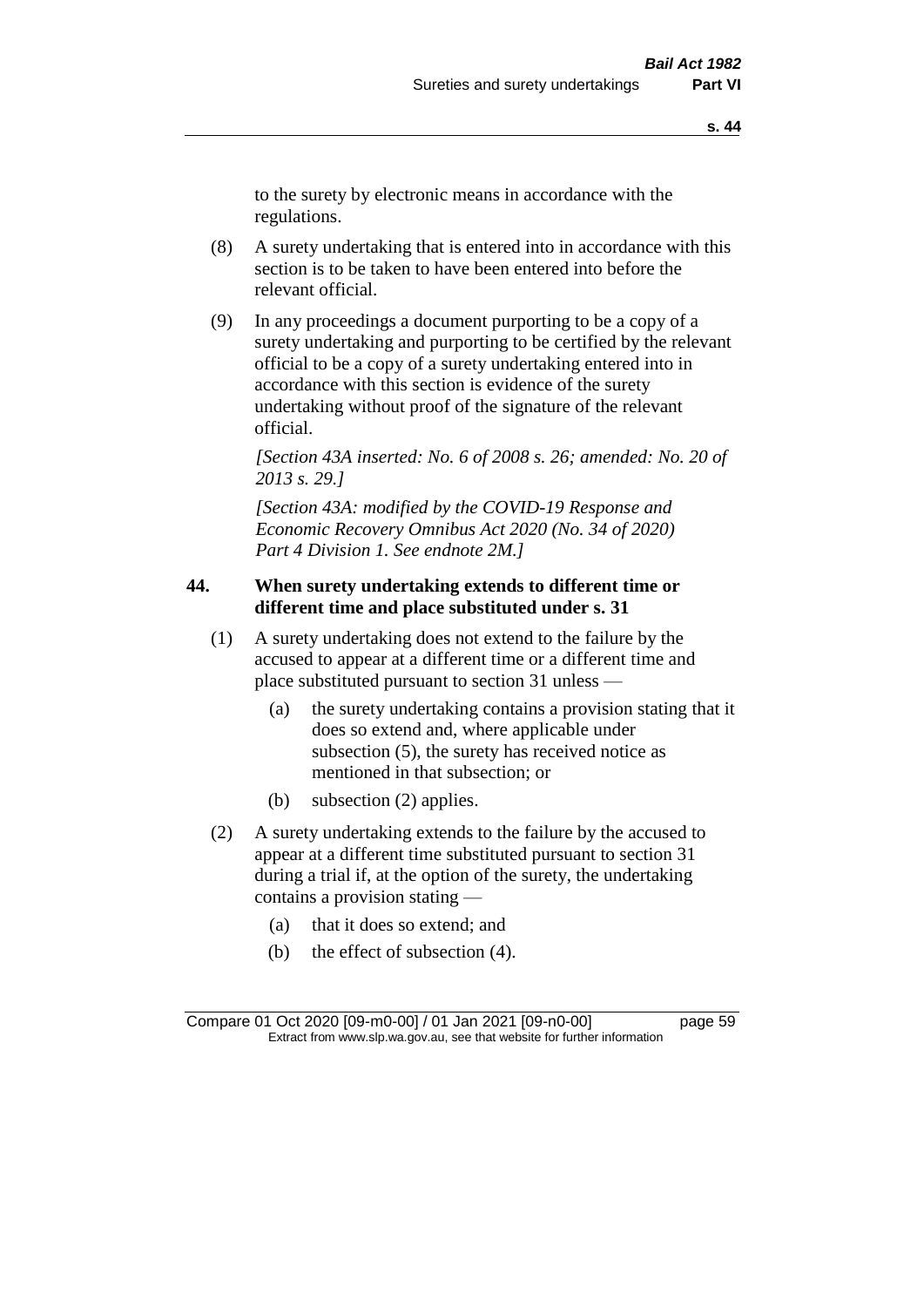(3) In subsection  $(2)$  —

*trial* means that part of proceedings for an offence when evidence is being received by the court in respect of the offence and also extends to any time when —

- (a) legal argument is being heard; or
- (b) a judicial officer or a jury is deliberating.
- (4) Subsection (2) applies despite any amendment as defined in section 31A(1) if the endorsement or notice under section 31A(3)(a) in respect of the amendment includes a statement referred to in section 31A(4).
- (5) A surety undertaking may, at the option of the surety, also contain a provision stating that where —
	- (a) a different time or a different time and place for the accused's appearance is substituted pursuant to section 31; and
	- (b) subsection (2) does not apply,

the surety's liability only arises if the surety is given notice, as soon as is practicable, of the different time or the different time and place.

(6) Where, by operation of this section, a surety undertaking would extend to the failure by the accused to appear at a different time or a different time and place substituted pursuant to section 31, that extension is not affected by a reduction in the number of offences to which the accused's bail undertaking relates.

*[Section 44 inserted: No. 6 of 2008 s. 27(1).]*

#### **45. Notices under s. 44, service and proof of**

- (1) For the purposes of section 44(5) notice to a surety may be given —
	- (a) orally to the surety by the judicial officer when he fixes a time and place for the proceedings or the resumed proceedings; or

page 60 Compare 01 Oct 2020 [09-m0-00] / 01 Jan 2021 [09-n0-00] Extract from www.slp.wa.gov.au, see that website for further information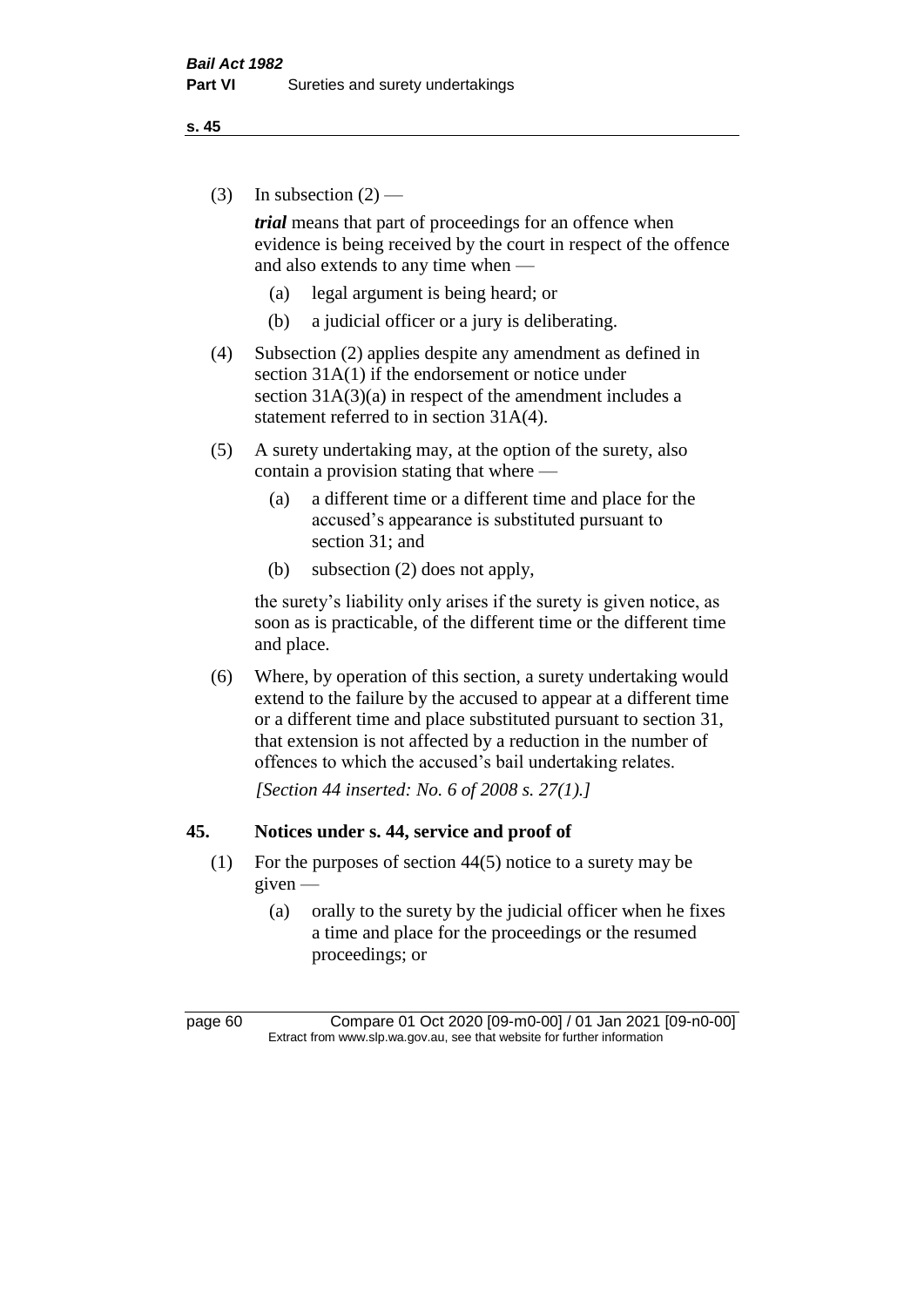- (b) in the approved form to the surety personally; or
- (c) by a person authorised under subsection  $(5)$ 
	- (i) sending or causing to be sent the approved form to the surety by post to the surety's address appearing in the records of the court; or
	- (ii) providing or causing to be provided the approved form to the surety by electronic means in accordance with the regulations.
- (2) A person who gives a notice in accordance with subsection  $(1)(b)$  or  $(c)$  shall endorse on a file copy of the notice a certificate showing —
	- (a) that the person has done so; and
	- (b) the time of doing so.
- (2a) If a notice is sent by post under subsection  $(1)(c)$ , the notice is to be presumed, unless the contrary is shown, to have been received at the time when, in the ordinary course of events, it would have been delivered.
- (3) A judicial officer who, under subsection  $(1)(a)$ , notifies a surety of the time and place for the proceedings or the resumed proceedings shall cause to be endorsed on a file copy of the surety's undertaking a certificate showing details of such time and place and that the surety has been notified of them.
- (4) In any proceedings
	- (a) a document purporting to be a copy of a notice referred to in section 44(5) shall be evidence of the terms of the notice; and
	- (b) an endorsement
		- (i) on a file copy of a notice given under subsection  $(1)(b)$  or  $(c)$  purporting to be a certificate referred to in subsection (2); or
		- (ii) on a file copy of a surety undertaking purporting to be a certificate referred to in subsection (3),

Compare 01 Oct 2020 [09-m0-00] / 01 Jan 2021 [09-n0-00] page 61 Extract from www.slp.wa.gov.au, see that website for further information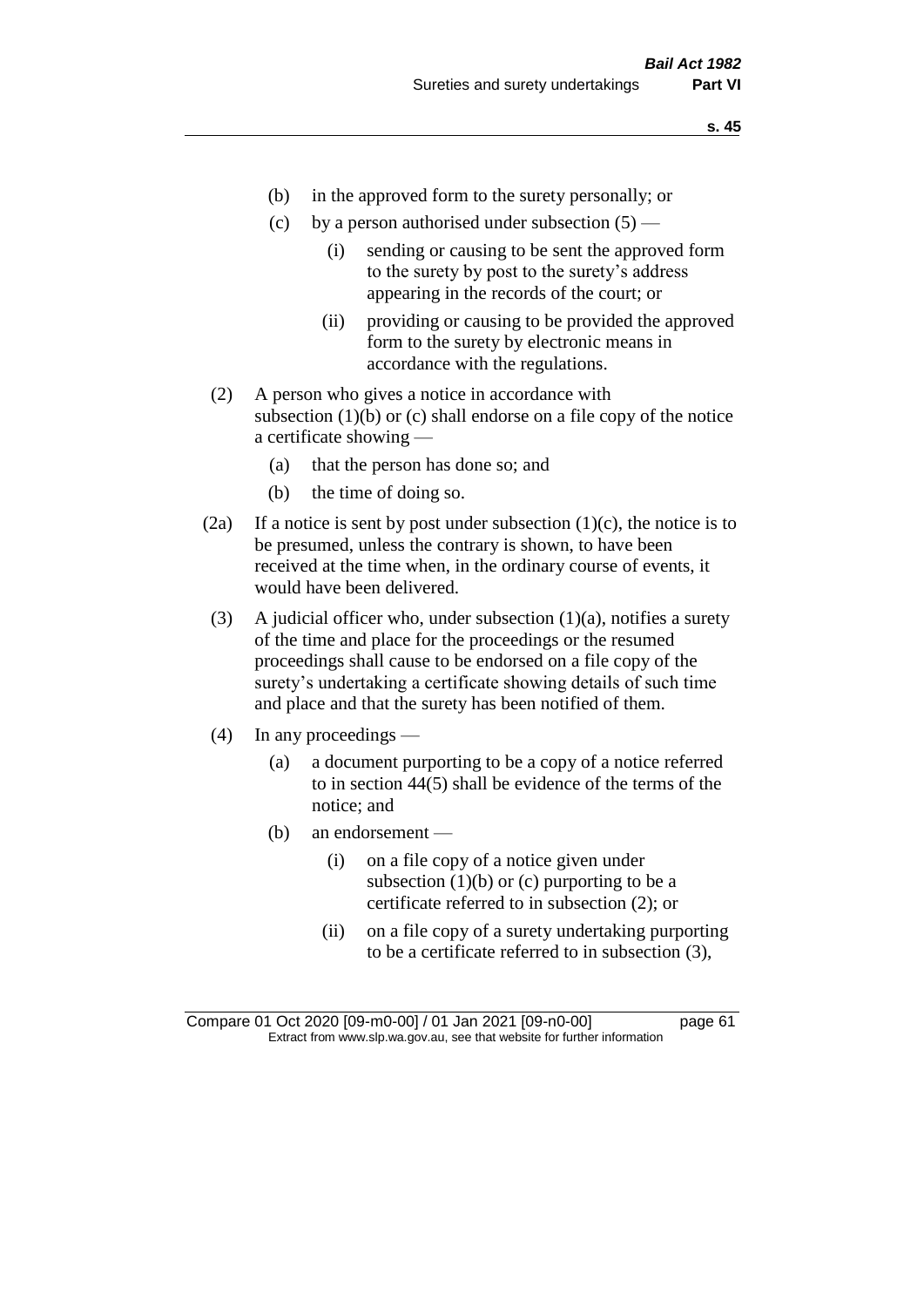is evidence of the matters appearing in the certificate without proof of the signature of the person who made the endorsement.

- (5) A registrar of the court, other than a deputy registrar of the Magistrates Court or the Children's Court, is an authorised person for the purposes of subsection  $(1)(c)$  and in addition —
	- (a) in respect of committals to the Supreme Court, the Chief Justice; and
	- (b) in respect of committals to the District Court, the Chief Judge,

may authorise a person or persons, by name or office, to perform the function referred to in subsection  $(1)(c)$ .

*[Section 45 amended: No. 74 of 1984 s. 15; No. 59 of 2004 s. 141; No. 6 of 2008 s. 28(1)-(5); No. 20 of 2013 s. 30; No. 34 of 2020 s. 82.]* 

# **46. Surety's power to arrest accused**

- (1) A surety may arrest an accused for whose appearance in court he has entered into a surety undertaking if the surety has reasonable grounds to believe that —
	- (a) the accused
		- (i) is not likely to comply with the requirements of his bail undertaking mentioned in section  $28(2)(a)$  or (b); or
		- (ii) is, or has been, in breach of any condition of his bail undertaking mentioned in section 28(2)(c); or
		- (iii) is, or has been, in breach of a home detention condition mentioned in section 28(2)(d);
		- and
	- (b) it is not expedient to invoke the assistance of the relevant officer under section 54(1) because the delay

page 62 Compare 01 Oct 2020 [09-m0-00] / 01 Jan 2021 [09-n0-00] Extract from www.slp.wa.gov.au, see that website for further information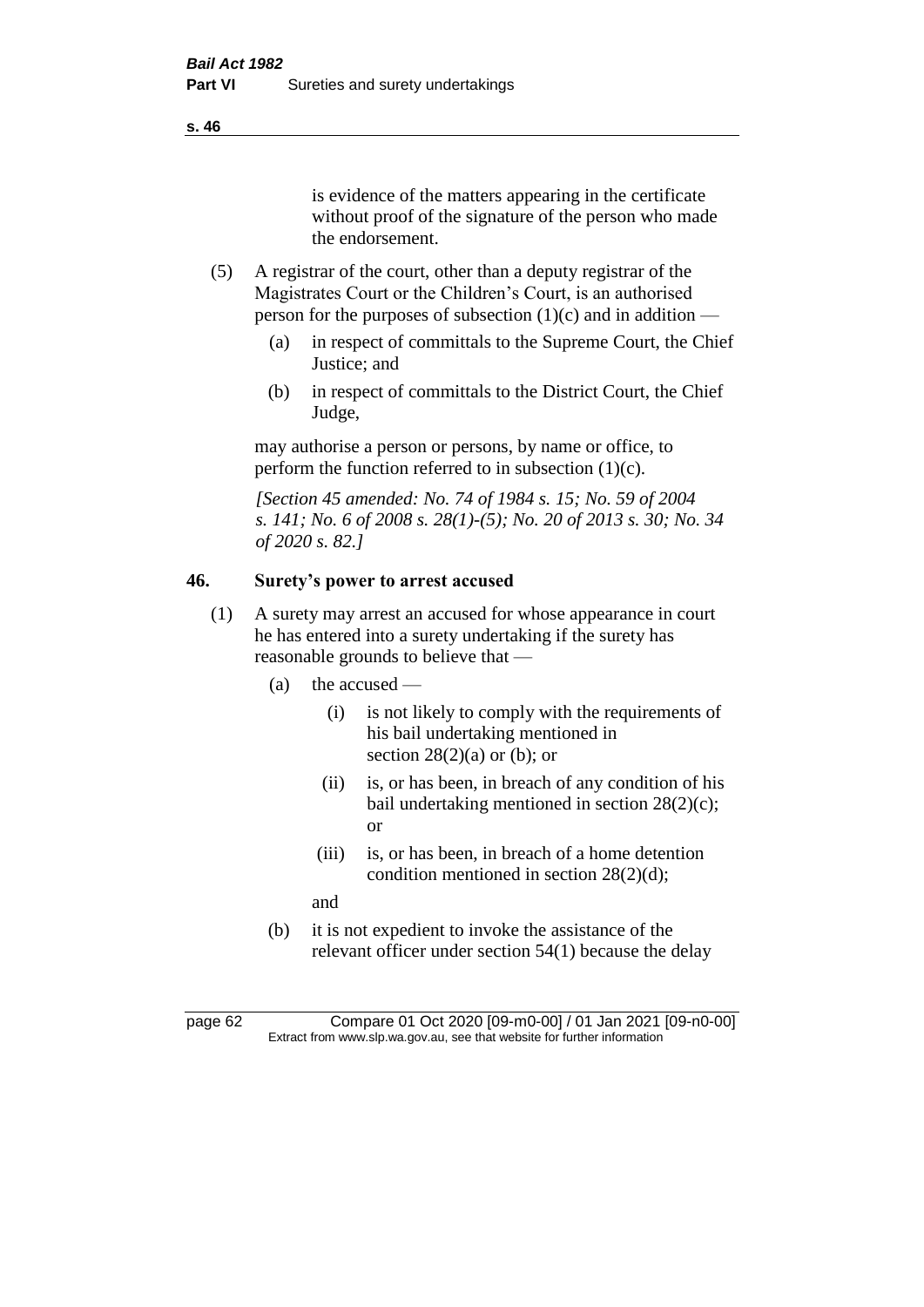occasioned by doing so would defeat the purpose of that section.

(2) A surety who arrests an accused under subsection (1) shall, as soon as is practicable, deliver him into the custody of a police officer and thereafter he shall be dealt with under section 54(4) and section 55, and those provisions shall apply, as if he had been arrested by a police officer under section 54(2).

*[Section 46 amended: No. 74 of 1984 s. 16; No. 61 of 1990 s. 10; No. 84 of 2004 s. 82; No. 6 of 2008 s. 33(5).]* 

#### **47. When surety undertaking ceases to have effect**

A surety undertaking ceases to have effect —

- (a) upon the revocation of bail under section 55(1); or
- (b) upon the release of an accused under section 55(2) if the surety does not consent to the continuance in force of his surety undertaking; or
- (c) upon its being cancelled under section 48(4) (and as from the time fixed therefor) by an appropriate judicial officer; or
- (d) upon the death of the surety, but only if no order under section 49(1) has been made before then; or
- (e) subject to sections 31 and 44, upon the appearance in court by the accused as required by his bail undertaking; or
- (f) upon the discharge of the accused according to law from any further proceedings for the offence, or all of the offences, to which the surety undertaking relates; or
- (g) during any period before the time at which the accused is required to appear in court when he is in custody for any other offence or reason.

*[Section 47 amended: No. 84 of 2004 s. 82.]* 

Compare 01 Oct 2020 [09-m0-00] / 01 Jan 2021 [09-n0-00] page 63 Extract from www.slp.wa.gov.au, see that website for further information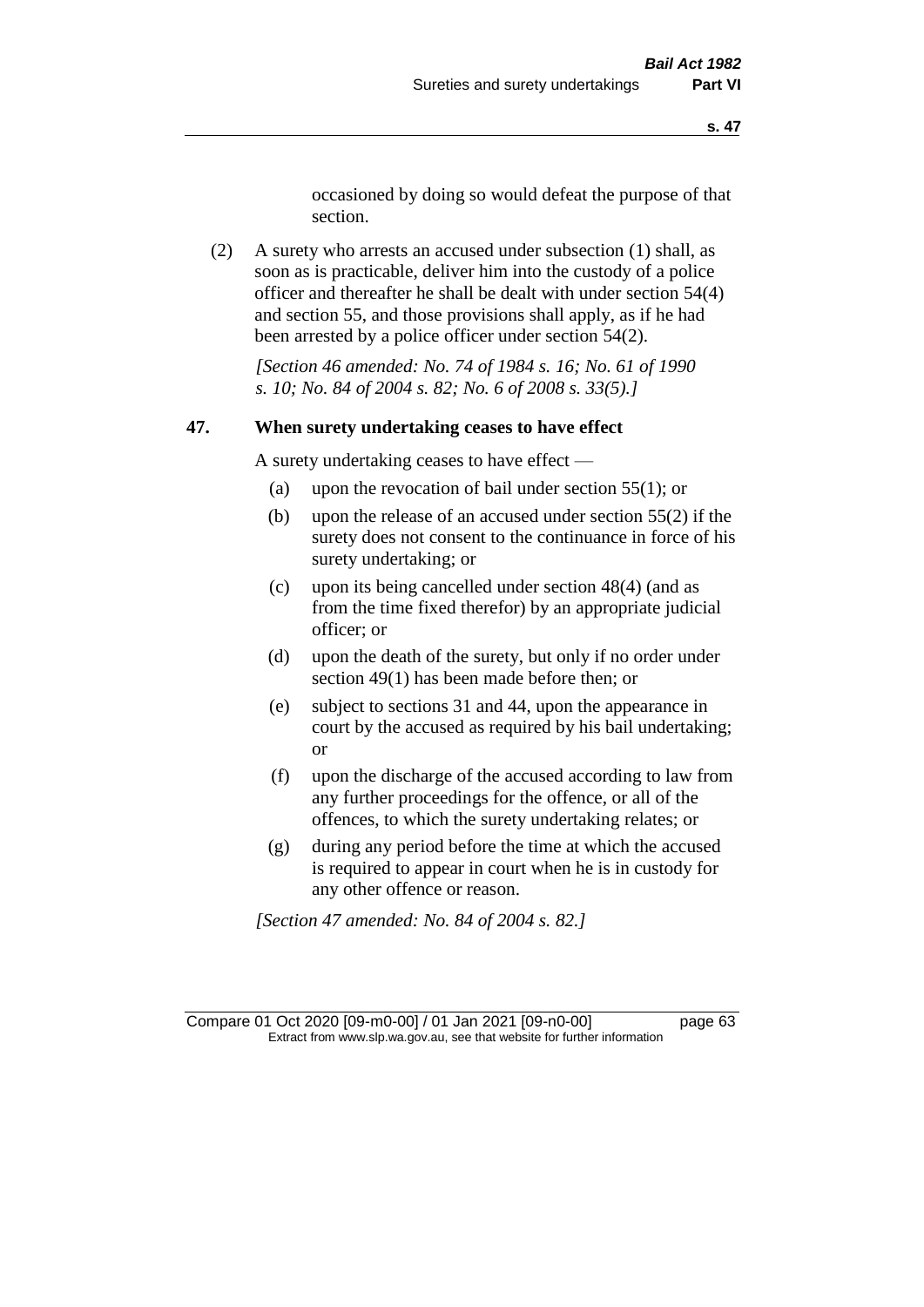#### **48. Surety may apply for cancellation of his undertaking**

- (1) A surety may apply to an appropriate judicial officer for cancellation of his undertaking.
- (2) An application under subsection (1) may be made at any time before that specified, or deemed by section 31(3) to be specified, in the accused's bail undertaking for his appearance in court.
- (3) Upon an application being made under subsection (1) an appropriate judicial officer shall cause the accused to appear before him or another such officer and may issue a warrant or summons for that purpose.
- (4) Upon the appearance of the accused before the time mentioned in subsection (2) an appropriate judicial officer shall —
	- (a) cancel the surety undertaking; and
	- (b) exercise one of the powers set out in section  $55(1)(d)$ or (e).
- (5) An application under subsection (1) must be made, and proceedings on it are to be conducted —
	- (a) in a court of summary jurisdiction in accordance with the regulations;
	- (b) in the Supreme Court or the District Court in accordance with rules of court.

*[Section 48 amended: No. 59 of 2004 s. 141; No. 84 of 2004 s. 7 and 82; No. 6 of 2008 s. 29.]* 

#### **49. Surety's undertaking to pay money, enforcing**

- (1) Where an accused has failed to comply with any requirement of his bail undertaking mentioned in section 28(2)(a) or (b) the following provisions of this section apply for the purpose of enforcing payment to the State of any sum thereupon payable by a surety in terms of his surety undertaking —
	- (a) an application for an order that the sum be paid may be made to an appropriate judicial officer —

page 64 Compare 01 Oct 2020 [09-m0-00] / 01 Jan 2021 [09-n0-00] Extract from www.slp.wa.gov.au, see that website for further information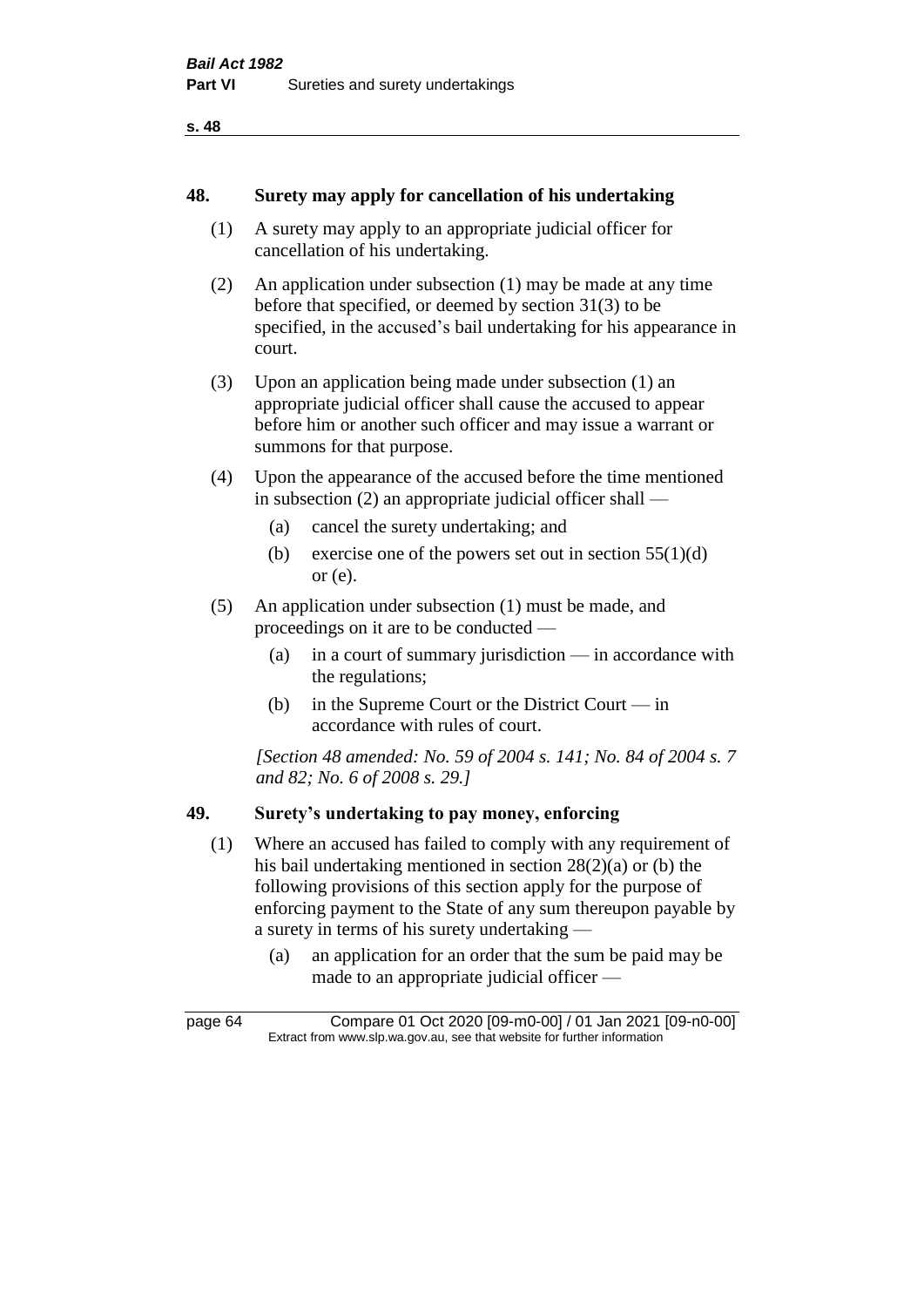- (i) by the Director of Public Prosecutions where the court before which the accused failed to appear was —
	- (I) the District Court, the Supreme Court or the Court of Appeal; or
	- (II) another court, if the Director of Public Prosecutions is the prosecutor in that court of the case against the accused;
	- or
- (ii) in other cases, by the State Solicitor or the registrar of the court before which the accused failed to appear;
- *[(b) deleted]*
	- (c) on the hearing of the application and upon proof of the surety's liability in terms of his undertaking, the judicial officer shall order forfeiture of the full amount specified in the undertaking unless the surety attends at the hearing and shows to the satisfaction of the judicial officer that there was reasonable cause for the failure of the accused to comply with the requirement to which the application relates;
	- (d) notwithstanding paragraph (c), the judicial officer may decline to make an order under that paragraph or may order forfeiture in part only where the surety attends and shows to the satisfaction of the judicial officer —
		- (i) that, by reason of a change of circumstances since the undertaking was entered into, an order for forfeiture, or for forfeiture in full (as the case may be), would cause excessive hardship to the surety or his dependants; and
		- (ii) that such hardship would not be relieved by the exercise of one or more of the powers conferred by section 59;
	- (e) an order may be made under this section whether or not the accused has been convicted of an offence against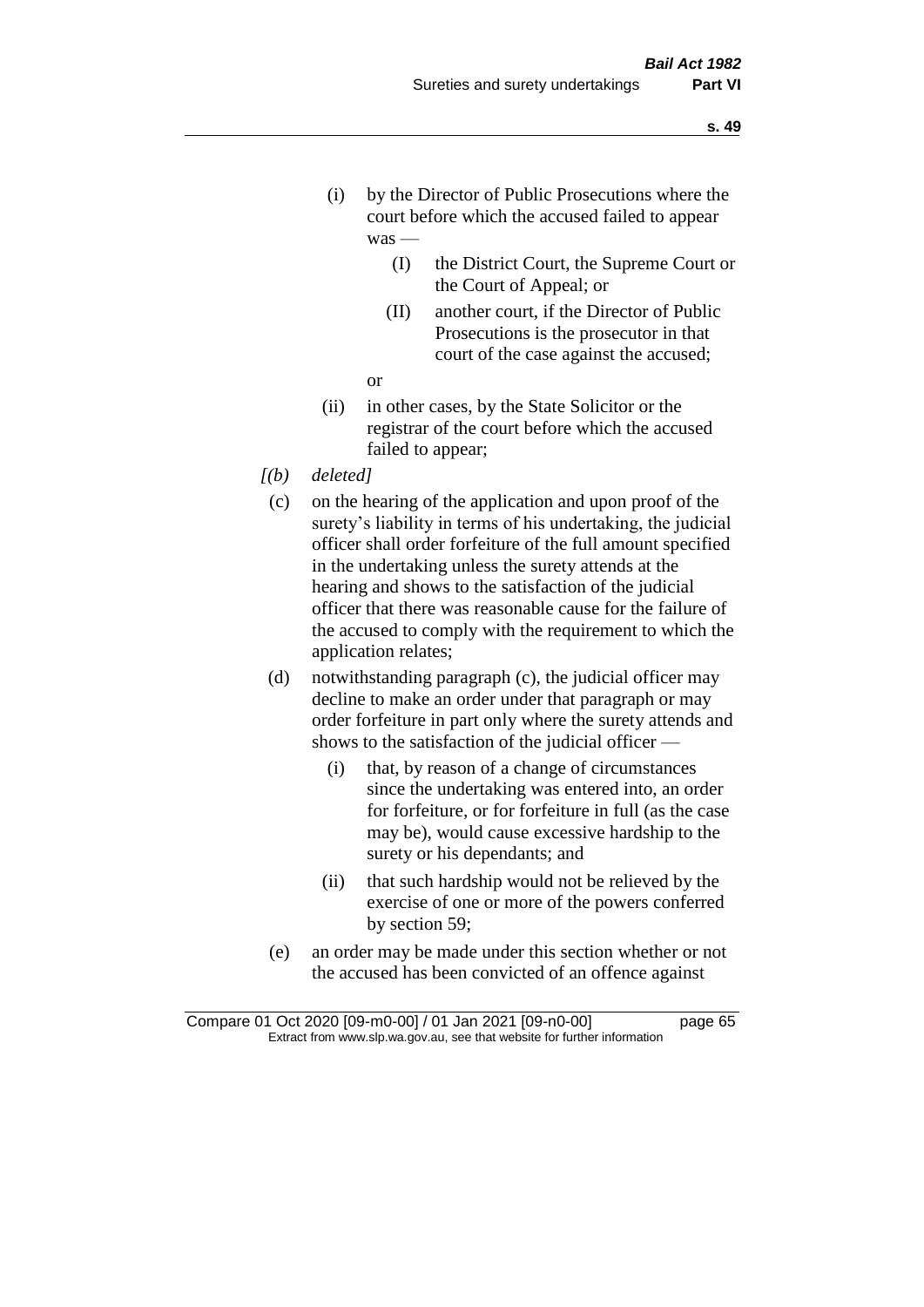section 51(1) or (2) but if, after an order has been made, the surety satisfies the Governor that new facts have been discovered or new circumstances have arisen which show that there was reasonable cause for the failure of the accused as mentioned in paragraph (c), the Governor may exercise the power in section 139 of the *Sentencing Act 1995* as if the forfeiture were one to which that section applied.

- (2) An application under subsection (1) must be made, and proceedings on it are to be conducted —
	- (a) in a court of summary jurisdiction in accordance with the regulations;
	- (b) in the Supreme Court or the District Court in accordance with rules of court.
- (3) Without prejudice to the recovery of such an amount as a civil debt due to the State, any amount to be paid under an order made under this section is to be paid, and its payment may be enforced under Part 5 of the *Fines, Penalties and Infringement Notices Enforcement Act 1994*, unless an order has been made under subsection (4).
- (4) If under this section the Supreme Court or the District Court makes an order requiring the payment of money, the court may make an order under section 59 of the *Sentencing Act 1995* in respect of the amount payable and for that purpose that section, with any necessary changes, applies as if the amount were a fine imposed on the surety.

*[Section 49 amended: No. 74 of 1984 s. 17; No. 92 of 1994 s. 5; No. 78 of 1995 s. 8; No. 65 of 2003 s. 121(3); No. 74 of 2003 s. 29; No. 59 of 2004 s. 141; No. 84 of 2004 s. 8, 11 and 82; No. 6 of 2008 s. 18(2) and 30(1) and (2).]* 

# **50. Indemnifying surety, offence**

(1) If a person indemnifies, or agrees to indemnify, a surety or proposed surety against any liability which the surety or proposed surety may incur under this Act (including this

page 66 Compare 01 Oct 2020 [09-m0-00] / 01 Jan 2021 [09-n0-00] Extract from www.slp.wa.gov.au, see that website for further information

**s. 50**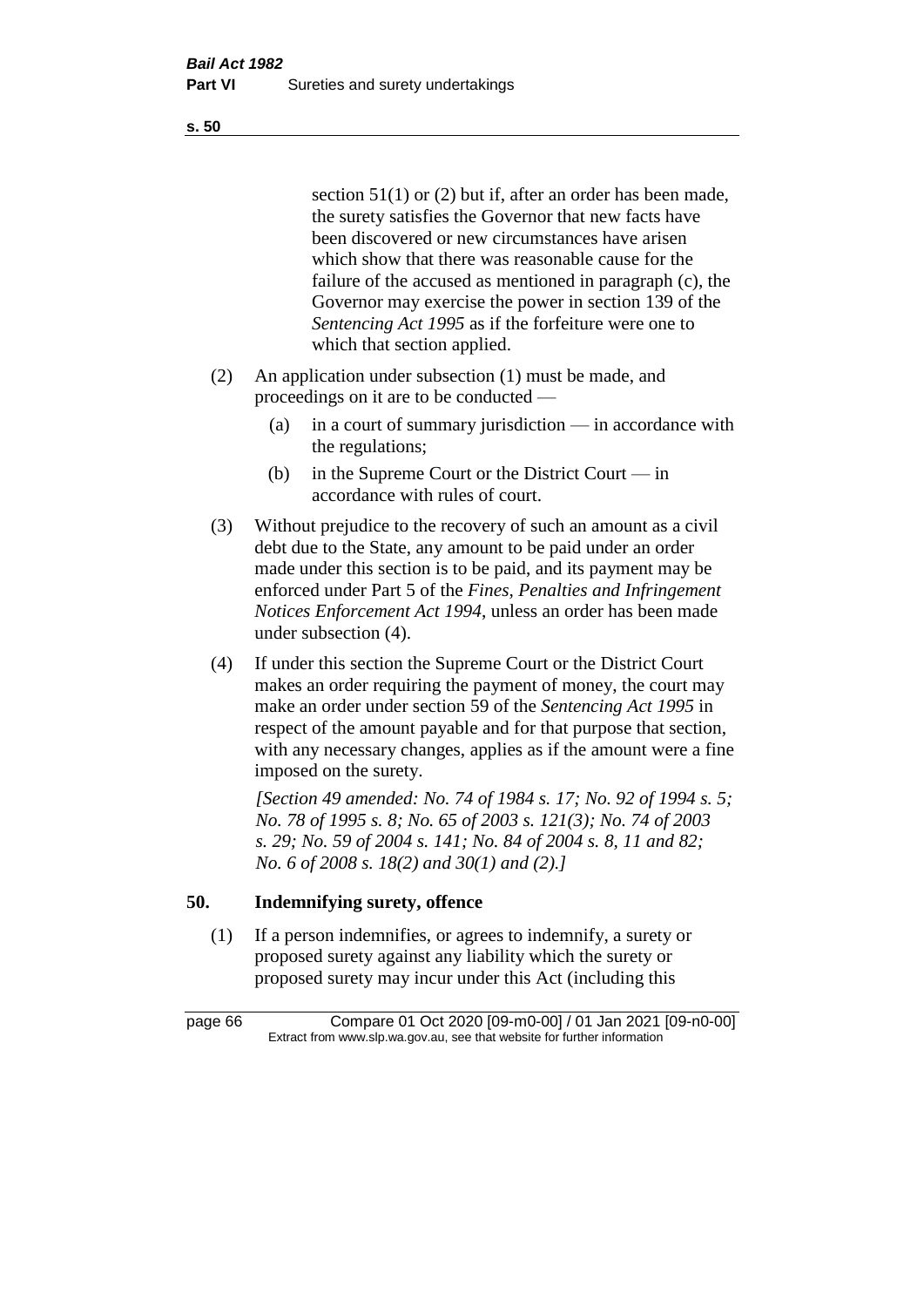section) he and the surety or proposed surety and any person with whom he agrees as aforesaid each commits an offence.

Penalty: \$1 000 or imprisonment for 12 months or both.

- (2) An offence is committed under subsection  $(1)$ 
	- (a) whether the agreement is made before or after the surety undertaking is entered into and whether or not a proposed surety actually becomes a surety; and
	- (b) whether the compensation is to be in money or in money's worth.
- (3) An offence is not committed under subsection (1) by a surety or proposed surety if he shows —
	- (a) that he had no knowledge of an agreement within the meaning of subsection (1) proposed to be entered into between 2 other persons; or
	- (b) that having such knowledge he took all steps reasonably available to him to prevent the agreement being entered into.

*[Section 50 amended: No. 74 of 1984 s. 18.]* 

Compare 01 Oct 2020 [09-m0-00] / 01 Jan 2021 [09-n0-00] page 67 Extract from www.slp.wa.gov.au, see that website for further information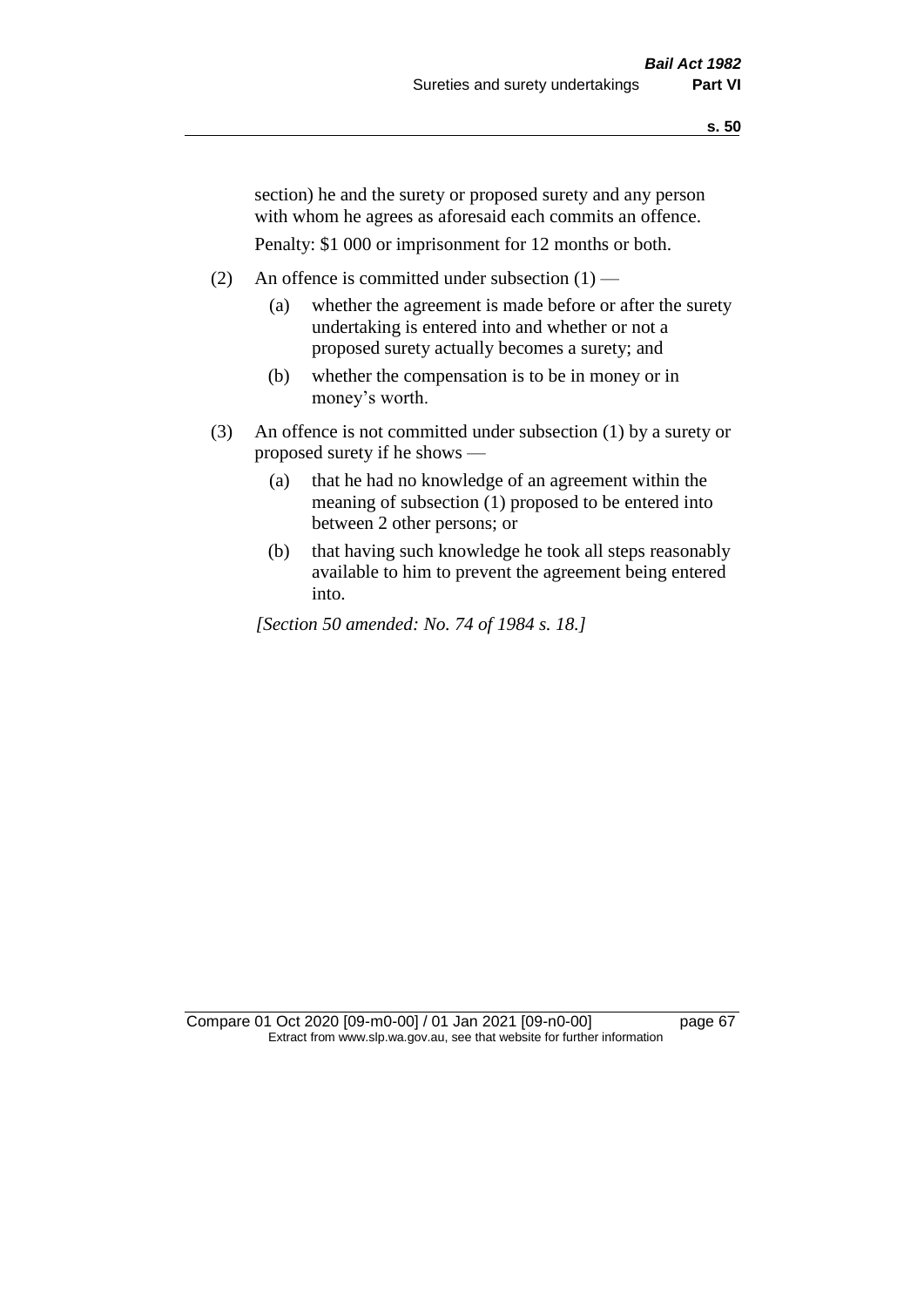**s. 50A**

# **Part VIA — Administration of home detention conditions**

*[Heading inserted: No. 61 of 1990 s. 11.]* 

## **50A. Powers of CEO (corrections)**

The CEO (corrections) has all of the powers conferred under this Act on a community corrections officer and may review, vary, or rescind a direction given by a community corrections officer.

*[Section 50A inserted: No. 61 of 1990 s. 11; amended: No. 31 of 1993 s. 9; No. 65 of 2006 s. 53.]* 

*[50B. Deleted: No. 78 of 1995 s. 8.]* 

# **50C. Powers and duties of community corrections officers**

- (1) A community corrections officer may give such reasonable directions to an accused subject to a home detention condition as are necessary for the proper administration of the condition and any other condition imposed on the grant of bail to the accused including, without limiting the generality of the foregoing, directions as to —
	- (a) when the accused may leave the place where he is required by the home detention condition to remain; and
	- (b) the period of any authorised absence from the place where he is required by the home detention condition to remain; and
	- (c) when the accused shall return to the place where he is required by the home detention condition to remain; and
	- (d) the method of travel to be used by the accused during any absence from the place where he is required by the home detention condition to remain; and
	- (e) the manner in which the accused shall report his whereabouts.

page 68 Compare 01 Oct 2020 [09-m0-00] / 01 Jan 2021 [09-n0-00] Extract from www.slp.wa.gov.au, see that website for further information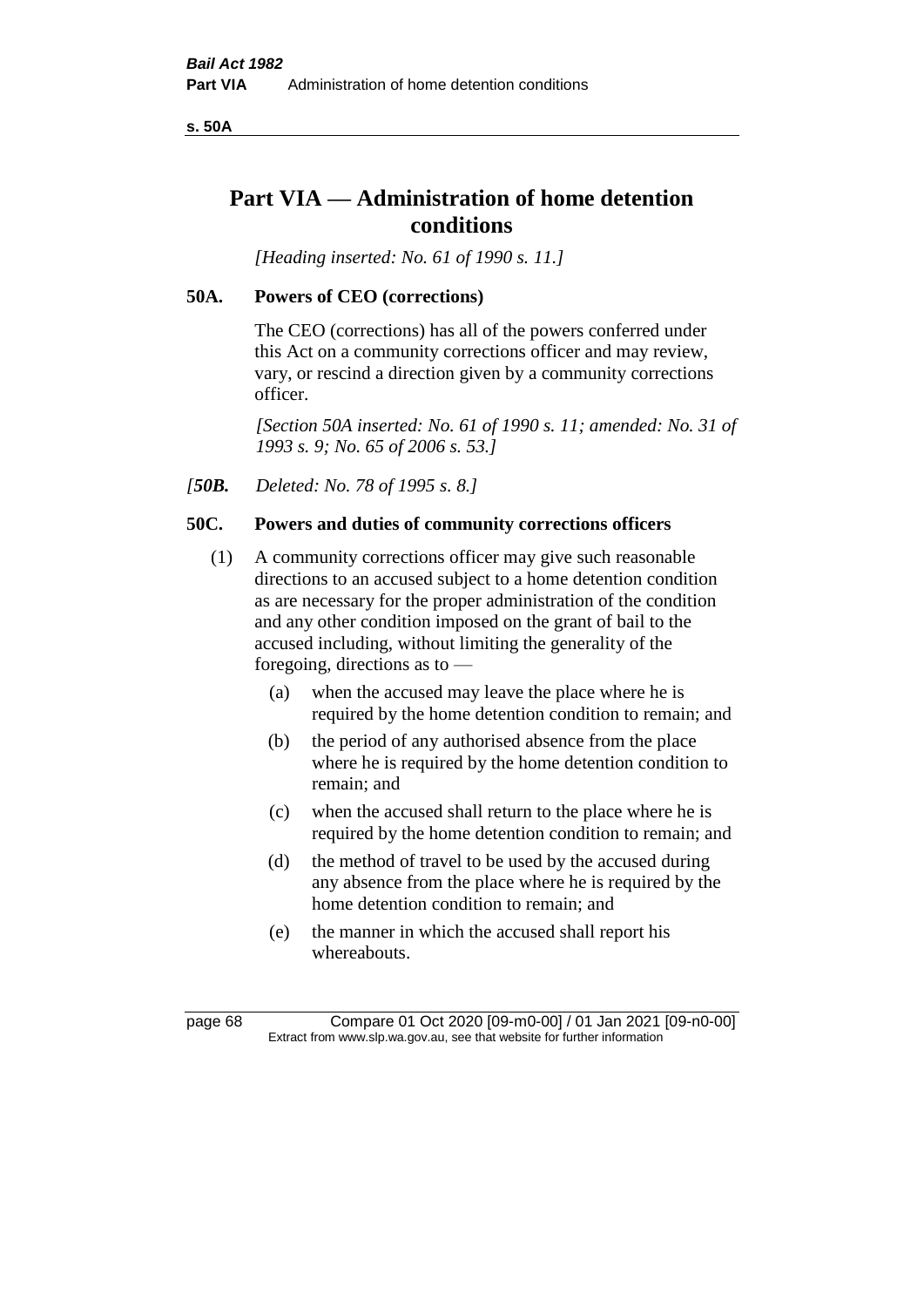- (2) For the purpose of ascertaining whether or not an accused is complying with a home detention condition or any direction given pursuant to subsection (1), a community corrections officer may, at any time —
	- (a) enter or telephone the place where the accused is required by a home detention condition to remain; or
	- (b) enter or telephone the accused's place of employment or any other place where the accused is permitted or required to attend; or
	- (c) question any person at any place referred to in paragraph (a) or (b).
- (3) A person who
	- (a) hinders a person exercising powers under subsection (2); or
	- (b) fails to answer a question put pursuant to subsection  $(2)(c)$  or gives an answer that the person knows is false or misleading in a material particular,

commits an offence.

Penalty: \$2 000 and imprisonment for 12 months.

- (4) A community corrections officer
	- (a) shall keep such records and make such returns and reports in relation to accused persons subject to home detention conditions as the CEO (corrections) directs; and
	- (b) shall make any records relating to an accused subject to a home detention condition available on the request of the CEO (corrections) to him.

*[Section 50C inserted: No. 61 of 1990 s. 11; amended: No. 31 of 1993 s. 9; No. 50 of 2003 s. 37(3); No. 84 of 2004 s. 82 and 83(3); No. 65 of 2006 s. 53; No. 2 of 2008 s. 56(2).]* 

Compare 01 Oct 2020 [09-m0-00] / 01 Jan 2021 [09-n0-00] page 69 Extract from www.slp.wa.gov.au, see that website for further information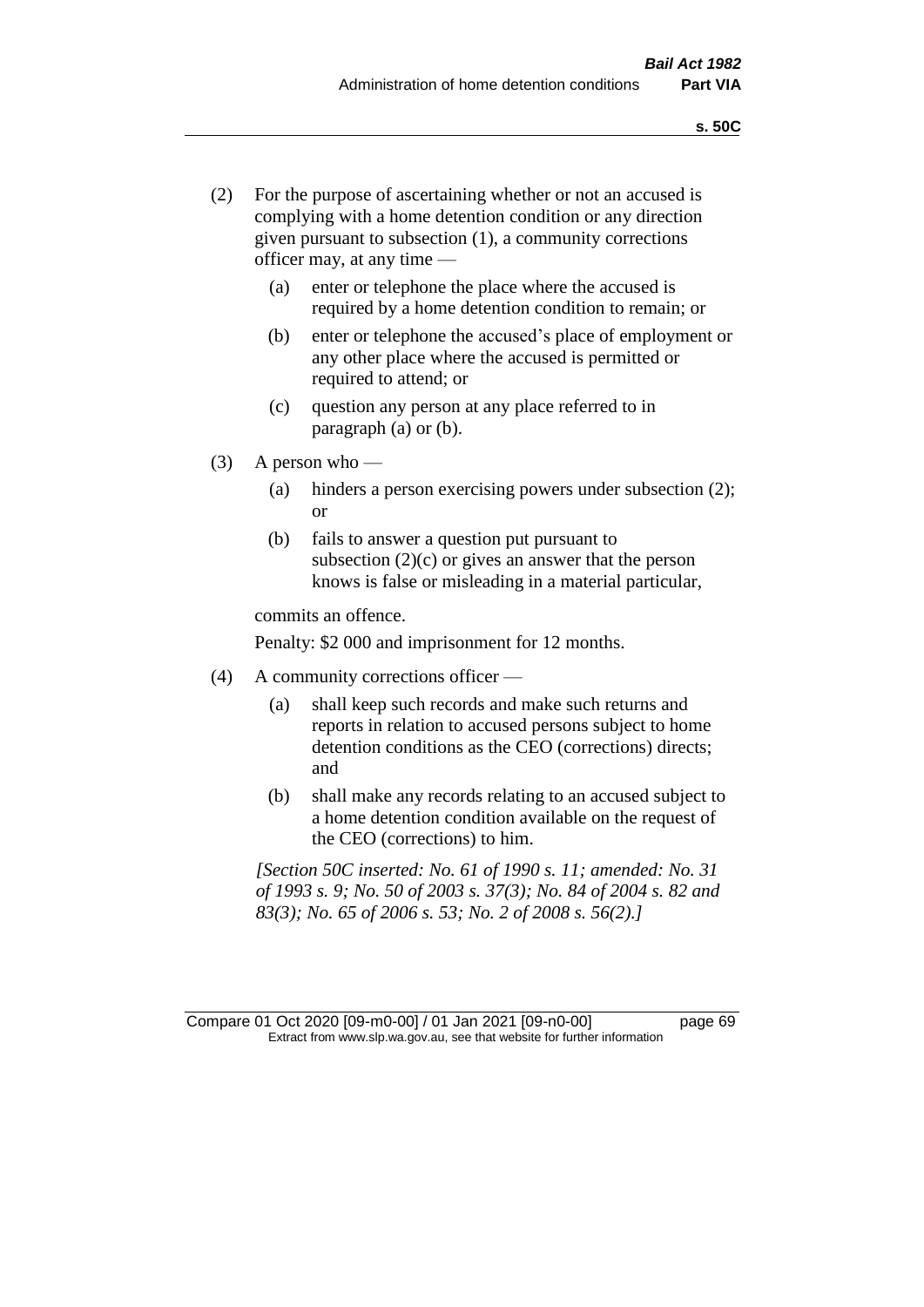**s. 50D**

#### **50D. Powers of members of Police Force**

- (1) For the purpose of ascertaining whether or not an accused is complying with a home detention condition, a member of the Police Force may —
	- (a) require the accused to produce a copy of his bail undertaking and any notice by the CEO (corrections) under section 50E(a) for inspection; and
	- (b) require the accused to explain why he is absent from the place where he is required by the home detention condition to remain.
- (2) An accused who fails to comply with subsection  $(1)(a)$  or who fails to explain when required to do so under subsection (1)(b) or who gives an explanation that the accused knows is false or misleading in a material particular, commits an offence.

Penalty: \$2 000.

*[Section 50D inserted: No. 61 of 1990 s. 11; amended: No. 31 of 1993 s. 9; No. 50 of 2003 s. 37(4); No. 84 of 2004 s. 82; No. 65 of 2006 s. 53.]* 

#### **50E. CEO (corrections) may substitute different place of detention and apply conditions**

The CEO (corrections) may, at any time, by notice in writing given to an accused granted bail subject to a home detention condition —

- (a) substitute a different place for the place where an accused is required by a home detention condition to remain;
- (b) require the accused to comply with such of the conditions specified in the list provided to the accused under section 24A(4) as are specified in the notice.

*[Section 50E inserted: No. 61 of 1990 s. 11; amended: No. 31 of 1993 s. 9; No. 84 of 2004 s. 82; No. 65 of 2006 s. 53.]* 

page 70 Compare 01 Oct 2020 [09-m0-00] / 01 Jan 2021 [09-n0-00] Extract from www.slp.wa.gov.au, see that website for further information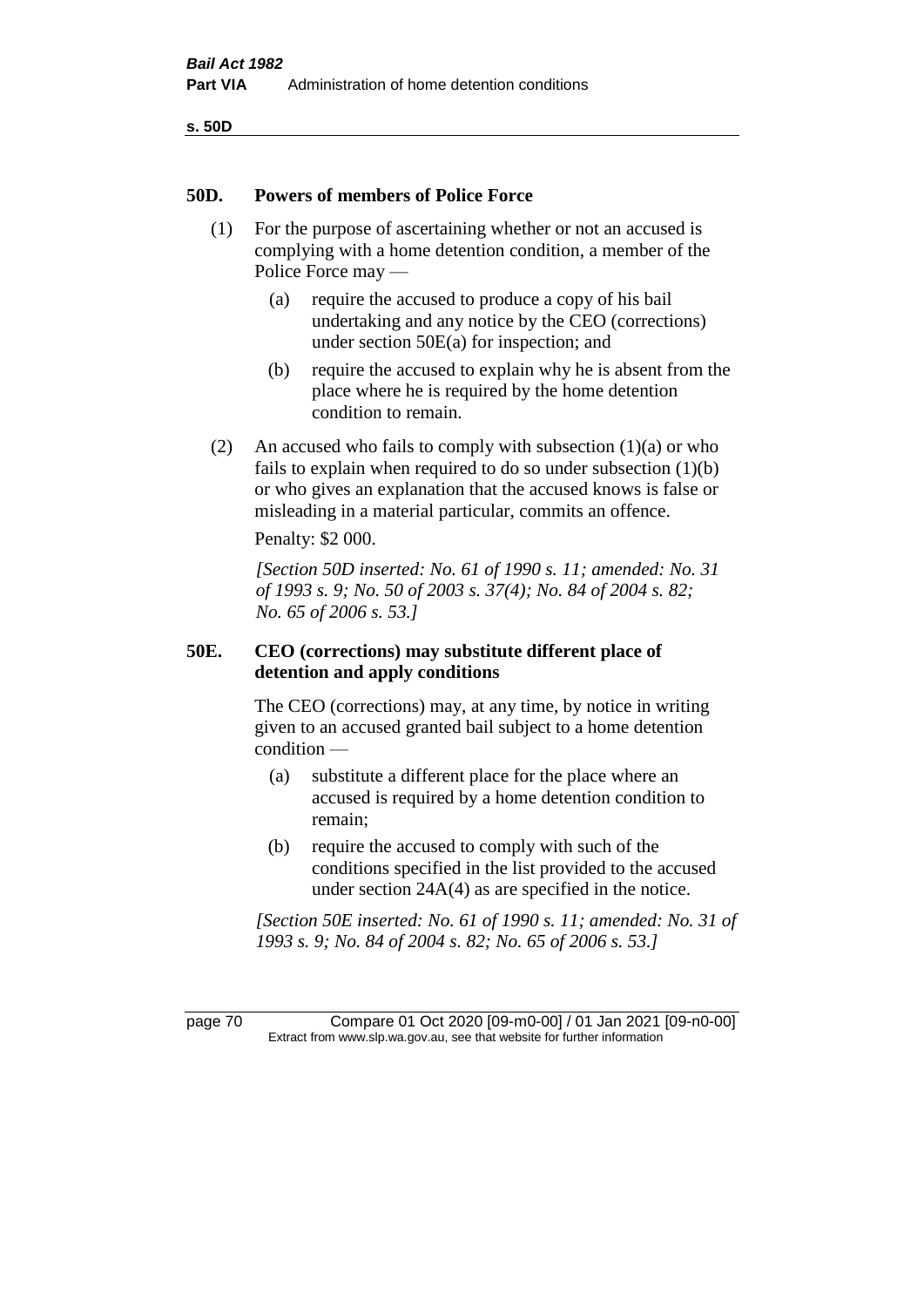# **50F. CEO (corrections) may revoke bail**

- (1) Where a home detention condition has been imposed as a condition on a grant of bail to an accused the CEO (corrections) may, in his absolute discretion, by instrument signed by him and if practicable, given to the accused, revoke the bail.
- (2) Without limiting the generality of subsection (1), the power to revoke bail may be exercised where the accused —
	- (a) is not likely to comply with any requirement of his bail undertaking mentioned in section 28(2)(a) or (b); or
	- (b) is, or has been, or is likely to be in breach of any condition of his bail undertaking mentioned in section  $28(2)(c)$ .
- (3) Subject to subsection (4), where the CEO (corrections) revokes bail he shall include a statement of his reasons for the cancellation in the instrument cancelling the bail.
- (4) Where the CEO (corrections) is of the opinion that it would be in the interest of the accused or any other person, or the public, to withhold from the accused any or all of the reasons referred to in subsection (3), the CEO (corrections) may so withhold the reason or reasons.
- (5) Where the CEO (corrections) revokes bail, he may, whenever necessary, issue a warrant directed to all members of the Police Force to have the accused arrested and brought before an appropriate judicial officer.

*[Section 50F inserted: No. 61 of 1990 s. 11; amended: No. 31 of 1993 s. 9; No. 84 of 2004 s. 82; No. 65 of 2006 s. 53.]* 

#### **50G. Procedure on arrest after revocation under s. 50F**

(1) An accused arrested pursuant to a warrant issued under section 50F shall be taken as soon as is practicable before an appropriate judicial officer unless he is arrested less than 24 hours before the time at which he is due to appear in accordance with his bail undertaking, in which case he shall be

Compare 01 Oct 2020 [09-m0-00] / 01 Jan 2021 [09-n0-00] page 71 Extract from www.slp.wa.gov.au, see that website for further information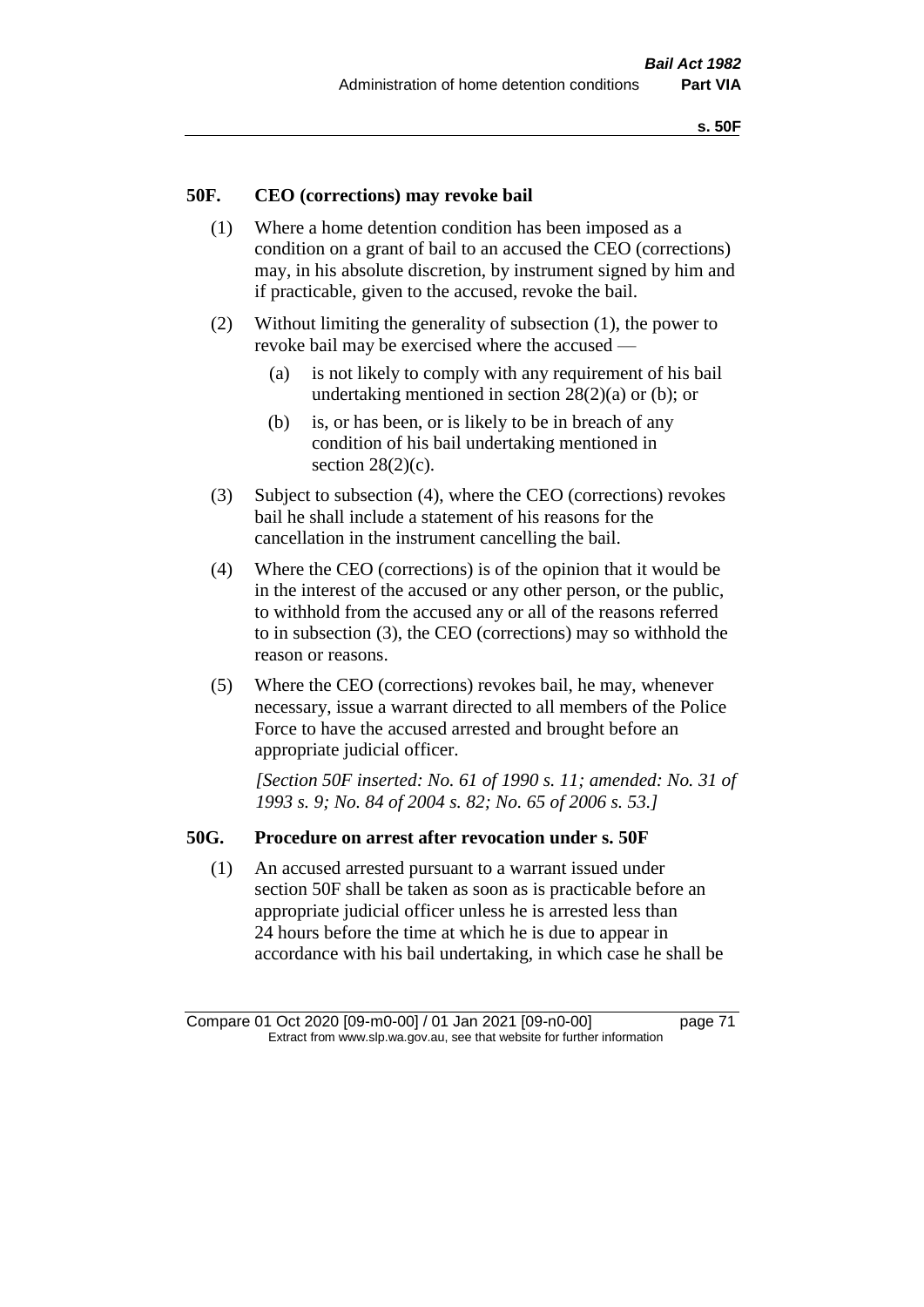**s. 50H**

held in custody and brought before an appropriate judicial officer at that time.

- (2) The judicial officer before whom an accused appears under this section may —
	- (a) remand the accused in custody to appear at the time and place specified, or deemed by section 31(3) to be specified, in his bail undertaking; or
	- (b) grant fresh bail to the accused in accordance with this Act, other than clause 2 of Part B of Schedule 1.

*[Section 50G inserted: No. 61 of 1990 s. 11; amended: No. 45 of 1993 s. 12; No. 84 of 2004 s. 82.]* 

# **50H. Rules of natural justice excluded**

The rules known as the rules of natural justice (including any duty of procedural fairness) do not apply to or in relation to the doing or omission of any act, matter or thing under this Part by the CEO (corrections).

*[Section 50H inserted: No. 61 of 1990 s. 11; amended: No. 31 of 1993 s. 9; No. 65 of 2006 s. 53.]* 

### **50J. Delegation by CEO (corrections)**

The CEO (corrections) may, either generally or as otherwise provided by the instrument of delegation, by writing signed by him, delegate to any person any power or duty under this Part, other than this power of delegation.

*[Section 50J inserted: No. 61 of 1990 s. 11; amended: No. 31 of 1993 s. 9; No. 65 of 2006 s. 53.]* 

*[50K. Deleted: No. 13 of 2020 s. 25.]*

# **50L. Rules for this Part**

(1) The CEO (corrections) may, with the approval of the Minister, make rules for the purposes of this Part which may provide for the manner of ensuring that accused persons are complying with home detention conditions and for conditions to be applied to

page 72 Compare 01 Oct 2020 [09-m0-00] / 01 Jan 2021 [09-n0-00] Extract from www.slp.wa.gov.au, see that website for further information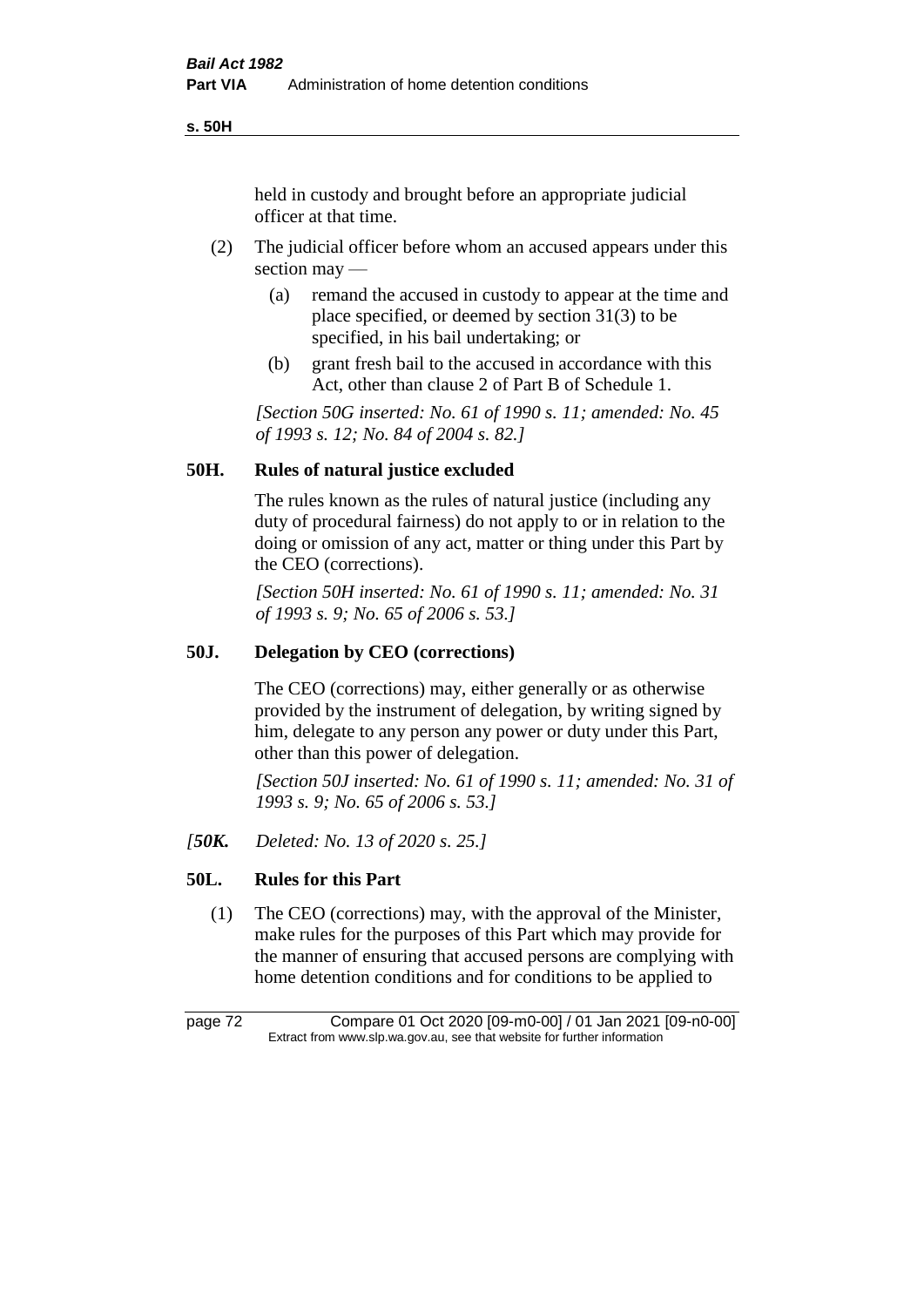accused persons granted bail subject to home detention conditions including conditions —

- (a) requiring an accused to wear an approved electronic monitoring device;
- (b) requiring an accused to permit the CEO (corrections) to install an approved electronic monitoring device at the place where the accused is required by a home detention condition to remain.
- (2) Rules made under this section may confer a discretionary authority on any person or class of persons.
- (3) Sections 41 and 42 of the *Interpretation Act 1984* do not apply to rules made under this section.

*[Section 50L inserted: No. 61 of 1990 s. 11; amended: No. 31 of 1993 s. 9; No. 84 of 2004 s. 82 and 83(3); No. 65 of 2006 s. 53; No. 2 of 2008 s. 56(3) and (4); No. 13 of 2020 s. 26.]* 

Compare 01 Oct 2020 [09-m0-00] / 01 Jan 2021 [09-n0-00] page 73 Extract from www.slp.wa.gov.au, see that website for further information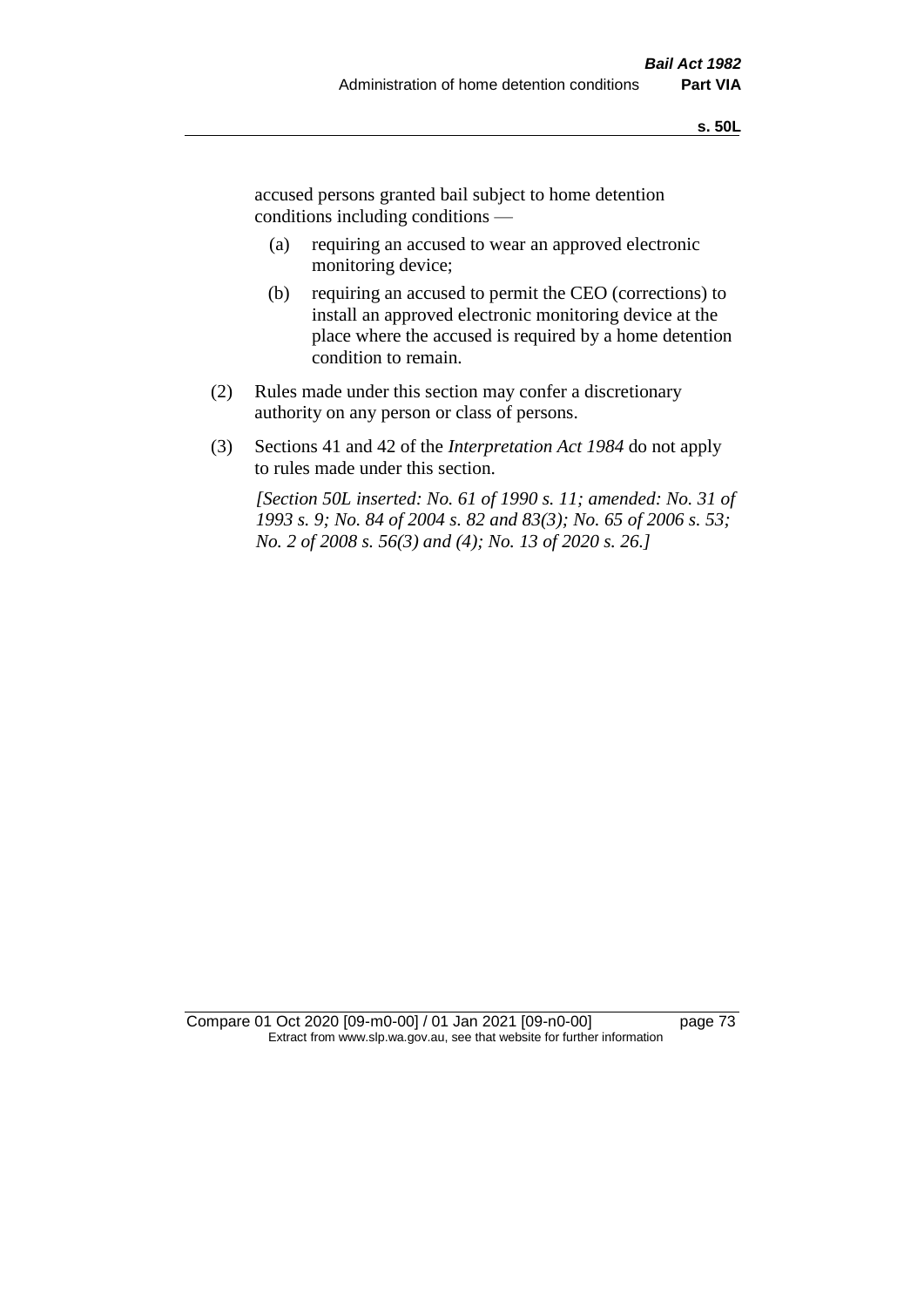**s. 51**

# **Part VII — Enforcement of bail undertakings**

# **51. Failing to comply with bail undertaking, offence**

- (1) An accused who, without reasonable cause, fails to comply with the requirement of his bail undertaking mentioned in section 28(2)(a) commits an offence.
- (2) An accused who fails to comply with the requirement of his bail undertaking mentioned in section 28(2)(b) commits an offence.
- $(2a)$  An accused
	- (a) whose bail undertaking includes any condition imposed for a purpose mentioned in clause  $2(2)(c)$  or (d) of Part D of Schedule 1; and
	- (b) who fails to comply with the condition,

commits an offence.

- (3) An accused shall not be convicted in his absence of an offence against this section.
- (4) An accused who is charged with an offence against subsection (1) or (2) may be convicted of the other of those offences if that other offence is proved by the evidence.
- (5) A prosecution for an offence against subsection (1), (2) or (2a) may be brought at any time.
- (6) A person who is convicted of an offence against subsection (1), (2) or (2a) is liable to a fine not exceeding \$10 000 or imprisonment for a term not exceeding 3 years, or both.
- (7) A court which convicts an accused of an offence against this section may, in addition to any penalty which it may impose, order that the accused pay such sum as it may fix in or towards defraying the costs and expenses of and consequent upon his apprehension following the failure to comply with his bail undertaking for which he was convicted.

page 74 Compare 01 Oct 2020 [09-m0-00] / 01 Jan 2021 [09-n0-00] Extract from www.slp.wa.gov.au, see that website for further information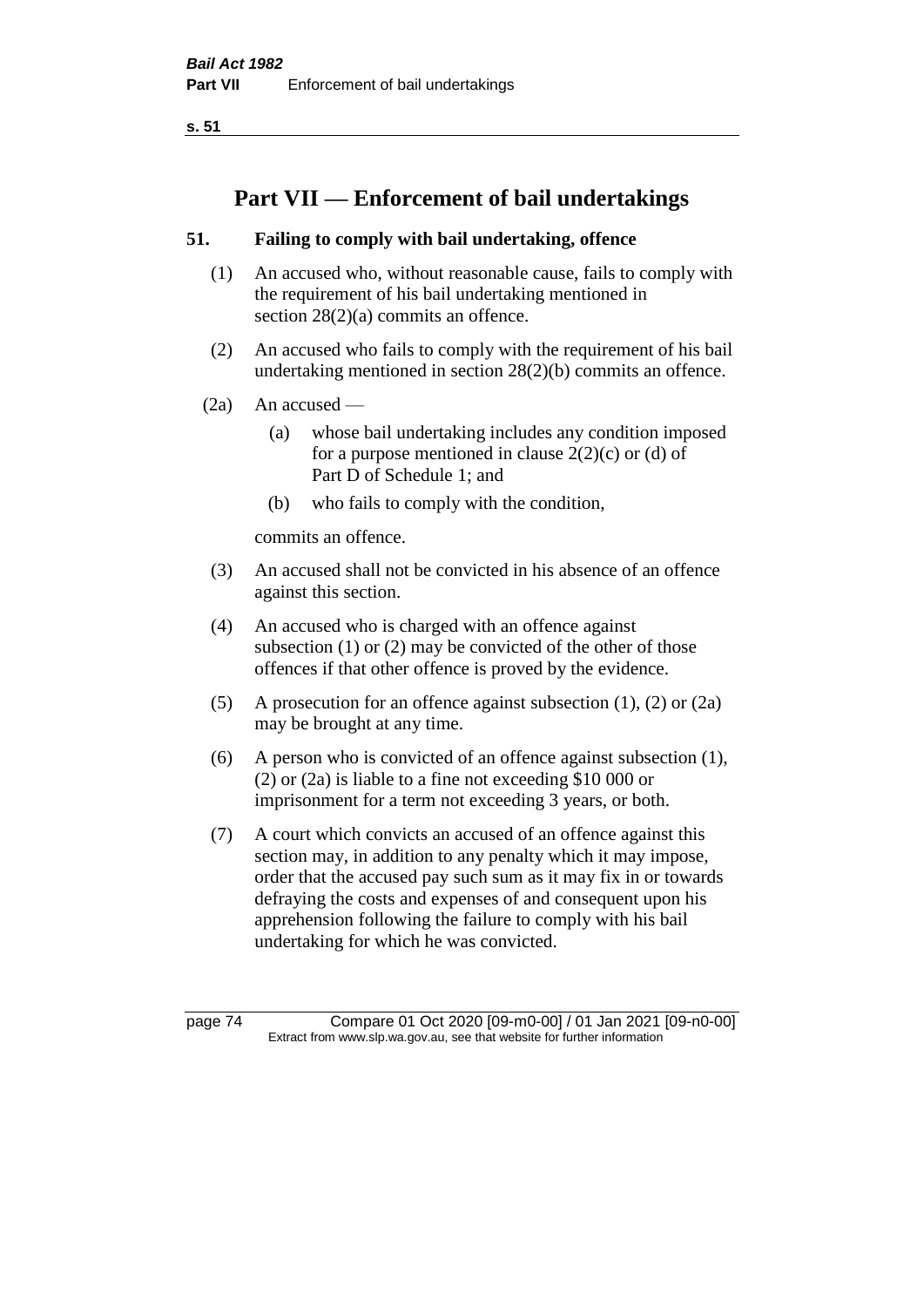- (8) An order made under subsection (7)
	- (a) shall specify to whom and in what manner the sum shall be paid; and
	- (b) may be enforced as though the sum were a penalty imposed under this section.

*[Section 51 amended: No. 54 of 1998 s. 9; No. 59 of 2004 s. 141; No. 84 of 2004 s. 11 and 82; No. 6 of 2008 s. 18(3).]*

### **51A. Prosecuting s. 51 offence for non-appearance in court of summary jurisdiction**

- (1) This section applies for the purpose of prosecuting an offence against section  $51(1)$ , (2) or (2a) where the court before which the accused is bound to appear at the time when the accused fails to comply with the accused's bail undertaking is a court of summary jurisdiction.
- (2) Where this section applies, the prosecution shall be commenced and conducted by the person who was conducting the proceedings in which the accused failed to comply with the accused's bail undertaking or by a police officer.
- (3) Where this section applies, the registrar of the court before which the accused was bound to appear shall cause to be issued to the Commissioner of Police a certificate under section 64 as to the accused's failure to appear.

*[Section 51A inserted: No. 6 of 2008 s. 31(1).]*

# **52. Prosecuting s. 51 offence for non-appearance in superior court**

(1) This section applies, notwithstanding any other Act, for the purpose of prosecuting an offence against section 51(1), (2) or (2a) where the court before which the accused is bound to appear at the time when he fails to comply with his bail undertaking is the Supreme Court or the District Court.

Compare 01 Oct 2020 [09-m0-00] / 01 Jan 2021 [09-n0-00] page 75 Extract from www.slp.wa.gov.au, see that website for further information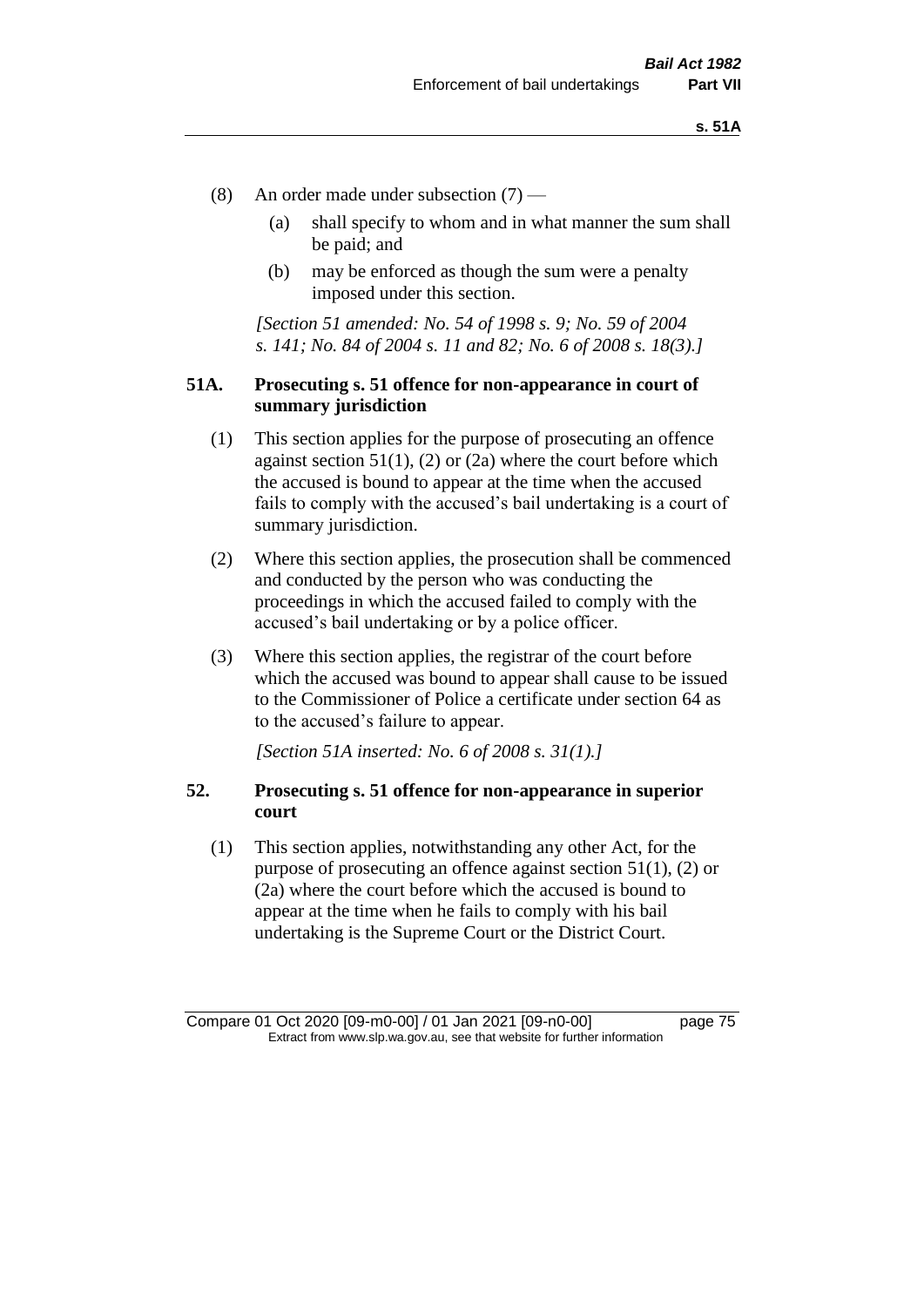- (2) Where this section applies, the accused shall be dealt with summarily for the offence and shall be so dealt with —
	- (a) by a judge of the Supreme Court in any case where the accused was bound to appear before the General Division of the Supreme Court;
	- (ab) by a judge of appeal in any case where the accused was bound to appear before the Court of Appeal;
	- (b) by a judge of the District Court in any case where the accused was bound to appear before that Court.
- (3) A prosecution for an offence which is to be dealt with under this section shall be commenced by the authorised officer (as defined in section 80 of the *Criminal Procedure Act 2004*) who was conducting the proceedings in which the accused failed to comply with his bail undertaking or by a police officer —
	- (a) where subsection  $(2)(a)$  or (ab) applies, in the Supreme Court; and
	- (b) where subsection (2)(b) applies, in the District Court.
- (3a) Where this section applies, a person authorised under subsection (3b) shall cause to be issued to the Commissioner of Police a certificate under section 64 as to the accused's failure to appear.
- (3b) The Chief Justice, in respect of cases where the court before which the accused was bound to appear is the Supreme Court, and the Chief Judge, in respect of cases where the court before which the accused was bound to appear is the District Court, may authorise a person or persons, by name or office, to perform the function referred to in subsection (3a).
- (3c) A prosecution that has been commenced under subsection (3) by a police officer shall be conducted by the Director of Public Prosecutions.
- (4) Subject to section 51(3) and (5), a prosecution for an offence which is to be dealt with under this section is to be commenced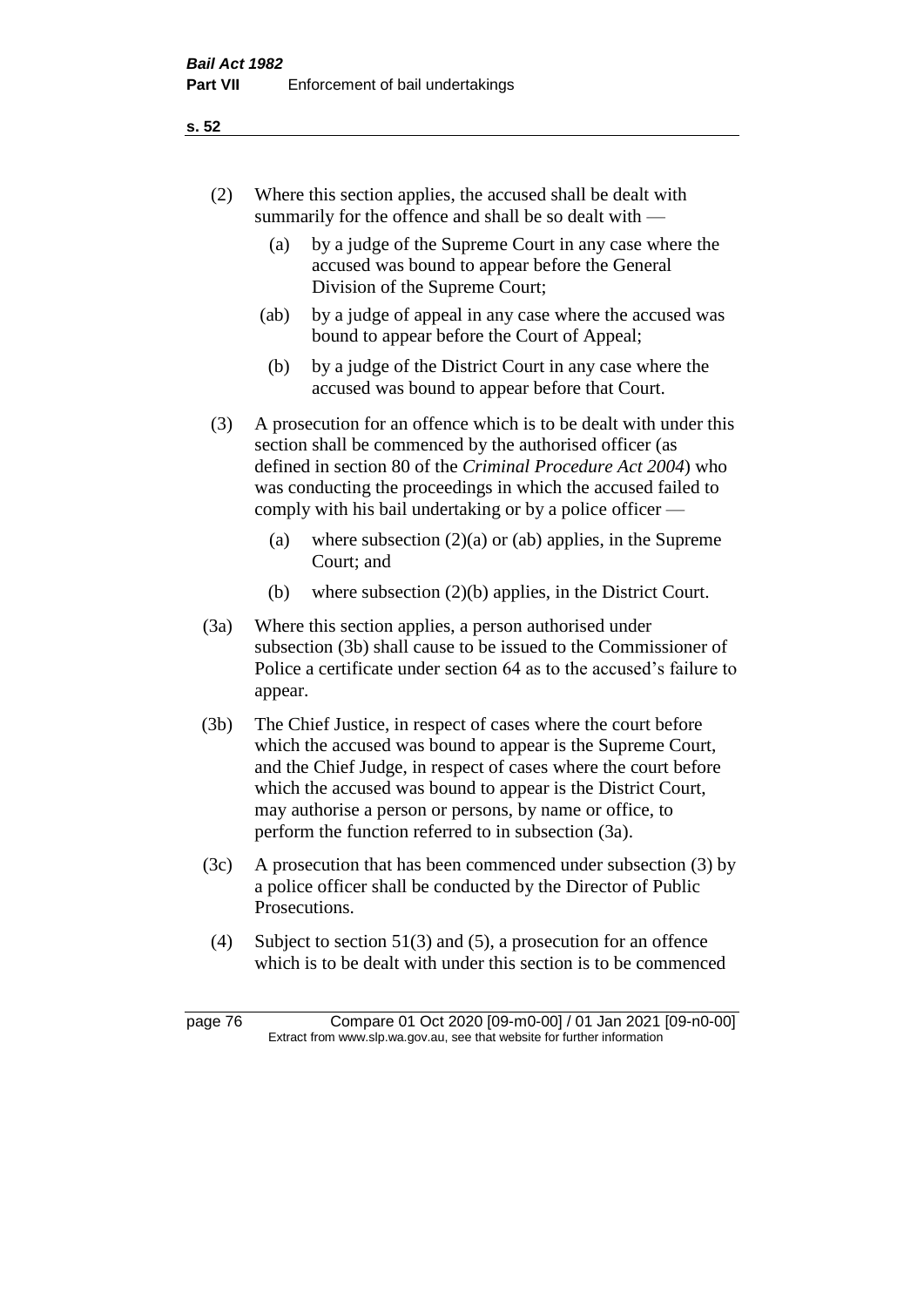and conducted under the *Criminal Procedure Act 2004* as if it were a prosecution of a simple offence in a court of summary jurisdiction, but —

- (a) no fees shall be charged by the Supreme Court or District Court for or in respect of any act or proceeding that relates to the prosecution; and
- (b) the Supreme Court or District Court cannot order a party to the prosecution to pay another party's costs of or relating to the prosecution, except under section 166(2) of the *Criminal Procedure Act 2004*.
- (5) If under section 51(6) or (7) the Supreme Court or the District Court imposes a pecuniary penalty the court may make an order under section 59 of the *Sentencing Act 1995* in respect of the amount payable.

*[Section 52 amended: No. 92 of 1994 s. 6; No. 78 of 1995 s. 8; No. 54 of 1998 s. 10; No. 45 of 2004 s. 28(2) and (4); No. 59 of 2004 s. 141; No. 84 of 2004 s. 11 and 82; No. 2 of 2008 s. 56(5); No. 6 of 2008 s. 32(1) and (2).]* 

#### **53. Appeal against decision made under s. 52**

- (1) A person who is dissatisfied with a decision (as defined in section 6 of the *Criminal Appeals Act 2004*) made under section 52 may, with the leave of the Court of Appeal, appeal against it.
- (2) For the purposes of subsection (1), Part 2 of the *Criminal Appeals Act 2004*, with any necessary changes, applies as if —
	- (a) the decision referred to in subsection (1) were a decision of a court of summary jurisdiction; and
	- (b) a reference in that Part to a court of summary jurisdiction were a reference to the court that made the decision referred to in subsection (1); and
	- (c) a reference in that Part to commencing an appeal were a reference to applying for leave to appeal.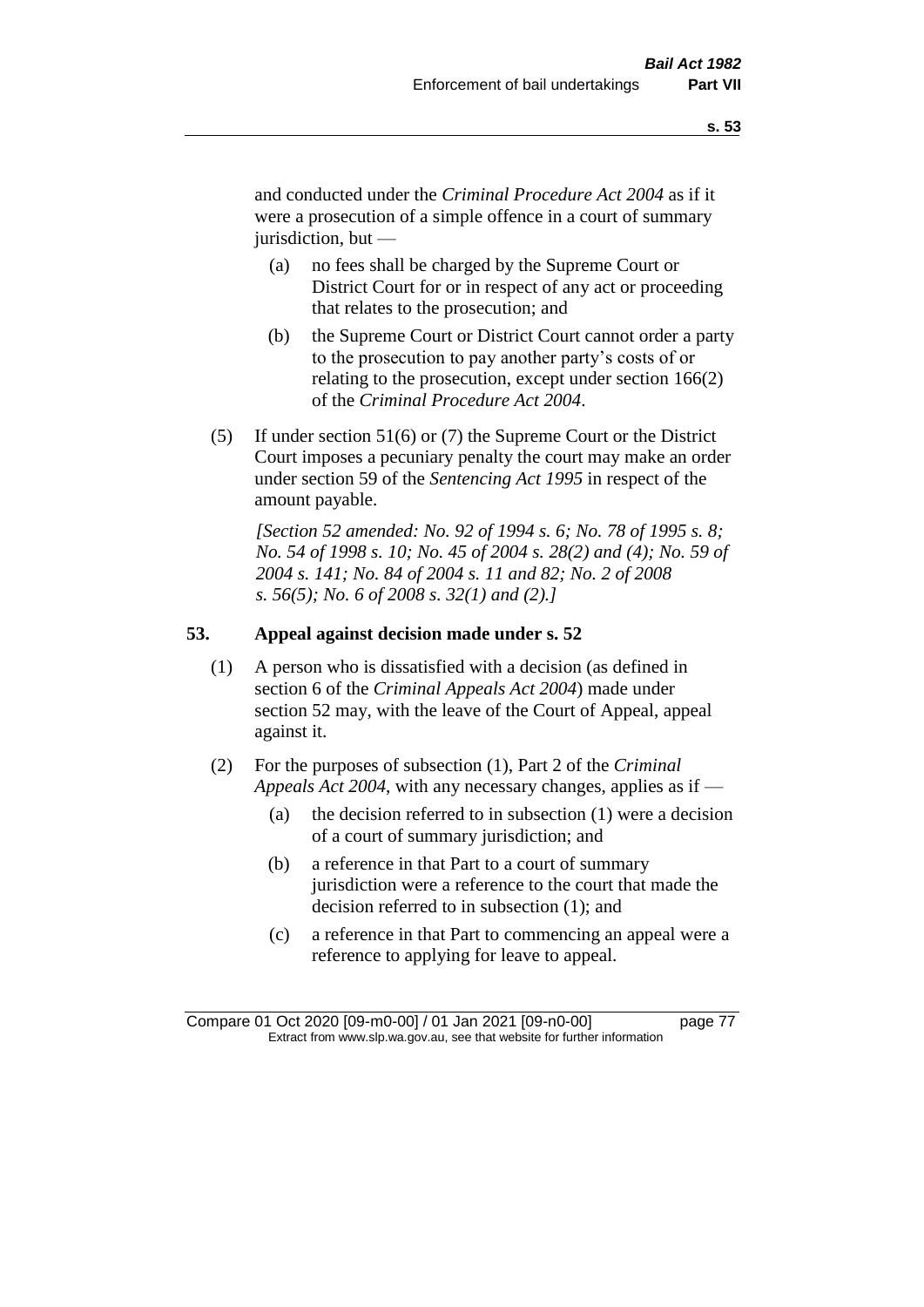#### **s. 54**

(3) Despite section 13(1) of the *Criminal Appeals Act 2004*, the appeal is to be dealt with by the Court of Appeal.

*[Section 53 inserted: No. 45 of 2004 s. 28(3); amended: No. 84 of 2004 s. 11 and 82.]*

# **54. Bailed accused may be taken before judicial officer to show cause against variation or revocation of bail**

 $(1a)$  In this section —

*relevant officer* means —

- (a) if the court before which the accused is required to appear is the District Court, the Supreme Court or the Court of Appeal — the prosecutor; or
- (b) in any other case the prosecutor or a police officer.
- (1) Where an accused has been released on bail the relevant officer may cause the accused to appear before an appropriate judicial officer to show cause why the accused's bail should not be varied or revoked if the relevant officer —
	- (a) has reasonable grounds to believe, or is notified in writing by a surety for the accused that the surety has reasonable grounds to believe, that the accused —
		- (i) is not likely to comply with any requirement of his bail undertaking mentioned in section  $28(2)(a)$  or (b); or
		- (ii) is, or has been, or is likely to be in breach of any condition of his bail undertaking mentioned in section  $28(2)(c)$ ; or
		- (iii) is, or has been, in breach of a home detention condition mentioned in section 28(2)(d);
	- (b) has reasonable grounds to believe that
		- (i) any surety for the accused's appearance is no longer suitable under section 39 to be a surety, or is dead; or

page 78 Compare 01 Oct 2020 [09-m0-00] / 01 Jan 2021 [09-n0-00] Extract from www.slp.wa.gov.au, see that website for further information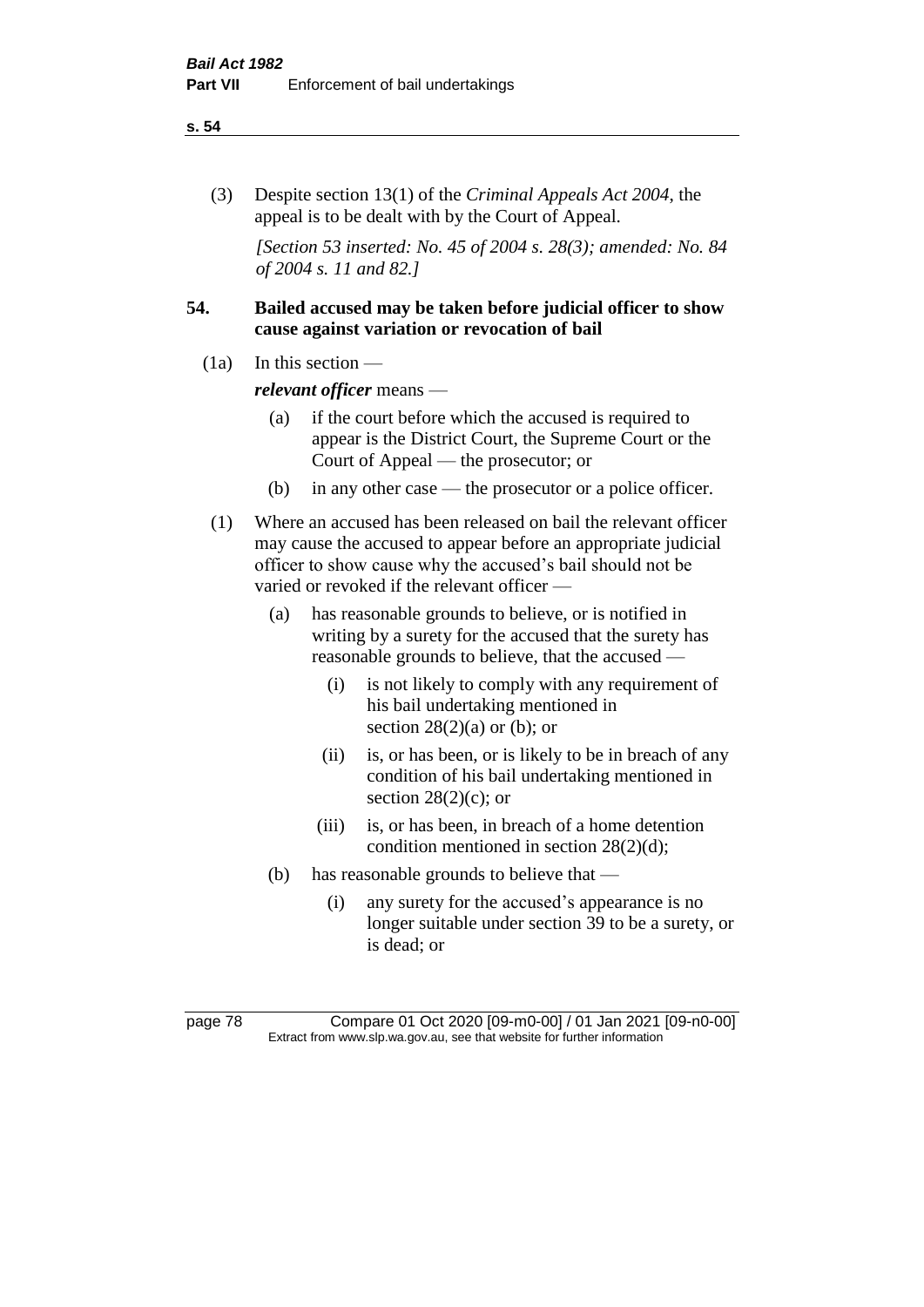- (ii) for any reason any security required under Part D of Schedule 1 is no longer sufficient; or
- (iii) in a case where the accused has been granted bail for the purposes of an appeal, the accused has discontinued the appeal or has not prosecuted it with all due diligence; or
- (iv) new facts have been discovered, new circumstances have arisen or the circumstances have changed since bail was granted (including that the accused is, or has become, a person linked to terrorism).
- (2) For the purposes of causing an accused to appear before an appropriate judicial officer as provided in subsection  $(1)$  —
	- (a) a police officer may arrest the accused without warrant and bring the accused before an appropriate judicial officer; or
	- (b) the relevant officer may apply to an appropriate judicial officer for a summons or warrant on any ground specified in subsection (1).
- (2a) A police officer shall not exercise the power conferred by subsection (2)(a) unless the police officer is the relevant officer or is requested in writing to do so by the relevant officer.
- (3) An application under subsection (2)(b) must be made, and proceedings on it are to be conducted —
	- (a) in a court of summary jurisdiction in accordance with regulations made under the *Criminal Procedure Act 2004*;
	- (b) in the Supreme Court or the District Court  $-\text{in}$ accordance with rules of court made under the *Criminal Procedure Act 2004*.
- (4) An accused arrested under this section shall be taken as soon as is practicable before an appropriate judicial officer unless he is arrested less than 24 hours before the time at which he is due to

Compare 01 Oct 2020 [09-m0-00] / 01 Jan 2021 [09-n0-00] page 79 Extract from www.slp.wa.gov.au, see that website for further information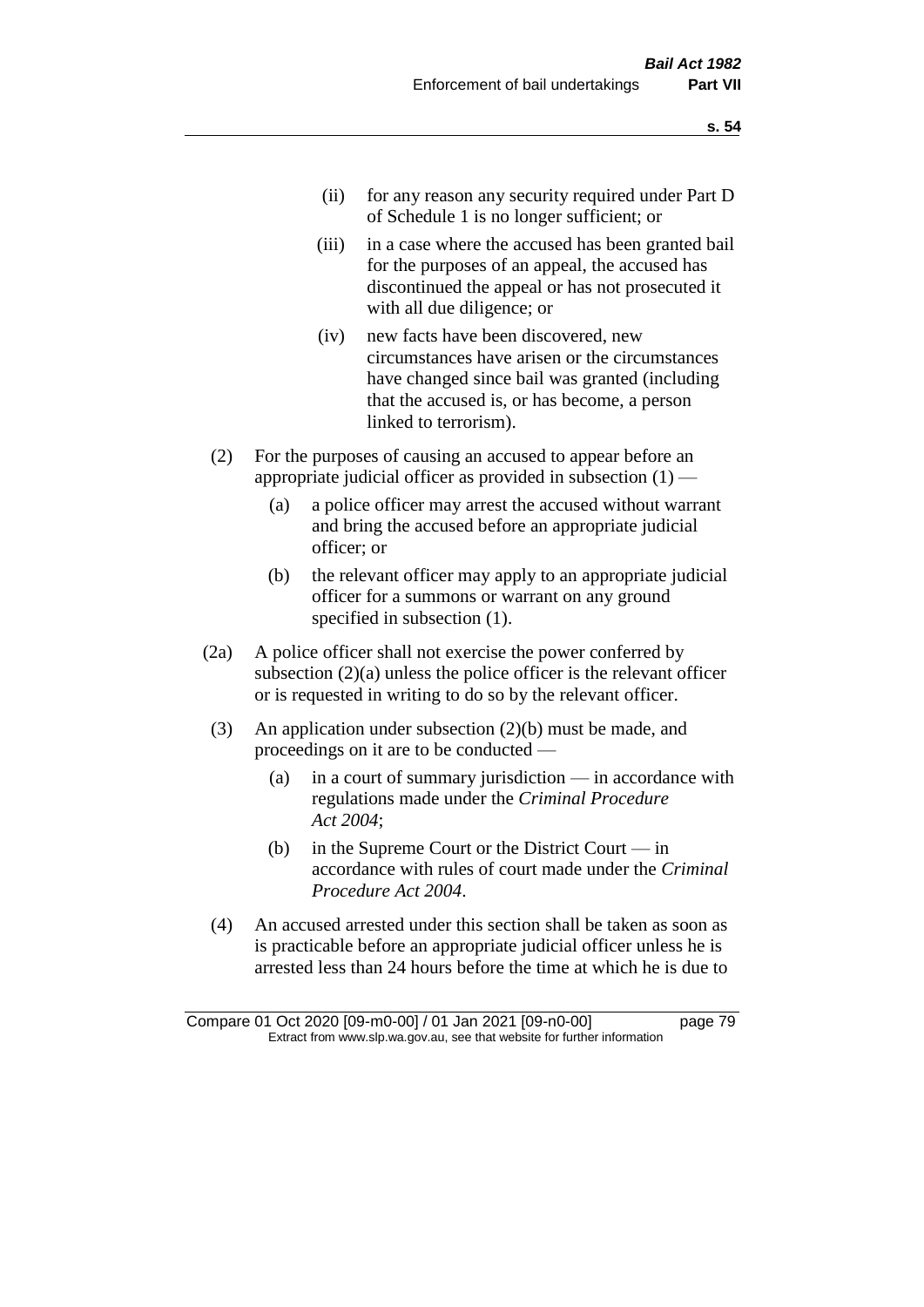**s. 54A**

appear in accordance with his bail undertaking, in which case he shall be held in custody and brought before an appropriate judicial officer at that time.

- $(5)$  If
	- (a) the court before which the accused is required to appear is the District Court, the Supreme Court or the Court of Appeal; and
	- (b) a police officer is satisfied that because of the urgency of the case it is not practicable for the prosecutor to exercise the power conferred by subsection (1),

the police officer may exercise that power.

(6) If a police officer, acting under subsection (5), exercises the power conferred by subsection (1), the police officer is to be regarded as the relevant officer for the purposes of this section.

*[Section 54 amended: No. 33 of 1989 s. 18; No. 61 of 1990 s. 12; No. 45 of 1993 s. 12; No. 59 of 2004 s. 141; No. 84 of 2004 s. 9, 11 and 82; No. 6 of 2008 s. 33(1)-(4); No. 15 of 2019 s. 10.]* 

# **54A. Accused on committal may be taken for purposes of s. 54 before judicial officer by which committed**

- (1) This section applies to an accused
	- (a) who has been released on bail following the accused's committal to the District Court or the Supreme Court to be tried (otherwise than for murder) or sentenced or otherwise dealt with; and
	- (b) who has not made an appearance in that court on the committal; and
	- (c) who, in the opinion of the relevant officer under section 54, should be made to show cause in terms of subsection (1) of that section.
- (2) The relevant officer may, under section 54, cause an accused to whom this section applies to appear before a judicial officer

page 80 Compare 01 Oct 2020 [09-m0-00] / 01 Jan 2021 [09-n0-00] Extract from www.slp.wa.gov.au, see that website for further information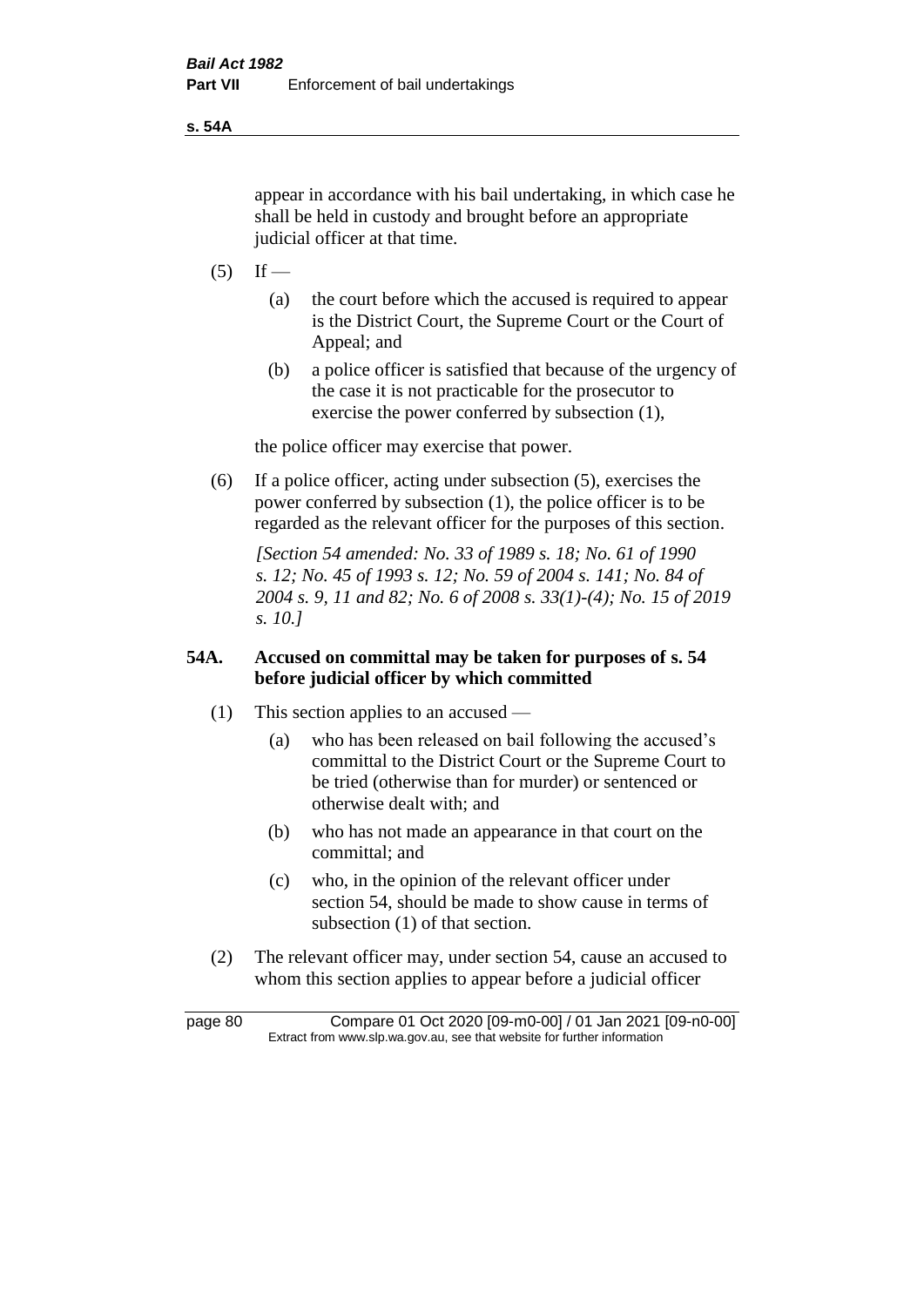who is empowered to exercise jurisdiction in the court in which the committal order was made, instead of before an appropriate judicial officer.

- (3) A judicial officer before whom an accused so appears is to be regarded as an appropriate judicial officer for the purposes of section 54(2).
- (4) A judicial officer before whom an accused so appears is not obliged to exercise any power conferred by section 55 but may refuse to do so and direct the relevant officer to cause the accused to appear before an appropriate judicial officer.
- (5) A relevant officer shall comply with a direction given to that officer under subsection (4).

*[Section 54A inserted: No. 6 of 2008 s. 34; amended: No. 29 of 2008 s. 24(6).]*

### **55. Accused before court under s. 54, judicial officer may revoke bail of etc.**

- (1) If the judicial officer before whom an accused appears under section 54 is satisfied that —
	- (a) the accused is not likely to comply with any requirement of his bail undertaking mentioned in section 28(2)(a) or  $(b)$ ; or
	- (b) he is, or has been, or is likely to be, in breach of any condition of his bail undertaking mentioned in section  $28(2)(c)$ ; or
	- (ba) he is, or has been, in breach of a home detention condition mentioned in section 28(2)(d); or
		- (c) any of the grounds set out in section  $54(1)(b)$  has been established,

he may —

(d) revoke the bail and remand the accused in custody to appear at the time and place specified, or deemed by section 31(3) to be specified, in his bail undertaking; or

Compare 01 Oct 2020 [09-m0-00] / 01 Jan 2021 [09-n0-00] page 81 Extract from www.slp.wa.gov.au, see that website for further information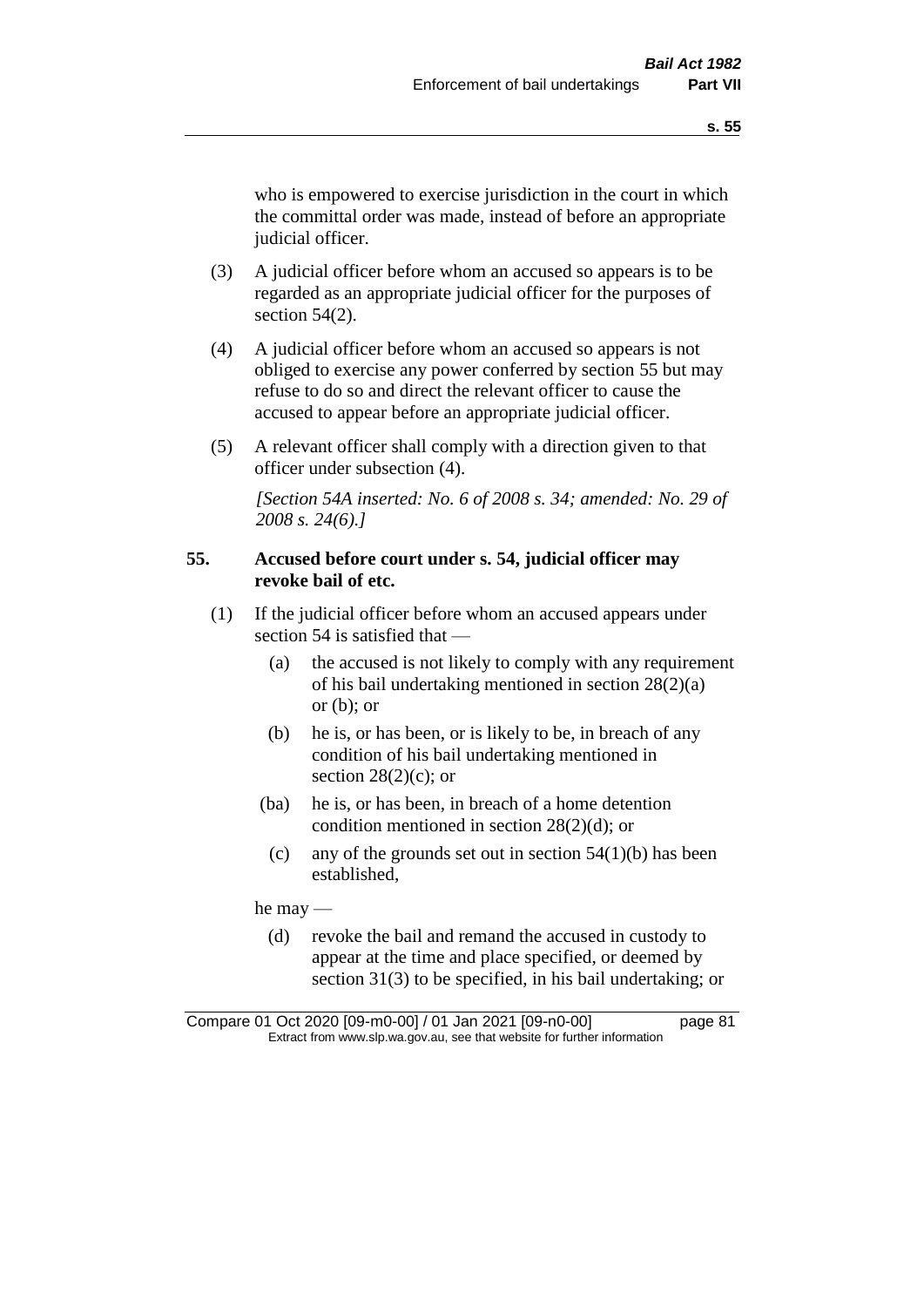**s. 57**

- (e) revoke the bail and grant fresh bail to the accused in accordance with this Act, other than clause 2 of Part B of Schedule 1.
- (2) If the judicial officer before whom the accused so appears is not satisfied as to any of the matters mentioned in subsection (1)(a), (b), or (c) he shall release the accused on his existing bail undertaking and, with the consent in writing of the surety, on any existing surety undertaking.

*[Section 55 amended: No. 61 of 1990 s. 13; No. 45 of 1993 s. 12; No. 84 of 2004 s. 82.]* 

*[56. Deleted: No. 6 of 2008 s. 35.]*

# **57. Offence under s. 51, court to order forfeiture of money under bail undertaking**

- (1) Where an accused is convicted of an offence against section  $51(1)$ ,  $(2)$  or  $(2a)$ , the court by which he is convicted shall, whether or not an application is made therefor by the prosecutor, order that the full amount agreed to be forfeited, in the accused's bail undertaking, be forfeited to the State.
- (2) Notwithstanding subsection (1), the court may decline to make an order thereunder or may order forfeiture in part only where the accused shows to the satisfaction of the judicial officer —
	- (a) that, by reason of a change of circumstances since the bail undertaking was entered into, an order for forfeiture, or for forfeiture in full (as the case may be), would cause excessive hardship to the accused or his dependants; and
	- (b) that such hardship would not be relieved by the exercise of one of the powers conferred by section 59.
- (3) Without prejudice to the recovery of such an amount as a civil debt due to the State, any amount to be paid under an order made under this section is to be paid, and its payment may be enforced under Part 5 of the *Fines, Penalties and Infringement*

page 82 Compare 01 Oct 2020 [09-m0-00] / 01 Jan 2021 [09-n0-00] Extract from www.slp.wa.gov.au, see that website for further information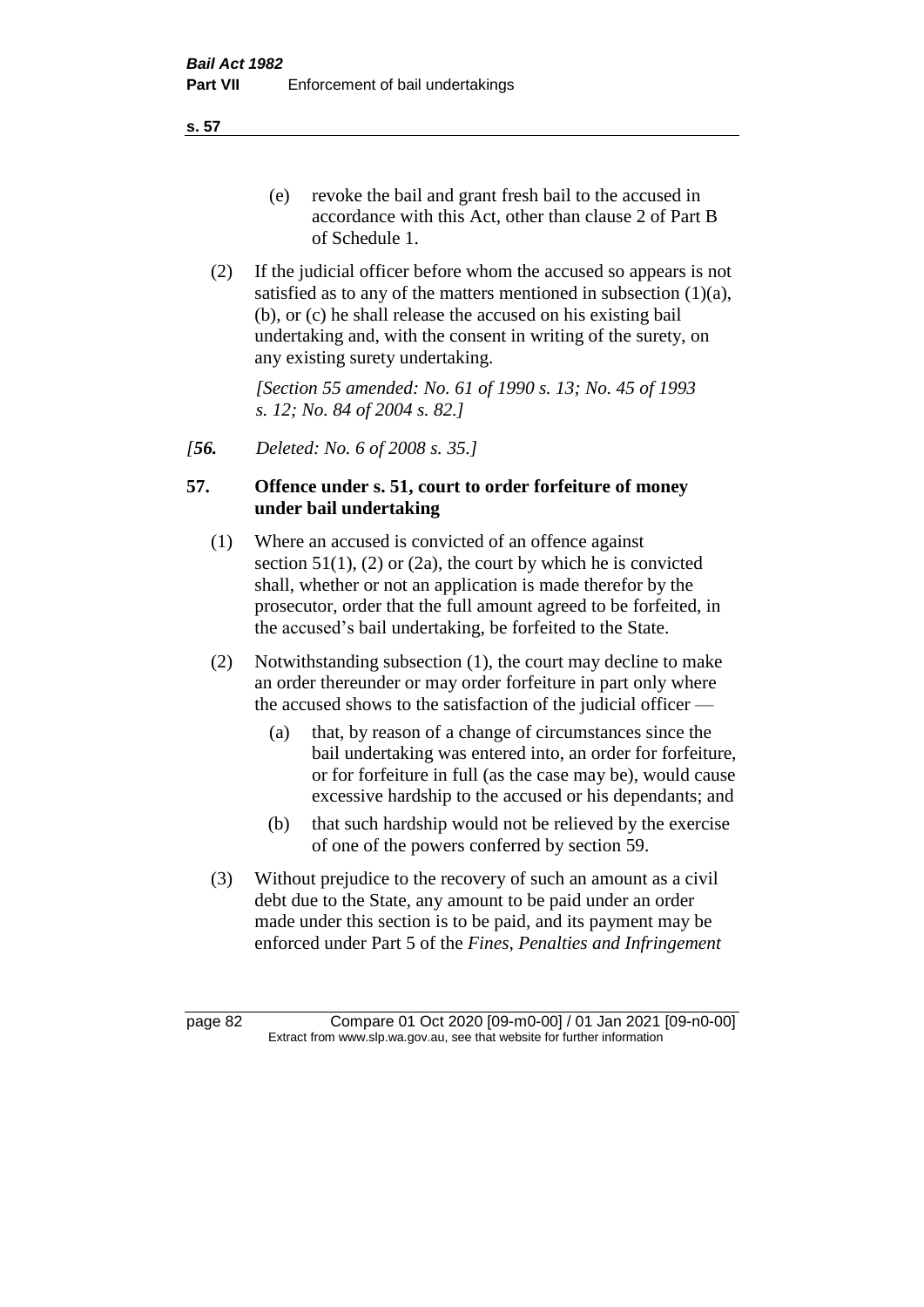*Notices Enforcement Act 1994*, unless an order has been made under subsection (4).

(4) If under this section the Supreme Court or the District Court makes an order requiring the payment of money, the court may make an order under section 59 of the *Sentencing Act 1995* in respect of the amount payable and for that purpose that section, with any necessary changes, applies as if the amount were a fine imposed on the accused.

*[Section 57 amended: No. 74 of 1984 s. 19; No. 92 of 1994 s. 7; No. 78 of 1995 s. 8; No. 54 of 1998 s. 11; No. 65 of 2003 s. 121(3); No. 84 of 2004 s. 82.]* 

### **58. Automatic forfeiture of money on expiration of one year after absconding**

- (1) If after the expiration of one year from the day on which the accused is required to appear in court in accordance with the requirement of his bail undertaking mentioned in section  $28(2)(a)$  he has not —
	- (a) been arrested under section 59B; or
	- (b) appeared in court in accordance with the requirement of his bail undertaking mentioned in section 28(2)(b); or
	- (c) otherwise surrendered himself or been taken into custody to be dealt with on the charge or charges for which the bail undertaking was entered into,

the full amount specified in the bail undertaking shall, on the expiration of the said period, be forfeited to the State by virtue of this section without any order of the court or other formality.

(2) Upon the occurrence of a forfeiture under subsection (1) any security given by the accused may be resorted to by the State as if an order of forfeiture had been made under section 57(1).

*[Section 58 amended: No. 65 of 2003 s. 121(3); No. 84 of 2004 s. 82; No. 6 of 2008 s. 18(3) and 36(2).]*

Compare 01 Oct 2020 [09-m0-00] / 01 Jan 2021 [09-n0-00] page 83 Extract from www.slp.wa.gov.au, see that website for further information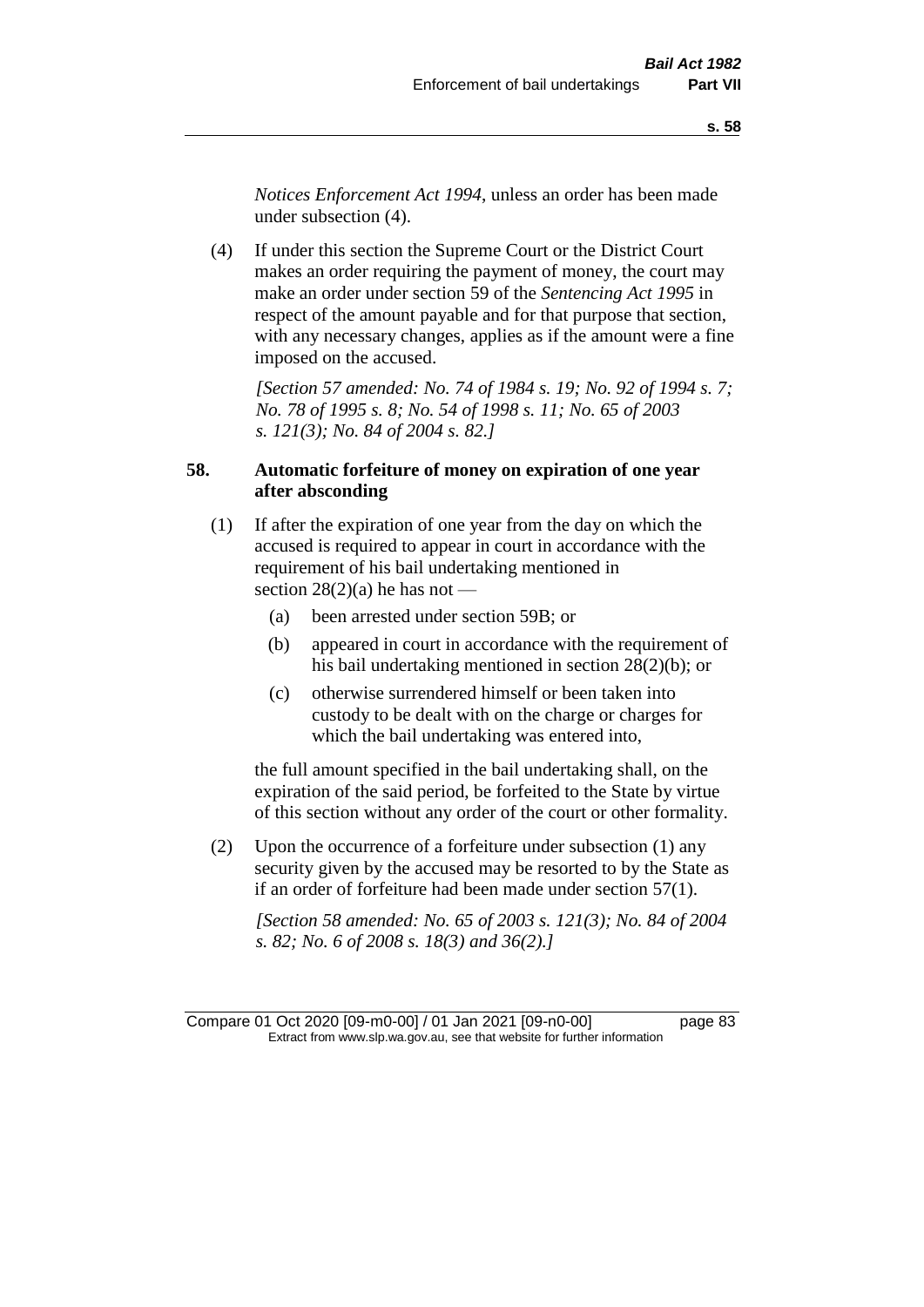**s. 59**

# **Part VIII — Miscellaneous**

# **59. Order for forfeiture, court's additional powers as to**

A court or an appropriate judicial officer who makes an order for forfeiture under section 49 or 57 may, when doing so, or at any time thereafter, further order —

- (a) that payment of any sum be made by specified instalments or be postponed to a specified date; or
- (b) that any security given be applied in or towards payment of the sum forfeited; or
- (c) that the accused or the surety, as the case may be, do all such things and execute all such documents as may be necessary, or as may be specified in the order, for the purpose of vesting any security in the State or enabling the State to realize the same or to resort thereto to recover the sum forfeited,

and the court or an appropriate judicial officer may at any time vary or revoke an order made under paragraph (a), (b), or (c).

*[Section 59 amended: No. 65 of 2003 s. 121(3); No. 84 of 2004 s. 82.]*

# **59A. If bail dispensed with, accused may be taken before judicial officer for reconsideration of matter**

 $(1)$  In this section —

*relevant officer* has the meaning given in section 54(1a).

(2) Where the requirement for bail has been dispensed with for an accused under section 7A, the relevant officer may cause the accused to appear before an appropriate judicial officer for reconsideration of the matter, if the relevant officer has reasonable grounds to believe that the accused is not likely to appear at the time and place specified in a notice under section 13A(3).

page 84 Compare 01 Oct 2020 [09-m0-00] / 01 Jan 2021 [09-n0-00] Extract from www.slp.wa.gov.au, see that website for further information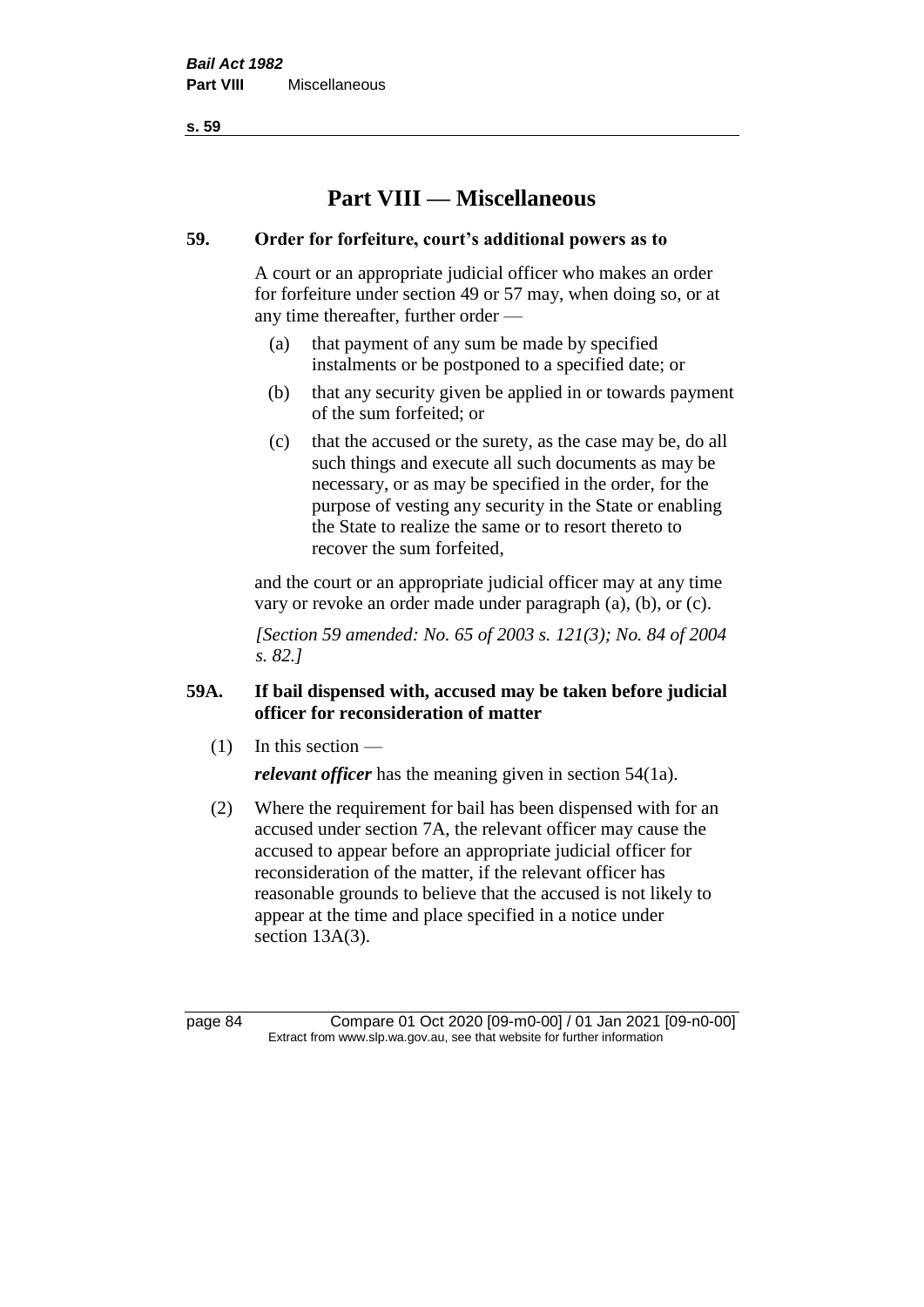- (3) Section 54(2), (2a), (3) and (4) apply, with necessary modifications, for the purposes of subsection (2).
- (4) The judicial officer before whom an accused appears under subsection (2) shall reconsider the accused's case and may, notwithstanding section 13 —
	- (a) again dispense with the requirement for bail; or
	- (b) grant bail; or
	- (c) refuse to grant bail,

in accordance with this Act, for the accused's appearance in court.

- $(5)$  If
	- (a) the court before which the accused is required to appear is the District Court, the Supreme Court or the Court of Appeal; and
	- (b) a police officer is satisfied that because of the urgency of the case it is not practicable for the prosecutor to exercise the power conferred by subsection (2),

the police officer may exercise that power.

(6) If a police officer, acting under subsection (5), exercises the power conferred by subsection (2), the police officer is to be regarded as the relevant officer for the purposes of this section.

*[Section 59A inserted: No. 6 of 2008 s. 36(1).]*

### **59B. Absconding accused, warrant for arrest of**

Where —

(a) at any time after that specified in an accused's bail undertaking for an accused's appearance the accused has failed to comply with the requirements of the accused's bail undertaking mentioned in section  $28(2)(a)$  or (b); or

Compare 01 Oct 2020 [09-m0-00] / 01 Jan 2021 [09-n0-00] page 85 Extract from www.slp.wa.gov.au, see that website for further information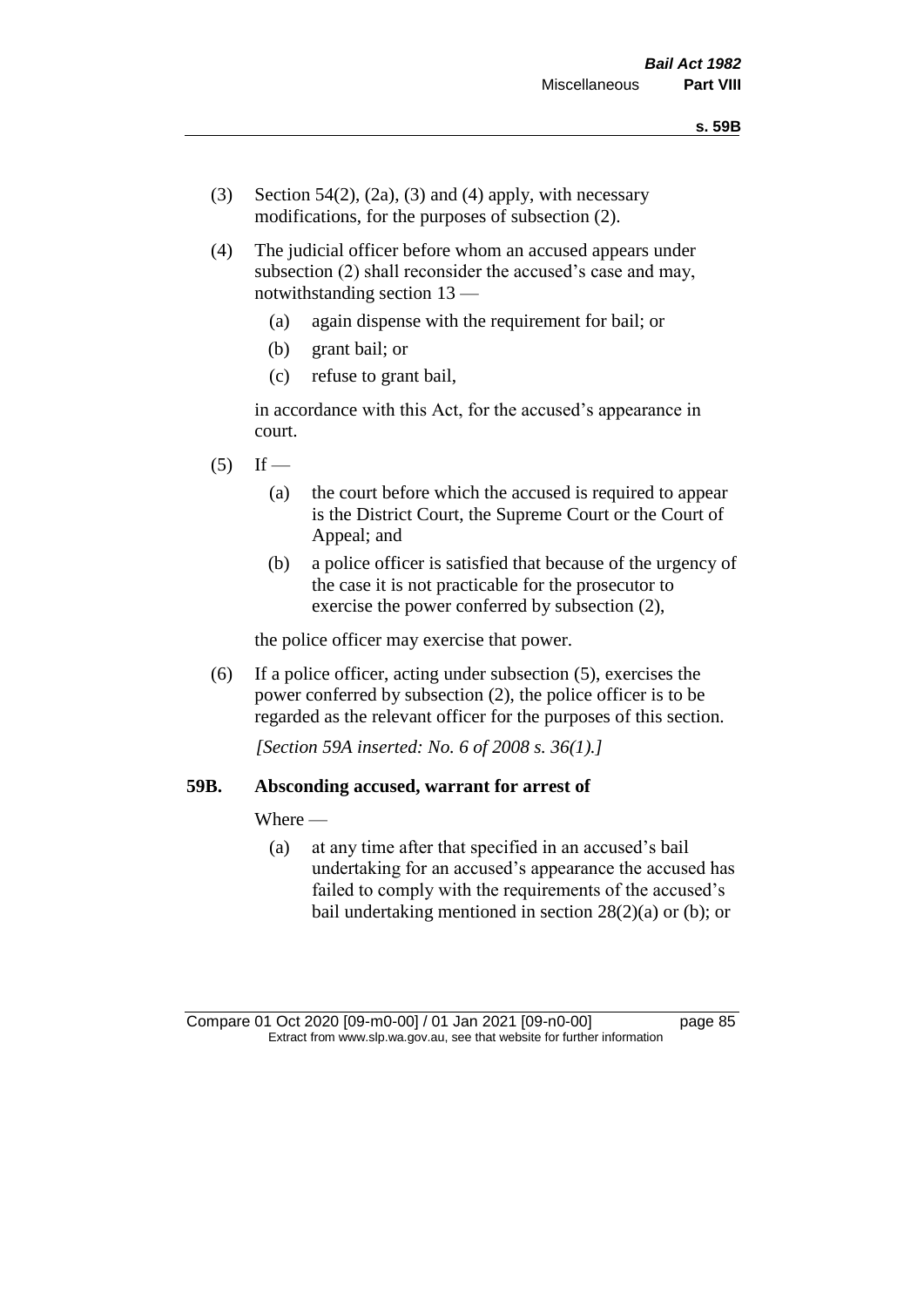(b) an accused has failed to appear at the time and place specified in a notice under section 13A(3),

the court before which the accused was required to appear may issue a warrant to arrest the accused and bring the accused before that court or a court of like jurisdiction.

*[Section 59B inserted: No. 6 of 2008 s. 36(1).]*

# **60. Change of address, accused and surety to notify**

Where the residential address of —

- (a) an accused who has been released on bail or for whom the requirement for bail has been dispensed with; or
- (b) a surety,

changes from that appearing on his bail undertaking, surety undertaking or notice under section 13A(3), as the case may be, he shall forthwith, in writing, notify details of the change to the registrar of the court before which, at the time when the change occurs, the accused is required to appear, and if without reasonable cause he fails to do so he commits an offence.

Penalty: \$1 000.

*[Section 60 amended: No. 50 of 2003 s. 37(5); No. 59 of 2004 s. 141; No. 84 of 2004 s. 82; No. 6 of 2008 s. 37.]*

# **61. Failing to bring arrested person before court or person able to grant bail, offence**

- (1) A person to whom this section applies commits an offence if, having arrested another for an offence, he wilfully and without reasonable excuse fails to take that other person, or cause him to be taken, as soon as is practicable —
	- (a) before an authorised officer or judicial officer empowered by this Act to grant bail for that offence; or
	- (b) before a court.

Penalty: \$1 000 or imprisonment for 12 months or both.

page 86 Compare 01 Oct 2020 [09-m0-00] / 01 Jan 2021 [09-n0-00] Extract from www.slp.wa.gov.au, see that website for further information

**s. 60**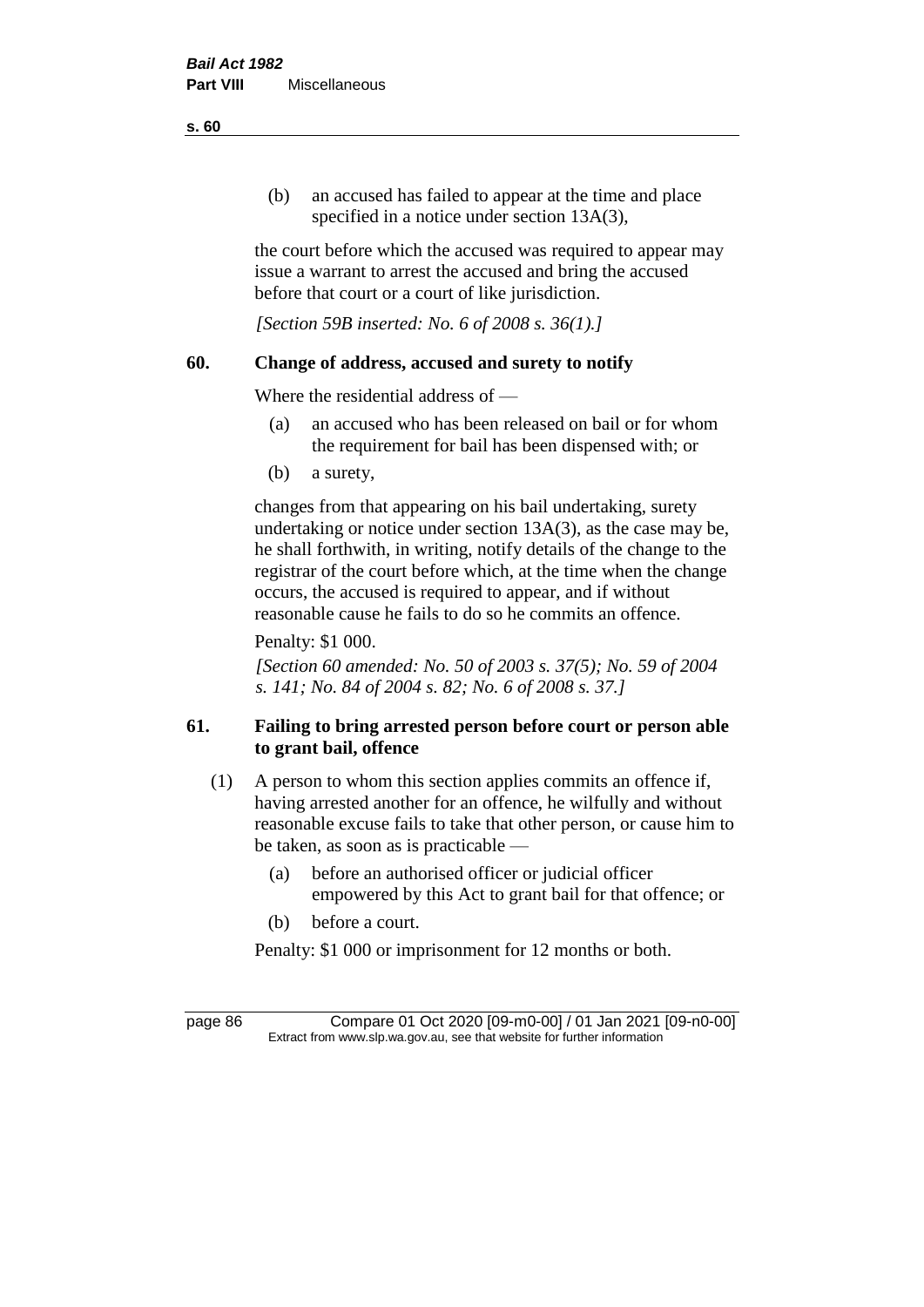- (2) This section applies to a person who
	- (a) is not empowered by this Act to grant bail for the offence; or
	- (b) being so empowered, elects to act under section 6(7).

*[Section 61 amended: No. 15 of 1988 s. 17; No. 59 of 2006 s. 4(4); No. 6 of 2008 s. 38.]* 

### **62. Giving false information for bail purposes, offence**

A person who for the purpose of obtaining —

- (a) a grant of bail for himself or a variation of the terms and conditions thereof; or
- (b) approval of himself as a surety,

makes any statement which he knows is false in a material particular, or recklessly makes any statement which is false in a material particular, commits an offence.

Penalty: \$1 000 or imprisonment for 12 months or both.

#### **63. Protection from personal liability**

A person shall not be liable in civil proceedings on account of anything done, or omitted to be done, by him in good faith in the course of carrying out any provision of this Act, or purporting to be so done or omitted; but the liability (if any) of any other person (including the State or the Commonwealth) as his employer is not affected by this section and shall be determined as if it had not been passed.

*[Section 63 amended: No. 65 of 2003 s. 121(4).]*

### **64. Proving appearance or non-appearance by accused**

Where it is required for the purposes of this Act to prove —

(a) that an accused did not appear before a particular court, at a particular place, on a particular day, at a particular time or during a particular period; or

Compare 01 Oct 2020 [09-m0-00] / 01 Jan 2021 [09-n0-00] page 87 Extract from www.slp.wa.gov.au, see that website for further information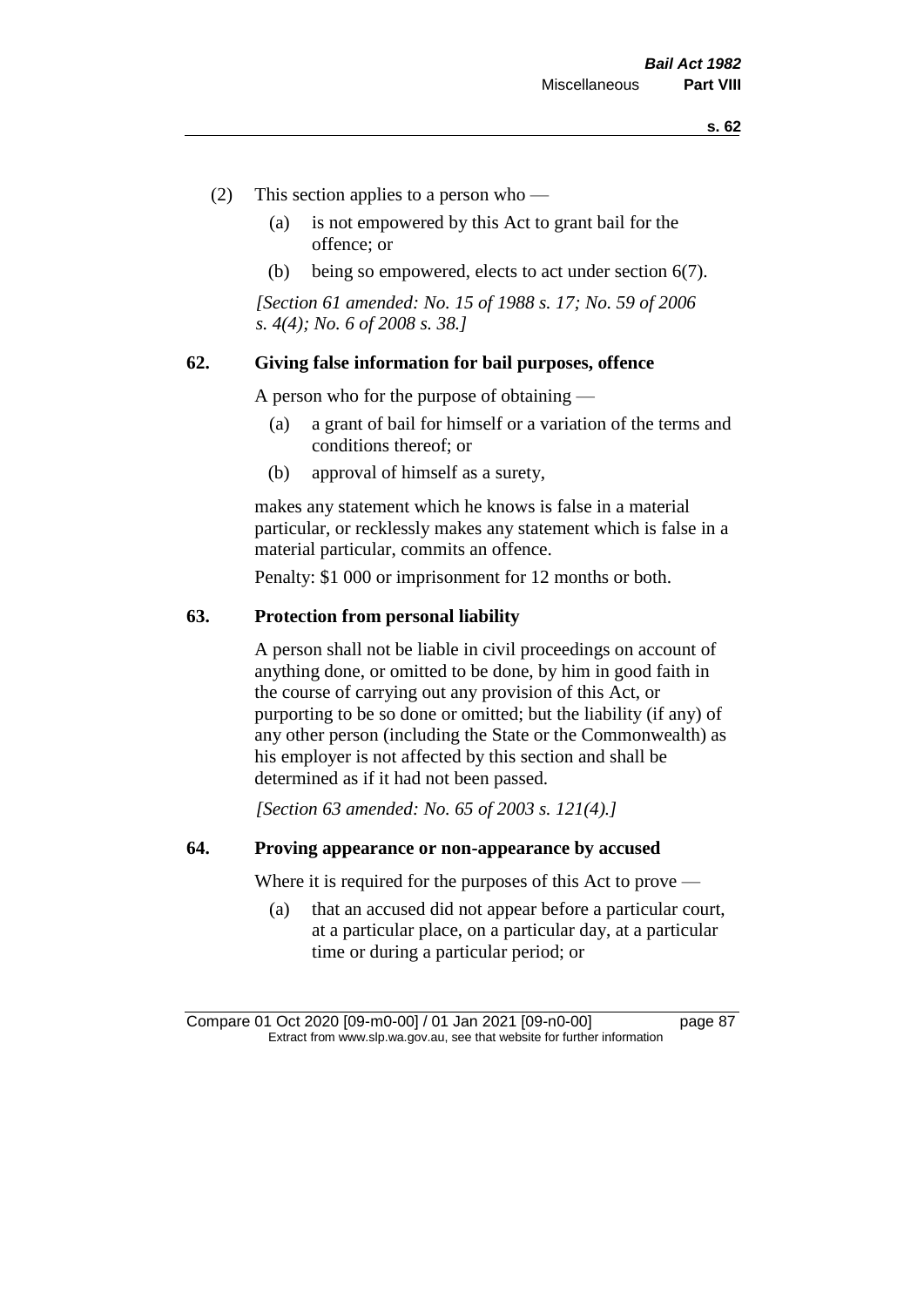(b) the day, time or period when or during which an accused did appear before a particular court at a particular place,

a certificate as to any such matter, purporting to be signed by a judicial officer or registrar of the court before which the accused was required to appear, shall be evidence of the matter so certified.

*[Section 64 amended: No. 59 of 2004 s. 141; No. 84 of 2004 s. 82.]* 

# **65. Bail undertakings by child, effect of**

A bail undertaking entered into by a person who is under the age of 18 years shall bind him as if he were of full age.

# **66. Other powers or duties to grant bail abolished**

- (1) Any power or duty that, at the commencement of this Act, exists apart from statute to grant bail to an accused awaiting an appearance in court for an offence, is abolished.
- (2) Subsection (1) has effect notwithstanding anything in section 16 of the *Supreme Court Act 1935*.
- (3) In subsection (1) *statute* means an Act of the Parliament of Western Australia, other than the *Supreme Court Act 1935*.

*[Section 66 amended: No. 84 of 2004 s. 82.]*

# **66A. Delegation by registrar of court**

- (1) The registrar of a court may, either generally or as otherwise provided by the instrument of delegation, by instrument signed by him, delegate to an officer of that court any function conferred on him by or under this Act other than —
	- (a) this power of delegation; or
	- (aa) a function conferred by section  $11(3)$  or  $36(1)(a)$ ; or
	- (b) any function that a judicial officer has required him to perform personally.

**s. 65**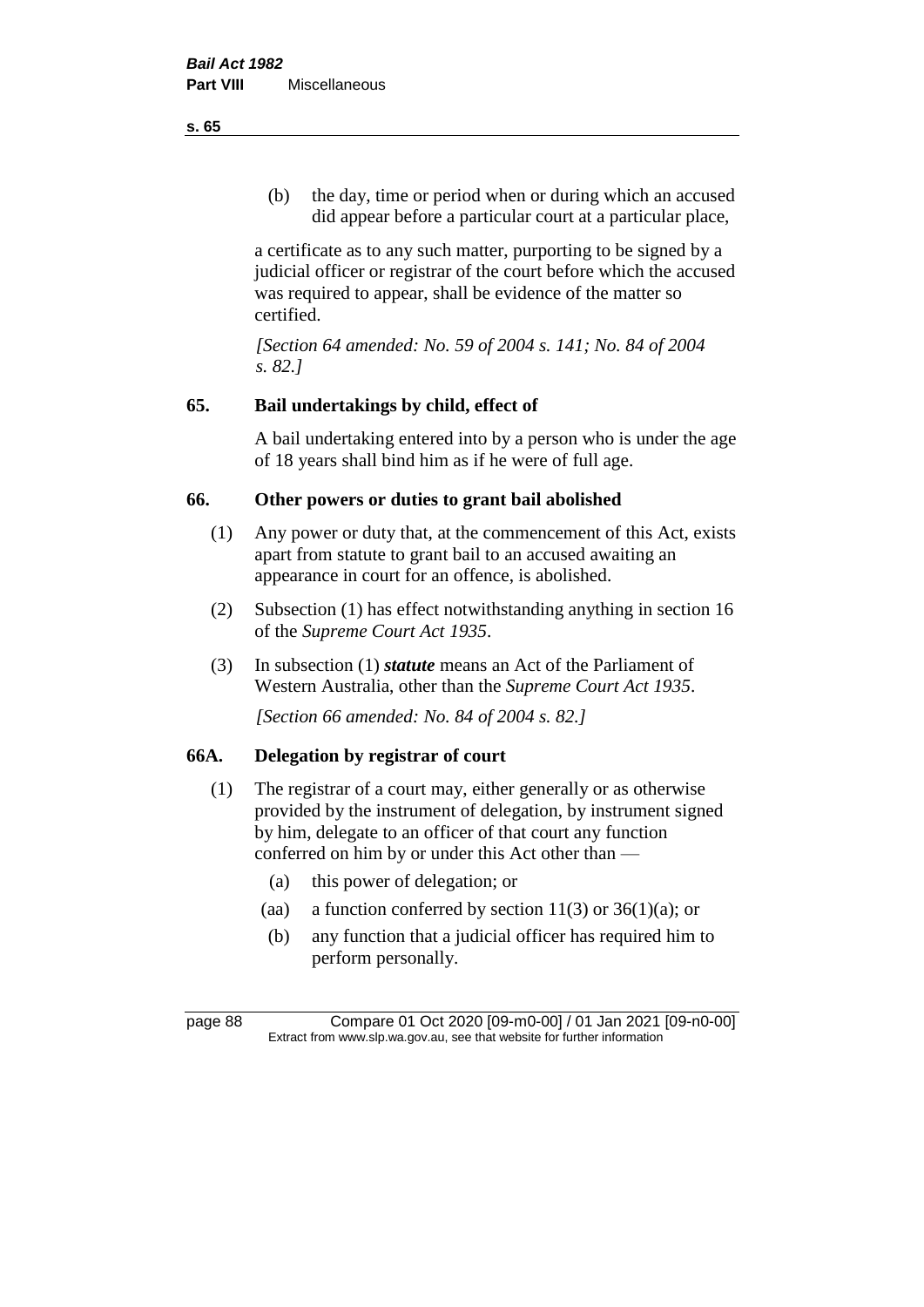(2) The superintendent of a detention centre under the *Young Offenders Act 1994* may, either generally or as otherwise provided by the instrument of delegation, by instrument signed by him, delegate to an officer of the Public Sector agency principally assisting the Minister administering that Act in its administration any function conferred on him by or under this Act, other than this power of delegation.

*[Section 66A inserted: No. 15 of 1988 s. 18; amended: No. 49 of 1988 s. 89; No. 31 of 1993 s. 8; No. 59 of 2004 s. 141; No. 65 of 2006 s. 52; No. 6 of 2008 s. 39.]* 

### **66B. Video link or audio link, use of in bail proceedings**

 $(1)$  In this section —

*audio link* means facilities (including telephone) that enable, at the same time, a judicial officer or authorised officer at one place to hear the accused at another place and vice versa;

*bail proceedings* means any proceedings under this Act including —

- (a) proceedings on a case for bail;
- (b) proceedings relating to the variation or revocation of bail;
- (c) proceedings on an application under section 48 or 49;
- (d) proceedings on an appeal under section 15A or 53;

*video link* means facilities (including closed circuit television) that enable, at the same time, a judicial officer or authorised officer at one place to see and hear the accused at another place and vice versa.

- (2) Bail proceedings may be conducted by means of a video link or an audio link.
- (3) Without limiting subsection (2), if a provision of this Act requires or authorises an accused to be brought before, or appear before, a court, judicial officer or authorised officer, the accused

Compare 01 Oct 2020 [09-m0-00] / 01 Jan 2021 [09-n0-00] page 89 Extract from www.slp.wa.gov.au, see that website for further information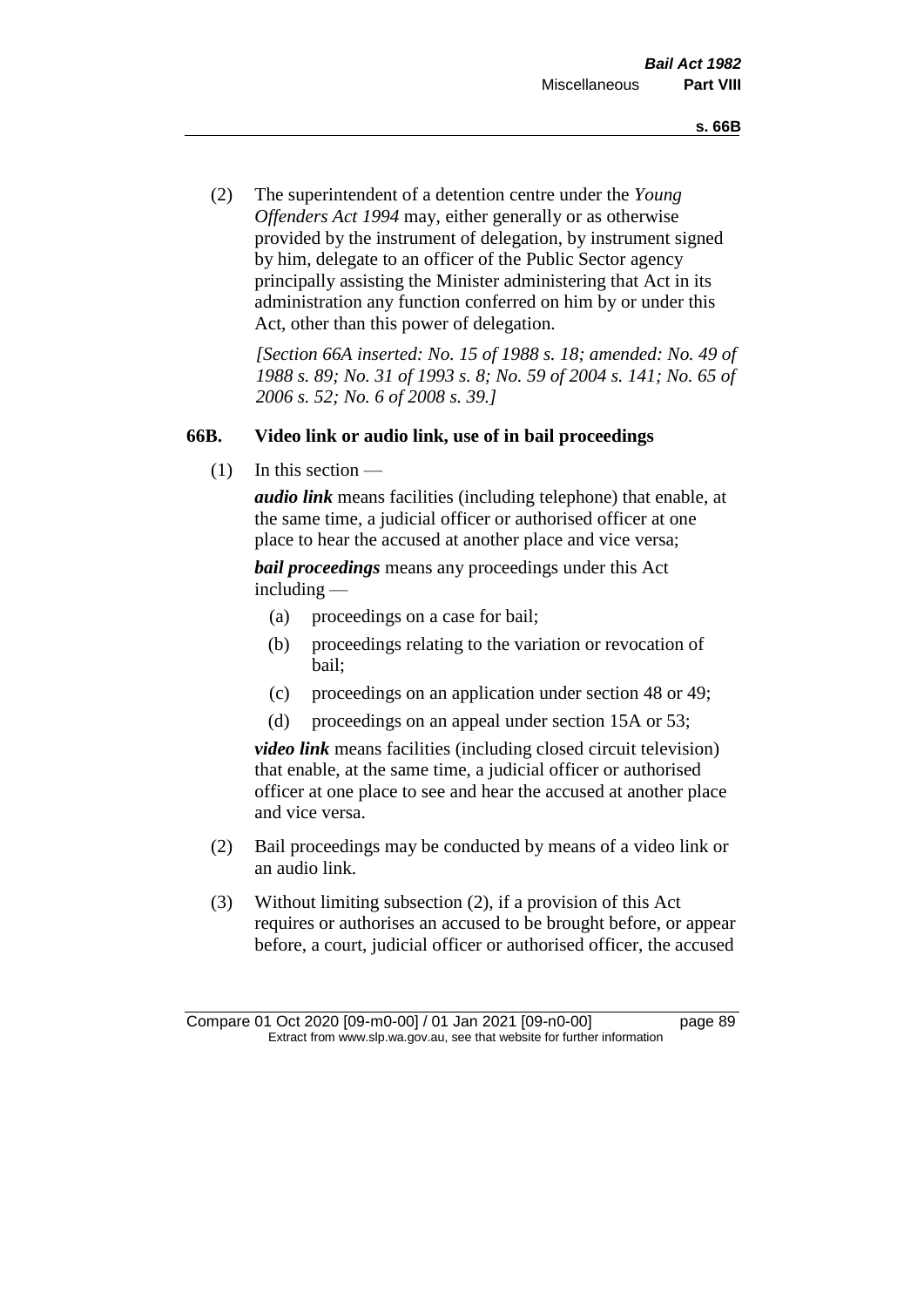#### **s. 66C**

may be brought before, or appear before, the court or officer by means of a video link or an audio link.

- (4) An audio link is not to be used under this section unless a video link is not available and cannot reasonably be made available.
- (5) Nothing in this section prevents a court, judicial officer or authorised officer from requiring that an accused be brought before, or appear before, the court or officer in person for the purposes of bail proceedings.

*[Section 66B inserted: No. 6 of 2008 s. 40(1).]*

# **66C. Protection of terrorist intelligence information in bail proceedings**

- (1) In proceedings on a case for bail, the judicial officer must take all reasonable steps to maintain the confidentiality of information that the judicial officer considers is terrorist intelligence information, including steps —
	- (a) to receive evidence and hear argument about the information in private and in the absence of any person other than the prosecutor and any other person to whose presence the prosecutor consents; and
	- (b) to prohibit the publication of, or a reference to, terrorist intelligence information; and
	- (c) to order that the following documents must be provided in a redacted form —
		- (i) an approved form given under section 8;
		- (ii) a report made in accordance with section 24 or 24A.
- (2) If the judicial officer considers that the information is not terrorist intelligence information, the judicial officer must —
	- (a) give the prosecutor the opportunity to withdraw the information from consideration; and
	- (b) if the information is withdrawn, prohibit the publication of, or a reference to, the information.

page 90 Compare 01 Oct 2020 [09-m0-00] / 01 Jan 2021 [09-n0-00] Extract from www.slp.wa.gov.au, see that website for further information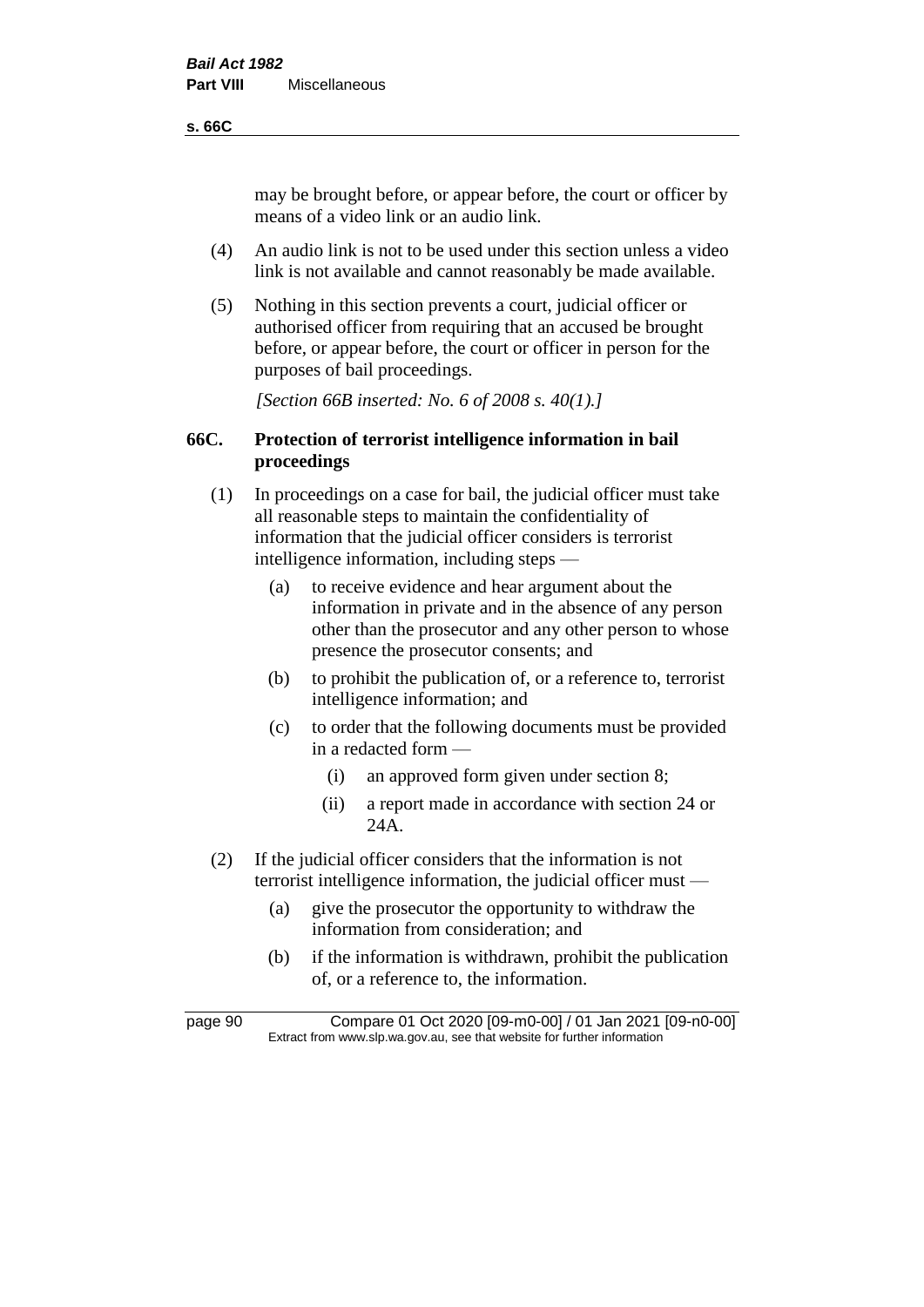- (3) Despite subsections (1) and (2), the judicial officer may disclose terrorist intelligence information or information withdrawn under subsection  $(2)$  to any of the following —
	- (a) the Attorney General;
	- (b) a court;
	- (c) a person to whom the prosecutor authorises disclosure.

*[Section 66C inserted: No. 15 of 2019 s. 11.]*

# **66D. Annual report to include information about application of s. 66C**

 $(1)$  In this section —

*accountable authority* means the accountable authority, as defined in the *Financial Management Act 2006* section 3, of the department of the Public Service principally assisting in the administration of this Act;

*protected information* means information the disclosure of which would contravene a written law or an order of a court;

*sensitive information* means information the disclosure of which could reasonably be expected —

- (a) to prejudice national security; or
- (b) to endanger a person's life or physical safety; or
- (c) to threaten significant damage to infrastructure or property; or
- (d) to prejudice a criminal investigation; or
- (e) to reveal intelligence gathering methodologies, investigative techniques or technologies or covert practices; or
- (f) to enable the discovery of the existence or identity of a confidential source of information relevant to law enforcement.
- (2) Subject to subsections (7) and (8), the accountable authority must, in each annual report submitted under the *Financial*

Compare 01 Oct 2020 [09-m0-00] / 01 Jan 2021 [09-n0-00] page 91 Extract from www.slp.wa.gov.au, see that website for further information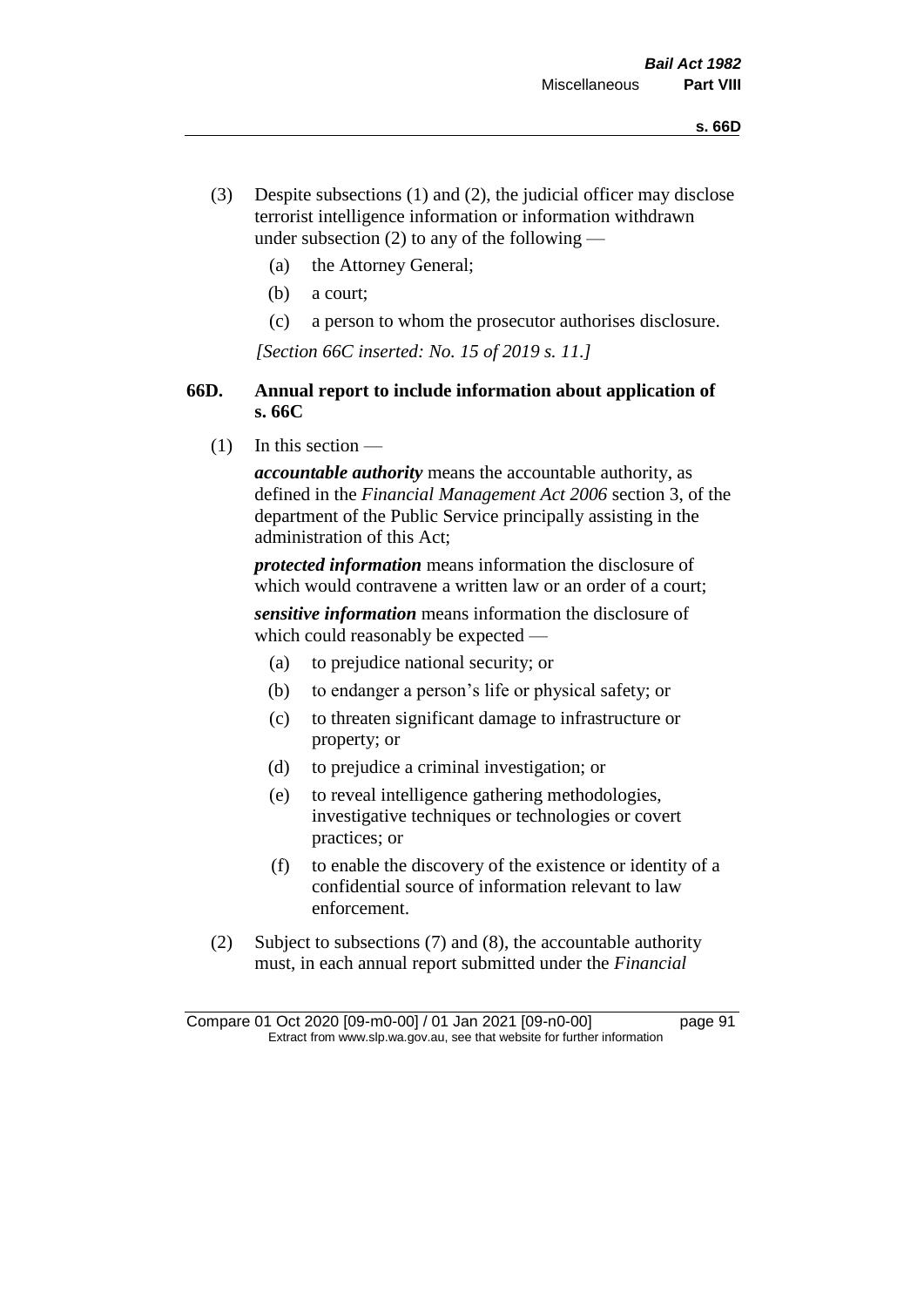**s. 66D**

*Management Act 2006* Part 5 Division 2, include information relating to action taken under section 66C(1) in proceedings on a case for bail in the financial year to which the annual report relates (*reportable information*).

- (3) Reportable information must, without disclosing terrorist intelligence information, specify —
	- (a) the number of proceedings in which action was taken under section 66C(1); and
	- (b) in each of those proceedings whether the accused had access to the terrorist intelligence information received by the judicial officer and whether —
		- (i) evidence by or on behalf of the accused was received; and
		- (ii) argument by or on behalf of the accused was heard.
- (4) Prior to submitting an annual report, the accountable authority must give a copy of the reportable information they propose to include in the annual report to the Attorney General and the Commissioner of Police.
- (5) The Commissioner of Police must advise the Attorney General whether any of the reportable information, in the Commissioner's opinion, is or is likely to be sensitive information.
- (6) A judicial officer may advise the Attorney General of any reportable information that, in the judicial officer's opinion, is or is likely to be protected information.
- (7) If the Attorney General is, on advice provided under subsection (5) or (6), satisfied that some or all of the reportable information is sensitive information or protected information, the Attorney General must direct the accountable authority to —

page 92 Compare 01 Oct 2020 [09-m0-00] / 01 Jan 2021 [09-n0-00] Extract from www.slp.wa.gov.au, see that website for further information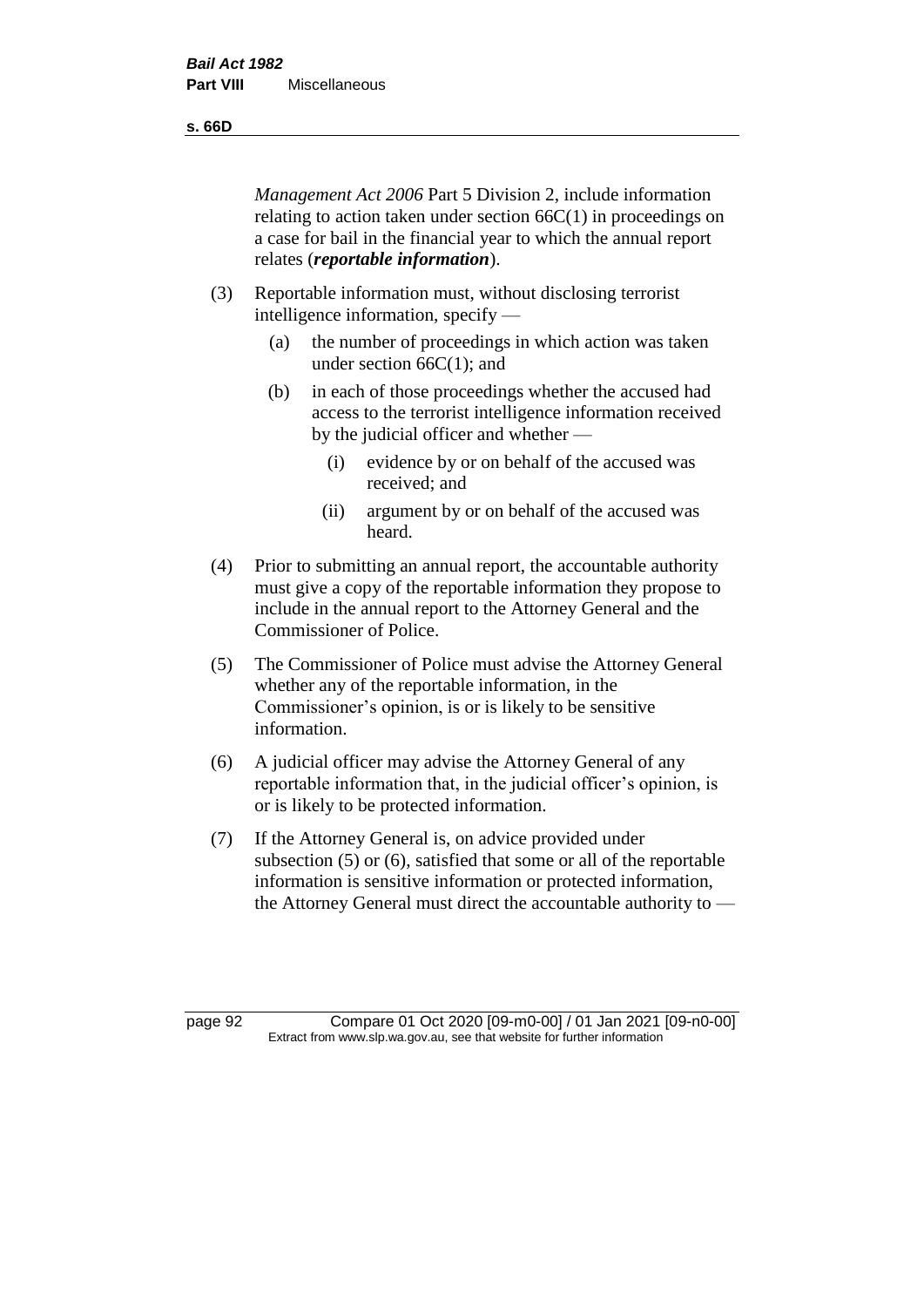- (a) exclude the information from the annual report; and
- (b) insert a statement in the annual report to the effect that information has been excluded from the report under this section.
- (8) The accountable authority must comply with a direction under subsection (7).

*[Section 66D inserted: No. 15 of 2019 s. 11.]*

# **66E. Retrieving monitoring equipment**

The *Sentence Administration Act 2003* section 118 applies if, under this Act, any approved electronic monitoring device has been required to be worn by a person, or has been installed at a place, in connection with keeping an accused under surveillance or to monitor an accused.

*[Section 66E inserted: No. 13 of 2020 s. 27.]*

# **67. Regulations**

- (1) The Governor may make regulations, not inconsistent with this Act, prescribing such things as are required or permitted by this Act to be prescribed or as it is necessary or expedient to prescribe for the purposes thereof.
- (2) Without limiting the generality of subsection (1) regulations  $may$ —
	- (a) make provision for or with respect to the making of applications —
		- (i) for or in relation to bail;
		- (ii) for the approval of sureties;
		- (iii) for the approval of security to be given by accused persons and sureties;
		- (iv) for the cancellation of a surety undertaking;
		- (v) for an order under section 49,

Compare 01 Oct 2020 [09-m0-00] / 01 Jan 2021 [09-n0-00] page 93 Extract from www.slp.wa.gov.au, see that website for further information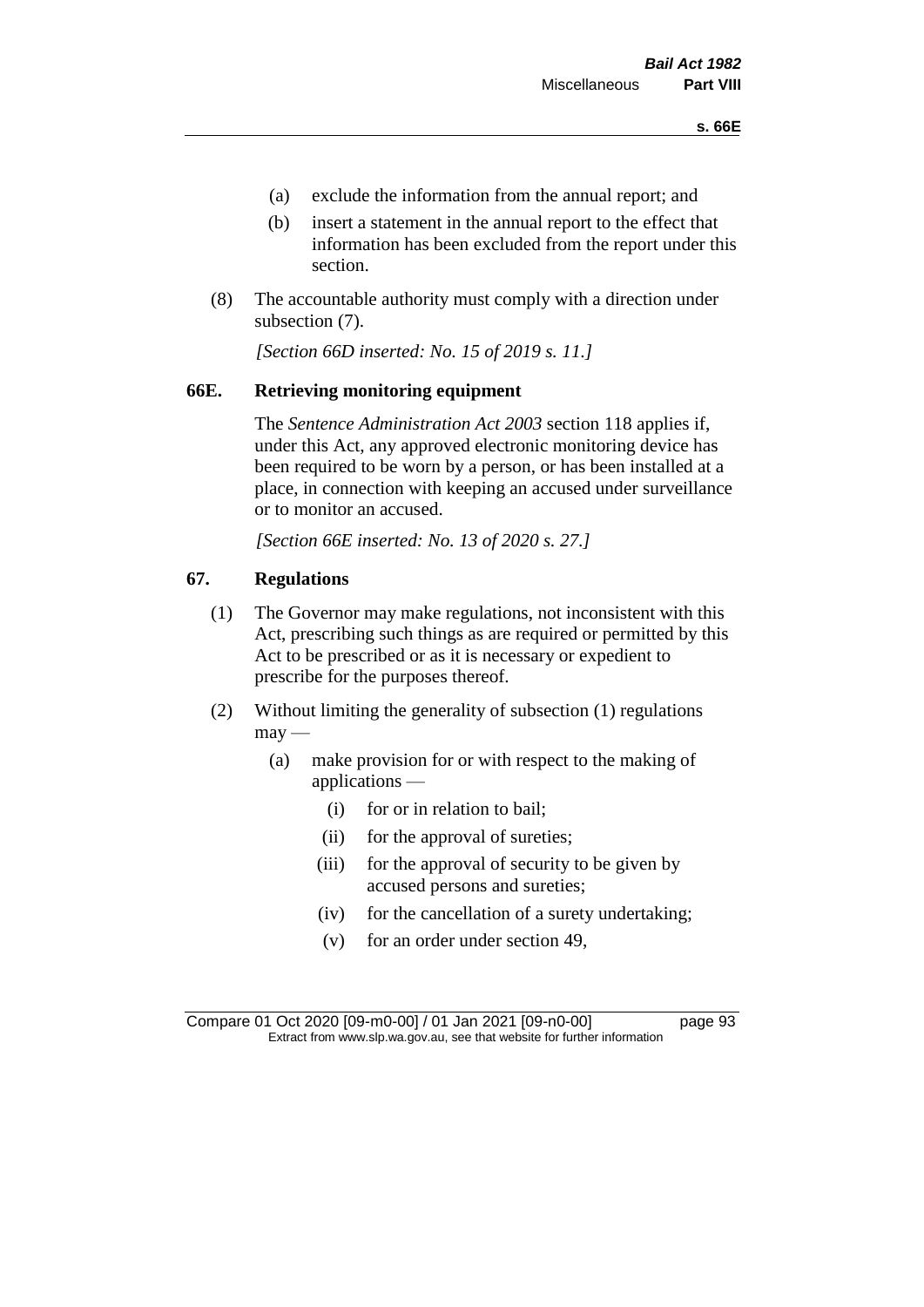and for the manner in which such applications are to be made and the procedure to be followed on such applications;

- (ba) in any case where the regulations provide that any information, document or record, or a copy of any document or record, is to be or can be provided to a person in electronic form, determine when information or a document, record or copy provided to a person in that form is to be taken to be, or to be presumed to be, received by, or brought to the attention of, the person;
	- (b) for the purposes of clause 5 of Part A of Schedule 1, prescribe the officer or officers who may grant bail for any prescribed appearance or class of appearance in court by an accused who is in custody;
	- (c) make provision for, or with respect to the management, control, supervision and good order of premises established for the accommodation of persons to whom bail has been granted.
- (3) Regulations made under this section may provide that a contravention or failure to comply with a regulation constitutes an offence and may provide for penalties not exceeding a fine of \$500 for offences against the regulations.

*[Section 67 amended: No. 45 of 1993 s. 12; No. 84 of 2004 s. 83(3); No. 2 of 2008 s. 56(6); No. 6 of 2008 s. 30(3); No. 20 of 2013 s. 31.]* 

# **67A. Review of amendments made by** *Bail Amendment (Persons Linked to Terrorism) Act 2019*

- (1) The Minister must review the operation and effectiveness of the amendments made to this Act by the *Bail Amendment (Persons Linked to Terrorism) Act 2019* and prepare a report based on the review —
	- (a) as soon as practicable after the 3rd anniversary of the day on which the *Bail Amendment (Persons Linked to*

**s. 67A**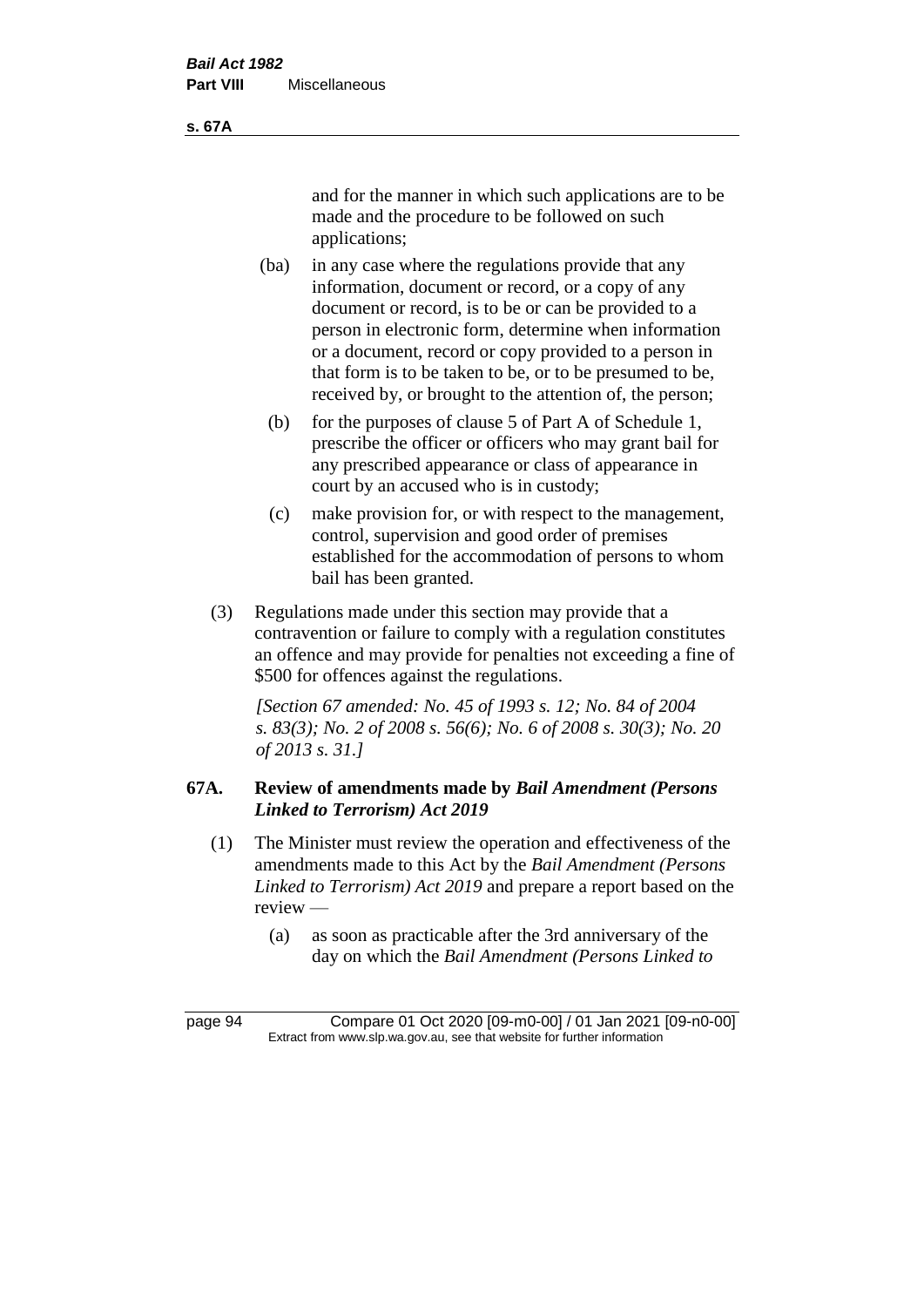*Terrorism) Act 2019* section 12 comes into operation; and

- (b) after that, at intervals of not more than 3 years.
- (2) The Minister must cause the report to be laid before each House of Parliament as soon as practicable after it is prepared, but not later than 90 days after the 3rd anniversary or the expiry of the period of 3 years, as the case may be.

*[Section 67A inserted: No. 15 of 2019 s. 12.]*

*[68. Omitted under the Reprints Act 1984 s. 7(4)(g).]*

Compare 01 Oct 2020 [09-m0-00] / 01 Jan 2021 [09-n0-00] page 95 Extract from www.slp.wa.gov.au, see that website for further information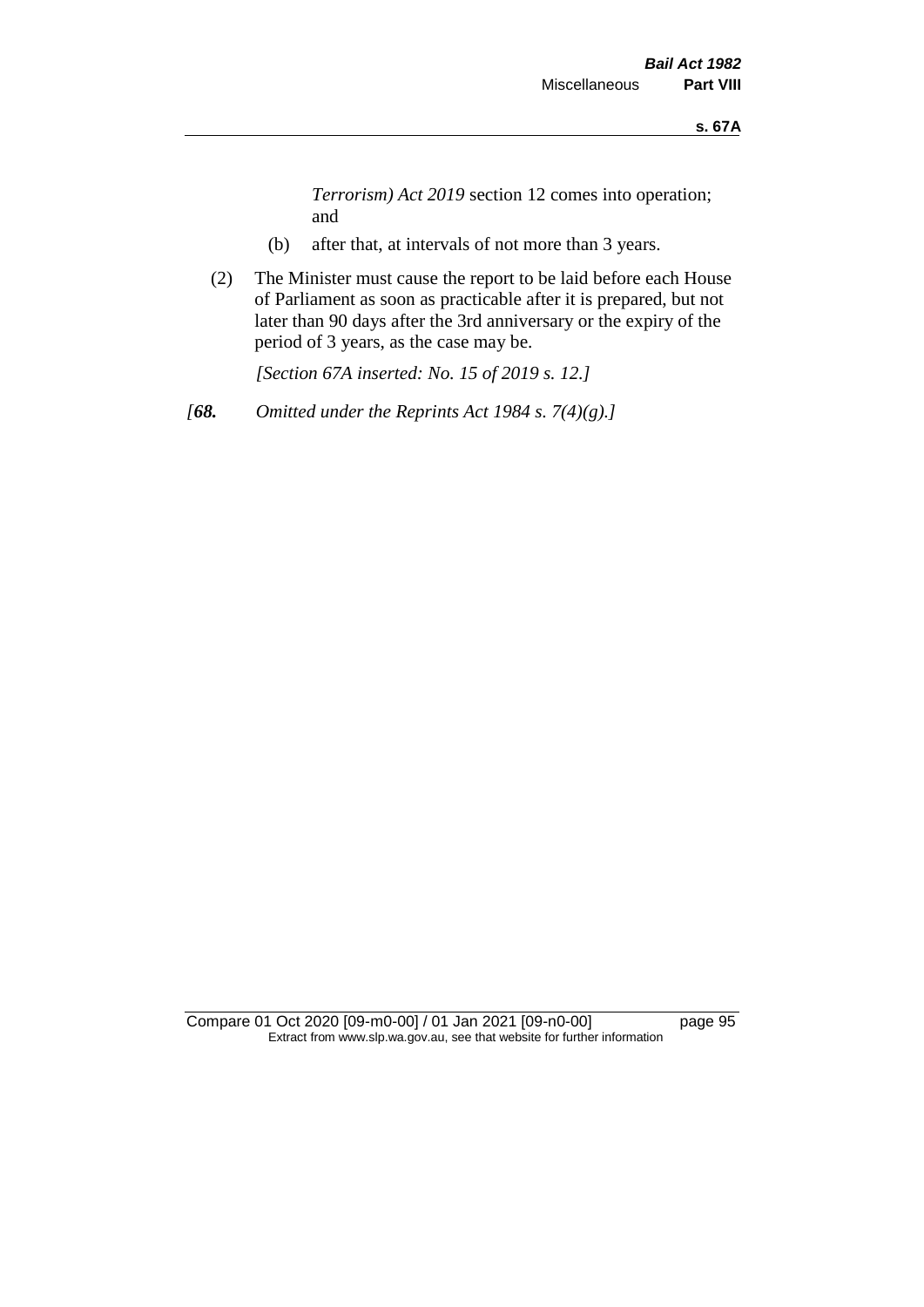# **Schedule 1 — Jurisdiction as to bail and related matters**

[s. 13, 17]

*[Heading inserted: No. 6 of 2008 s. 41(1).]*

### **Part A** — **Jurisdiction relating to bail**

*[Heading inserted: No. 6 of 2008 s. 41(2)(a).]*

**First Column**

**Second Column**

*Appearances in court*

*By whom bail may be granted or (where applicable) dispensed* 

*with*

*[Heading amended: No. 6 of 2008 s. 41(2)(b) and (c).]*

#### **1. Initial appearance**

(1) The initial appearance in a court of summary jurisdiction or the Children's Court by an accused in, or in connection with, proceedings for an offence.

In any case —

- (a) a justice; or
- (b) an authorised police officer; and

in addition, in the case of a child, an authorised community services officer.

(2) The initial appearance in the District Court or the Supreme Court, not being the initial appearance to which clause 3 applies. A judge of the District Court or a judge of the Supreme Court, as the case requires.

*[Clause 1 amended: No. 15 of 1988 s. 19; No. 49 of 1988 s. 90(a)(i); No. 59 of 2004 s. 141; No. 84 of 2004 s. 10(1) and 82.]*

page 96 Compare 01 Oct 2020 [09-m0-00] / 01 Jan 2021 [09-n0-00] Extract from www.slp.wa.gov.au, see that website for further information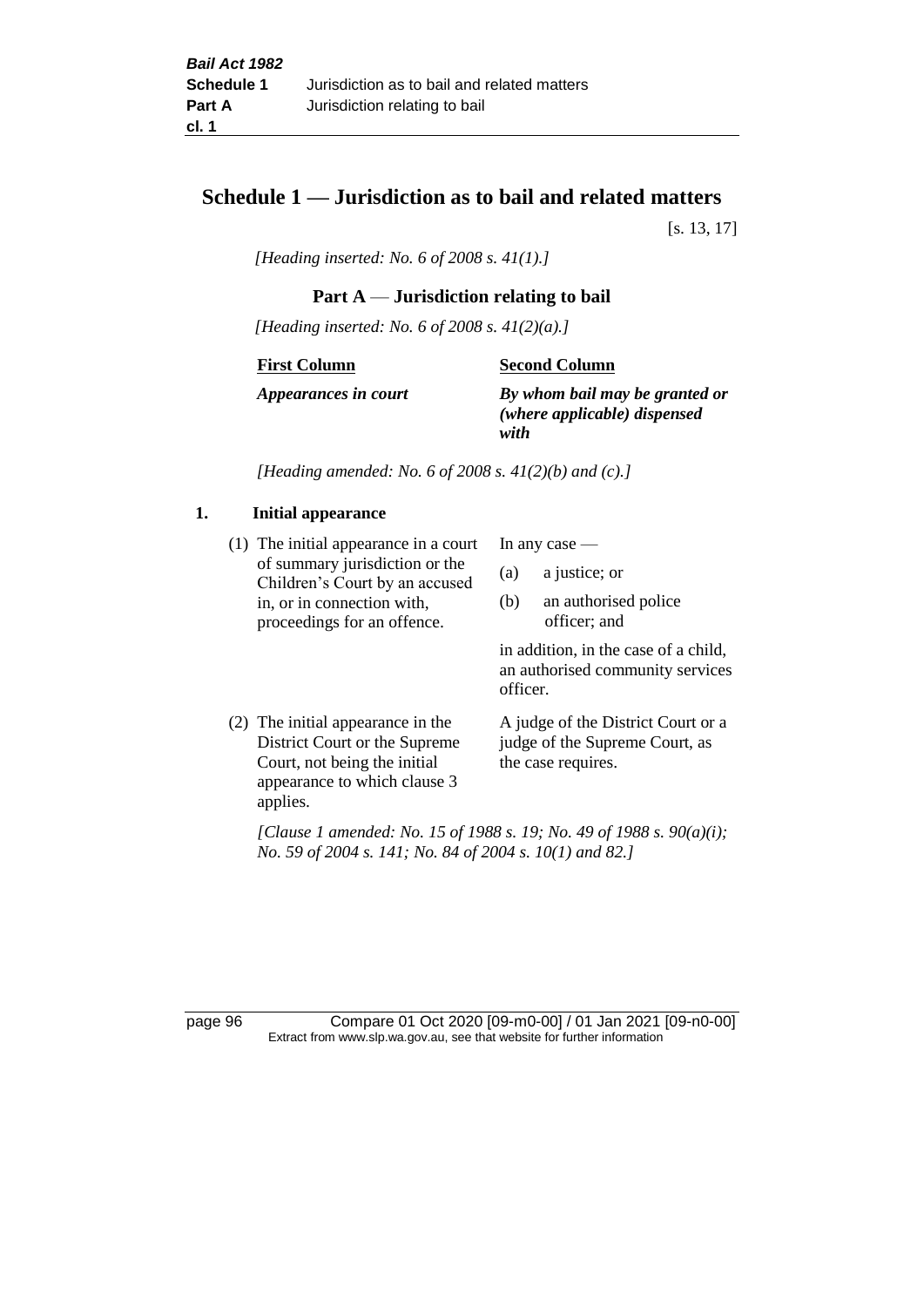| <b>First Column</b> |
|---------------------|
|---------------------|

*Appearances in court*

#### **Second Column**

*By whom bail may be granted or (where applicable) dispensed with*

### **2. Appearance after adjournment**

Appearance in any court or before a judicial officer by an accused after any adjournment of proceedings for an offence, not being a committal under clause 3.

The judicial officer who orders the adjournment.

*[Clause 2 amended: No. 84 of 2004 s. 82.]*

# **3. Appearance on committal to Supreme Court or District Court**

The initial appearance by an accused in the Supreme Court or District Court after he has been committed thereto under any Act to be tried or sentenced or otherwise dealt with. The judicial officer who orders the committal.

*[Clause 3 amended: No. 84 of 2004 s. 82.]*

#### **4. Appearance in connection with appeal, rehearing etc.**

| (1) | Appearance in connection with an If the appeal is being determined<br>application or appeal made under<br>the Criminal Appeals Act 2004 or<br>with any order made in<br>determining the application or<br>appeal. | by a single judge of the Supreme<br>Court, a single judge of the<br>Supreme Court;<br>If the appeal is being determined<br>by the Court of Appeal, the Court<br>of Appeal or a single judge of<br>appeal. |
|-----|-------------------------------------------------------------------------------------------------------------------------------------------------------------------------------------------------------------------|-----------------------------------------------------------------------------------------------------------------------------------------------------------------------------------------------------------|
|     | (2) Appearance in connection with a<br>rehearing of proceedings ordered<br>under section 28 of the<br>Children's Court of Western<br>Australia Act 1988.                                                          | The Children's Court.                                                                                                                                                                                     |

Compare 01 Oct 2020 [09-m0-00] / 01 Jan 2021 [09-n0-00] page 97 Extract from www.slp.wa.gov.au, see that website for further information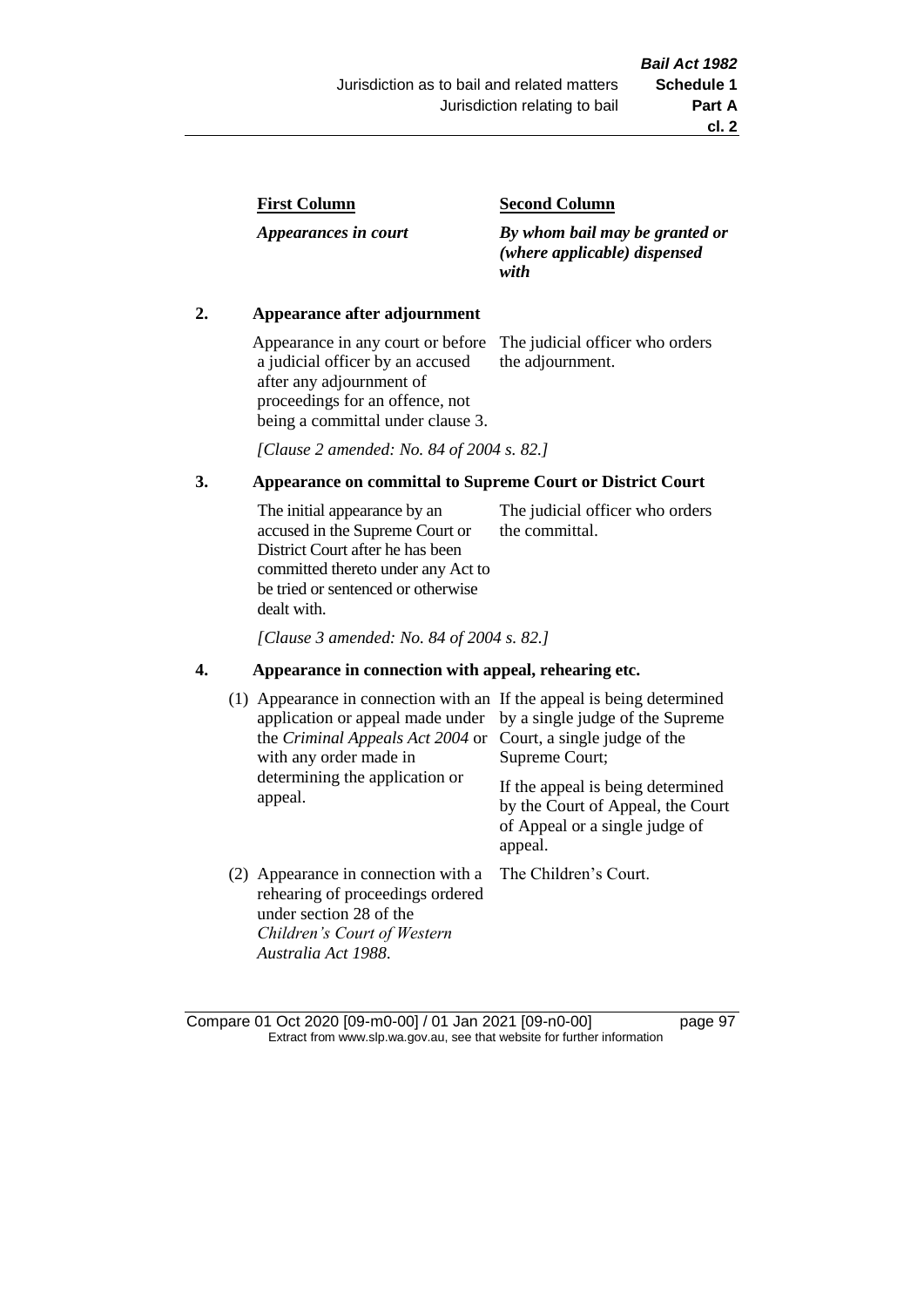| <b>First Column</b>                                                                                                                                   | <b>Second Column</b>                                                   |  |
|-------------------------------------------------------------------------------------------------------------------------------------------------------|------------------------------------------------------------------------|--|
| Appearances in court                                                                                                                                  | By whom bail may be granted or<br>(where applicable) dispensed<br>with |  |
| (3) Appearance in connection with<br>the reconsideration of an order<br>under section 40 of the<br>Children's Court of Western<br>Australia Act 1988. | The Children's Court constituted<br>by the President.                  |  |

*[Clause 4 inserted: No. 84 of 2004 s. 10(2).]*

# **5. Appearance prescribed by regulation**

| Appearance in a court for any  | The judicial or other officer   |
|--------------------------------|---------------------------------|
| other purpose or following any | prescribed by such regulations. |
| other occurrence prescribed by |                                 |
| regulations under this Act.    |                                 |

### **6. Appearances not otherwise provided for**

Any appearance in a court not otherwise provided for in this Part or by regulations under this Act.

The judicial officer who, or court which, orders the appearance.

#### **7. Term used: proceedings for an offence**

In this Part, unless the contrary intention appears —

*proceedings for an offence* in clause 2 (but not in clause 1) includes any of the following proceedings relating to that offence —

- (a) appeal proceedings; and
- (b) proceedings on a writ of *habeas corpus*; and
- (c) proceedings on the re-appearance of an offender under section 50 of the *Sentencing Act 1995*.

*[Clause 7 inserted: No. 84 of 2004 s. 10(3).]*

page 98 Compare 01 Oct 2020 [09-m0-00] / 01 Jan 2021 [09-n0-00] Extract from www.slp.wa.gov.au, see that website for further information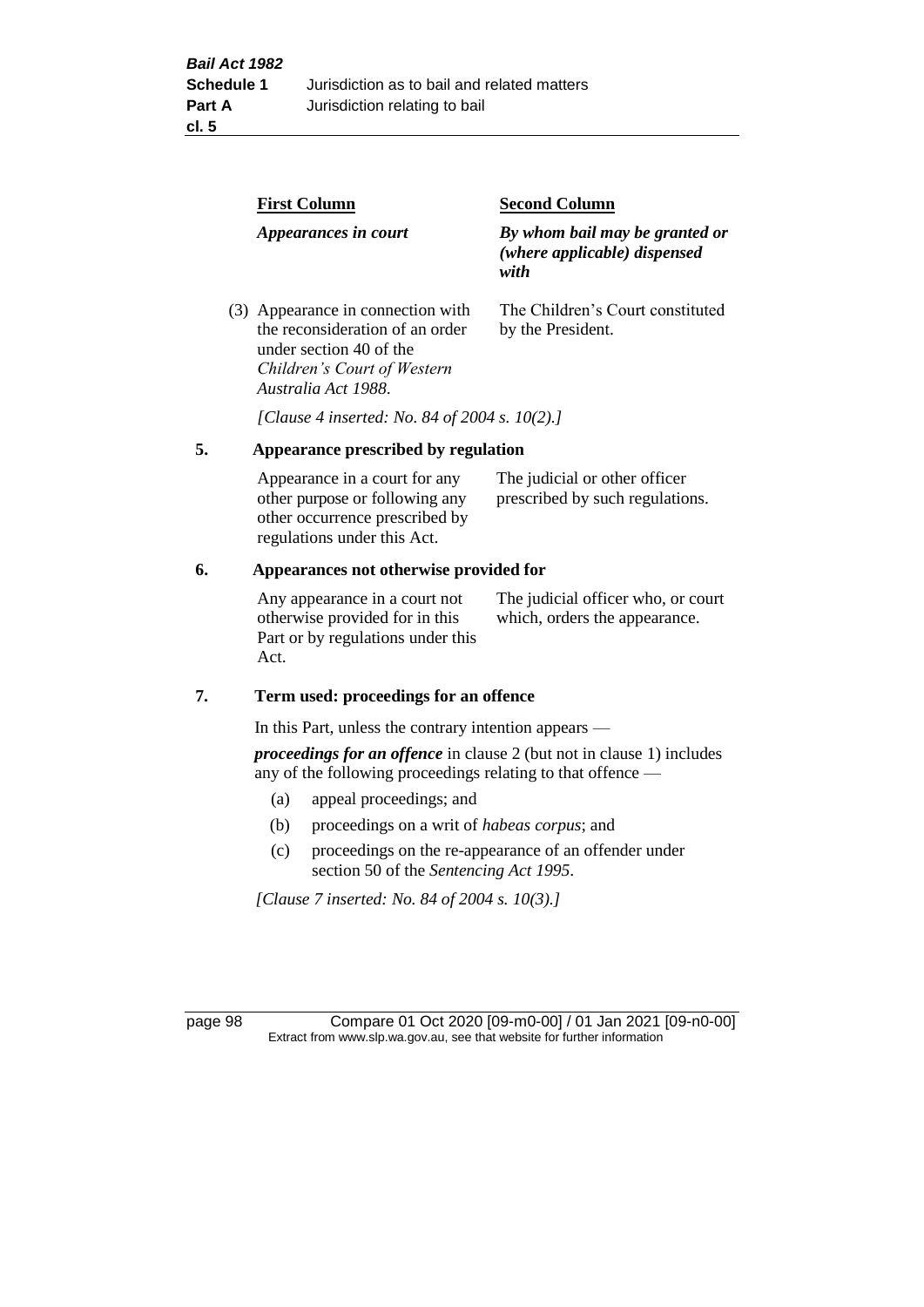#### **Part B** — **Cessation of powers relating to bail**

*[Heading inserted: No. 6 of 2008 s. 41(3)(a).]*

#### **1. Upon decision by judge, power of other officers ceases**

(1) In this clause —

*judge* means a judge of the Supreme Court, the Children's Court or the District Court.

- (2) After a judge has granted or refused bail for an appearance by an accused the power to grant bail for that appearance ceases to be vested  $in -$ 
	- (a) any judicial officer whose jurisdiction is inferior to that of the judge; or
	- (b) any authorised officer.
- (3) After a judge has dispensed with the requirement for bail for an appearance by an accused the power to grant or refuse bail for that appearance ceases to be vested in any officer referred to in subclause  $(2)(a)$  or  $(b)$ .

*[Clause 1 inserted: No. 6 of 2008 s. 41(3)(b).]*

#### **1A. Upon decision by Court of Appeal, other powers cease**

After the Court of Appeal on an appeal under section 15A —

- (a) has granted or refused bail for an appearance by an accused, the power to grant or refuse bail for that appearance; or
- (b) has dispensed with the requirement for bail for an appearance by an accused, the power to grant or refuse bail for that appearance,

ceases to be vested in any judicial officer or in any authorised officer.

*[Clause 1A inserted: No. 6 of 2008 s. 41(3)(b).]*

#### **2. Upon decision by judicial officer, his power and that of his peers ceases**

Except where clause 4 applies, the power to grant, refuse or dispense with bail for an appearance by an accused ceases to be vested in any judicial officer (including a judge of the Supreme Court) after he, or

Compare 01 Oct 2020 [09-m0-00] / 01 Jan 2021 [09-n0-00] page 99 Extract from www.slp.wa.gov.au, see that website for further information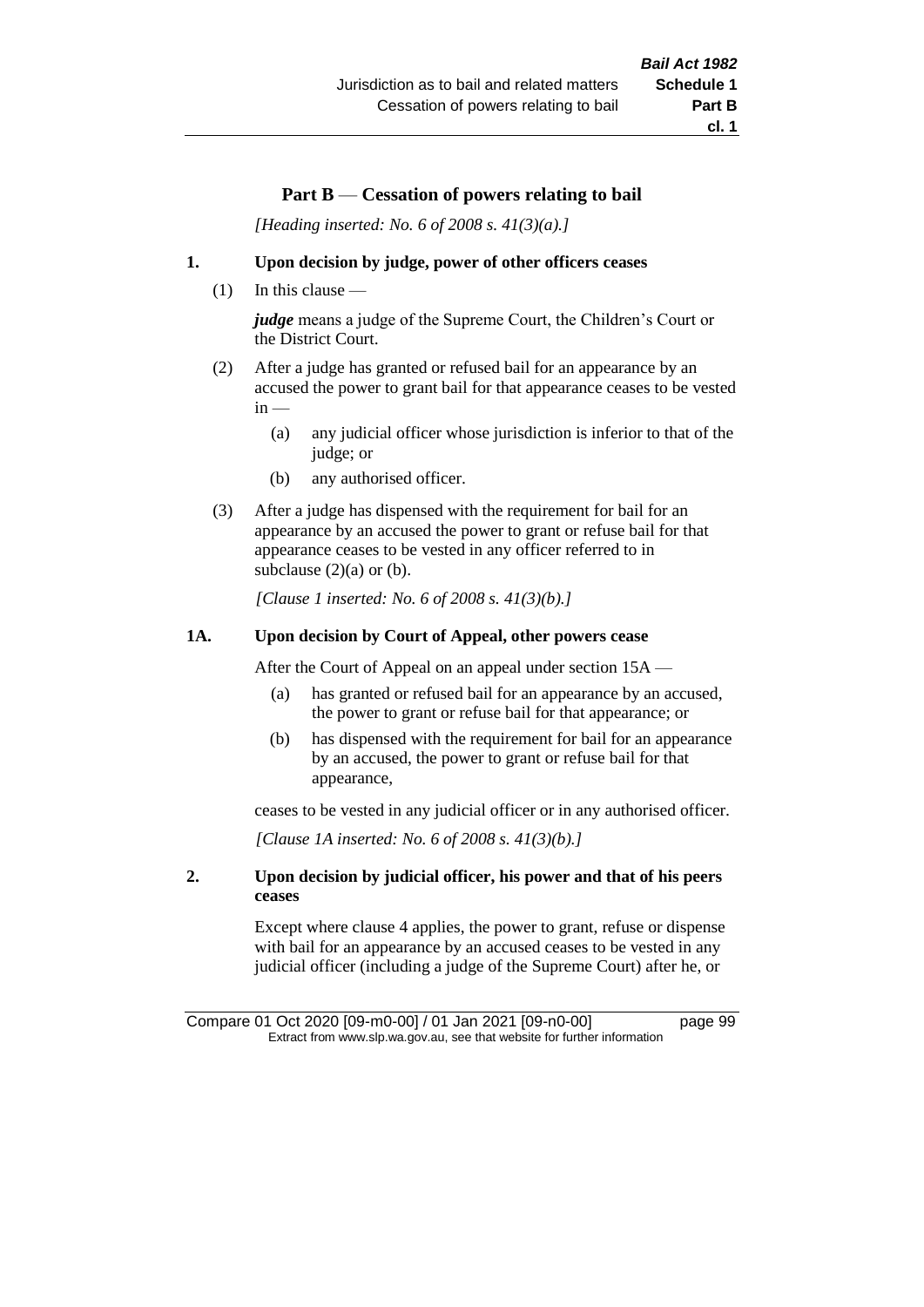another judicial officer whose jurisdiction is co-extensive with his, has granted, refused or dispensed with bail for that appearance.

*[Clause 2 amended: No. 84 of 2004 s. 82; No. 6 of 2008 s. 41(3)(c) and (d).]*

#### **3. Upon refusal of bail for initial appearance, certain powers cease**

- (1) After an authorised officer has refused bail for an initial appearance by an accused, the power to grant bail for that appearance ceases to be vested in another authorised officer, but a justice may nevertheless grant bail for that appearance.
- (2) After a justice has refused bail for an initial appearance by an accused, the power to grant bail for that appearance ceases to be vested in an authorised officer or another justice.

*[Clause 3 inserted: No. 6 of 2008 s. 41(3)(e).]*

#### **4. Judicial officer's powers if accused proves new facts or changed circumstances**

Notwithstanding clause 2, where an accused has been refused bail for an appearance or has been granted bail therefor on terms or conditions with which he is unable or unwilling to comply, the judicial officer who granted or refused bail or another judicial officer whose jurisdiction is co-extensive with his has power to grant bail for that appearance or to vary the terms or conditions of bail previously granted therefor if the accused makes application and satisfies him that —

- (a) new facts have been discovered, new circumstances have arisen or the circumstances have changed since bail was previously granted or refused for that appearance; or
- (b) he failed to adequately present his case for bail on the previous occasion when it was considered; or
- (c) where bail was granted subject to a home detention condition, he has, since the previous occasion when his case for bail was considered, complied with the home detention condition for a period of one month or more.

*[Clause 4 amended: No. 61 of 1990 s. 14; No. 84 of 2004 s. 82.]*

page 100 Compare 01 Oct 2020 [09-m0-00] / 01 Jan 2021 [09-n0-00] Extract from www.slp.wa.gov.au, see that website for further information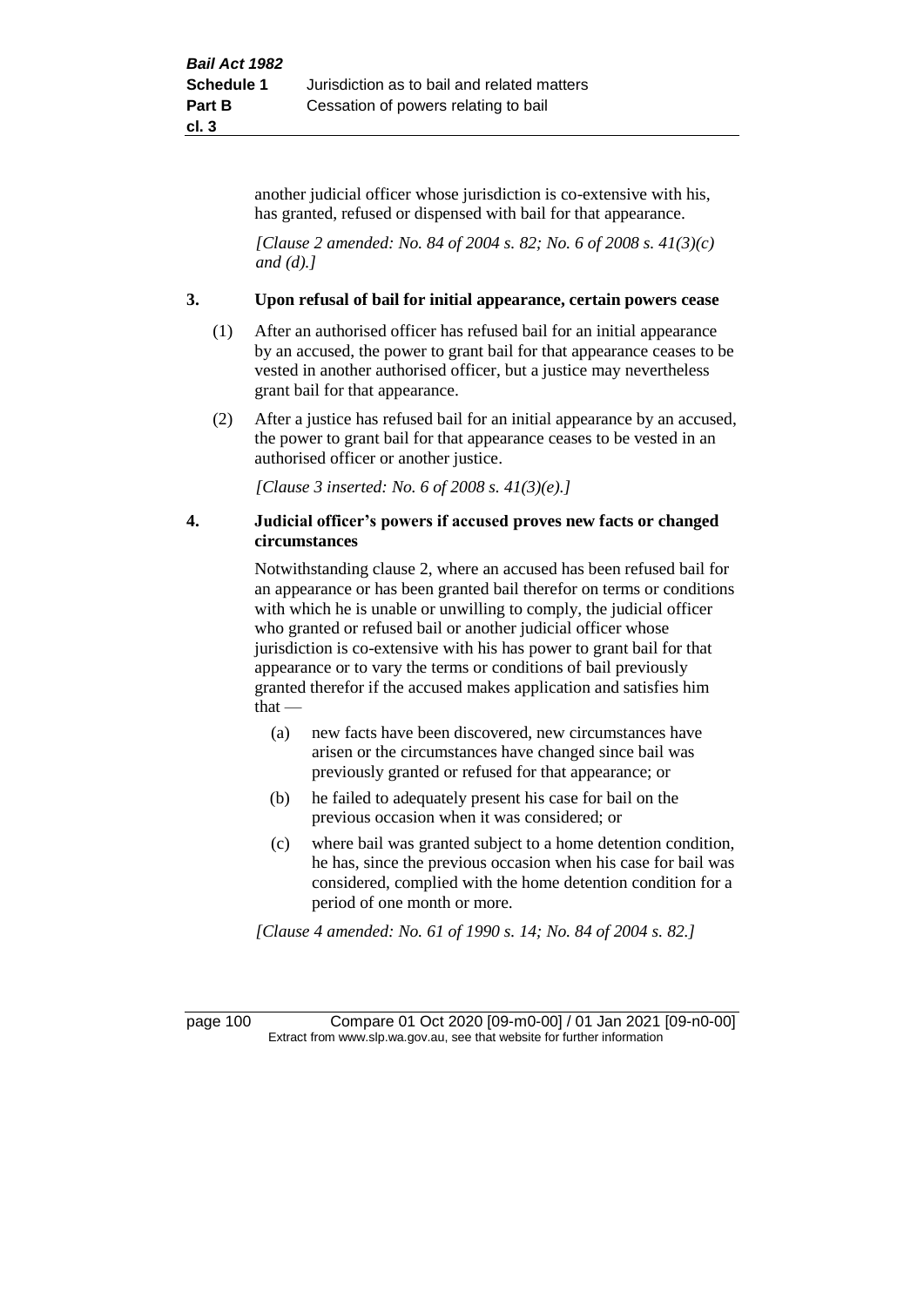#### **Part C — Manner in which jurisdiction to be exercised**

*[Heading deleted: No. 6 of 2008 s. 41(4)(a).]*

#### **1. Bail before conviction at discretion of court or judicial officer except for child**

Subject to clauses 3A, 3C, 3D, 3E and 3E3F, the grant or refusal of bail to an accused, other than a child, who is in custody awaiting an appearance in court before conviction for an offence shall be at the discretion of the judicial officer or authorised officer in whom jurisdiction is vested, and that discretion shall be exercised having regard to the following questions as well as to any others which he considers relevant —

- (a) whether, if the accused is not kept in custody, he may
	- (i) fail to appear in court in accordance with his bail undertaking; or
	- (ii) commit an offence; or
	- (iii) endanger the safety, welfare, or property of any person; or
	- (iv) interfere with witnesses or otherwise obstruct the course of justice, whether in relation to himself or any other person;
- (b) whether the accused needs to be held in custody for his own protection;
- (c) whether the prosecutor has put forward grounds for opposing the grant of bail;
- (d) whether, as regards the period when the accused is on trial, there are grounds for believing that, if he is not kept in custody, the proper conduct of the trial may be prejudiced;
- (e) whether there is any condition which could reasonably be imposed under Part D which would —
	- (i) sufficiently remove the possibility referred to in paragraphs (a) and (d); or
	- (ii) obviate the need referred to in paragraph (b); or
	- (iii) remove the grounds for opposition referred to in paragraph (c);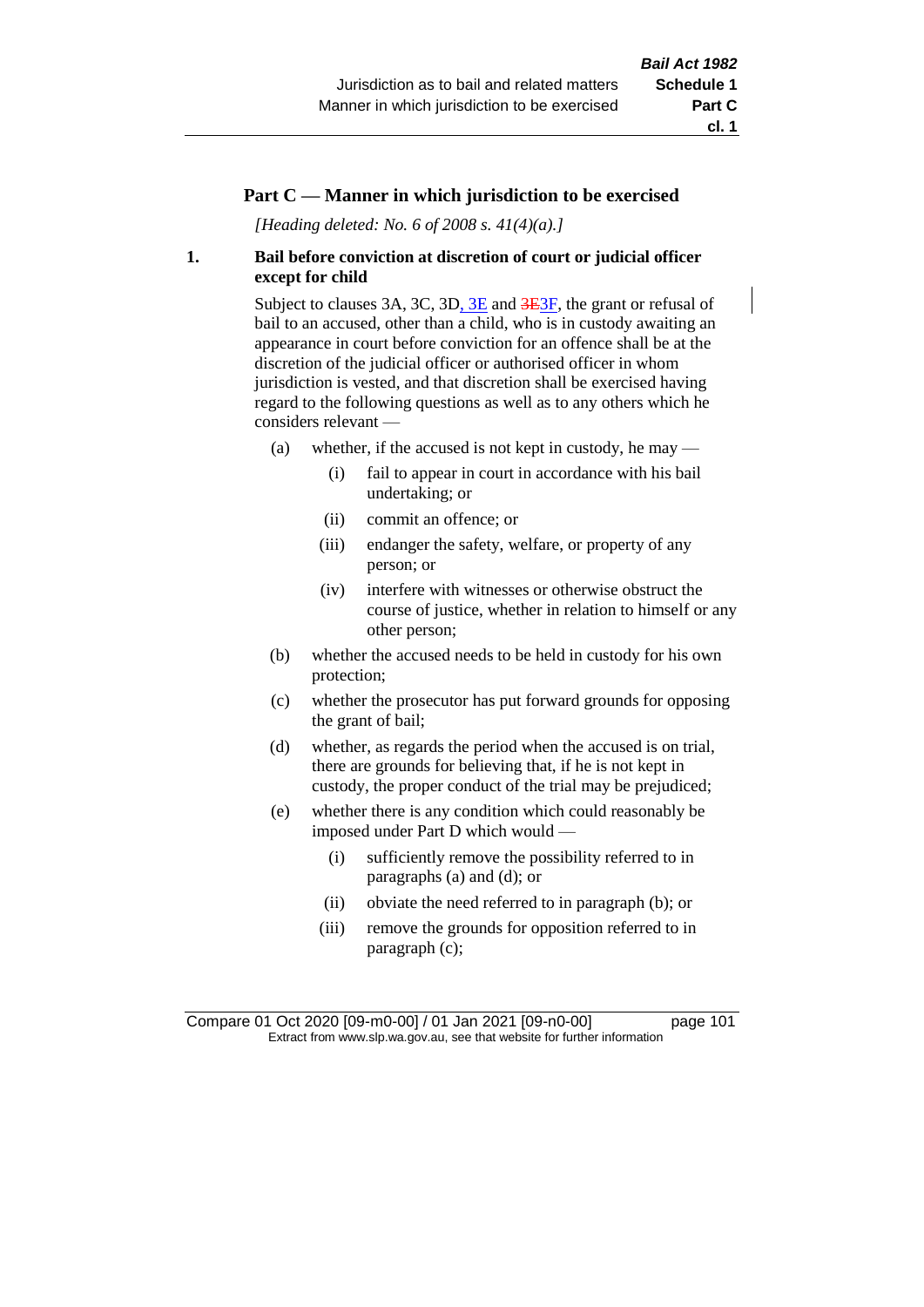- (f) where the accused is charged with an offence that is alleged to have been committed in respect of a child, whether a condition should be imposed under Part D requiring the accused to reside at a place other than the place where the child resides;
- (g) whether the alleged circumstances of the offence or offences amount to wrongdoing of such a serious nature as to make a grant of bail inappropriate.

*[Clause 1 amended: No. 14 of 1992 s. 11; No. 45 of 1993 s. 10(2)(a); No. 54 of 1998 s. 8(a) and (b); No. 84 of 2004 s. 82; No. 6 of 2008 s. 41(4)(b); No. 21 of 2017 s. 7; No. 15 of 2019 s. 13(1).]); No. 30 of 2020 s. 46.]*

### **2. Child to have qualified right to bail**

 $(1)$  In this clause —

*responsible person* means a parent, relative, employer or other person who, in the opinion of the judicial officer or authorised officer, is in a position to both influence the conduct of the child and provide the child with support and direction.

- (2) Subject to subclause (3), a child accused who is in custody awaiting an appearance in court before conviction for an offence has a right to be granted bail unless —
	- (a) in the opinion of the judicial officer or authorised officer in whom jurisdiction is vested —
		- (i) one or more of the questions set out in clause 1(a), (b), (d) and (g) must be answered in the affirmative; and
		- (ii) there is no condition which he could reasonably impose under Part D which would satisfy the relevant provision of clause 1(e);
		- or
	- (b) there is no responsible person willing to enter into an undertaking of the kind described in subclause (3)(c),

and if the child is refused bail he shall be dealt with in accordance with section 19(2) of the *Young Offenders Act 1994*.

page 102 Compare 01 Oct 2020 [09-m0-00] / 01 Jan 2021 [09-n0-00] Extract from www.slp.wa.gov.au, see that website for further information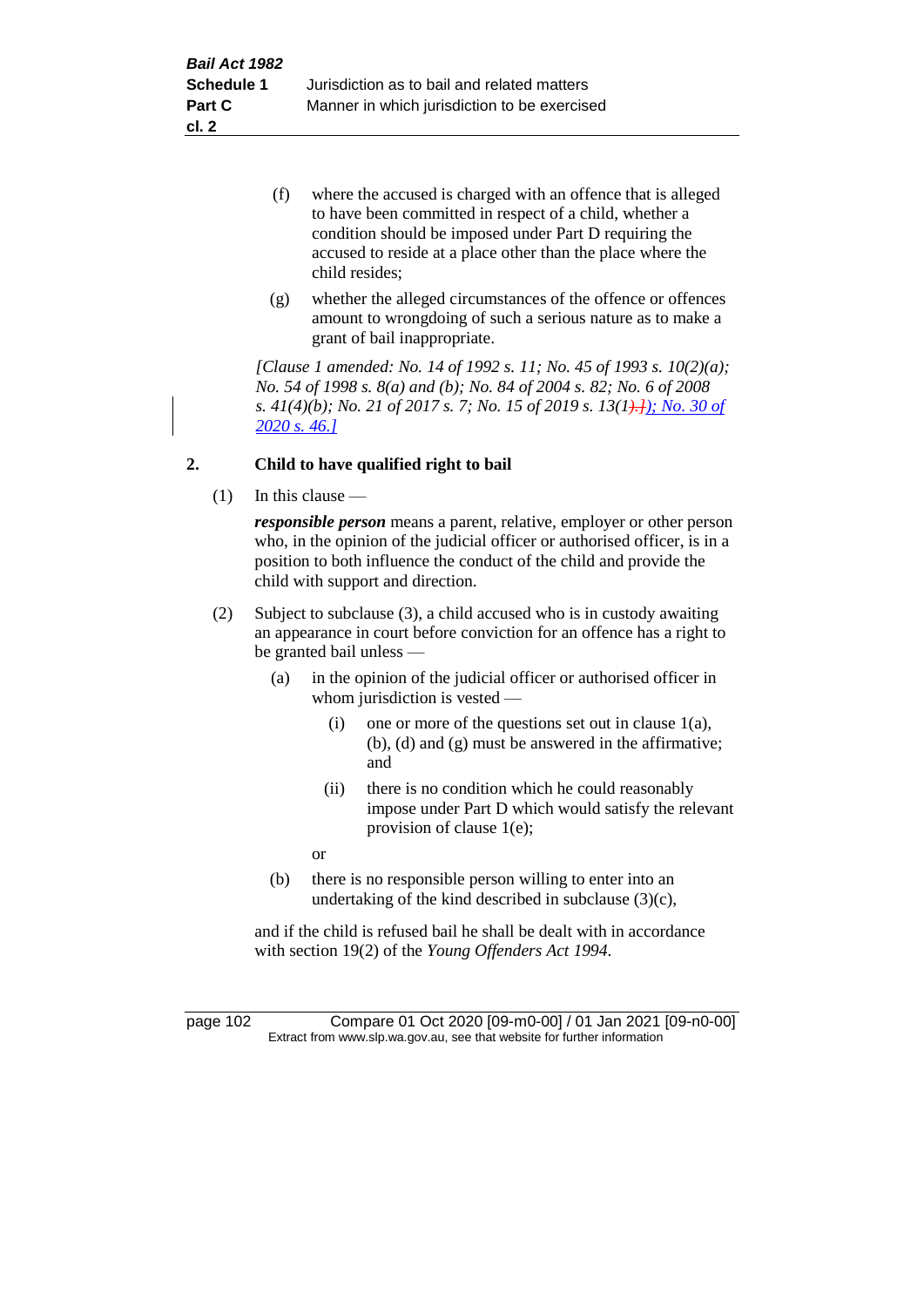- (3) The right of a child accused under subclause (2) is subject to  $-$ 
	- (a) clauses 3A, 3C, 3D and 3E; and
	- *[(b) deleted]*
	- (c) there being imposed as a condition on the grant of bail a requirement that before the release of the child on bail a responsible person undertakes in writing in the approved form to ensure that the child complies with any requirement of his bail undertaking mentioned in section  $28(2)(a)$ , (b), (c) and (d).
- (4) Subclauses (2)(b) and (3)(c) do not apply to a child accused if it appears to the judicial officer or authorised officer that the accused —
	- (a) is over the age of 17 years; and
	- (b) has sufficient maturity to live independently without the guidance or control of a parent or guardian.
- (5) For the purposes of this clause, the provisions of sections 46, 47, 48, 54, 55(2), 60 and  $67(2)(a)(iv)$  apply with all necessary changes as  $if -$ 
	- (a) references in those provisions to a surety and a surety undertaking were references to a responsible person and to an undertaking referred to in subclause (3)(c) respectively; and
	- (b) section  $54(1)(b)(i)$  read as follows
		- (i) a person who has entered into an undertaking referred to in clause  $2(3)(c)$  of Part C of Schedule 1 should no longer be regarded as a responsible person for the purposes of that clause, or is dead;
- (6) Where a child accused is released on bail his right to be at liberty is subject to the exercise of the powers in section 17A.

*[Clause 2 inserted: No. 45 of 1993 s. 10(2)(b); amended: No. 57 of 1997 s. 21(3)(a); No. 54 of 1998 s. 8(c); No. 34 of 2004 Sch. 2 cl. 3(3); No. 84 of 2004 s. 82; No. 6 of 2008 s. 41(4)(c) and 43(4); No. 21 of 2017 s. 8; No. 15 of 2019 s. 13(2).]*

Compare 01 Oct 2020 [09-m0-00] / 01 Jan 2021 [09-n0-00] page 103 Extract from www.slp.wa.gov.au, see that website for further information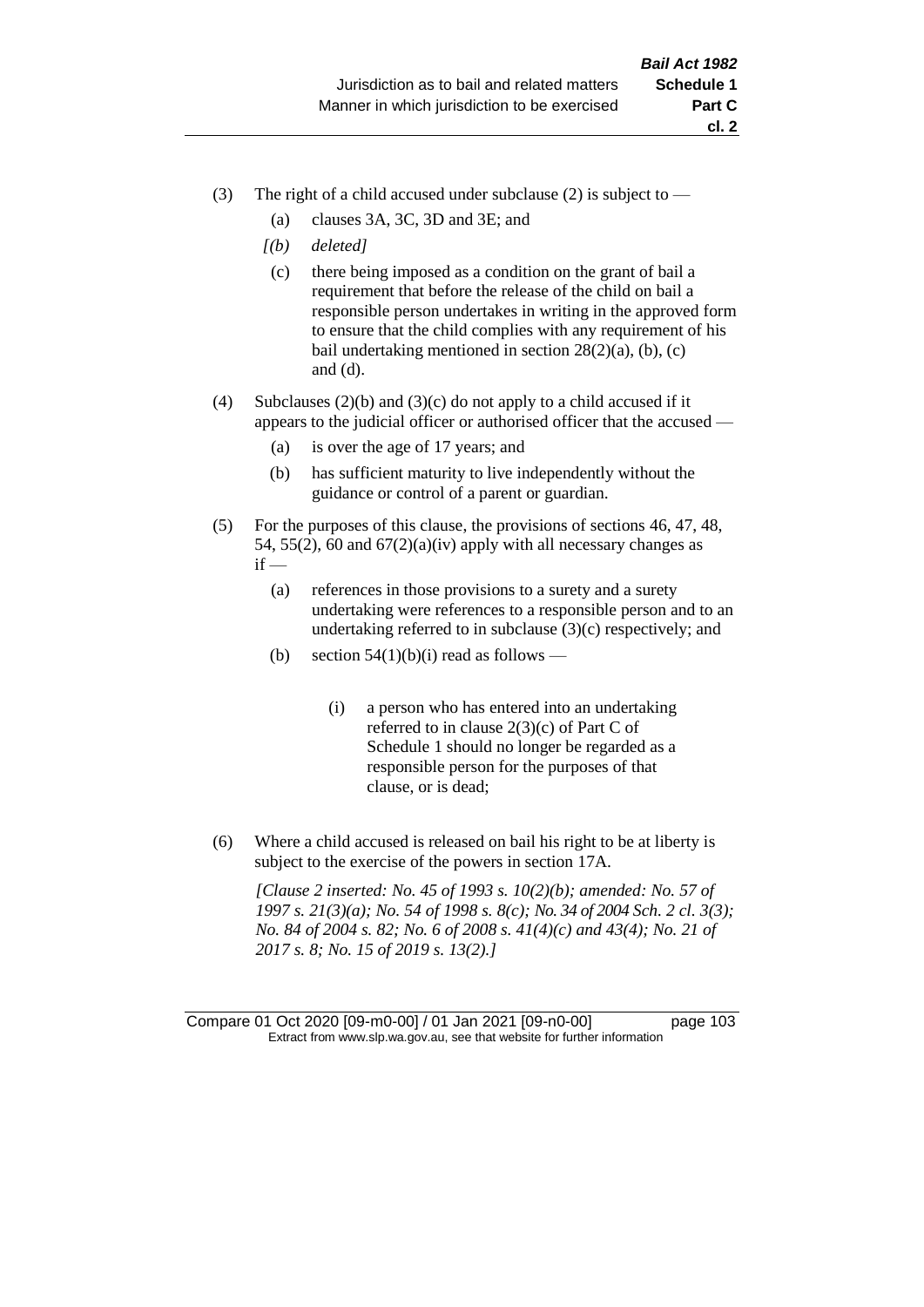#### **3. Matters relevant to cl. 1(a)**

In considering whether an accused may do any of the things mentioned in clause 1(a), the judicial officer or authorised officer shall have regard to the following matters, as well as to any others which he considers relevant —

- (a) the nature and seriousness of the offence or offences (including any other offence or offences for which he is awaiting trial) and the probable method of dealing with the accused for it or them, if he is convicted; and
- (b) the character, previous convictions, antecedents, associations, home environment, background, place of residence, and financial position of the accused; and
- (c) the history of any previous grants of bail to him; and
- (d) the strength of the evidence against him.

*[Clause 3 amended: No. 84 of 2004 s. 82.]*

#### **3A. Bail for accused charged with serious offence committed while on bail or early release for another serious offence**

- (1) Notwithstanding clause 1, 2 or 4 or any other provision of this Act, where —
	- (a) an accused is in custody
		- (i) awaiting an appearance in court before conviction for a serious offence; or
		- (ii) waiting to be sentenced or otherwise dealt with for a serious offence of which the accused has been convicted;

and

- (b) the serious offence is alleged to have been committed while the accused was —
	- (i) on bail for; or
	- (ii) at liberty under an early release order made in respect of,

another serious offence,

the judicial officer or (if section 16A does not apply) the authorised officer in whom jurisdiction is vested shall refuse to grant bail for the

page 104 Compare 01 Oct 2020 [09-m0-00] / 01 Jan 2021 [09-n0-00] Extract from www.slp.wa.gov.au, see that website for further information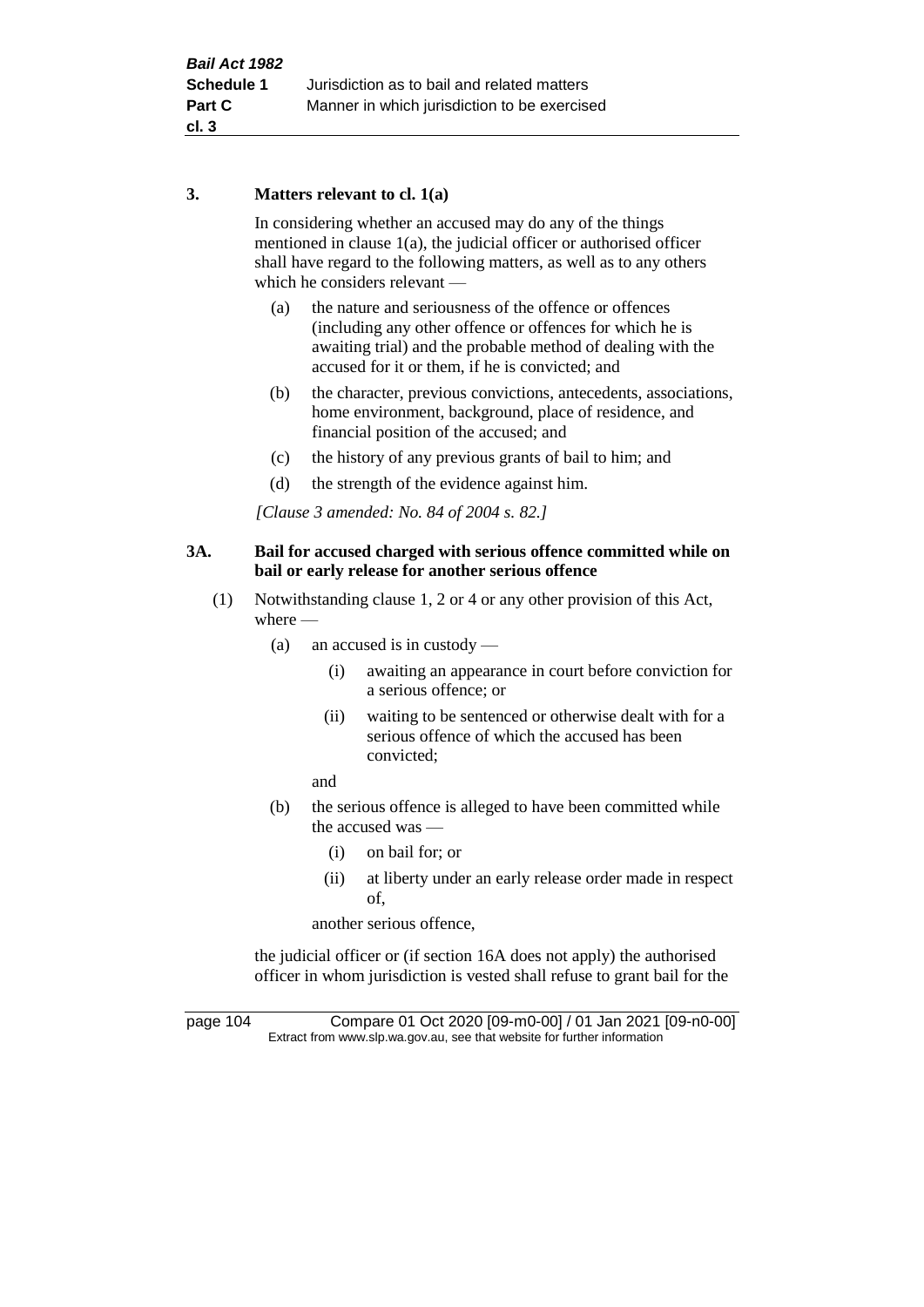serious offence referred to in paragraph (a) unless the judicial officer or authorised officer —

- (c) is satisfied that there are exceptional reasons why the accused should not be kept in custody and, if clause 3B applies, is so satisfied only after complying with that clause; and
- (d) is also satisfied that bail may properly be granted having regard to the provisions of clauses 1 and 3 or, in the case of a child accused, clauses 2 and 3.
- (2) Notwithstanding section 7(1), where an accused is refused bail under subclause (1) for an appearance for a serious offence his case for bail need not be considered again under that subsection for an appearance for that offence unless he satisfies the judicial officer who may order his detention that —
	- (a) new facts have been discovered, new circumstances have arisen or the circumstances have changed since bail was refused; or
	- (b) he failed to adequately present his case for bail on the occasion of that refusal.
- (3) Where a child accused is refused bail under subclause (1) he shall be dealt with in accordance with section 19(2) of the *Young Offenders Act 1994*.

*[Clause 3A inserted: No. 45 of 1993 s. 10(2)(c); amended: No. 57 of 1997 s. 21(3)(b); No. 54 of 1998 s. 7 and 13(1); No. 84 of 2004 s. 82; No. 6 of 2008 s. 41(4)(d).]*

#### **3B. Exceptional reasons under cl. 3A(1), determining**

- (1) This clause applies where it appears to the judicial officer or (if section 16A does not apply) the authorised officer that all or any of the acts alleged to constitute a serious offence referred to in clause 3A(1)(b) would, if proved in the appropriate proceedings, amount to a breach by the accused of a protective condition or order.
- (2) The judicial officer or authorised officer shall, before making a decision that there are exceptional reasons for the purposes of clause 3A(1)(c), make enquiry, or cause enquiry to be made, whether there has already been —
	- (a) any breach by the accused of the protective condition or order that has been proved in proceedings; or

Compare 01 Oct 2020 [09-m0-00] / 01 Jan 2021 [09-n0-00] page 105 Extract from www.slp.wa.gov.au, see that website for further information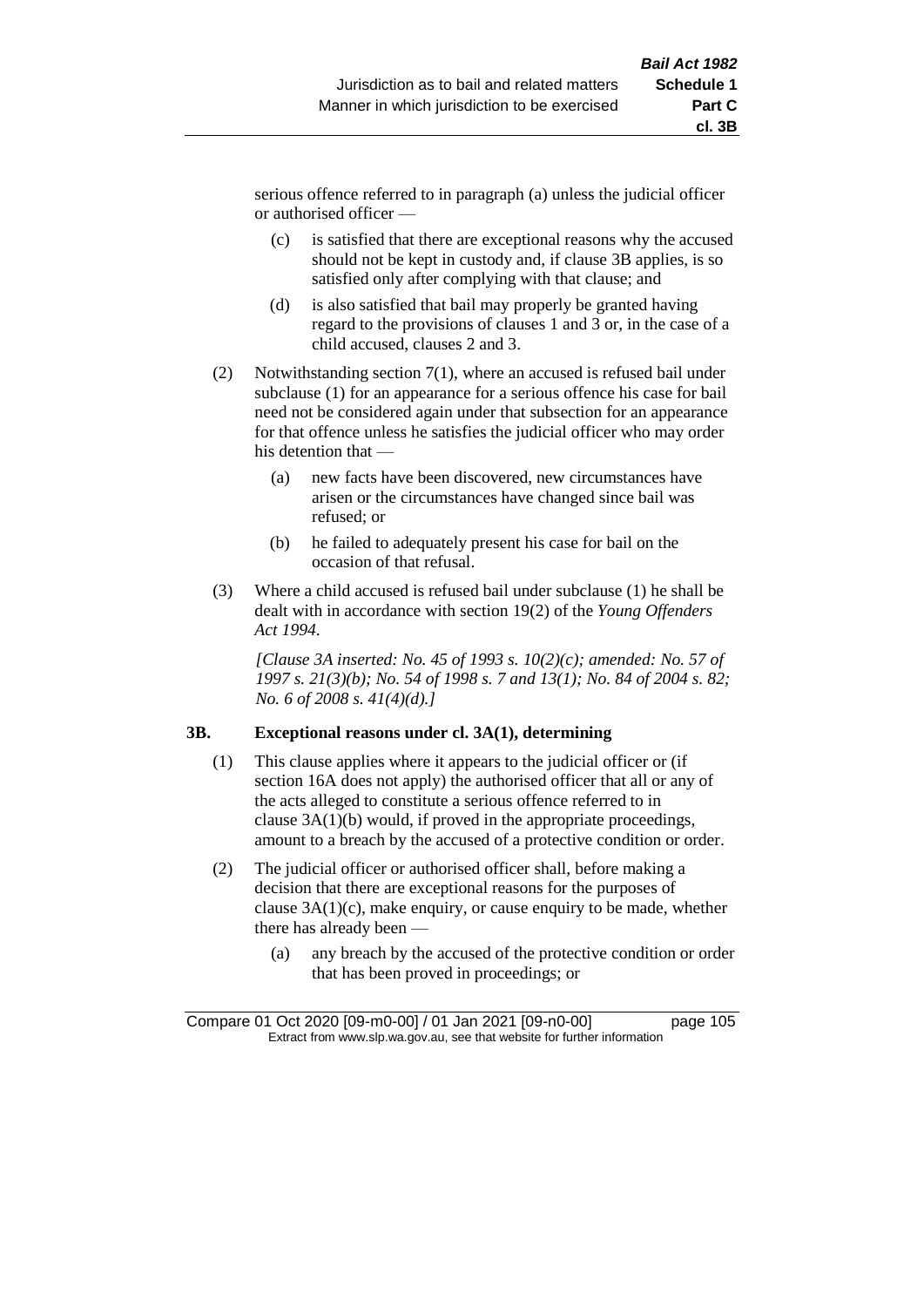- (b) any alleged breach by the accused of the protective condition or order that has not been so proved, including an allegation that has not been the subject of a prosecution or any other communication to any relevant official; or
- (c) any alleged breach by the accused of any other protective condition or order that has been the subject of a prosecution.
- (3) On becoming aware of any such alleged breach, the judicial officer or authorised officer shall give each person for whose protection a protective condition or order referred to in subclause (2) was imposed or made (a *relevant person*) a reasonable opportunity to give evidence by affidavit on matters relating to that protective condition or order.
- (4) The judicial officer or authorised officer shall in making any decision for the purposes of clause  $3A(1)(c)$  —
	- (a) give due weight to  $-$ 
		- (i) any evidence given under subclause (3); and
		- (ii) any adverse effect that a grant of bail to the accused would have on a relevant person; and
		- (iii) any difficulty that a relevant person might have in proving any future breach of a protective condition or order;

and

- (b) consider whether it would be appropriate to refuse bail and make a hospital order under section 5 of the *Criminal Law (Mentally Impaired Accused) Act 1996*; and
- (c) in the case of a condition imposed for a purpose mentioned in clause 2(2)(c) or (d) of Part D, treat any alleged breach of the condition as a serious matter even if the conduct alleged to amount to the breach in itself appears to be trivial; and
- (d) consider whether any alleged breach of a protective condition or order that has occurred shows that the purpose of the condition or order has not been achieved and that the accused should be kept in custody.
- (5) The provisions of this clause do not limit the matters that the judicial officer or authorised officer may take into account for the purposes of clause  $3A(1)(c)$ .

page 106 Compare 01 Oct 2020 [09-m0-00] / 01 Jan 2021 [09-n0-00] Extract from www.slp.wa.gov.au, see that website for further information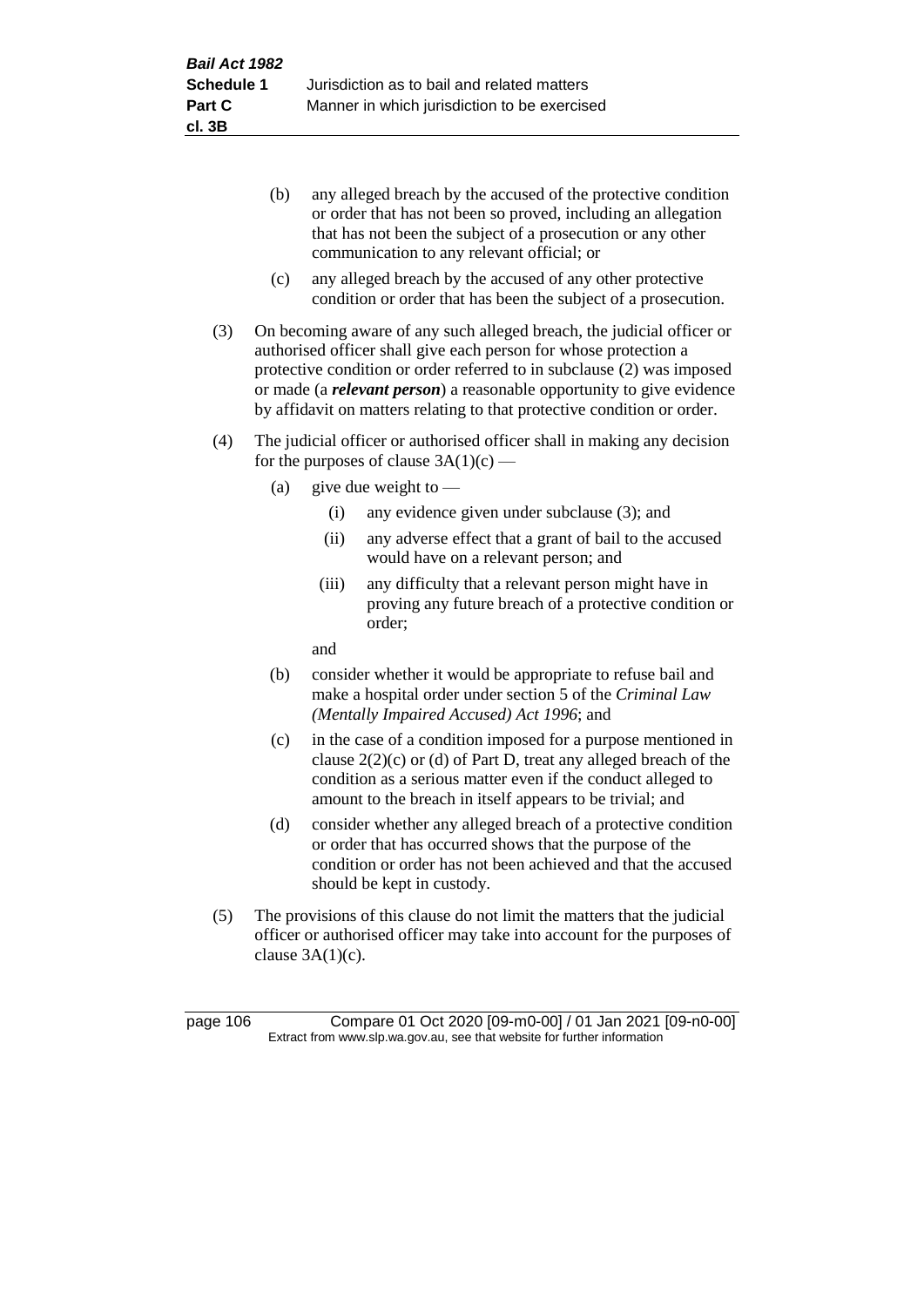(6) In this clause —

#### *protective condition or order* means —

- (a) a condition imposed for a purpose mentioned in clause  $2(2)(c)$ or (d) of Part D; or
- (b) a family violence restraining order or a violence restraining order or a police order under the *Restraining Orders Act 1997*; or
- (c) a Part VII order under the *Justices Act 1902* <sup>2</sup>
	- (i) that under section 86 of the *Restraining Orders Act 1997* is taken to be a misconduct restraining order under that Act; and
	- (ii) that shows on the face of the order that the causing or threatening of personal injury by the accused was a ground for the making of the order.

*[Clause 3B inserted: No. 54 of 1998 s. 13(2); amended: No. 38 of 2004 s. 60; No. 59 of 2004 s. 141; No. 84 of 2004 s. 11 and 82; No. 49 of 2016 s. 89.]*

#### **3C. Bail in murder cases**

Notwithstanding clause 1, 2 or 4 or any other provision of this Act, where an accused is in custody —

- (a) awaiting an appearance in court before conviction for an offence of murder; or
- (b) waiting to be sentenced or otherwise dealt with for an offence of murder of which the accused has been convicted,

the judicial officer in whom jurisdiction is vested shall refuse to grant bail for the offence unless the judicial officer is satisfied that —

- (c) there are exceptional reasons why the accused should not be kept in custody; and
- (d) bail may properly be granted having regard to the provisions of clauses 1 and 3 or, in the case of a child, clauses 2 and 3.

*[Clause 3C inserted: No. 6 of 2008 s. 41(4)(e); amended: No. 29 of 2008 s. 24(7).]*

Compare 01 Oct 2020 [09-m0-00] / 01 Jan 2021 [09-n0-00] page 107 Extract from www.slp.wa.gov.au, see that website for further information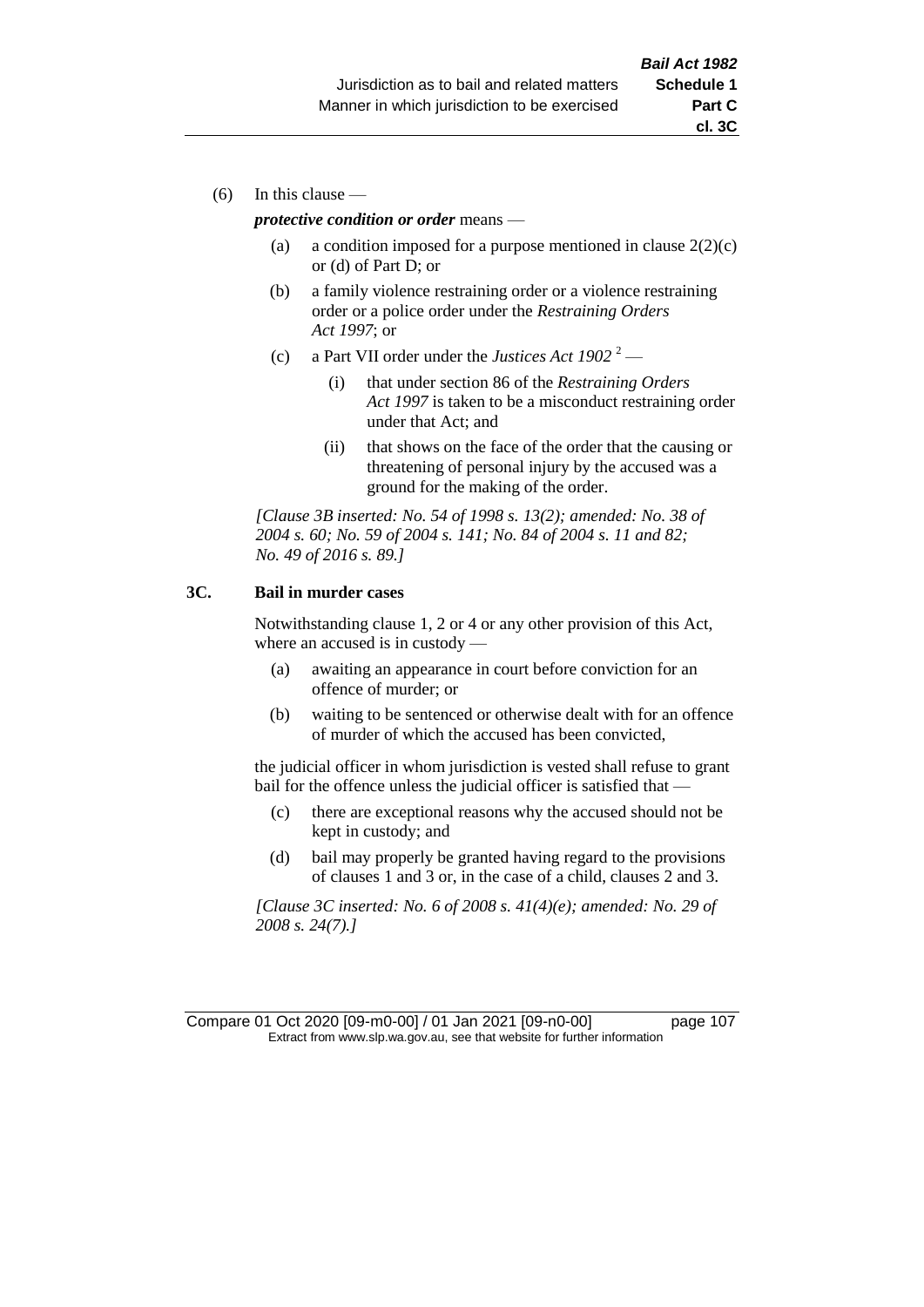#### **3D. Bail in cases under** *High Risk Serious Offenders Act 2020* **section 80(1)**

 $(1)$  In this clause —

*section 80 offence* means the offence under the *High Risk Serious Offenders Act 2020* section 80(1) of contravening a requirement of a supervision order;

*victim* has the meaning given in the *High Risk Serious Offenders Act 2020* section 3.

- (2) This clause applies where an accused is in custody
	- (a) awaiting an appearance in court before conviction for a section 80 offence; or
	- (b) waiting to be sentenced or otherwise dealt with for a section 80 offence of which the accused has been convicted.
- (3) Despite clause 1, 2 or 4 or any other provision of this Act, where this clause applies the judicial officer or (if section 16A does not apply) the authorised officer in whom jurisdiction is vested must refuse to grant bail for the section 80 offence unless the judicial officer or authorised officer —
	- (a) is satisfied that there are exceptional reasons why the accused should not be kept in custody; and
	- (b) is satisfied that bail may properly be granted having regard to the provisions of clauses 1 and 3 or, in the case of a child, clauses 2 and 3.
- (4) The judicial officer or authorised officer must in making any decision for the purposes of subclause  $(3)$  —
	- (a) have regard to  $-$ 
		- (i) any history of proven or alleged contraventions of supervision orders by the accused; and
		- (ii) any adverse effect that a grant of bail to the accused would have on a victim of the accused;

and

(b) consider whether it would be appropriate to refuse bail and make a hospital order under the *Criminal Law (Mentally Impaired Accused) Act 1996* section 5; and

page 108 Compare 01 Oct 2020 [09-m0-00] / 01 Jan 2021 [09-n0-00] Extract from www.slp.wa.gov.au, see that website for further information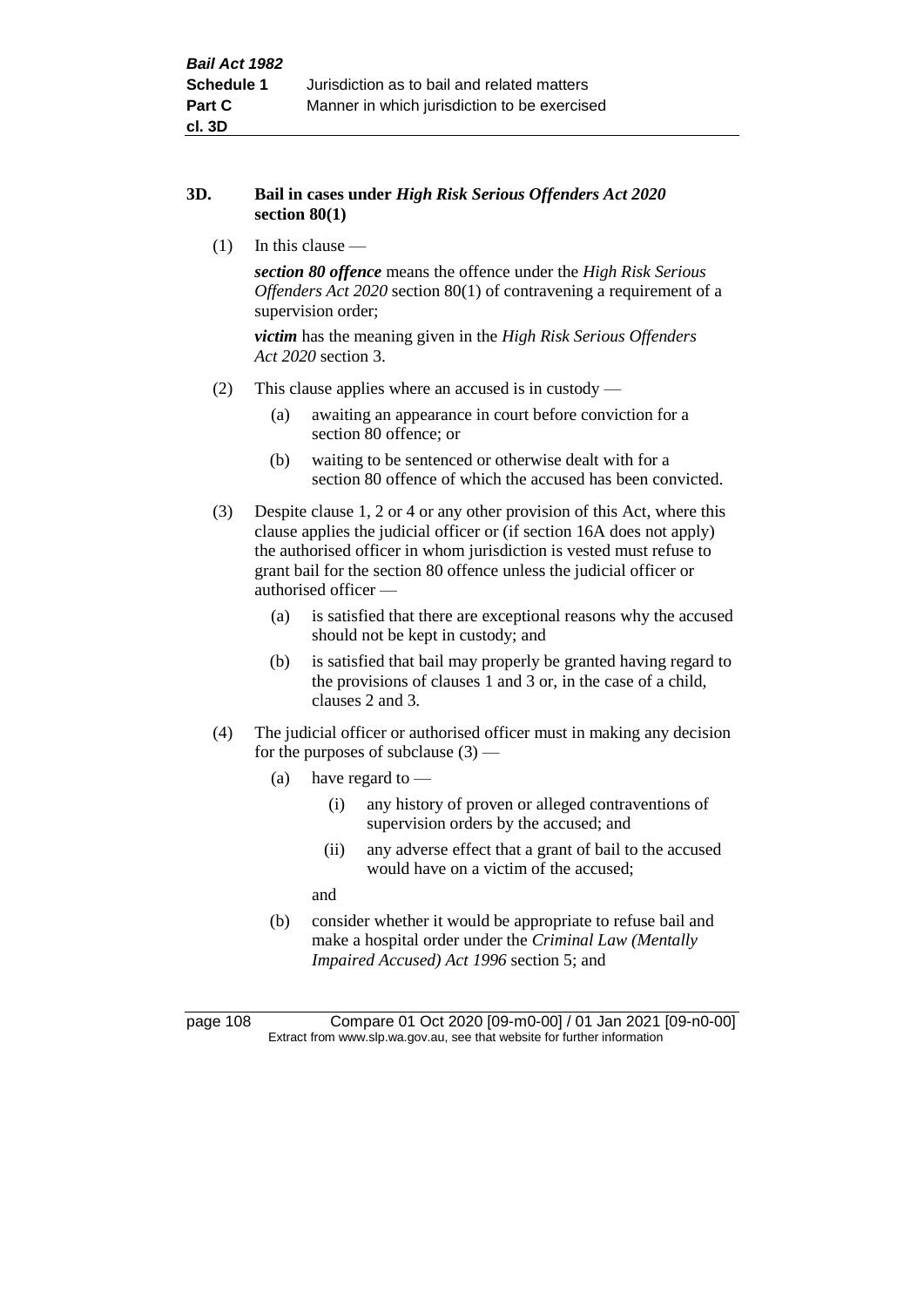- (c) consider whether the conduct alleged to amount to the contravention in itself appears to be minor or trivial.
- (5) Subclause (4) does not limit the matters that the judicial officer or authorised officer may take into account for the purposes of subclause (3).

(6) Despite section 7(1), where an accused is refused bail under subclause (3) for an appearance for a section 80 offence the accused's case for bail need not be considered again under that subsection for an appearance for that offence unless the accused satisfies the judicial officer who may order detention that —

- (a) new facts have been discovered, new circumstances have arisen or the circumstances have changed since bail was refused; or
- (b) the accused failed adequately to present the case for bail on the occasion of that refusal.
- (7) A child accused who is refused bail under subclause (3) must be dealt with in accordance with the *Young Offenders Act 1994* section 19(2).

*[Clause 3D inserted: No. 21 of 2017 s. 9; amended: No. 29 of 2020 s. 117.]*

#### **3E. Bail in cases of person linked to terrorism**

- (1) This clause applies where an accused who is a person linked to terrorism is in custody —
	- (a) awaiting an appearance in court before conviction for an offence; or
	- (b) waiting to be sentenced or otherwise dealt with for an offence of which the accused has been convicted.
- (2) Despite clause 1, 2 or 4 or any other provision of this Act, and in addition to clauses 3A to 3D, where this clause applies the judicial officer in whom jurisdiction is vested must refuse to grant bail for the offence unless the judicial officer is satisfied that —
	- (a) there are exceptional reasons why the accused should not be kept in custody; and
	- (b) bail may properly be granted having regard to the provisions of clauses 1 and 3 or, in the case of a child, clauses 2 and 3.

Compare 01 Oct 2020 [09-m0-00] / 01 Jan 2021 [09-n0-00] page 109 Extract from www.slp.wa.gov.au, see that website for further information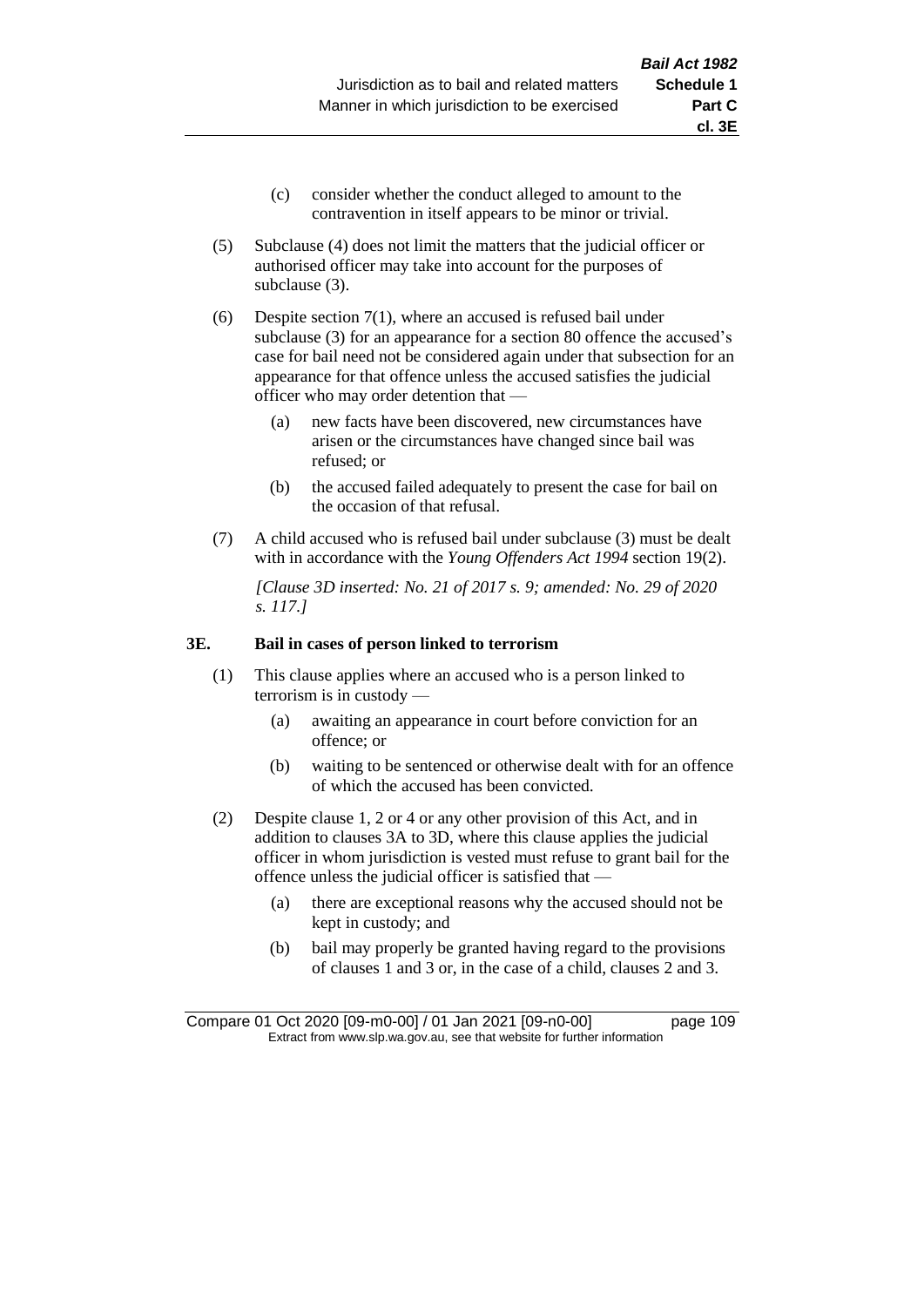- (3) The judicial officer must, in making any decision for the purposes of subclause  $(2)(a)$  —
	- (a) have regard to the nature and seriousness of the offence or offences (including any other offence or offences for which the accused is awaiting trial) and the probable method of dealing with the accused for it or them, if the accused is convicted; and
	- (b) have regard to the conduct of the accused since the accused was —
		- (i) charged with or convicted of a terrorism offence; or
		- (ii) made the subject of the relevant interim control order or confirmed control order;

and

- (c) consider whether it would be appropriate to refuse bail and make a hospital order under the *Criminal Law (Mentally Impaired Accused) Act 1996* section 5; and
- (d) in the case of a child, consider the *Young Offenders Act 1994* section 6(d) as an objective of this Act with the safety of the community being an overriding objective.
- (4) Subclause (3) does not limit the matters that the judicial officer may take into account for the purposes of subclause  $(2)(a)$ .
- (5) Despite section 7(1), where an accused is refused bail under subclause (2) the accused's case for bail need not be considered again under that subsection for an appearance for that offence unless the accused satisfies the judicial officer who may order detention that —
	- (a) new facts have been discovered, new circumstances have arisen or the circumstances have changed since bail was refused; or
	- (b) the accused failed adequately to present the case for bail on the occasion of that refusal.
- (6) Where an accused is granted bail under subclause (2), on any subsequent appearance in the same case a judicial officer may order that bail is to continue on the same terms and conditions.

page 110 Compare 01 Oct 2020 [09-m0-00] / 01 Jan 2021 [09-n0-00] Extract from www.slp.wa.gov.au, see that website for further information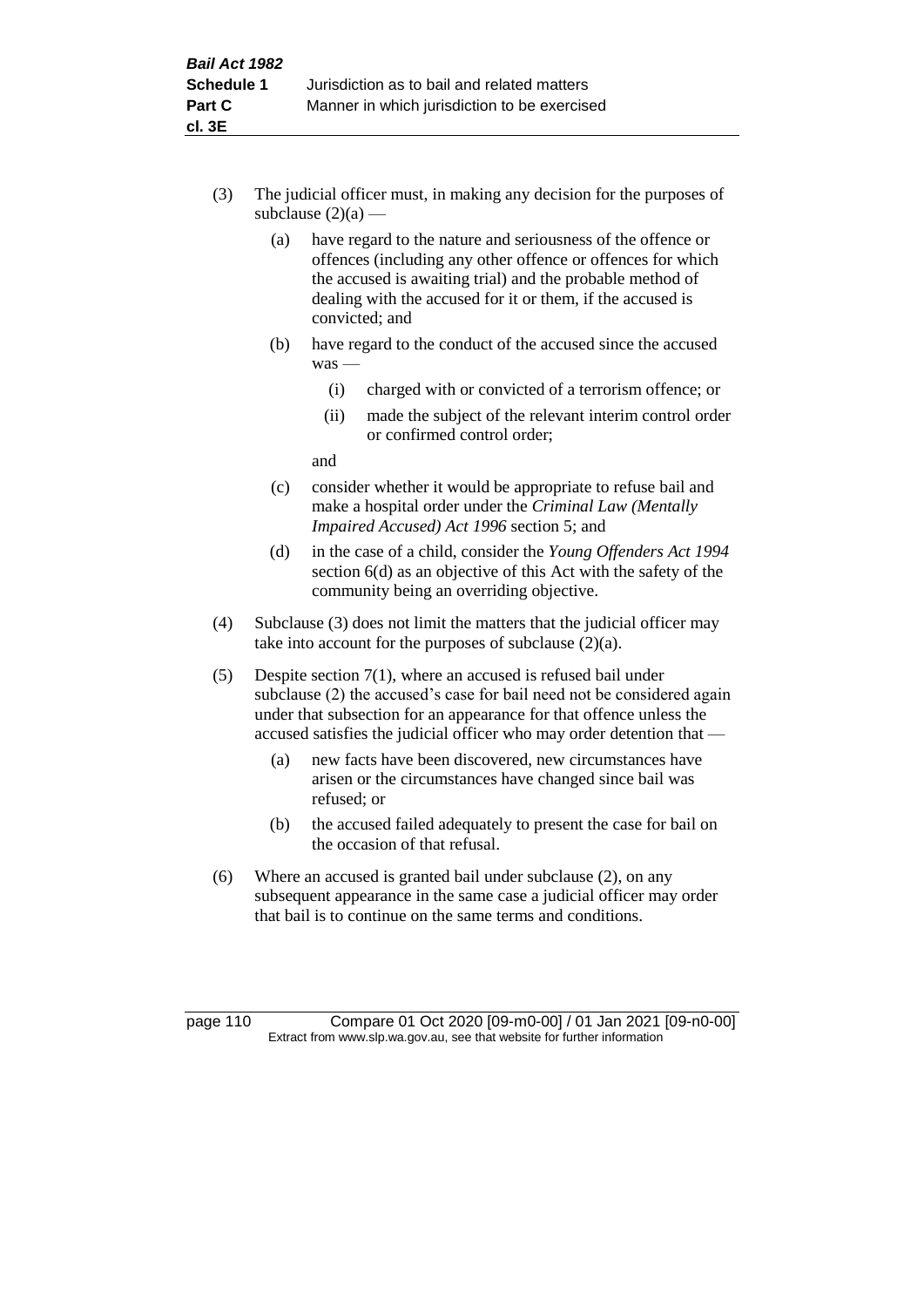(7) Where a child accused is refused bail under subclause (2), the child accused shall be dealt with in accordance with the *Young Offenders Act 1994* section 19(2).

Note for this clause:

The *Crimes Act 1914* (Commonwealth) section 15AA provides that a bail authority must not grant bail to a person charged with, or convicted of, a terrorism offence as defined in section 3(1) of that Act unless the bail authority is satisfied that exceptional circumstances exist to justify bail.

*[Clause 3E inserted: No. 15 of 2019 s. 13(3).]*

#### **3F. Bail in cases of family violence offence involving serial family violence offender**

- (1) This clause applies where an accused is a serial family violence offender in custody —
	- (a) awaiting an appearance in court before conviction for a family violence offence; or
	- (b) waiting to be sentenced or otherwise dealt with for a family violence offence of which the accused has been convicted.
- (2) Despite clause 1, 2 or 4 or any other provision of this Act, where this clause applies bail may only be granted by a judicial officer, other than a justice, in whom jurisdiction is vested and the judicial officer must refuse to grant bail for the family violence offence unless the judicial officer —
	- (a) is satisfied that there are exceptional reasons why the accused should not be kept in custody; and
		- (b) is satisfied that bail may properly be granted having regard to the provisions of clauses 1 and 3.
- (3) Despite section 7(1), where an accused is refused bail under subclause (2) for an appearance for a family violence offence, the accused's case for bail need not be considered again under that subsection for an appearance for that offence unless the accused satisfies the judicial officer who may order detention that —

(a) new facts have been discovered, new circumstances have arisen or the circumstances have changed since bail was refused; or

Compare 01 Oct 2020 [09-m0-00] / 01 Jan 2021 [09-n0-00] page 111 Extract from www.slp.wa.gov.au, see that website for further information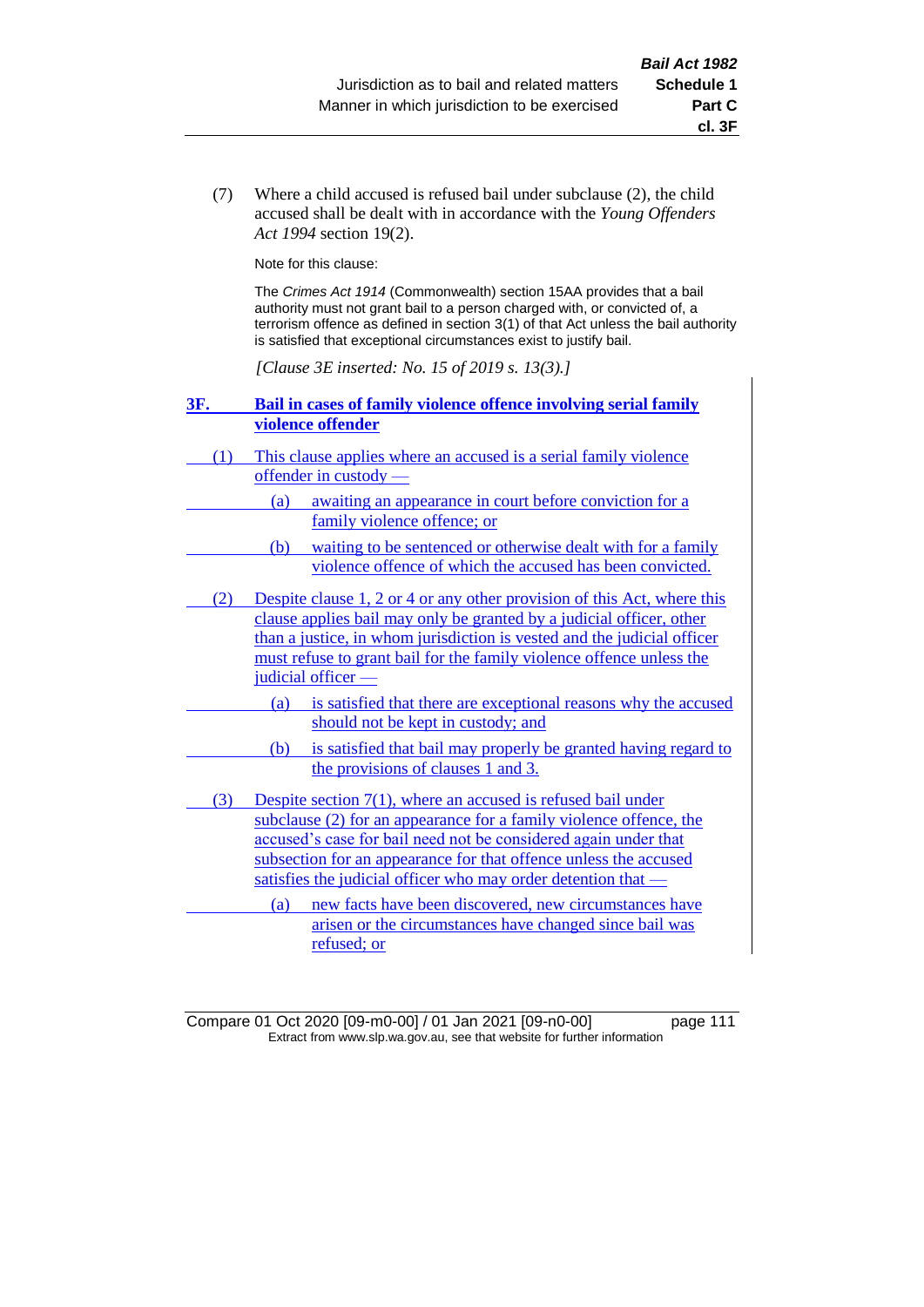| the accused failed adequately to present the case for bail on<br>(b)                                                                       |
|--------------------------------------------------------------------------------------------------------------------------------------------|
| the occasion of that refusal.                                                                                                              |
| Before a judicial officer grants bail under subclause (2), the judicial<br>(4)<br>$of$ ficer must $-$                                      |
| request that a report be made under section 24A(2); and<br>(a)                                                                             |
| having regard to the recommendations in the report, consider<br>(b)                                                                        |
| the imposition of a home detention condition as a condition<br>on the grant of bail that includes electronic monitoring.                   |
| Where an accused is granted bail under subclause (2), on any<br>(5)                                                                        |
| subsequent appearance for bail in the same case a judicial officer may<br>order that bail is to continue on the same terms and conditions. |
| This clause does not apply if bail is being granted under the<br>(6)                                                                       |
| Sentencing Act 1995 section 33C(6) and the court has considered the                                                                        |
| imposition of an electronic monitoring requirement under                                                                                   |
| section 33HA of that Act.                                                                                                                  |
| [Clause 3F inserted: No. 30 of 2020 s. 47.]                                                                                                |

# **4. Bail after conviction for accused awaiting sentence**

- (1) Subject to clauses 3A, 3C, 3D,  $3E$  and  $3E\overline{3F}$ , the grant or refusal of bail to an accused, other than a child, who is in custody waiting to be sentenced or otherwise dealt with for an offence of which the accused has been convicted shall be at the discretion of the judicial officer in whom jurisdiction is vested, and that discretion shall be exercised having regard to the questions set out in clause 1 as well as to any others which the judicial officer considers relevant.
- (2) A child accused who is in custody waiting to be sentenced or otherwise dealt with for an offence of which the child accused has been convicted has the same right to be granted bail as a child accused referred to in clause 2(2), and the provisions of clause 2 apply accordingly.

*[Clause 4 inserted: No. 6 of 2008 s. 41(4)(f); amended: No. 21 of 2017 s. 10; No. 15 of 2019 s. 13(4).]); No. 30 of 2020 s. 48.]*

## **4A. Bail after conviction for accused awaiting disposal of appeal**

In deciding whether or not to grant bail to an accused who is in custody waiting for the disposal of appeal proceedings, the judicial

page 112 Compare 01 Oct 2020 [09-m0-00] / 01 Jan 2021 [09-n0-00] Extract from www.slp.wa.gov.au, see that website for further information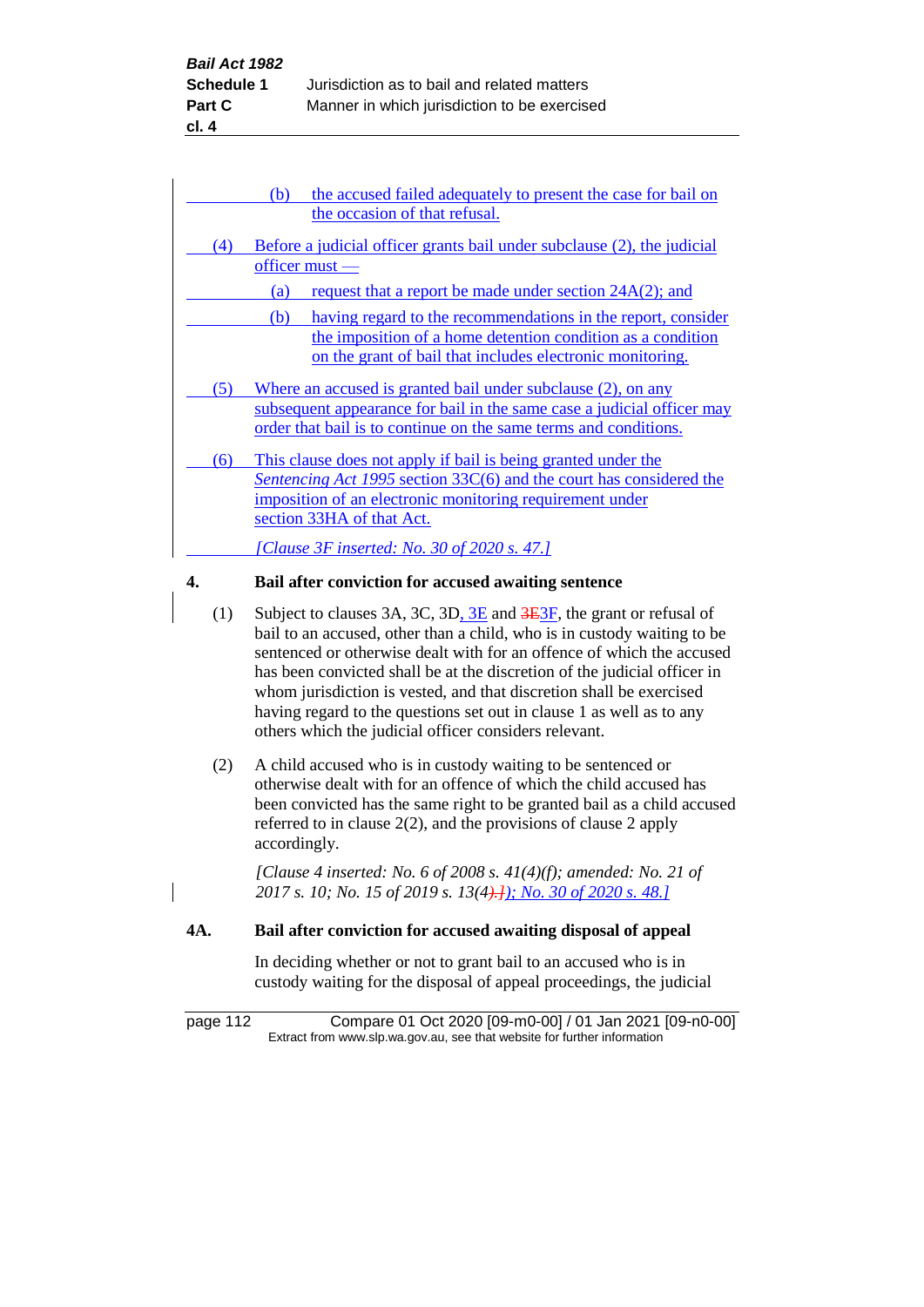**cl. 5**

officer shall consider whether there are exceptional reasons why the accused should not be kept in custody, and shall only grant bail to the accused if satisfied that —

- (a) exceptional reasons exist; and
- (b) it is proper to do so having regard to the provisions of clauses 1 and 3 or, in the case of a child, clauses 2 and 3.

*[Clause 4A inserted: No. 6 of 2008 s. 41(4)(f).]*

#### **5. Exception to cl. 4A for bail in appeal under** *Criminal Appeals Act 2004* **Part 2**

Clause 4A does not apply to the bail of a person who is awaiting the disposal of appeal proceedings under Part 2 of the *Criminal Appeals Act 2004*; such a person shall be deemed for the purposes of this Part to be awaiting an appearance in court before conviction for an offence.

*[Clause 5 inserted: No. 33 of 1989 s. 18; amended: No. 59 of 2004 s. 141; No. 84 of 2004 s. 11; No. 6 of 2008 s. 41(4)(g).]*

#### **6. Bail of people on community or similar orders**

For the purpose of determining whether clause 4 applies, a person in custody —

- (a) under section 50, 79, 84E, 128, 129 or 132 of the *Sentencing Act 1995* in connection with a possible breach of a conditional release order, a sentence of suspended imprisonment or conditional suspended imprisonment or a community order imposed under that Act; or
- (b) under section 43 of the *Young Offenders Act 1994* in respect of an alleged breach of a youth community based order, an intensive youth supervision order or a conditional release order made under that Act,

is to be taken as not having been convicted of the offence for which the sentence was imposed.

*[Clause 6 inserted: No. 78 of 1995 s. 8; amended: No. 27 of 2004 s. 13(3).]*

*[Heading deleted: No. 6 of 2008 s. 41(4)(h).]*

Compare 01 Oct 2020 [09-m0-00] / 01 Jan 2021 [09-n0-00] page 113 Extract from www.slp.wa.gov.au, see that website for further information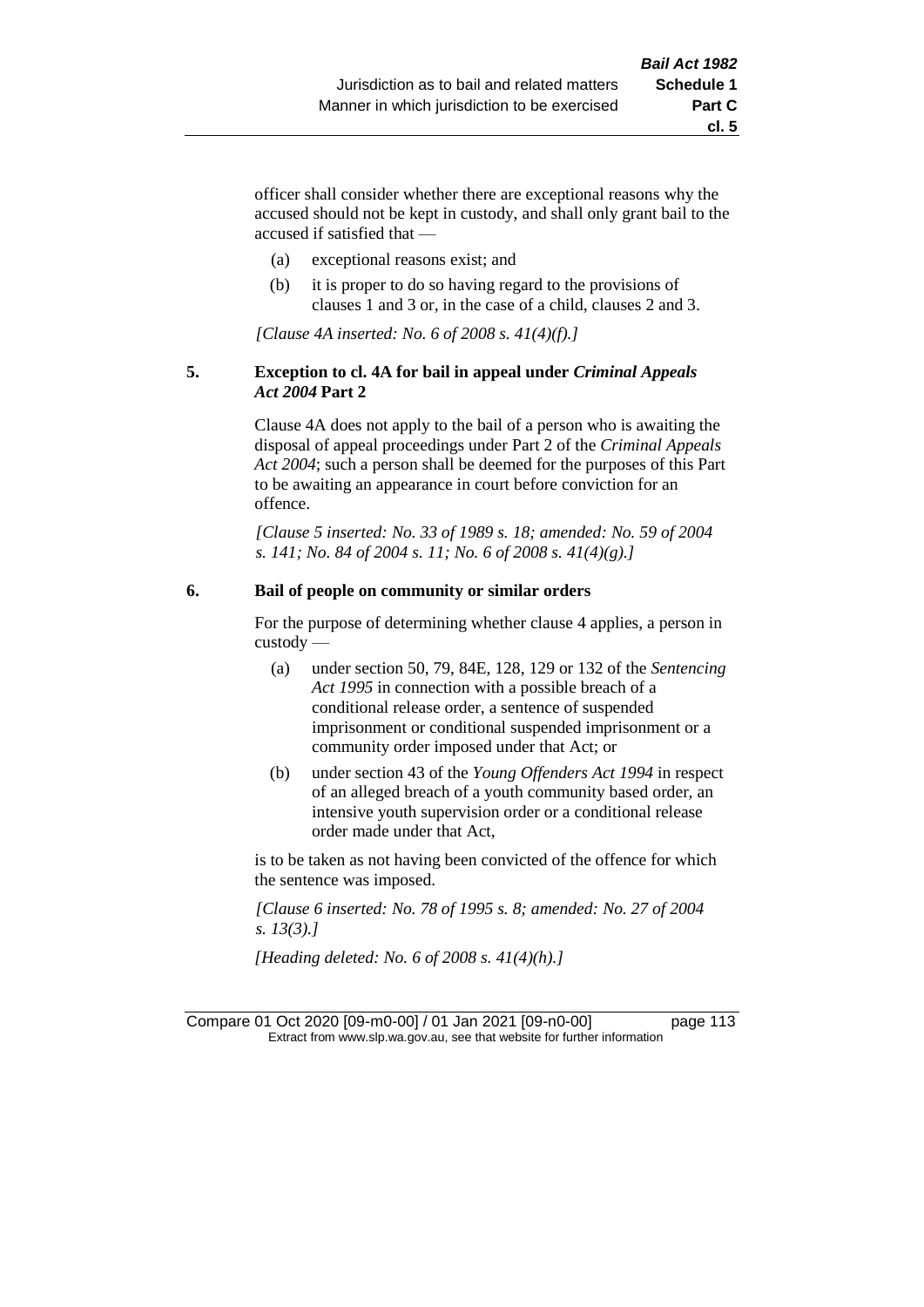#### **7. Bail for initial appearance to be for not more than 30 days**

In fixing the terms of bail of an accused for his initial appearance in court for an offence, a justice or an authorised officer shall require him to make the appearance within the period of 30 days commencing on and including the day on which the accused was arrested for the offence.

*[Clause 7 amended: No. 84 of 2004 s. 82; No. 6 of 2008 s. 41(4)(i).]*

### **8. Bail on adjournment in court of summary jurisdiction to be for not more than 30 days except by consent**

In fixing the terms of bail of an accused for an appearance in court after an adjournment of proceedings for an offence, a judicial officer sitting as a court of summary jurisdiction shall require him to make the appearance within the period of 30 days commencing on and including the day on which the proceedings are adjourned, unless the accused consents to appear on a later day.

*[Clause 8 amended: No. 49 of 1988 s. 90(c); No. 59 of 2004 s. 141; No. 84 of 2004 s. 82.]*

# **9. Calculating periods for cl. 7 and 8**

The periods specified in clauses 7 and 8 shall be calculated to include any Sunday or public holiday.

# **Part D — Conditions which may be imposed on a grant of bail**

# **1. Conditions as to forfeiture, sureties, security etc.**

- (1) A judicial officer or authorised officer, on a grant of bail, may impose conditions under this clause if he considers that it is desirable to do so to ensure the performance of the accused's bail undertaking.
- (2) If a judicial officer or authorised officer considers that it is desirable as mentioned in subclause (1), he may in addition to releasing the accused on his bail undertaking impose any one or more of the following conditions —
	- (a) that the accused in his bail undertaking agree to forfeit a specified amount of money if he fails to comply with any requirement of his bail undertaking mentioned in section  $28(2)(a)$  or (b); or

page 114 Compare 01 Oct 2020 [09-m0-00] / 01 Jan 2021 [09-n0-00] Extract from www.slp.wa.gov.au, see that website for further information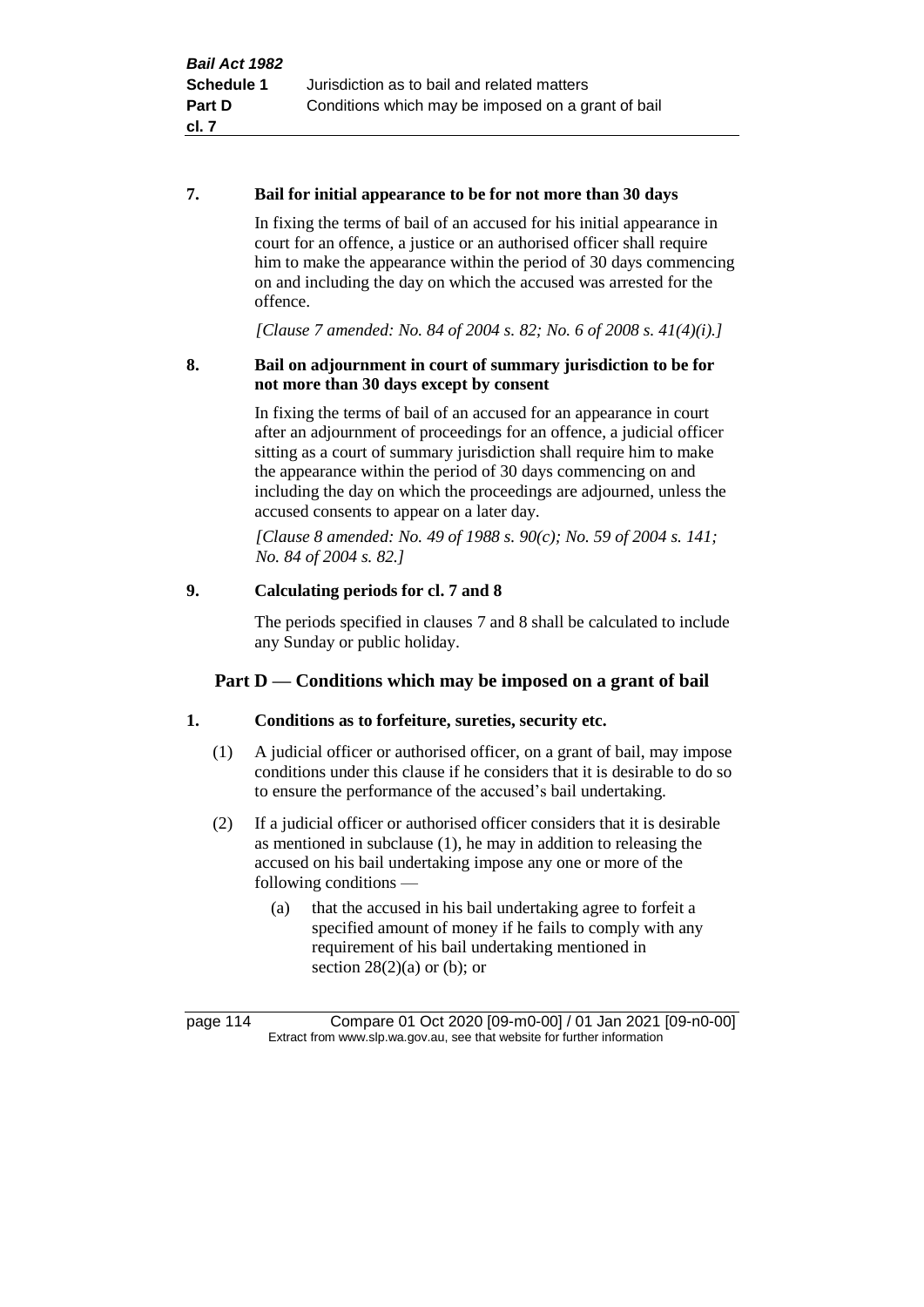- (b) that a surety or a specified number of sureties enter into a surety undertaking or surety undertakings whereby he or they agree to forfeit a specified amount or specified amounts of money if the accused fails to comply with any requirement of his bail undertaking mentioned in section 28(2)(a) or (b); or
- (c) that any of them the accused and the surety or sureties give security of a specified value, including the deposit of a specified amount of cash, for the performance of their respective obligations; or
- (d) that any of them the accused and the surety or sureties deposit with a specified officer any specified passbook or document relating to the title to, or ownership of, any account or other asset offered as security for the performance of their respective obligations; or
- (e) that any of them the accused and the surety or sureties, at his or their own expense or otherwise, enter into such mortgage, charge, assignment or other transaction, or take such other step, as may be required, including completion of the necessary documents, to render any security effective and enforceable by the State.
- (3) The nature and sufficiency of any security, and the documentation therefor, required under subclause (2) shall be determined by the judicial officer or authorised officer who imposed the condition or, if no determination is so made —
	- (a) by the person before whom the bail undertaking is entered into, where the security is to be given by the accused; and
	- (b) where the security is to be given by a surety, by any person authorised under section 36 to approve the surety or before whom the surety undertaking is entered into.
- (4) When a bail undertaking ceases to have effect as provided in section 34(a) to (d), or upon an accused being acquitted of a charge under section  $51(1)$  or (2) or discharged from further proceedings therefor, each of them the accused, or where section 34(b) applies his personal representative, and any surety is entitled to have returned to him any security given under subclause (2).

Compare 01 Oct 2020 [09-m0-00] / 01 Jan 2021 [09-n0-00] page 115 Extract from www.slp.wa.gov.au, see that website for further information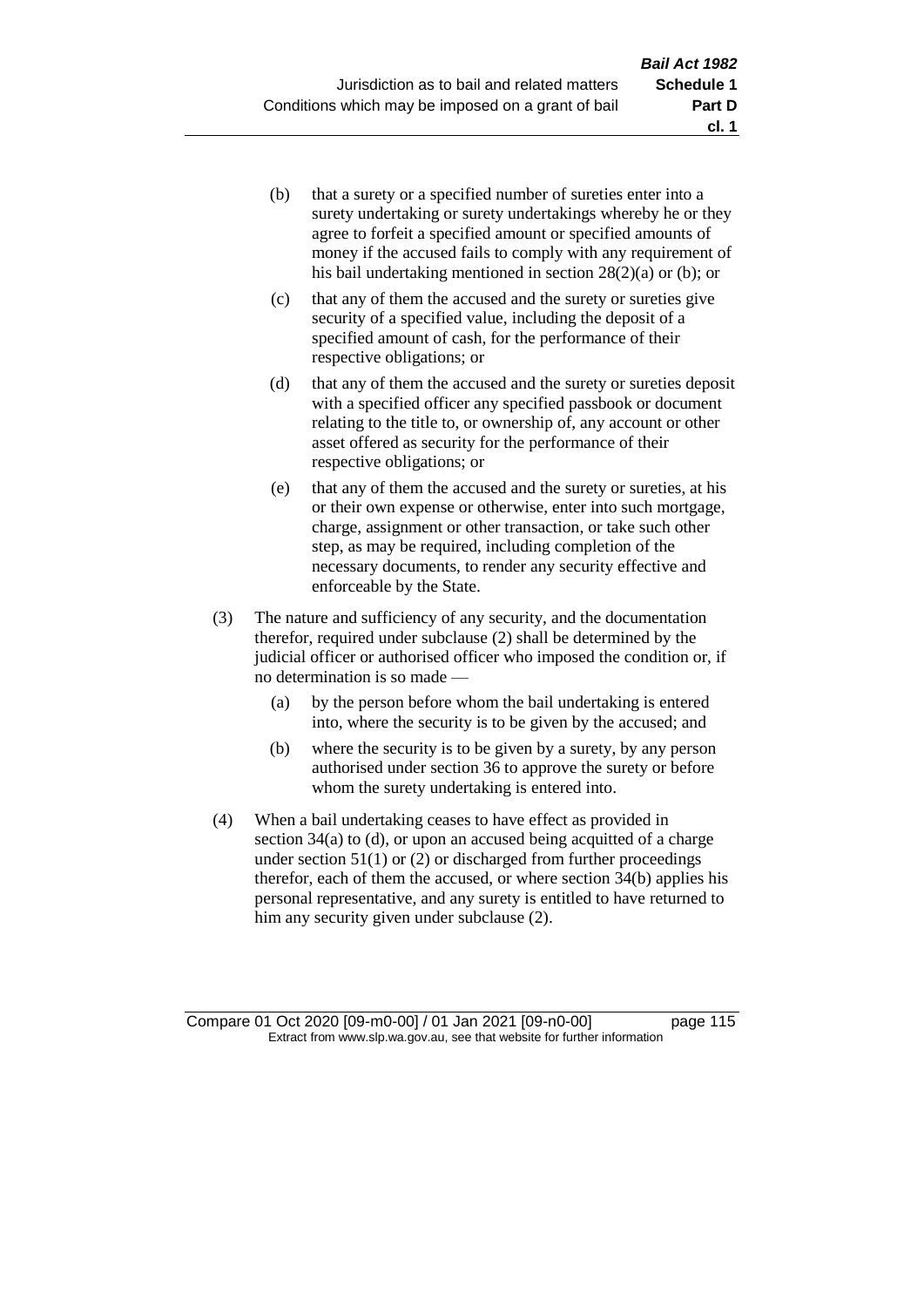(5) When a surety undertaking ceases to have effect as provided in section 47(a) to (f), a surety is entitled to have returned to him any security given under subclause  $(2)$ .

*[Clause 1 amended: No. 65 of 2003 s. 121(3); No. 84 of 2004 s. 82; No. 6 of 2008 s. 18(3).]*

### **2. Other conditions**

- (1) A judicial officer or authorised officer, on a grant of bail, may impose conditions —
	- (a) to be complied with before the accused is released on bail or while the accused is on bail; or
	- (b) as to the accused's conduct while on bail; or
	- (c) as to where the accused shall reside while on bail,

if he considers that it is desirable for any purpose mentioned in subclause (2), (2b), (3) or (4).

- (1a) Without limiting subclause (1), a judicial officer or authorised officer shall, on a grant of bail to a child accused, consider whether it is desirable for any purpose mentioned in subclause (2) to impose a condition as to —
	- (a) any period in each day during which the child is to remain at a particular place; or
	- (b) any person with whom the child is not to associate or communicate; or
	- (c) any place that the child is not to frequent; or
	- (d) the attendance by the child at a school or other educational institution; or
	- (e) any other matter,

and the judicial officer or authorised officer may impose any such condition.

- (2) Any condition may be imposed under subclause (1) or (1a) to ensure that an accused —
	- (a) appears in court in accordance with his bail undertaking; or
	- (b) does not while on bail commit an offence; or

page 116 Compare 01 Oct 2020 [09-m0-00] / 01 Jan 2021 [09-n0-00] Extract from www.slp.wa.gov.au, see that website for further information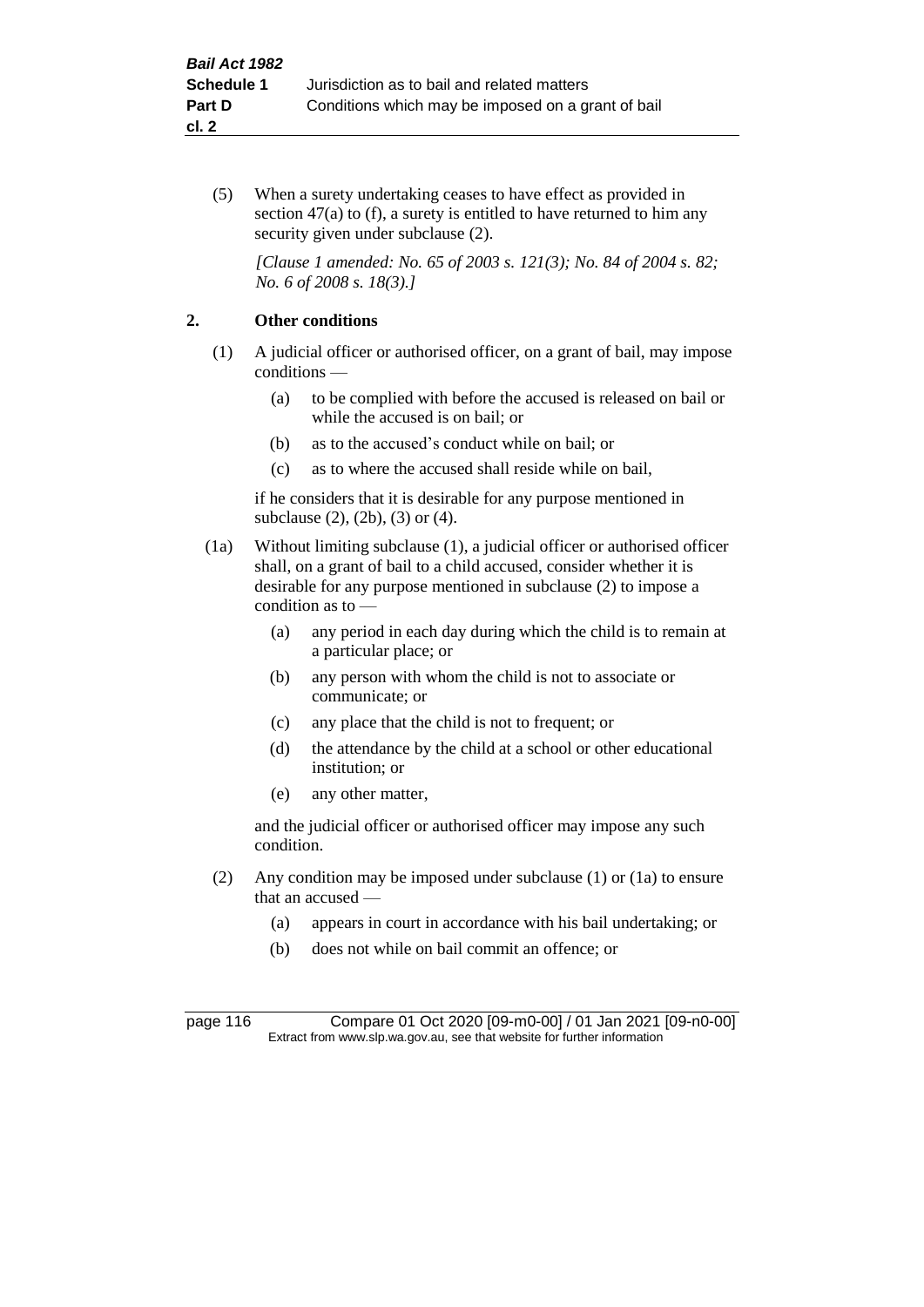- (d) does not interfere with witnesses or otherwise obstruct the course of justice, whether in relation to himself or any other person; or
- (e) as regards the period when the accused is on trial, does not prejudice the proper conduct of the trial.
- (2a) Before imposing a condition on a grant of bail for a purpose mentioned in subclause (2)(c) or (d) a judicial officer or authorised officer is to consider whether that purpose would be better served, or could be better assisted —
	- (a) by a restraining order made under the *Restraining Orders Act 1997* and whether, in the case of a judicial officer, to exercise the power in section 63 of that Act or, in the case of an authorised officer, to make a telephone application under that Act; or
	- (b) by a combination of conditions for those purposes and a restraining order as envisaged by paragraph (a).
- (2AB) Where the accused and an alleged victim are in a family relationship, the judicial officer or authorised officer must ensure that any condition imposed under subclause  $(2)(c)$  or  $(d)$  is not inconsistent with any restraining order in place under the *Restraining Orders Act 1997*.
- (2AC) Subclause (2AB) does not apply if the judicial officer or authorised officer considers that an inconsistency is necessary to protect the safety of an alleged victim or of a child who is also protected by an order under the *Restraining Orders Act 1997*.
	- (2b) Where a judicial officer is of the opinion that the accused should while on bail —
		- (a) be counselled for a behavioural problem; or
		- (b) attend a course or programme that may assist with such a problem,

the judicial officer may under subclause (1) impose a condition for that purpose that requires the accused to —

(c) attend a prescribed person to be counselled; or

Compare 01 Oct 2020 [09-m0-00] / 01 Jan 2021 [09-n0-00] page 117 Extract from www.slp.wa.gov.au, see that website for further information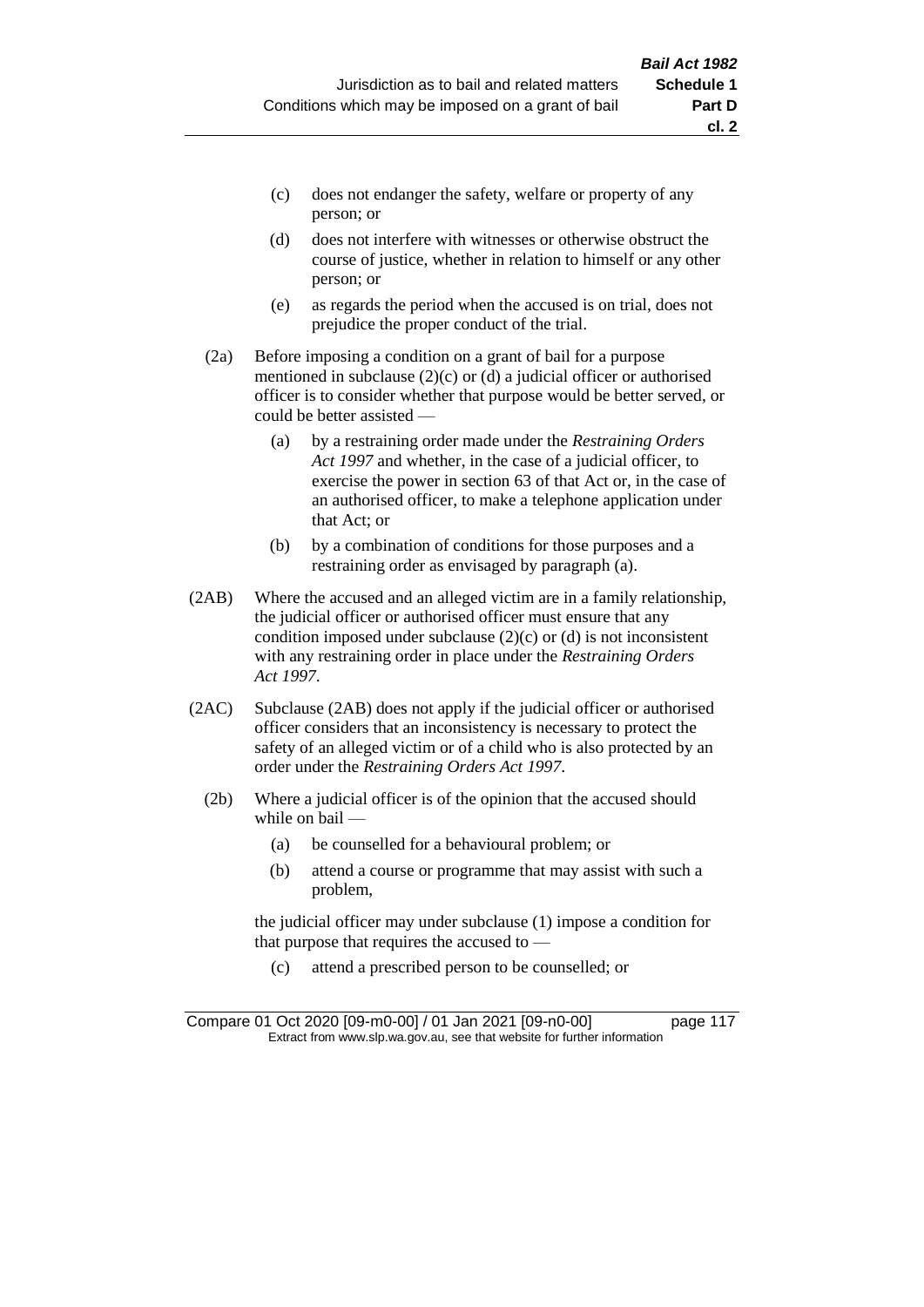(d) attend a prescribed course or programme,

that is specified by the judicial officer in the condition.

- (3) Where a judicial officer who grants bail to an accused is of the opinion that the accused's physical condition ought to be examined the officer may, under subclause (1), impose any condition which the officer considers desirable for the purpose of ensuring that the accused is examined by a medical practitioner.
- (3a) Where a judicial officer who grants bail to an accused is of the opinion that the accused's mental condition ought to be assessed or examined the officer may, under subclause (1), impose any condition which the officer considers desirable for the purpose of ensuring that the accused's mental condition is assessed or examined including a condition —
	- (a) that the accused be assessed, either by a medical practitioner or by an authorised mental health practitioner as defined in the *Mental Health Act 2014* section 4, for the purpose of deciding whether to make a referral under section 26 of that Act;
	- (b) that the accused be admitted to an authorised hospital (as defined in the *Mental Health Act 2014* section 4);
	- (c) that the accused be examined by a psychiatrist.
- (4) Where a judicial officer is of the opinion that an accused is suffering from alcohol or drug abuse and is in need of care or treatment either on that account, or to enable him to be prepared for his trial, the judicial officer may, under subclause (1), impose any condition which he considers desirable for the purpose of ensuring that the accused receives such care or treatment, including that he lives in, or from time to time attends at, a specified institution or place in order to receive such care or treatment.
- (5) Where a judicial officer imposes a condition for a purpose mentioned in subclause (2b), (3), (3a) or (4), the judicial officer shall cause to be sent to the person who is to counsel, assess or examine the accused, or the place at which the accused is to attend, a statement of the reasons for imposing the condition.
- (6) Where a condition is imposed under this clause that an accused shall reside in premises established for the accommodation of persons to

page 118 Compare 01 Oct 2020 [09-m0-00] / 01 Jan 2021 [09-n0-00] Extract from www.slp.wa.gov.au, see that website for further information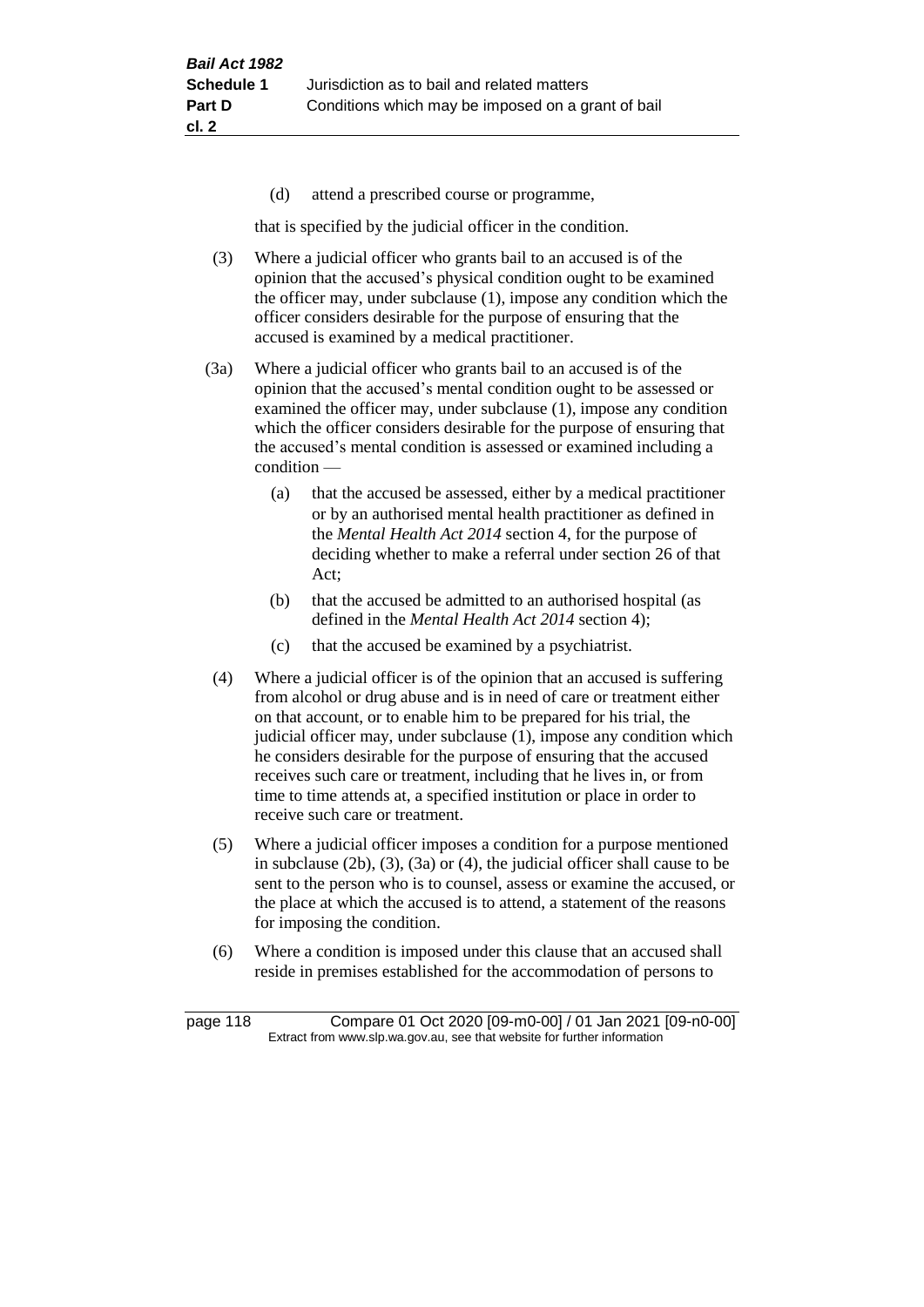whom bail has been granted, that condition shall be deemed to include a further condition that the accused shall comply with such rules as are for the time being laid down for the maintenance of the good order of those premises, whether such rules are made under section 67 or by the authority responsible for the good order of the premises.

(7) In this clause —

*medical practitioner* means a person registered under the *Health Practitioner Regulation National Law (Western Australia)* in the medical profession;

*psychiatrist* has the meaning given in the *Mental Health Act 2014* section 4.

*[Clause 2 amended: No. 45 of 1993 s. 10(3); No. 69 of 1996 s. 3; No. 54 of 1998 s. 12; No. 84 of 2004 s. 82; No. 22 of 2008 Sch. 3 cl. 4; No. 35 of 2010 s. 29; No. 25 of 2014 s. 35; No. 30 of 2020 s. 49.]*

*[Clause 2. Modifications to be applied in order to give effect to Cross-border Justice Act 2008: clause altered 1 Nov 2009. See endnote 1M.]*

# **3. Home detention condition**

- (1) A judicial officer may, subject to this clause, impose a home detention condition as a condition on a grant of bail.
- (2) A home detention condition shall not be imposed unless the accused is over the age of 17 years and the judicial officer is satisfied —
	- (a) after considering a report from a community corrections officer about the accused and his circumstances, that the accused is suitable to be subject to a home detention condition; and
	- (b) that the place where it is proposed the accused will remain while subject to the home detention condition is a suitable place; and
	- (c) that unless a home detention condition is imposed, the accused will not be released on bail.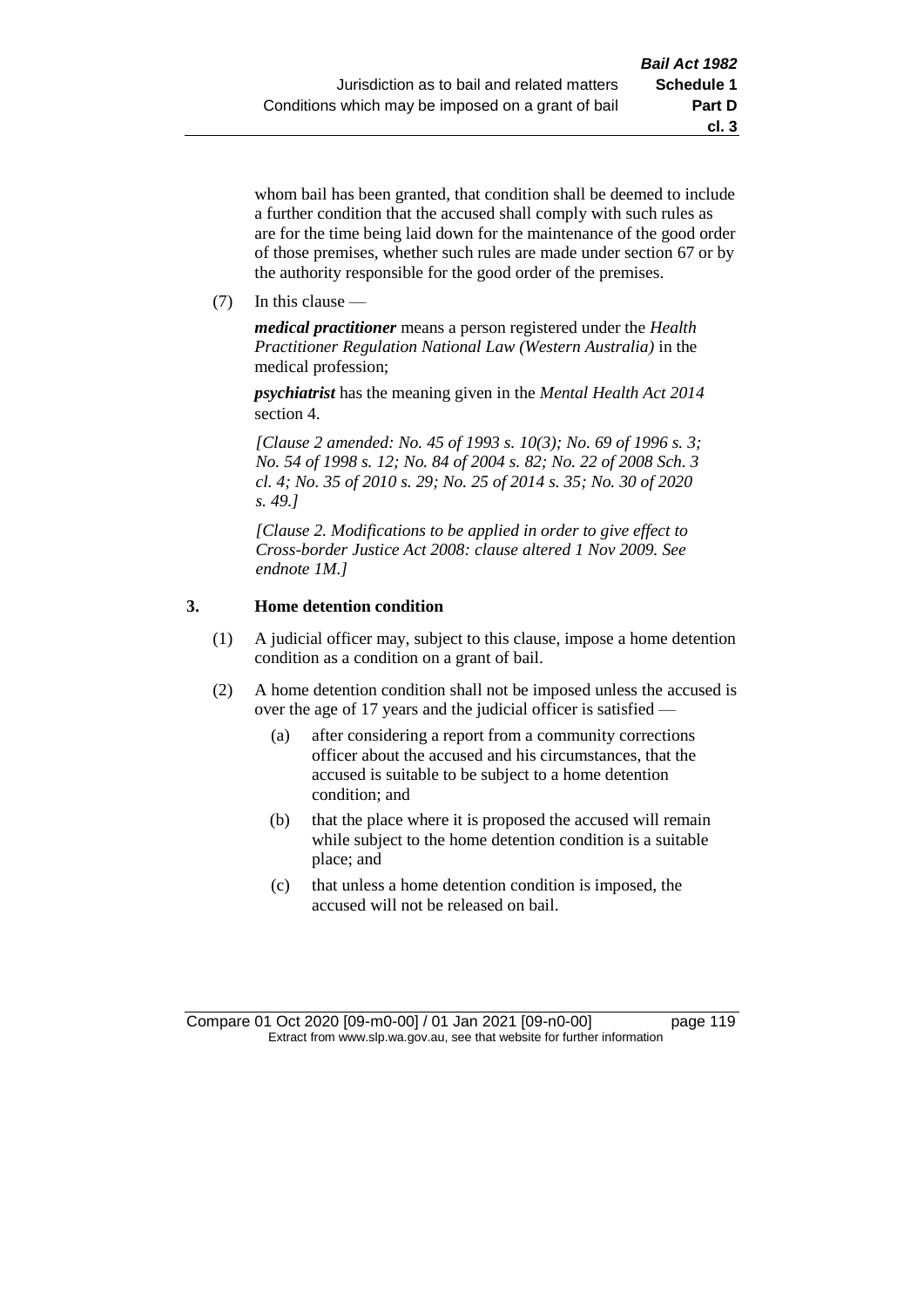- (3) A home detention condition is a condition that while the accused is on bail the accused shall —
	- (a) remain at and not leave the place specified in the bail record form and in the bail undertaking (or in a notice under section 50E) until the time specified, or deemed by section 31(3) to be specified, in the bail undertaking except —
		- (i) to work in gainful employment approved by a community corrections officer; or
		- (ii) with the approval of a community corrections officer, to seek gainful employment; or
		- (iii) to obtain urgent medical or dental treatment for the accused; or
		- (iv) for the purpose of averting or minimizing a serious risk of death or injury to the accused or to another person; or
		- (v) to obey an order issued under a written law (such as a summons) requiring the accused's presence elsewhere; or
		- (vi) for a purpose approved of by a community corrections officer; or
		- (vii) on the direction of a community corrections officer; and
	- (b) not leave the State; and
	- (c) comply with every reasonable direction of a community corrections officer; and
	- (ca) if relevant, comply with any direction under subclause (4); and
	- (d) comply with such of the conditions specified in the list provided under section 24A(4) as may be specified in a notice given under section 50E(b); and
	- (e) when requested to do so, produce a copy of his bail undertaking and any notice by the CEO (corrections) under section 50E for inspection by a community corrections officer or a member of the Police Force.

page 120 Compare 01 Oct 2020 [09-m0-00] / 01 Jan 2021 [09-n0-00] Extract from www.slp.wa.gov.au, see that website for further information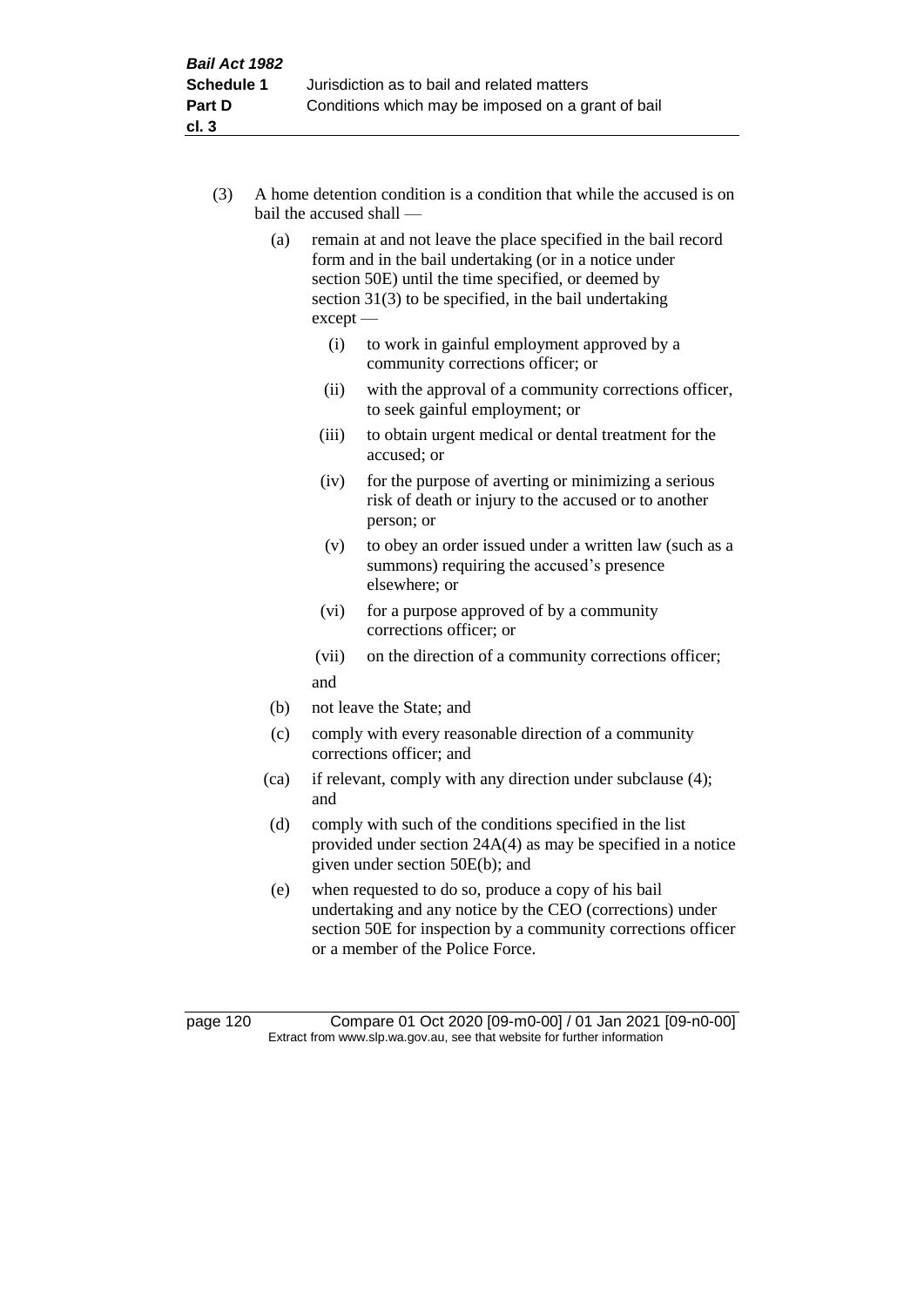- (4) A judicial officer who imposes a home detention condition under this clause may, if a community corrections officer under section 24A(4)(a) recommends that the accused is suitable for electronic monitoring, direct that the accused, while subject to a home detention condition —
	- (a) be subject to electronic monitoring under subclause (5) so as to allow the location of the accused to be monitored; and
	- (b) be under the supervision of a community corrections officer and comply with the directions of the community corrections officer under subclause (5).
- (5) For the purpose of the electronic monitoring of an accused, a community corrections officer may do any or all of the following —
	- (a) direct the accused to wear an approved electronic monitoring device; and
	- (b) direct the accused to permit the installation of an approved electronic monitoring device at the place where the accused is to remain; and
	- (c) give any other reasonable direction to the accused necessary for the proper administration of the electronic monitoring of the accused.
- (6) A community corrections officer may suspend the electronic monitoring of an accused subject to direction under subclause (4) —
	- (a) while satisfied that it is not practicable to subject the accused to electronic monitoring; or
	- (b) while satisfied that it is not necessary for the accused to be subject to electronic monitoring.
- (7) A requirement that an accused subject to a home detention condition while on bail wear an electronic monitoring device cannot apply to a person who is under 18 years of age.

*[Clause 3 inserted: No. 61 of 1990 s. 15; amended: No. 31 of 1993 s. 9; No. 84 of 2004 s. 82; No. 65 of 2006 s. 53; No. 13 of 2020 s. 28.]*

*[Clause 3. Modifications to be applied in order to give effect to Cross-border Justice Act 2008: clause altered 1 Nov 2009. See endnote 1M.]*

Compare 01 Oct 2020 [09-m0-00] / 01 Jan 2021 [09-n0-00] page 121 Extract from www.slp.wa.gov.au, see that website for further information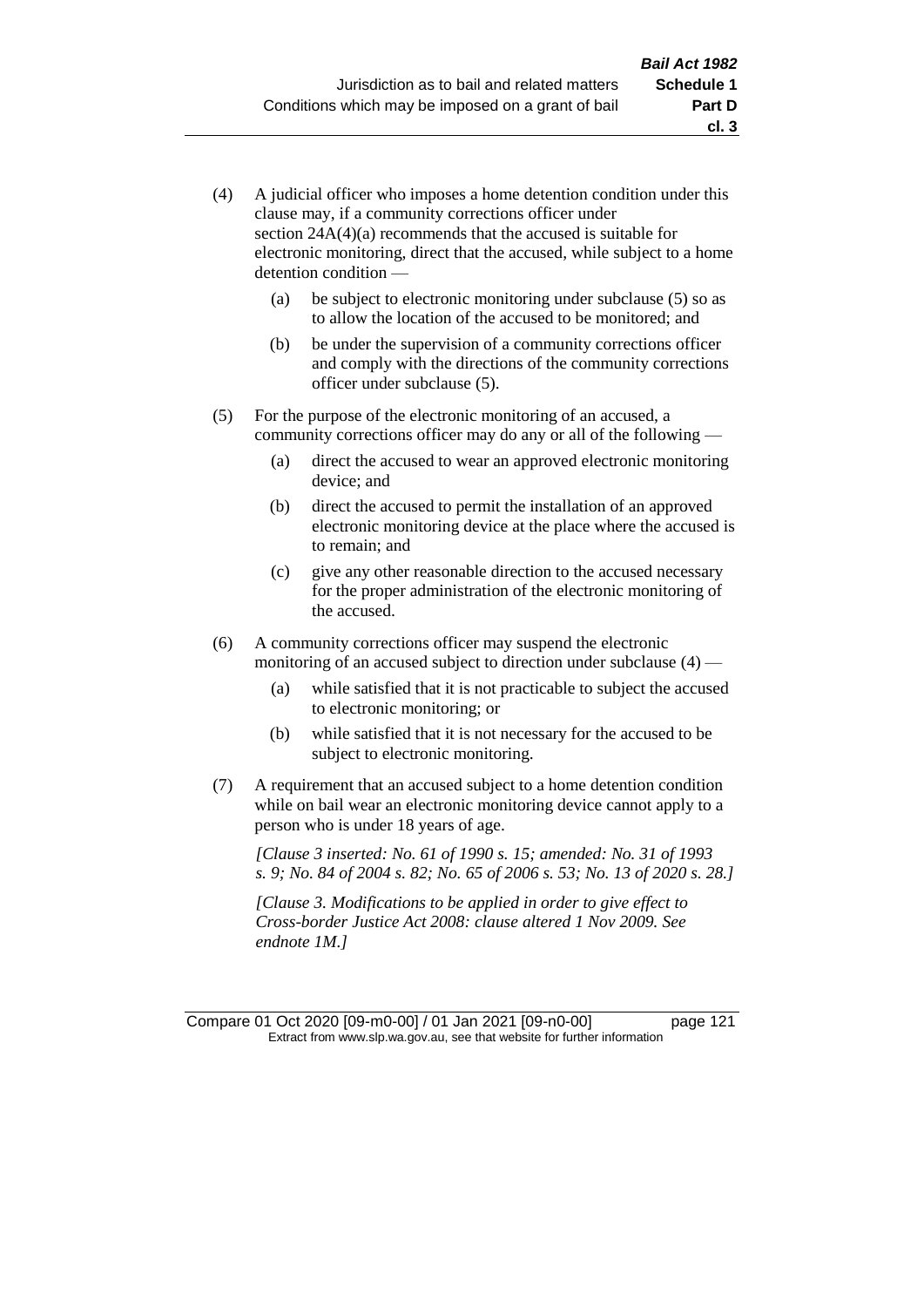**cl. 1**

# **Schedule 2 — Serious offences**

 $[s. 3(1)]$ 

*[Heading inserted: No. 6 of 2008 s. 42(1).]*

|    | <b>Enactment</b>         | <b>Description of offence</b>                                                    |
|----|--------------------------|----------------------------------------------------------------------------------|
| 1. | <b>The Criminal Code</b> |                                                                                  |
|    | s. $221E(1)$             | Participating in activities of<br>criminal organisation                          |
|    | s. $221F(1)$             | Instructing commission of offence<br>for benefit of criminal organisation        |
|    | s. 279                   | Murder                                                                           |
|    | s. 280                   | Manslaughter                                                                     |
|    | s. 281                   | Unlawful assault causing death                                                   |
|    | s. 283                   | Attempt to murder                                                                |
|    | s. 292                   | Disabling in order to commit<br>indictable offence                               |
|    | s. 294                   | Acts intended to cause grievous<br>bodily harm or to resist or prevent<br>arrest |
|    | s. 297                   | Grievous bodily harm                                                             |
|    | s. 298                   | Suffocation and strangulation                                                    |
|    | s. 300                   | Persistent family violence                                                       |
|    | s. 301                   | Wounding and similar acts                                                        |
|    | s. $304(2)$              | Acts or omissions, with intent to<br>harm, causing bodily harm or<br>danger      |
|    | s. 317                   | Assault occasioning bodily harm                                                  |
|    | s. $317A(a)$             | Assault with intent to commit or<br>facilitate a crime                           |
|    | s. $317A(b)$             | Assault with intent to do grievous<br>bodily harm                                |

page 122 Compare 01 Oct 2020 [09-m0-00] / 01 Jan 2021 [09-n0-00] Extract from www.slp.wa.gov.au, see that website for further information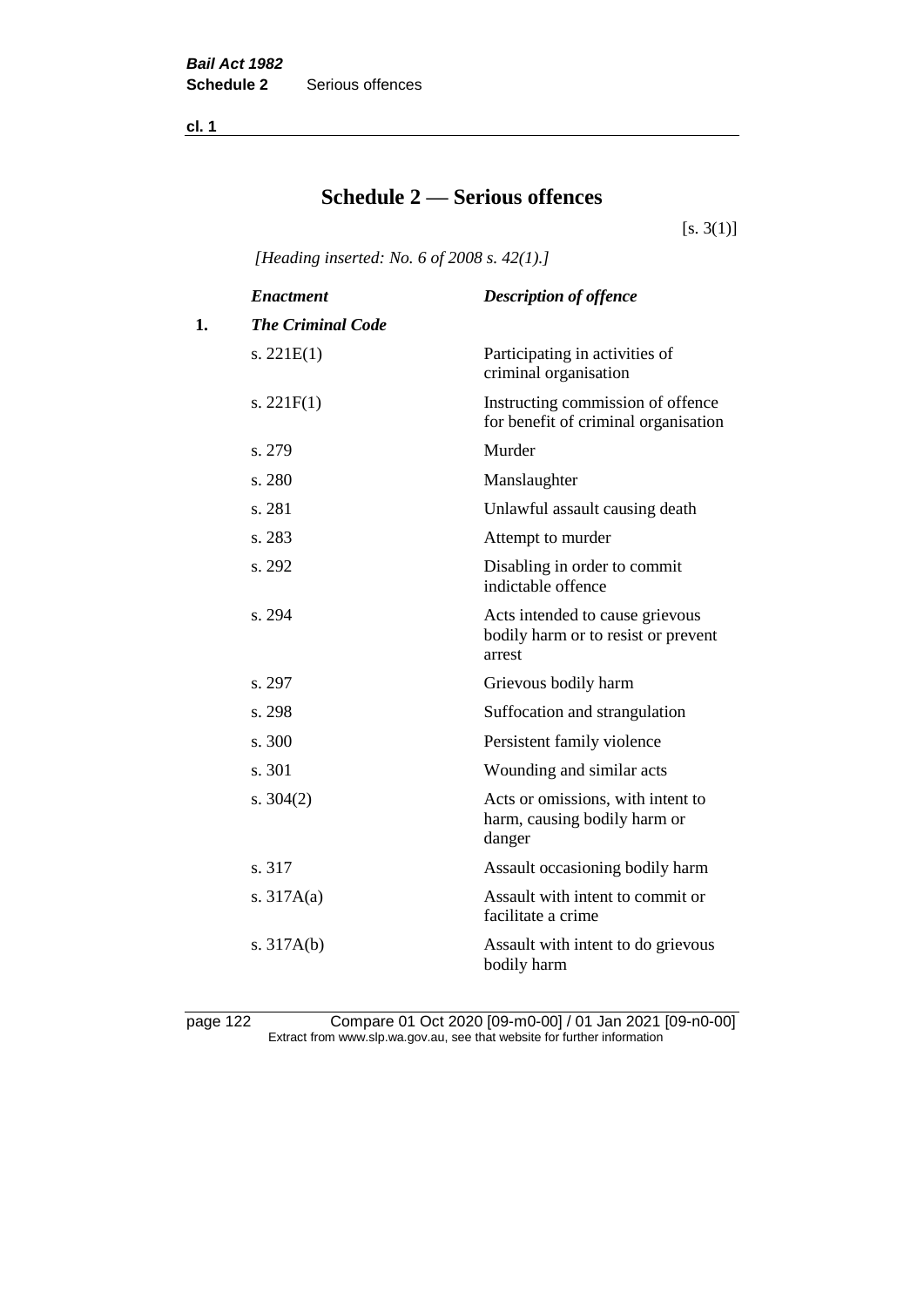|      | <b>Enactment</b>                               | <b>Description of offence</b>                                                                                                                      |  |
|------|------------------------------------------------|----------------------------------------------------------------------------------------------------------------------------------------------------|--|
|      | s. 318                                         | Serious assaults                                                                                                                                   |  |
|      | s. 323                                         | Indecent assault                                                                                                                                   |  |
|      | s. 324                                         | Aggravated indecent assault                                                                                                                        |  |
|      | s. 325                                         | Sexual penetration without consent                                                                                                                 |  |
|      | s. 326                                         | Aggravated sexual penetration<br>without consent                                                                                                   |  |
|      | s. 331B                                        | Sexual servitude                                                                                                                                   |  |
|      | s. 331C                                        | Conducting business involving<br>sexual servitude                                                                                                  |  |
|      | s. 331D                                        | Deceptive recruiting for<br>commercial sexual services                                                                                             |  |
|      | s. 332                                         | Kidnapping                                                                                                                                         |  |
|      | s. 333                                         | Deprivation of liberty                                                                                                                             |  |
|      | s. 338E                                        | <b>Stalking</b>                                                                                                                                    |  |
|      | s. 378                                         | Stealing a motor vehicle                                                                                                                           |  |
|      | s. 392                                         | Robbery                                                                                                                                            |  |
|      | s. 393                                         | Assault with intent to rob                                                                                                                         |  |
|      | s. 401                                         | <b>Burglary</b>                                                                                                                                    |  |
|      | s. 444                                         | Criminal damage, if the property is<br>destroyed or damaged by fire                                                                                |  |
| 2.   | <b>Bush Fires Act 1954</b>                     |                                                                                                                                                    |  |
|      | s. 32                                          | Wilfully lighting a fire or causing a<br>fire to be lit under such<br>circumstances as to be likely to<br>injure or damage a person or<br>property |  |
| 2AA. | <b>Criminal Organisations Control Act 2012</b> |                                                                                                                                                    |  |
|      | s. $99(1)$                                     | Association by controlled person<br>with another controlled person                                                                                 |  |
|      | s.99(3)                                        | Association by controlled person<br>with another controlled person                                                                                 |  |

Compare 01 Oct 2020 [09-m0-00] / 01 Jan 2021 [09-n0-00] page 123 Extract from www.slp.wa.gov.au, see that website for further information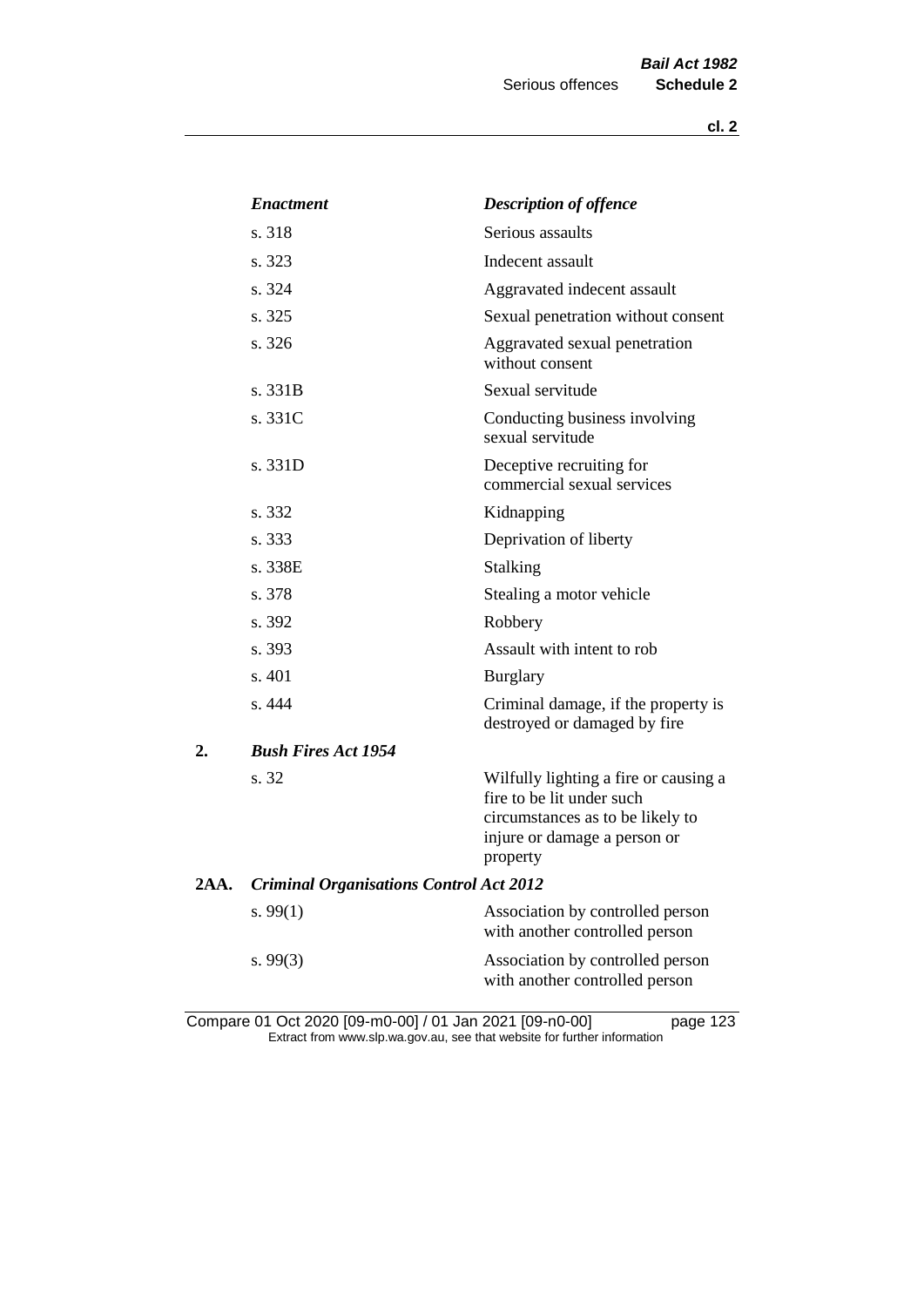**cl. 2a**

| <b>Enactment</b>                | <b>Description of offence</b><br>on 3 or more occasions within<br>3 month period                                                                                                                                                                                                                                                          |
|---------------------------------|-------------------------------------------------------------------------------------------------------------------------------------------------------------------------------------------------------------------------------------------------------------------------------------------------------------------------------------------|
| s. 102                          | Offence for controlled person to<br>get funds to, from or for declared<br>criminal organisation                                                                                                                                                                                                                                           |
| s. 103                          | Other contravention of interim<br>control order or control order                                                                                                                                                                                                                                                                          |
| s. 106                          | Recruiting members for declared<br>criminal organisation                                                                                                                                                                                                                                                                                  |
| s. $107(2)$                     | Permitting premises to be<br>habitually used as place of resort<br>by members of declared criminal<br>organisation                                                                                                                                                                                                                        |
| s. $107(3)$                     | Being knowingly concerned in the<br>management of premises<br>habitually used as place of resort<br>by members of declared criminal<br>organisation                                                                                                                                                                                       |
| <b>Misuse of Drugs Act 1981</b> |                                                                                                                                                                                                                                                                                                                                           |
| s. $6(1)$                       | Offences concerned with<br>prohibited drugs generally                                                                                                                                                                                                                                                                                     |
| s. $7(1)$                       | Offences concerned with<br>prohibited plants generally                                                                                                                                                                                                                                                                                    |
| s. $14(1)$                      | Possessing a quantity of a<br>category 1 item or a category 2<br>item in circumstances where the<br>life, health or safety of a child<br>under 16 years of age was<br>endangered, or bodily harm (as<br>defined in The Criminal Code<br>section $1(1)$ and $(4)$ ) was caused to<br>such a child, by the acts<br>constituting the offence |
|                                 |                                                                                                                                                                                                                                                                                                                                           |

page 124 Compare 01 Oct 2020 [09-m0-00] / 01 Jan 2021 [09-n0-00] Extract from www.slp.wa.gov.au, see that website for further information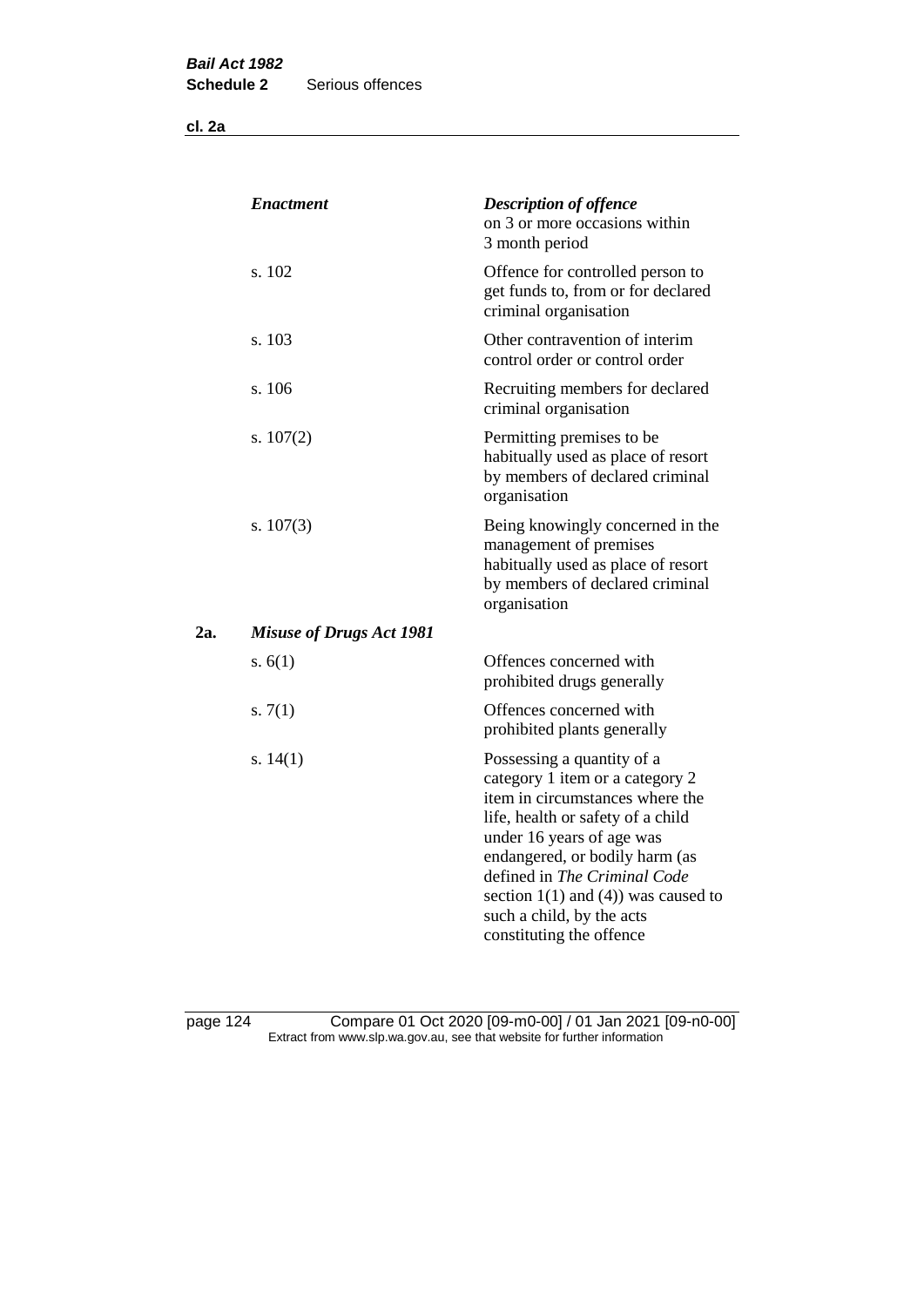|     | <b>Enactment</b>                   |                                                                          | <b>Description of offence</b>                                                                                                                                  |
|-----|------------------------------------|--------------------------------------------------------------------------|----------------------------------------------------------------------------------------------------------------------------------------------------------------|
|     | s. $33(1)(a)$                      |                                                                          | Attempting to commit an offence<br>under section $6(1)$ or $7(1)$                                                                                              |
|     | s. $33(2)(a)$                      |                                                                          | Conspiracy to commit an offence<br>under s. $6(1)$ or $7(1)$                                                                                                   |
| 2b. | <b>Restraining Orders Act 1997</b> |                                                                          |                                                                                                                                                                |
|     | s. $61(1)$                         |                                                                          | Breach of a family violence<br>restraining order                                                                                                               |
|     | s. $61(1A)$                        | order                                                                    | Breach of a violence restraining                                                                                                                               |
|     | s. $61(2a)$                        |                                                                          | Breach of a police order                                                                                                                                       |
|     | s. $86(2)$                         | Breach of a Part VII order under<br>the Justices Act 1902 <sup>2</sup> — |                                                                                                                                                                |
|     |                                    | (a)                                                                      | that under section 86 of the<br>Restraining Orders Act 1997<br>is taken to be a misconduct<br>restraining order under that<br>Act; and                         |
|     |                                    | (b)                                                                      | that shows on the face of the<br>order that the causing or<br>threatening of personal<br>injury by the accused was a<br>ground for the making of the<br>order. |
| 3.  | <b>Road Traffic Act 1974</b>       |                                                                          |                                                                                                                                                                |
|     | s. 59                              |                                                                          | Dangerous driving causing death,<br>injury, etc.                                                                                                               |
|     | s. 59A                             | harm                                                                     | Dangerous driving causing bodily                                                                                                                               |

Compare 01 Oct 2020 [09-m0-00] / 01 Jan 2021 [09-n0-00] page 125 Extract from www.slp.wa.gov.au, see that website for further information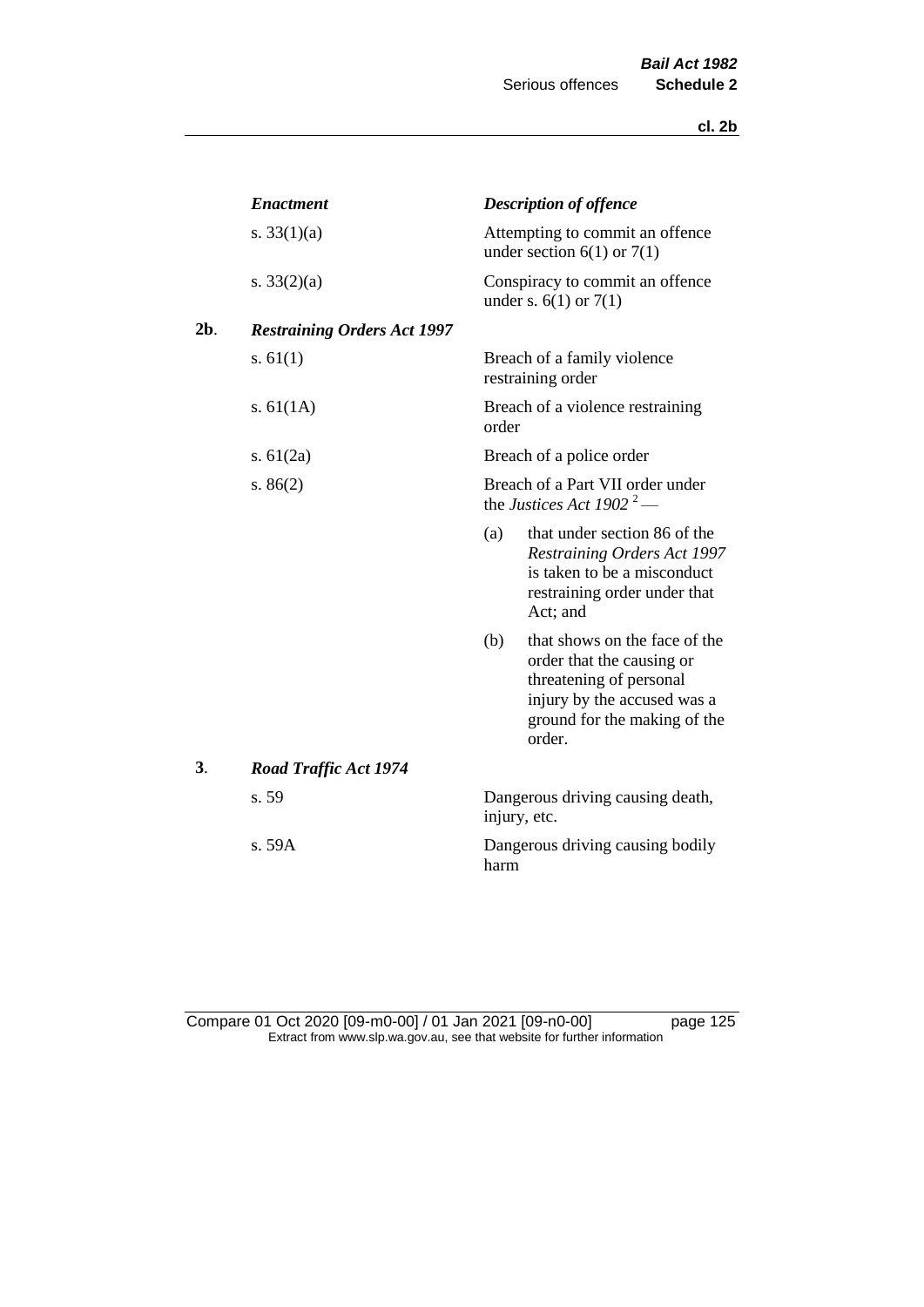**cl. 3**

*[Schedule 2 inserted: No. 45 of 1993 s. 11; amended: No. 82 of 1994 s. 13; No. 38 of 1998 s. 4(2); No. 54 of 1998 s. 15; No. 23 of 2001 s. 10(1); No. 4 of 2004 s. 24 and 26; No. 38 of 2004 s. 61; No. 62 of 2004 s. 9(1); No. 84 of 2004 s. 82; No. 6 of 2008 s. 42(2); No. 29 of 2008 s. 24(8); No. 47 of 2011 s. 19; No. 56 of 2011 s. 11; No. 49 of 2012 s. 172; No. 30 of 2020 s. 50.]* 

page 126 Compare 01 Oct 2020 [09-m0-00] / 01 Jan 2021 [09-n0-00] Extract from www.slp.wa.gov.au, see that website for further information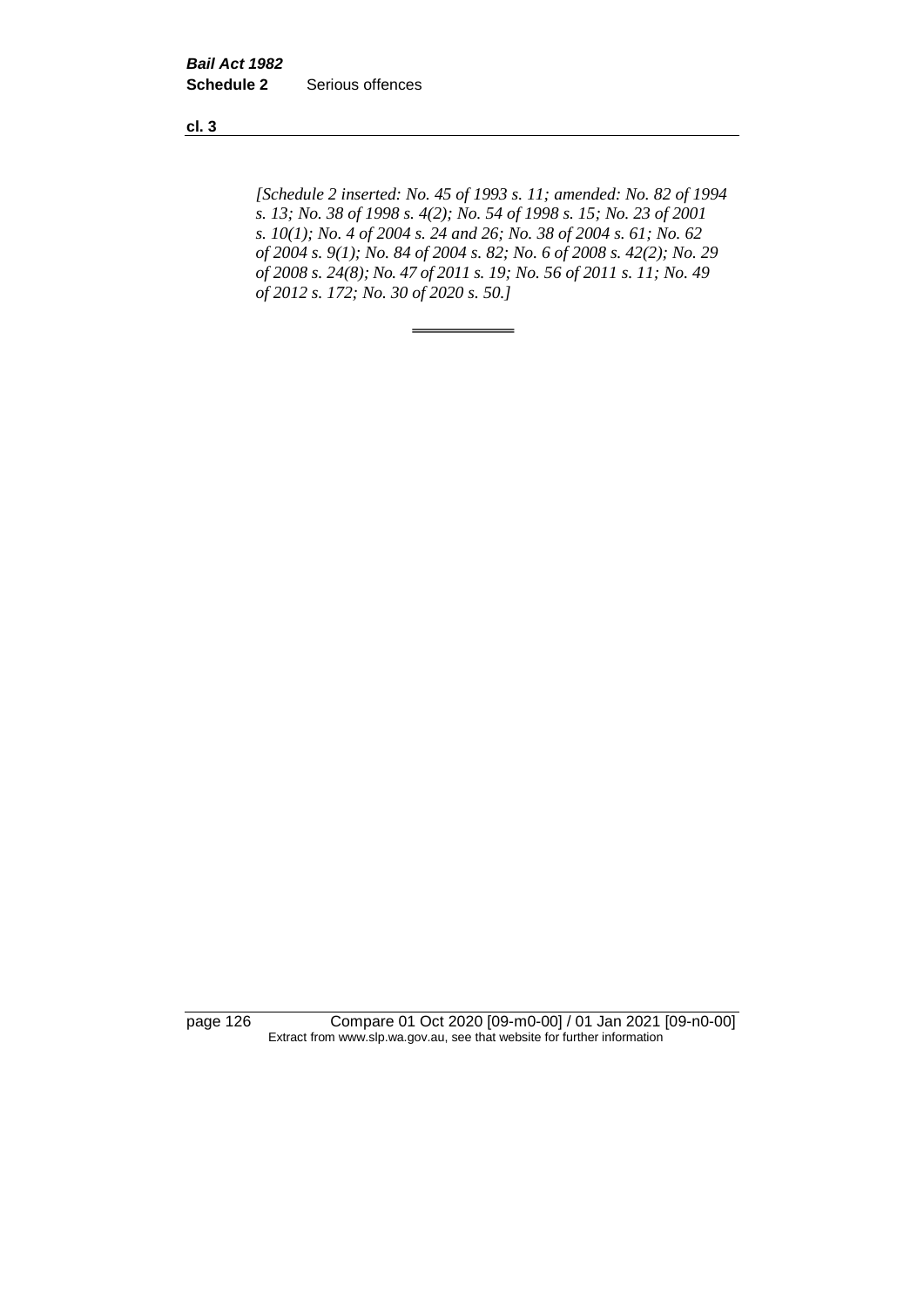# **Notes**

This is a compilation of the *Bail Act 1982* and includes amendments made by other written laws  $3, 4$ . For provisions that have come into operation, and for information about any reprints, see the compilation table. For provisions that have not yet come into operation see the uncommenced provisions table.

# **Compilation table**

| <b>Short title</b>                                                                                                                       | <b>Number</b><br>and year                              | <b>Assent</b> | Commencement                                                        |  |
|------------------------------------------------------------------------------------------------------------------------------------------|--------------------------------------------------------|---------------|---------------------------------------------------------------------|--|
| Bail Act 1982                                                                                                                            | 86 of 1982                                             | 18 Nov 1982   | 6 Feb 1989 (see s. 2 and<br>Gazette 27 Jan 1989 p. 263)             |  |
| <b>Acts Amendment</b><br>(Abolition of Capital<br>Punishment) Act 1984<br>Pt. III                                                        | 52 of 1984                                             | 5 Sep 1984    | 3 Oct 1984                                                          |  |
| <b>Bail Amendment</b><br>Act 1984 <sup>5</sup>                                                                                           | 74 of 1984<br>(as amended<br>by $15$ of<br>1988 s. 20) |               | 29 Nov 1984 6 Feb 1989 (see s. 2 and<br>Gazette 27 Jan 1989 p. 263) |  |
| <b>Bail Amendment</b><br>Act 1988                                                                                                        | 15 of 1988                                             | 6 Sep 1988    | 6 Feb 1989 (see s. 2 and<br>Gazette 27 Jan 1989 p. 263)             |  |
| Reprint of the Bail Act 1982 under the Reprints Act 1984 and the Bail Amendment<br>Act 1988 s. 21 $6$ (includes amendments listed above) |                                                        |               |                                                                     |  |
| Criminal Law<br>Amendment Act 1988<br>Pt.4                                                                                               | 70 of 1988                                             | 15 Dec 1988   | 6 Feb 1989 (see s. 2(2)(b) and<br>Gazette 27 Jan 1989 p. 263)       |  |
| <b>Acts Amendment</b><br>(Children's Court)<br>Act 1988 Pt. 13                                                                           | 49 of 1988                                             | 22 Dec 1988   | 1 Dec 1989 (see s. 2 and<br>Gazette 24 Nov 1989 p. 4327)            |  |
| Justices Amendment<br>Act 1989 s. 18                                                                                                     | 33 of 1989                                             | 22 Dec 1989   | 1 Jun 1991 (see s. 2 and<br>Gazette 17 May 1991 p. 2455)            |  |
| <b>Community Corrections</b><br><b>Legislation Amendment</b><br>Act 1990 Pt. 2                                                           | 61 of 1990                                             | 17 Dec 1990   | 3 Apr 1991 (see s. 2 and<br>Gazette 22 Mar 1991 p. 1209)            |  |
| Child Welfare<br>Amendment Act<br>$(No. 2)$ 1990 s. 15                                                                                   | 83 of 1990                                             | 22 Dec 1990   | 1 Aug 1991 (see s. 2 and<br>Gazette 1 Aug 1991 p. 3983)             |  |

Compare 01 Oct 2020 [09-m0-00] / 01 Jan 2021 [09-n0-00] page 127 Extract from www.slp.wa.gov.au, see that website for further information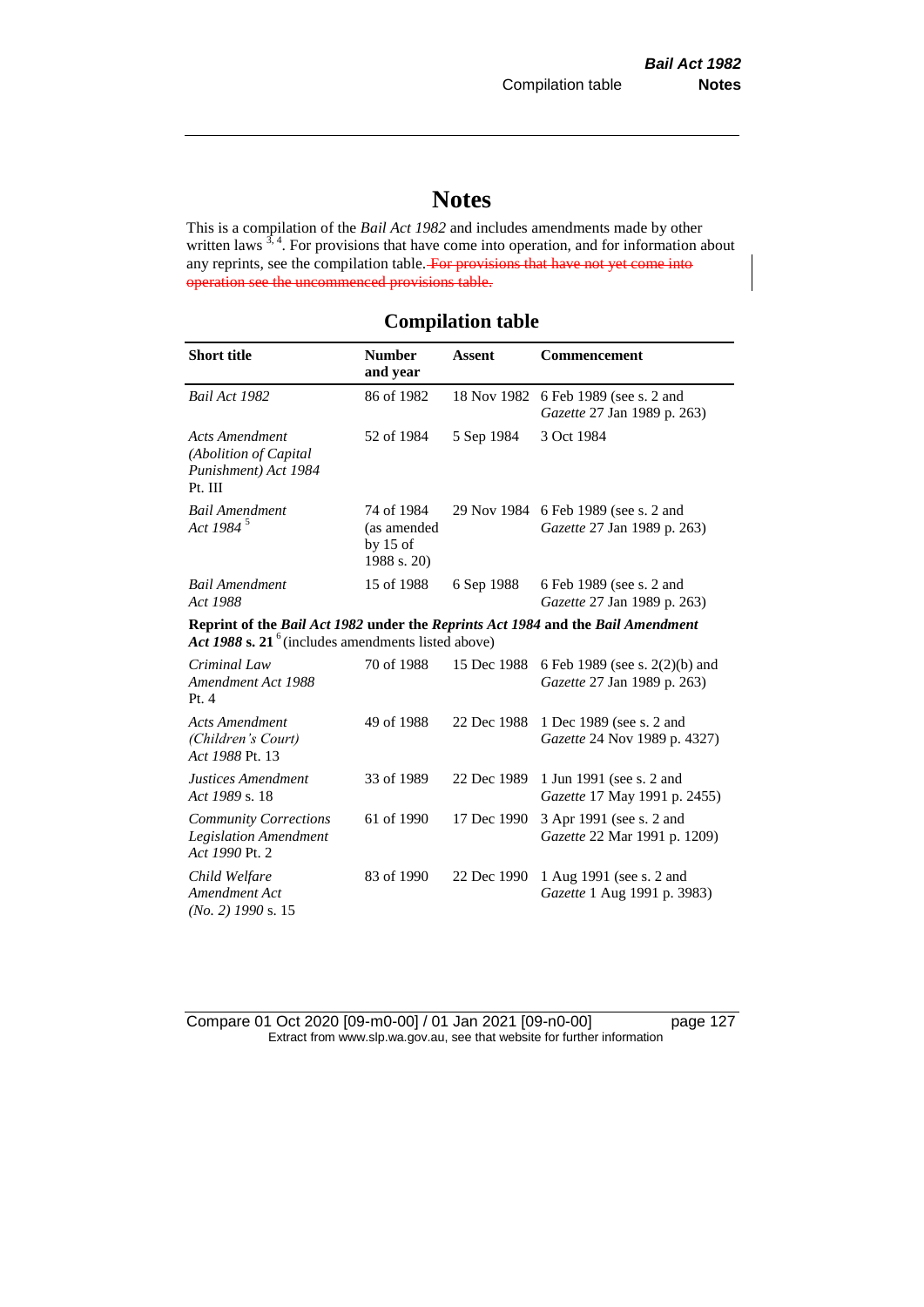| <b>Short title</b>                                                                                                                                                                                                                                                  | <b>Number</b><br>and year | Assent      | <b>Commencement</b>                                                                                                                                                   |  |  |  |
|---------------------------------------------------------------------------------------------------------------------------------------------------------------------------------------------------------------------------------------------------------------------|---------------------------|-------------|-----------------------------------------------------------------------------------------------------------------------------------------------------------------------|--|--|--|
| Children's Court of<br>Western Australia<br>Amendment Act<br>$(No. 2)$ 1991 s. 21                                                                                                                                                                                   | 15 of 1991                | 21 Jun 1991 | 9 Aug 1991 (see s. 2(2) and<br>Gazette 9 Aug 1991 p. 4101)                                                                                                            |  |  |  |
| Reprint of the <i>Bail Act 1982</i> as at 17 Oct 1991 (includes amendments listed above)                                                                                                                                                                            |                           |             |                                                                                                                                                                       |  |  |  |
| Acts Amendment (Sexual<br>Offences) Act 1992 Pt. 3                                                                                                                                                                                                                  | 14 of 1992                | 17 Jun 1992 | 1 Aug 1992 (see s. 2 and<br>Gazette 28 Jul 1992 p. 3671)                                                                                                              |  |  |  |
| <b>Acts Amendment</b><br>(Ministry of Justice)<br>Act 1993 Pt. $3^7$                                                                                                                                                                                                | 31 of 1993                | 15 Dec 1993 | 1 Jul 1993 (see s. 2)                                                                                                                                                 |  |  |  |
| Criminal Procedure<br>Amendment Act 1993<br>Pt. 2 <sup>8</sup>                                                                                                                                                                                                      | 45 of 1993                | 20 Dec 1993 | Act other than s. 7-9 and<br>10(2)(b): 17 Jan 1994<br>(see s. $2(1)$ );<br>s. 7-9 and 10(2)(b): 4 Mar 1994<br>(see s. $2(2)$ and <i>Gazette</i><br>4 Mar 1994 p. 915) |  |  |  |
| Criminal Law<br>Amendment Act 1994<br>s. $13(1)$ and $(2)$                                                                                                                                                                                                          | 82 of 1994                | 23 Dec 1994 | 20 Jan 1995 (see s. 2(2))                                                                                                                                             |  |  |  |
| <b>Acts Amendment (Fines,</b><br>Penalties and<br><b>Infringement Notices</b> )<br>Act 1994 Pt. 3                                                                                                                                                                   | 92 of 1994                | 23 Dec 1994 | 1 Jan 1995 (see s. 2(1) and<br>Gazette 30 Dec 1994 p. 7211)                                                                                                           |  |  |  |
| Sentencing<br>(Consequential<br>Provisions) Act 1995 Pt. 5                                                                                                                                                                                                          | 78 of 1995                | 16 Jan 1996 | 4 Nov 1996 (see s. 2 and<br>Gazette 25 Oct 1996 p. 5632)                                                                                                              |  |  |  |
| Coroners Act 1996 s. 61                                                                                                                                                                                                                                             | 2 of 1996                 |             | 24 May 1996 7 Apr 1997 (see s. 2 and<br>Gazette 18 Mar 1997 p. 1529)                                                                                                  |  |  |  |
| Mental Health<br>(Consequential<br>Provisions) Act 1996 Pt. 2                                                                                                                                                                                                       | 69 of 1996                | 13 Nov 1996 | 13 Nov 1997 (see s. 2)                                                                                                                                                |  |  |  |
| Reprint of the <i>Bail Act 1982</i> as at 13 Mar 1997 (includes amendments listed above<br>except those in the Coroners Act 1996 and the Mental Health (Consequential Provisions)<br>Act 1996) (corrections in Gazette 25 Jul 1997 p. 3909 and 14 Nov 1997 p. 6426) |                           |             |                                                                                                                                                                       |  |  |  |
| <b>Statutes (Repeals and</b><br>Minor Amendments)                                                                                                                                                                                                                   | 57 of 1997                |             | 15 Dec 1997 15 Dec 1997 (see s. 2(1))                                                                                                                                 |  |  |  |

*Act 1997* s. 21 *Criminal Law Amendment Act (No. 1) 1998* s. 4(2) 38 of 1998 25 Sep 1998 23 Oct 1998

page 128 Compare 01 Oct 2020 [09-m0-00] / 01 Jan 2021 [09-n0-00] Extract from www.slp.wa.gov.au, see that website for further information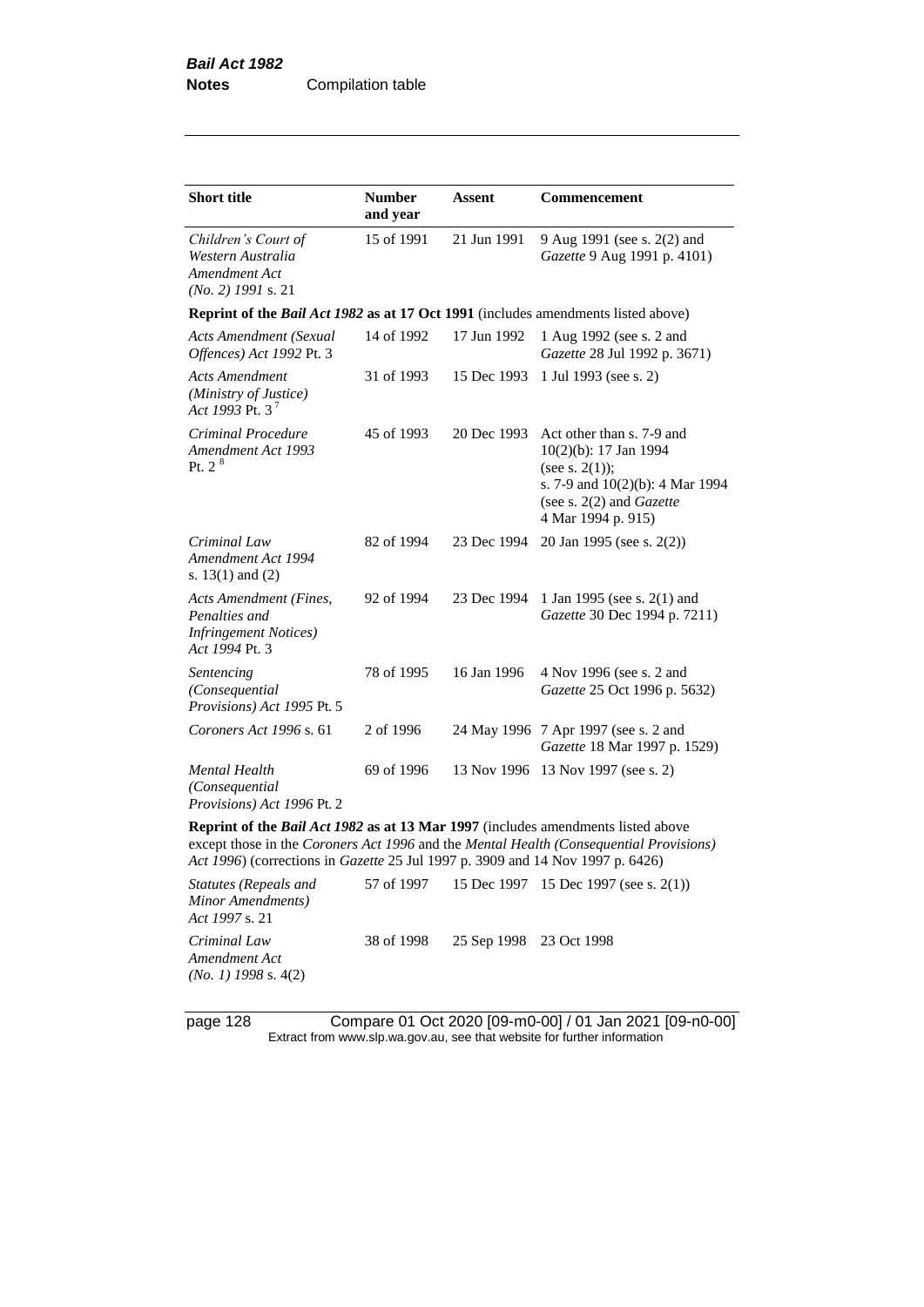| <b>Short title</b>                                                                                                                                        | <b>Number</b><br>and year | <b>Assent</b> | <b>Commencement</b>                                                                                                                                                                                                                  |
|-----------------------------------------------------------------------------------------------------------------------------------------------------------|---------------------------|---------------|--------------------------------------------------------------------------------------------------------------------------------------------------------------------------------------------------------------------------------------|
| <b>Bail Amendment</b><br>Act 1998 <sup>9</sup>                                                                                                            | 54 of 1998                | 11 Jan 1999   | s. 1 and 2: 11 Jan 1999;<br>Pt. 4 and 7: 15 May 1999<br>(see s. 2 and Gazette<br>11 May 1999 p. 1905);                                                                                                                               |
|                                                                                                                                                           |                           |               | Pt. 2, 3 and 5 (other than s. 12):<br>8 Mar 2000 (see s. 2 and<br>Gazette 7 Mar 2000 p. 1039);<br>s. 12: 1 Sep 2000 (see s. 2 and<br>Gazette 29 Aug 2000 p. 4985);<br>Pt. 6: 4 Dec 2000 (see s. 2 and<br>Gazette 4 Dec 2000 p. 6799) |
| <b>Reprint of the Bail Act 1982 as at 27 Aug 1999</b> (includes amendments listed above<br>except those in the Bail Amendment Act 1998 Pt. 2, 3, 5 and 6) |                           |               |                                                                                                                                                                                                                                      |
| Court Security and<br><b>Custodial Services</b><br>(Consequential<br>Provisions) Act 1999 Pt. 3                                                           | 47 of 1999                | 8 Dec 1999    | 18 Dec 1999 (see s. 2 and<br>Gazette 17 Dec 1999 p. 6175-6)                                                                                                                                                                          |
| Criminal Law Amendment<br>Act 2001 s. $10(1)$                                                                                                             | 23 of 2001                | 26 Nov 2001   | 24 Dec 2001                                                                                                                                                                                                                          |
| Criminal Investigation<br>(Identifying People)<br>Act 2002 Sch. 2 cl. 1                                                                                   | 6 of 2002                 | 4 Jun 2002    | 20 Nov 2002 (see s. 2 and<br>Gazette 19 Nov 2002 p. 5505)                                                                                                                                                                            |
| Criminal Law (Procedure)<br>Amendment Act 2002 Pt. 4<br>Div. 1                                                                                            | 27 of 2002                | 25 Sep 2002   | 27 Sep 2002 (see s. 2 and<br>Gazette 27 Sep 2002 p. 4875)                                                                                                                                                                            |
| Sentencing Legislation<br>Amendment and Repeal<br>Act 2003 s. 29(3) and 37                                                                                | 50 of 2003                | 9 Jul 2003    | s. 29(3): 31 Aug 2003 (see s. 2<br>and Gazette 29 Aug 2003<br>p. 3833);<br>s. 37: 15 May 2004 (see s. 2 and<br>Gazette 14 May 2004 p. 1445)                                                                                          |
| Acts Amendment and<br>Repeal (Courts and Legal<br>Practice) Act 2003 s. 88<br>and 121 <sup>10</sup>                                                       | 65 of 2003                | 4 Dec 2003    | 1 Jan 2004 (see s. 2 and Gazette<br>30 Dec 2003 p. 5722)                                                                                                                                                                             |
| <b>Statutes (Repeals and</b><br>Minor Amendments)<br>Act 2003 s. 29                                                                                       | 74 of 2003                | 15 Dec 2003   | 15 Dec 2003 (see s. 2)                                                                                                                                                                                                               |
| Criminal Code Amendment<br>Act 2004 s. 24, 26 and 58                                                                                                      | 4 of 2004                 | 23 Apr 2004   | 21 May 2004 (see s. 2)                                                                                                                                                                                                               |

Compare 01 Oct 2020 [09-m0-00] / 01 Jan 2021 [09-n0-00] page 129 Extract from www.slp.wa.gov.au, see that website for further information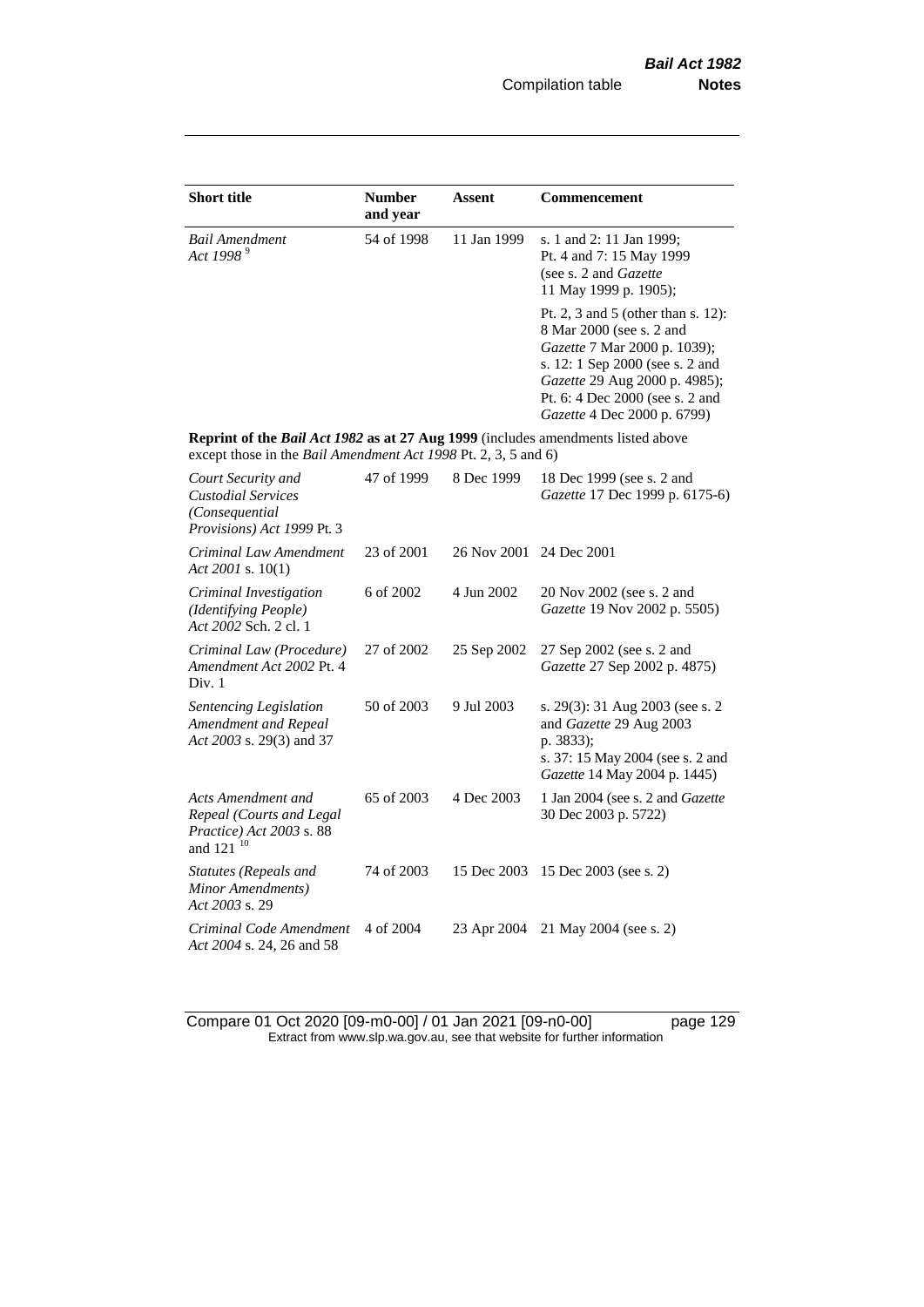| <b>Short title</b>                                                                                                                                                                                                                                                                                                                                                    | <b>Number</b><br>and year | Assent      | <b>Commencement</b>                                                                                                                                                                                                                                      |  |  |
|-----------------------------------------------------------------------------------------------------------------------------------------------------------------------------------------------------------------------------------------------------------------------------------------------------------------------------------------------------------------------|---------------------------|-------------|----------------------------------------------------------------------------------------------------------------------------------------------------------------------------------------------------------------------------------------------------------|--|--|
| Sentencing Legislation<br>Amendment Act 2004 s. 13                                                                                                                                                                                                                                                                                                                    | 27 of 2004                | 14 Oct 2004 | 31 May 2006 (see s. 2 and<br>Gazette 30 May 2006 p. 1965)                                                                                                                                                                                                |  |  |
| Children and Community<br>Services Act 2004 Sch. 2<br>cl.3                                                                                                                                                                                                                                                                                                            | 34 of 2004                | 20 Oct 2004 | 1 Mar 2006 (see s. 2 and<br>Gazette 14 Feb 2006 p. 695)                                                                                                                                                                                                  |  |  |
| <b>Acts Amendment (Family</b><br>and Domestic Violence)<br>Act 2004 Pt. 3                                                                                                                                                                                                                                                                                             | 38 of 2004                | 9 Nov 2004  | 1 Dec 2004 (see s. 2 and<br>Gazette 26 Nov 2004 p. 5309)                                                                                                                                                                                                 |  |  |
| Acts Amendment (Court of<br>Appeal) Act 2004 s. 28                                                                                                                                                                                                                                                                                                                    | 45 of 2004                | 9 Nov 2004  | s. $28(1)$ , (2) and (4) (other than<br>the amendment to s. $7A(1)$ :<br>1 Feb 2005 (see. s. 2 and<br>Gazette 14 Jan 2005 p. 163);<br>s. $28(3)$ and $(4)$ (the<br>amendment to s. $7A(1)$ :<br>2 May 2005 (see. s. 2 and<br>Gazette 14 Jan 2005 p. 163) |  |  |
| Courts Legislation<br>Amendment and Repeal<br>Act 2004 s. 141 $^{11}$                                                                                                                                                                                                                                                                                                 | 59 of 2004                | 23 Nov 2004 | 1 May 2005 (see s. 2 and<br>Gazette 31 Dec 2004 p. 7128)                                                                                                                                                                                                 |  |  |
| Misuse of Drugs<br>Amendment Act 2004 s. 9(1)                                                                                                                                                                                                                                                                                                                         | 62 of 2004                | 24 Nov 2004 | 1 Jan 2005 (see s. 2 and <i>Gazette</i><br>10 Dec 2004 p. 5965)                                                                                                                                                                                          |  |  |
| Criminal Procedure and<br>Appeals (Consequential and<br>Other Provisions) Act 2004<br>Pt. 3 and s. 82 and 83                                                                                                                                                                                                                                                          | 84 of 2004                | 16 Dec 2004 | 2 May 2005 (see s. 2 and<br>Gazette 31 Dec 2004 p. 7129<br>(correction in Gazette<br>7 Jan 2005 p. 53)                                                                                                                                                   |  |  |
| <b>Reprint 5: The Bail Act 1982 as at 1 Apr 2005</b> (includes amendments listed above except<br>those in the Sentencing Legislation Amendment Act 2004, the Children and Community<br>Services Act 2004, the Acts Amendment (Court of Appeal) Act 2004 s. 28(3) and (4) (the<br>amendment to s. 7A(1)), the Courts Legislation Amendment and Repeal Act 2004 and the |                           |             |                                                                                                                                                                                                                                                          |  |  |

*Criminal Procedure and Appeals (Consequential and Other Provisions) Act 2004*)

| Planning and Development 38 of 2005<br>(Consequential and<br><b>Transitional Provisions</b> )<br><i>Act 2005</i> s. 15 |            |            | 12 Dec 2005 9 Apr 2006 (see s. 2 and<br><i>Gazette</i> 21 Mar 2006 p. 1078) |
|------------------------------------------------------------------------------------------------------------------------|------------|------------|-----------------------------------------------------------------------------|
| Criminal Investigation<br>(Consequential Provisions)<br>A <i>ct 2006</i> Pt. 2                                         | 59 of 2006 |            | 16 Nov 2006 1 Jul 2007 (see s. 2 and <i>Gazette</i><br>22 Jun 2007 p. 2838) |
| Prisons and Sentencing<br><b>Legislation Amendment</b><br><i>Act 2006 Pt. 5</i>                                        | 65 of 2006 | 8 Dec 2006 | 4 Apr 2007 (see s. 2 and <i>Gazette</i><br>3 Apr 2007 p. 1491)              |

page 130 Compare 01 Oct 2020 [09-m0-00] / 01 Jan 2021 [09-n0-00] Extract from www.slp.wa.gov.au, see that website for further information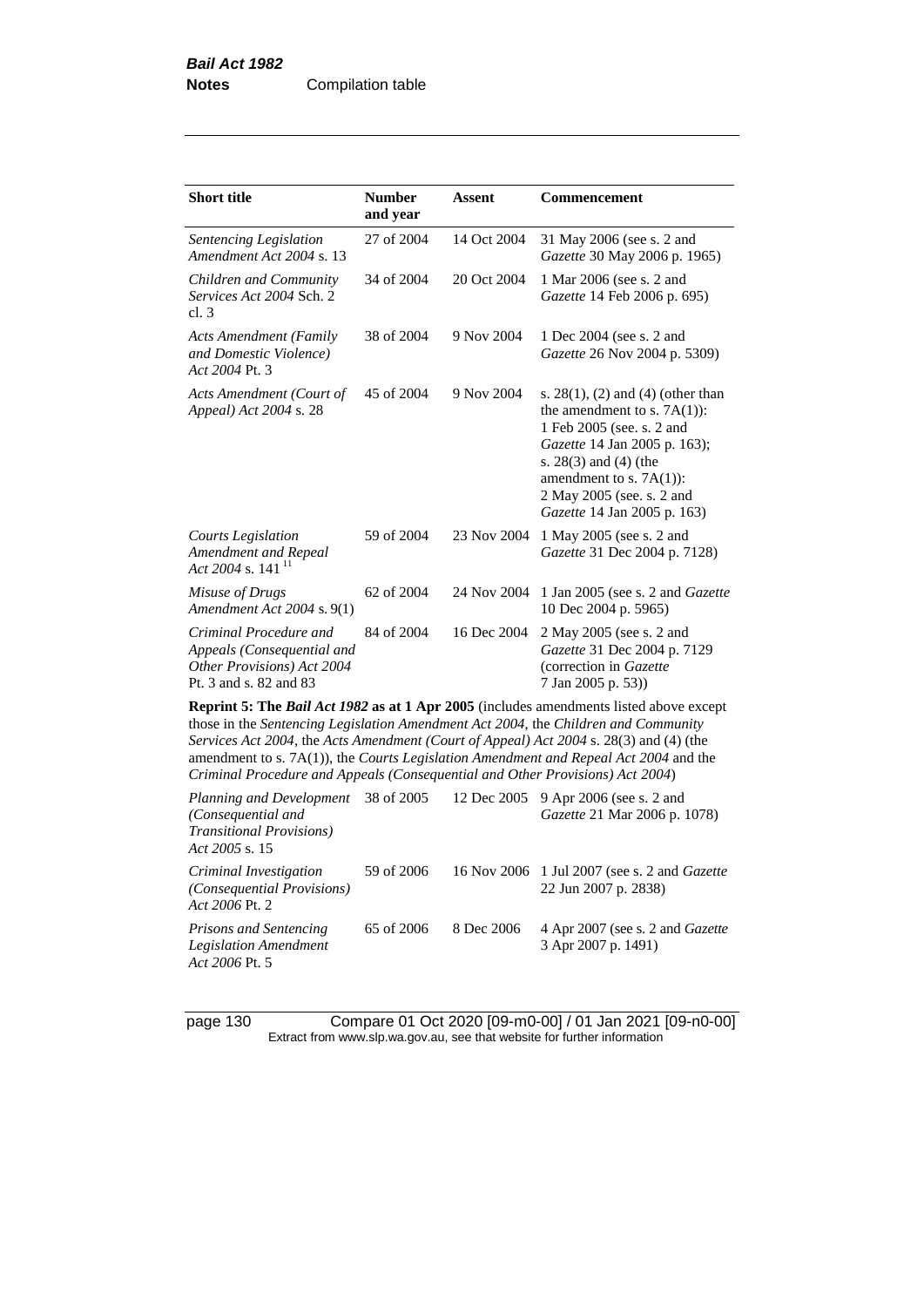| <b>Short title</b>                                                                                        | <b>Number</b> | <b>Assent</b> | <b>Commencement</b>                                                                                                                                                                                                  |
|-----------------------------------------------------------------------------------------------------------|---------------|---------------|----------------------------------------------------------------------------------------------------------------------------------------------------------------------------------------------------------------------|
|                                                                                                           | and year      |               |                                                                                                                                                                                                                      |
| Reprint 6: The Bail Act 1982 as at 14 Sep 2007 (includes amendments listed above)                         |               |               |                                                                                                                                                                                                                      |
| Criminal Law and Evidence 2 of 2008<br>Amendment Act 2008 s. 56                                           |               | 12 Mar 2008   | 27 Apr 2008 (see s. 2 and<br>Gazette 24 Apr 2008 p. 1559)                                                                                                                                                            |
| <b>Bail Amendment Act 2008</b><br>Pt. $2^{12}$                                                            | 6 of 2008     | 31 Mar 2008   | 1 Mar 2009 (see s. 2(b) and<br>Gazette 27 Feb 2009 p. 511)                                                                                                                                                           |
| <b>Medical Practitioners</b><br>Act 2008 Sch. 3 cl. 4                                                     | 22 of 2008    | 27 May 2008   | 1 Dec 2008 (see s. 2 and<br>Gazette 25 Nov 2008 p. 4989)                                                                                                                                                             |
| Criminal Law Amendment<br>(Homicide) Act 2008 s. 24                                                       | 29 of 2008    | 27 Jun 2008   | 1 Aug 2008 (see s. 2(d) and<br>Gazette 22 Jul 2008 p. 3353)                                                                                                                                                          |
| Reprint 7: The Bail Act 1982 as at 6 Mar 2009 (includes amendments listed above)                          |               |               |                                                                                                                                                                                                                      |
| Police Amendment<br>Act 2009 s. 12                                                                        | 42 of 2009    | 3 Dec 2009    | 13 Mar 2010 (see s. 2(b) and<br>Gazette 12 Mar 2010 p. 941)                                                                                                                                                          |
| <b>Health Practitioner</b><br><b>Regulation National Law</b><br>(WA) Act 2010 Pt. 5 Div. 4                | 35 of 2010    | 30 Aug 2010   | 18 Oct 2010 (see s. 2(b) and<br>Gazette 1 Oct 2010 p. 5075-6)                                                                                                                                                        |
| <b>Electronic Transactions</b><br>Act 2011 s. 25                                                          | 46 of 2011    | 25 Oct 2011   | 1 Aug 2012 (see s. 2(c) and<br>Gazette 31 Jul 2012 p. 3683)                                                                                                                                                          |
| Statutes (Repeals and<br>Minor Amendments)<br>Act 2011 s. 19                                              | 47 of 2011    | 25 Oct 2011   | 26 Oct 2011 (see s. 2(b))                                                                                                                                                                                            |
| Misuse of Drugs<br>Amendment Act 2011 Pt. 3                                                               | 56 of 2011    | 21 Nov 2011   | 24 Mar 2012 (see s. 2(b) and<br>Gazette 23 Mar 2012 p. 1363)                                                                                                                                                         |
| those in the Electronic Transactions Act 2011)                                                            |               |               | <b>Reprint 8: The Bail Act 1982 as at 6 Jul 2012</b> (includes amendments listed above except                                                                                                                        |
| Criminal Organisations<br>Control Act 2012 s. 172                                                         | 49 of 2012    | 29 Nov 2012   | 2 Nov 2013 (see s. 2(b) and<br>Gazette 1 Nov 2013 p. 4891)                                                                                                                                                           |
| <b>Courts and Tribunals</b><br>(Electronic Processes<br>Facilitation) Act 2013 Pt. 3<br>Div. 1 (s. 21-31) | 20 of 2013    | 4 Nov 2013    | Pt. $3$ Div. 1 (other than s. 22,<br>23, 25 and 27-30):<br>25 Nov 2013 (see s. 2(b) and<br>Gazette 22 Nov 2013 p. 5391);<br>s. 22, 23, 25 and 27-30:<br>13 Sep 2014 (see s. 2(b) and<br>Gazette 12 Sep 2014 p. 3279) |
| Reprint 9: The Bail Act 1982 as at 1 May 2015 (includes amendments listed above)                          |               |               |                                                                                                                                                                                                                      |
| Mental Health Legislation<br>Amendment Act 2014 Pt. 4<br>Div. 4 Subdiv. 2                                 | 25 of 2014    | 3 Nov 2014    | 30 Nov 2015 (see s. 2(b) and<br>Gazette 13 Nov 2014 p. 4632)                                                                                                                                                         |

Compare 01 Oct 2020 [09-m0-00] / 01 Jan 2021 [09-n0-00] page 131 Extract from www.slp.wa.gov.au, see that website for further information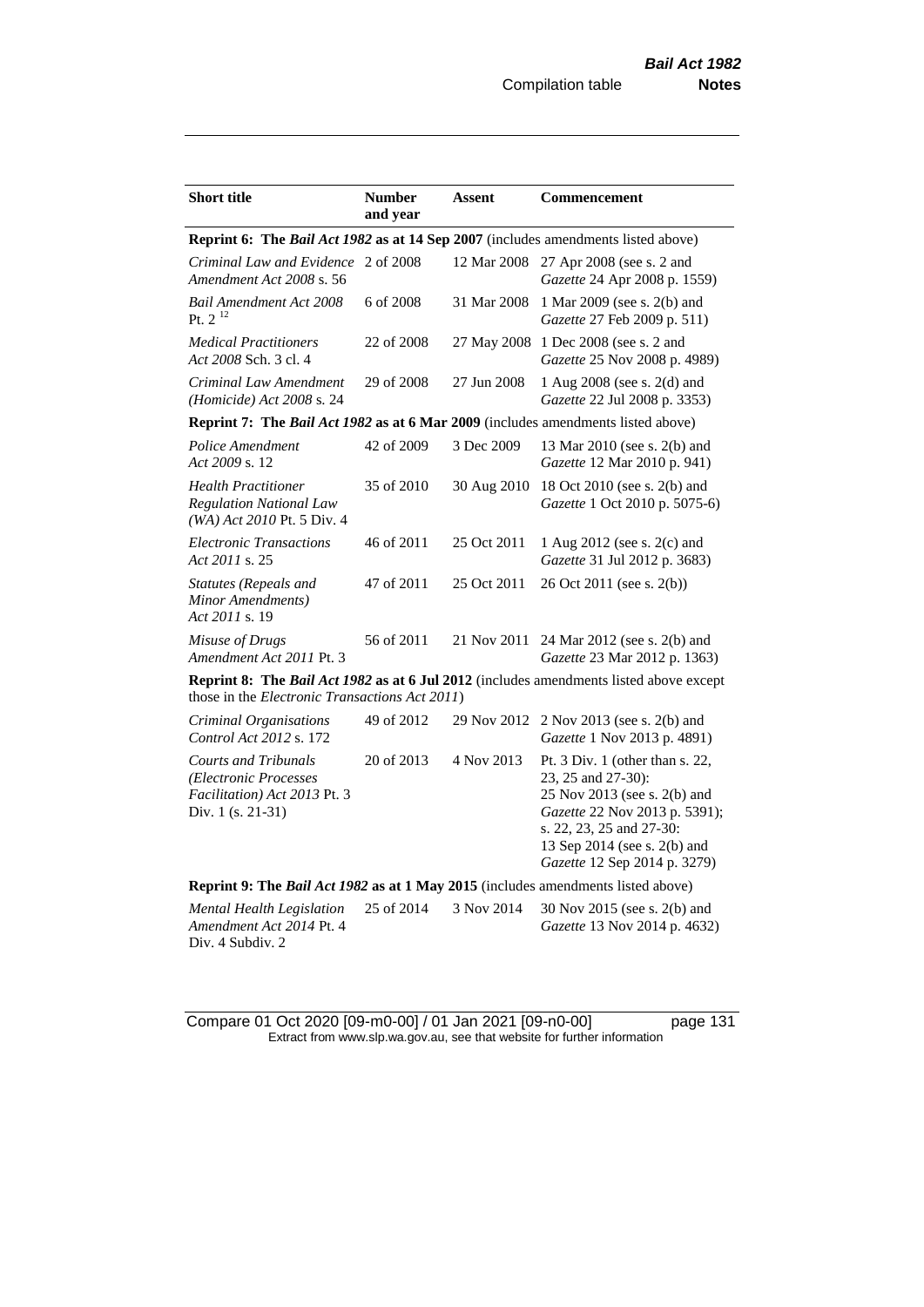| <b>Short title</b>                                                                                              | <b>Number</b><br>and year | Assent               | Commencement                                                                                                                                                                                                                                                  |
|-----------------------------------------------------------------------------------------------------------------|---------------------------|----------------------|---------------------------------------------------------------------------------------------------------------------------------------------------------------------------------------------------------------------------------------------------------------|
| Restraining Orders and<br><b>Related Legislation</b><br>Amendment (Family<br>Violence) Act 2016<br>Pt. 3 Div. 1 | 49 of 2016                | 29 Nov 2016          | 1 Jul 2017 (see s. 2(b) and<br>Gazette 7 Feb 2017 p. 1157)                                                                                                                                                                                                    |
| Dangerous Sexual<br><b>Offenders</b> Legislation<br>Amendment Act 2017 Pt. 2                                    | 21 of 2017                | 13 Dec 2017          | 29 Mar 2018 (see s. 2(b) and<br>Gazette 16 Mar 2018<br>$p. 916-17$                                                                                                                                                                                            |
| <b>Bail Amendment (Persons</b><br>Linked to Terrorism)<br>Act 2019                                              | 15 of 2019                | 5 Jul 2019           | s. 1 and 2: 5 Jul 2019<br>(see s. $2(a)$ );<br>Act other than s. 1 and 2:<br>1 Jan 2020 (see 2(b) and<br>Gazette 15 Nov 2019 p. 4029)                                                                                                                         |
| Family Violence Legislation 13 of 2020<br>Reform (COVID-19<br>Response) Act 2020 Pt. 4                          |                           | 6 Apr 2020           | 7 Apr 2020 (see s. 2(b))                                                                                                                                                                                                                                      |
| Family Violence Legislation 30 of 2020<br>Reform Act 2020 Pt. 5 (but<br>only s. 38, 42, 44, 45, 49<br>and 50    |                           | $9 \text{ Jul} 2020$ | s. 38, 42, 44, 45 and 49.<br>6 Aug 2020 (see s. 2(1)(e) and<br>SL 2020/125 el. 2(a)(iii));<br>$s. 50: 1$ Oct 2020 (see s. 2(1)(e)<br>and SL 2020/125 cl. 2(b)(i))                                                                                             |
| <b>High Risk Serious</b><br>Offenders Act 2020 s. 117                                                           | 29 of 2020                | 9 Jul 2020           | 26 Aug 2020 (see s. 2(1)(c) and<br>SL 2020/131 cl. 2)                                                                                                                                                                                                         |
| <b>Family Violence Legislation</b><br>Reform Act 2020 Pt. 5                                                     | 30 of 2020                | 9 Jul 2020           | s. 38, 42, 44, 45 and 49:<br>6 Aug 2020 (see s. 2(1)(c) and<br>SL 2020/125 cl. 2(a)(iii));<br>s. 50: 1 Oct 2020 (see s. 2(1)(c)<br>and SL 2020/125 cl. 2(b)(i));<br>s. 39-41, 43 and 46-48:<br>1 Jan 2021 (see s. $2(1)(c)$ and<br>SL 2020/125 cl. 2(c)(iii)) |
| COVID-19 Response and<br>Economic Recovery<br>Omnibus Act 2020 Pt. 6<br>Div. 1                                  | 34 of 2020                | 11 Sep 2020          | 12 Sep 2020 (see s. 2(b))                                                                                                                                                                                                                                     |

page 132 Compare 01 Oct 2020 [09-m0-00] / 01 Jan 2021 [09-n0-00] Extract from www.slp.wa.gov.au, see that website for further information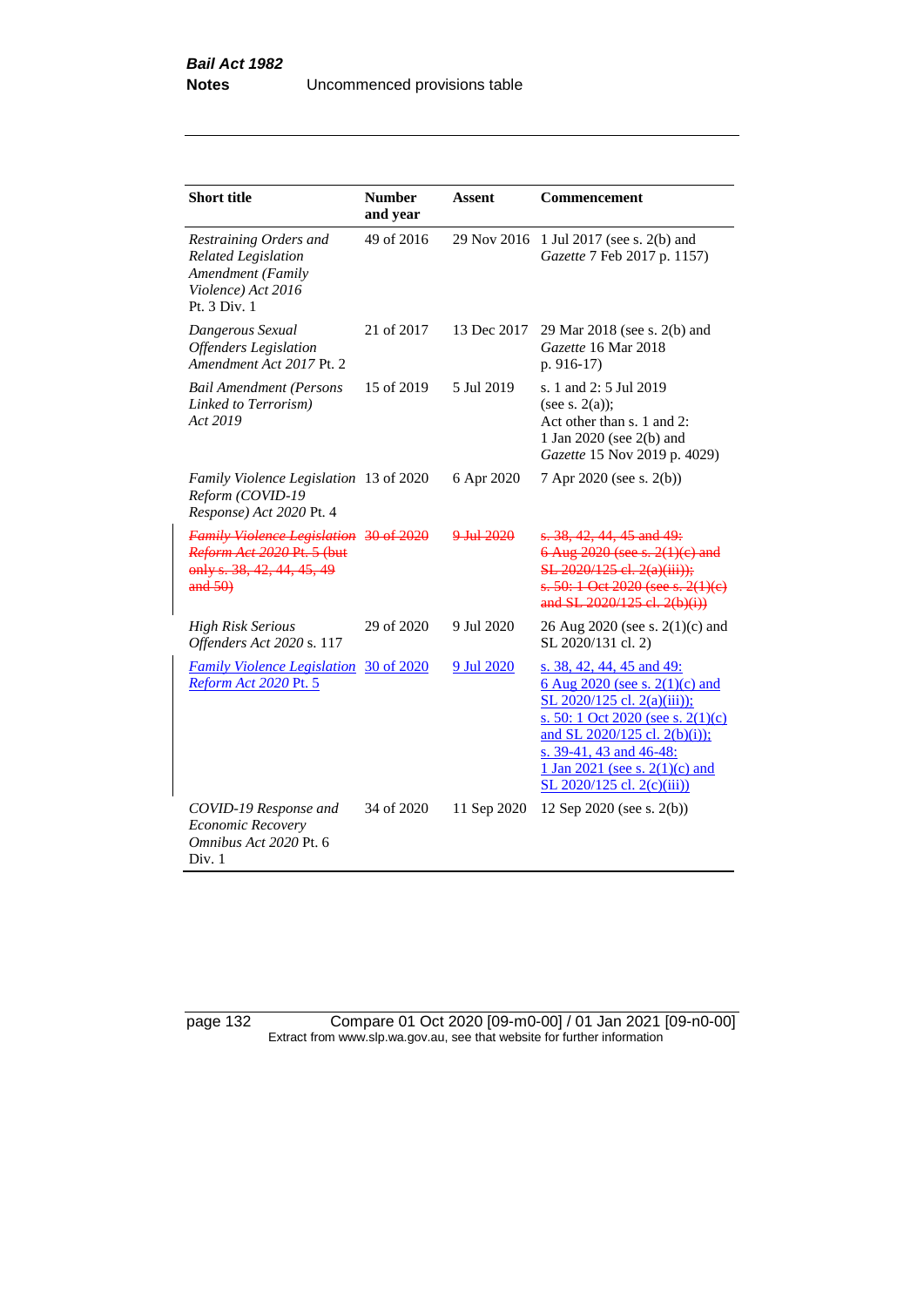## **Uncommenced provisions table**

To view the text of the uncommenced provisions see *Acts as passed* on the WA Legislation website.

| Short title<br><del>.</del>                                         | <b>Number</b><br>and year | A ccont<br><b>CONTRACTOR</b>       | <sup>1</sup> ammancamant<br>マスリストトリー しつ トレス つけ しつけしょ                                                                                                   |
|---------------------------------------------------------------------|---------------------------|------------------------------------|--------------------------------------------------------------------------------------------------------------------------------------------------------|
| Family Violence Legislation 30 of 2020<br>Reform Act 2020 s. 39-41, |                           | $0 \text{ h}12020$<br>2 JULIE 2022 | $1$ Ian $2021$ (see s. $2(1)(c)$ and<br><u> 1 Juli 2021 (SCC S. 2(1)(C) απά</u><br><b>CI</b> 2020/125 of 26 Given<br><u>51 2020 123 61. 2(6)(111))</u> |
| $43$ and $46$ $48$<br><b>THE RESIDENCE OF A REAL PROPERTY</b>       |                           |                                    |                                                                                                                                                        |

# **Other notes**

<sup>1M</sup> Under the *Cross-border Justice Act 2008* section 14, in order to give effect to that Act, this Act must be applied with the modifications prescribed by the *Cross-border Justice Regulations 2009* Part 3 Division 3 as if this Act had been altered in that way. If a modification is to replace or insert a numbered provision, the new provision is identified by the superscript 1M appearing after the provision number. If a modification is to replace or insert a definition, the new definition is identified by the superscript 1M appearing after the defined term.

- 2M The *COVID-19 Response and Economic Recovery Omnibus Act 2020* Part 4 Division 1 modifies section 43A of the Act. The modified section is identified by the superscript 2M appearing after the section number. The modification ceases on 31 December 2021 unless postponed under section 37(3) and 52 of that Act.
- <sup>1</sup> Repealed by the *Sentencing Legislation Amendment and Repeal Act 2003*.
- <sup>2</sup> The short title of the *Justices Act 1902* was changed to the *Criminal Procedure (Summary) Act 1902* by the *Courts Legislation Amendment and Repeal Act 2004*  s. 23. The Act was then repealed by the *Criminal Procedure and Appeal (Consequential and Other Provisions) Act 2004* s. 4.
- <sup>3</sup> The amendment in the *Sentencing Legislation Amendment and Repeal Act 1999* s. 26 had not come into operation when it was repealed by the *Sentencing Legislation Amendment and Repeal Act 2003* s. 31.
- <sup>4</sup> The *Machinery of Government (Miscellaneous Amendments) Act 2006* Pt. 3 Div. 1 was repealed by the *Statutes (Repeals and Minor Amendments) Act 2011* s. 23(2) before it purported to come into operation.
- <sup>5</sup> The *Bail Amendment Act 1984* s. 10 and 11 were repealed by the *Bail Amendment Act 1988* s. 20.
- <sup>6</sup> The *Bail Act 1982* was not in operation at the time when the reprint was compiled, but the reprinting was authorised by the *Bail Amendment Act 1988* s. 21.

Compare 01 Oct 2020 [09-m0-00] / 01 Jan 2021 [09-n0-00] page 133 Extract from www.slp.wa.gov.au, see that website for further information